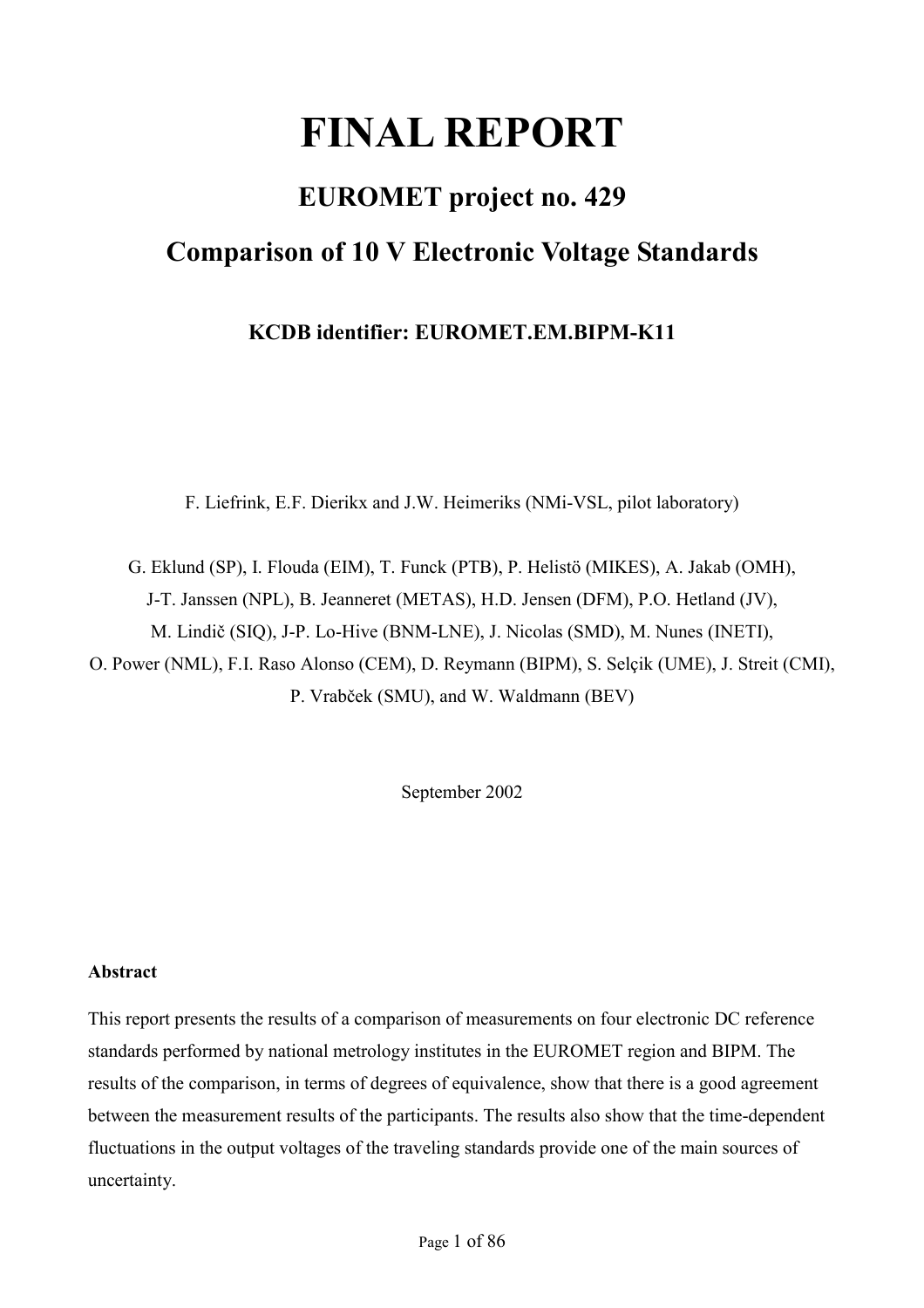## **1. Introduction**

At the EUROMET *Josephson and quantum Hall experts meeting*, held in Lisboa on 27 and 28 May 1997, it was proposed to organise a EUROMET comparison of 10 V DC voltage measurements. At the EUROMET *electricity contact persons meeting*, held in Madrid on 29 and 30 October 1997, this comparison was assigned the status of EUROMET key-comparison (EUROMET.EM.BIPM-K11).

Primary and secondary DC voltage standards are of fundamental importance for the traceability of electrical measurements. The primary standard for DC voltage is formed by the Josephson Array Voltage Standard (JAVS). After the development of 10 V Josephson Arrays, the 10 V level has become the most important and accurately known level to maintain secondary electronic standards. These electronic standards form the starting point for further realisation of the voltage scale and the traceability of electrical calibrations.

Since 1991 most JAVSs of national metrology institutes have been compared bilaterally with the transportable JAVS of the Bureau International des Poids et Mesures (BIPM) [1,2]. These comparisons have provided detailed information about the quality of the JAVSs. The working group on key comparisons of the CCEM has recommended to repeat these comparisons after 10 years. However, not only comparisons at the primary level are important. To gain insight in the quality and compatibility of the results of routine calibration results, calibration results of national measurement institutes on the secondary level should be internationally compared. In the field of DC voltage this implies a comparison of the results of calibrations of electronic DC reference standards, commonly refered to as Zener references. These calibrations are performed either by means of a JAVS or, in the absence of a JAVS, by comparison with a group of Zener references traceable to a JAVS.

A comparison of 10 V calibration results will accelerate the development of measurement strategies within the field of electrical metrology. It will also facilitate the dissemination of experience and knowledge to less favoured regions, by incorporating in the comparison countries from eastern and southern Europe that are building up their facilities and that do not (yet) operate a JAVS as their national standard.

The present document presents the report of the comparison of 10 V calibration results organised in Europe in the period 1998 – 2001. The aim of the comparison was to determine the degrees of equivalence between the results of 10 V calibrations of each of the participants. For this purpose, for each participant the deviation of his result from the EUROMET Reference Value (ERV) and the uncertainty in this deviation at a 95% level of confidence (the so-called degree of equivalence) was determined.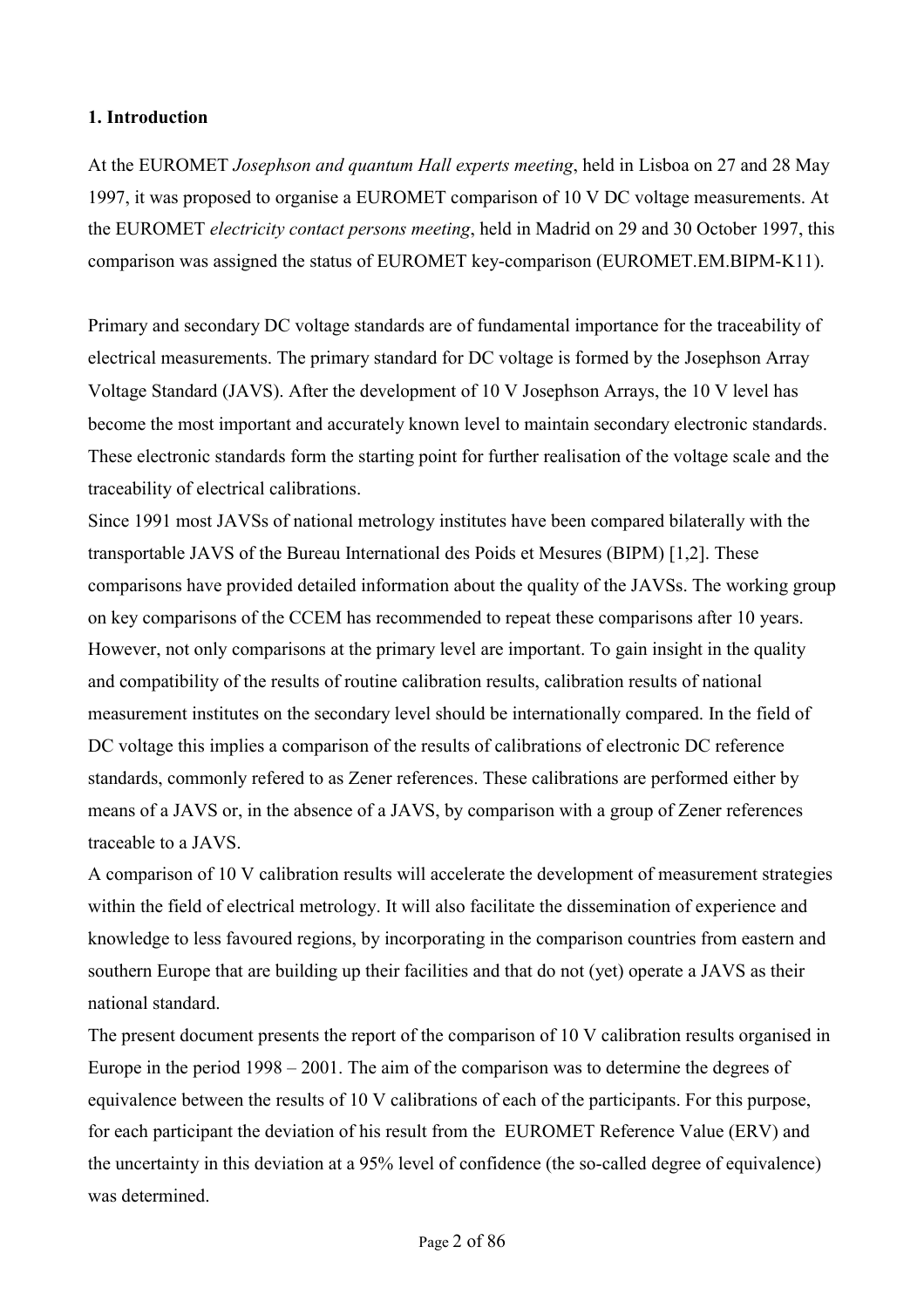# **2. Participants and schedule**

There were 22 members of EUROMET who participated and BIPM was also included. A complete list is given in Table 1. During the comparison, 2 participants withdrew.

| Laboratory                                                                                                                                                                                  | <b>Country</b>                                           |                 |  |  |  |
|---------------------------------------------------------------------------------------------------------------------------------------------------------------------------------------------|----------------------------------------------------------|-----------------|--|--|--|
| NMi-VSL                                                                                                                                                                                     | NMi Van Swinden Laboratorium - Pilot laboratory          | The Netherlands |  |  |  |
| <b>BIPM</b>                                                                                                                                                                                 | Bureau International des Poids et Mesures                |                 |  |  |  |
| BNM-LNE(*)                                                                                                                                                                                  | BNM - Laboratoire National d'Essais                      | France          |  |  |  |
| <b>NPL</b>                                                                                                                                                                                  | National Physical Laboratory                             | United Kingdom  |  |  |  |
| <b>NML</b>                                                                                                                                                                                  | National Metrology Laboratory                            | Ireland         |  |  |  |
| <b>UME</b>                                                                                                                                                                                  | Ulusal Metroloji Institüsü                               | Turkey          |  |  |  |
| <b>DFM</b>                                                                                                                                                                                  | Danish Institute of Fundamental Metrology                | Denmark         |  |  |  |
| SP                                                                                                                                                                                          | Swedish National Testing and Research Institute          | Sweden          |  |  |  |
| <b>MIKES</b>                                                                                                                                                                                | Centre for Metrology and Accreditation                   | Finland         |  |  |  |
| JV                                                                                                                                                                                          | Norwegian Metrology and Accreditation Service            | Norway          |  |  |  |
| <b>SMD</b>                                                                                                                                                                                  | Service de la Métrologie                                 | Belgium         |  |  |  |
| <b>CMI</b>                                                                                                                                                                                  | Czech Metrology Institute                                | Czech Republic  |  |  |  |
| <b>BEV</b>                                                                                                                                                                                  | Bundesamt für Eich- und Vermessungswesen                 | Austria         |  |  |  |
| <b>SMU</b>                                                                                                                                                                                  | Slovak Institute of Metrology                            | Slovakia        |  |  |  |
| <b>CEM</b>                                                                                                                                                                                  | Centro Español de Metrologia                             | Spain           |  |  |  |
| <b>INETI</b>                                                                                                                                                                                | Instituto Nacional de Engenharia e Tecnologia Industrial | Portugal        |  |  |  |
| METAS $(**)$                                                                                                                                                                                | Swiss Federal Office of Metrology and Accreditation      | Switzerland     |  |  |  |
| $IEN (***)$                                                                                                                                                                                 | Istituto Elettrotecnico Nazionale                        | Italy           |  |  |  |
| <b>PTB</b>                                                                                                                                                                                  | Physikalisch-Technische Bundesanstalt                    | Germany         |  |  |  |
| $GUM$ (***)                                                                                                                                                                                 | Central Office of Measures                               | Poland          |  |  |  |
| EIM                                                                                                                                                                                         | Hellenic Institute of Metrology                          | Greece          |  |  |  |
| <b>SIQ</b>                                                                                                                                                                                  | Slovenian Institute of Quality and Metrology             | Slovenia        |  |  |  |
| OMH                                                                                                                                                                                         | National Office of Measures                              | Hungary         |  |  |  |
| $\ast$<br>before 1 July 2001: BNM-LCIE (BNM – Laboratoire Central des Industries Electriques)<br>**<br>before 1 January 2001: OFMET (Swiss Federal Office of Metrology)<br>***<br>withdrawn |                                                          |                 |  |  |  |

*Table 1: List of participants.*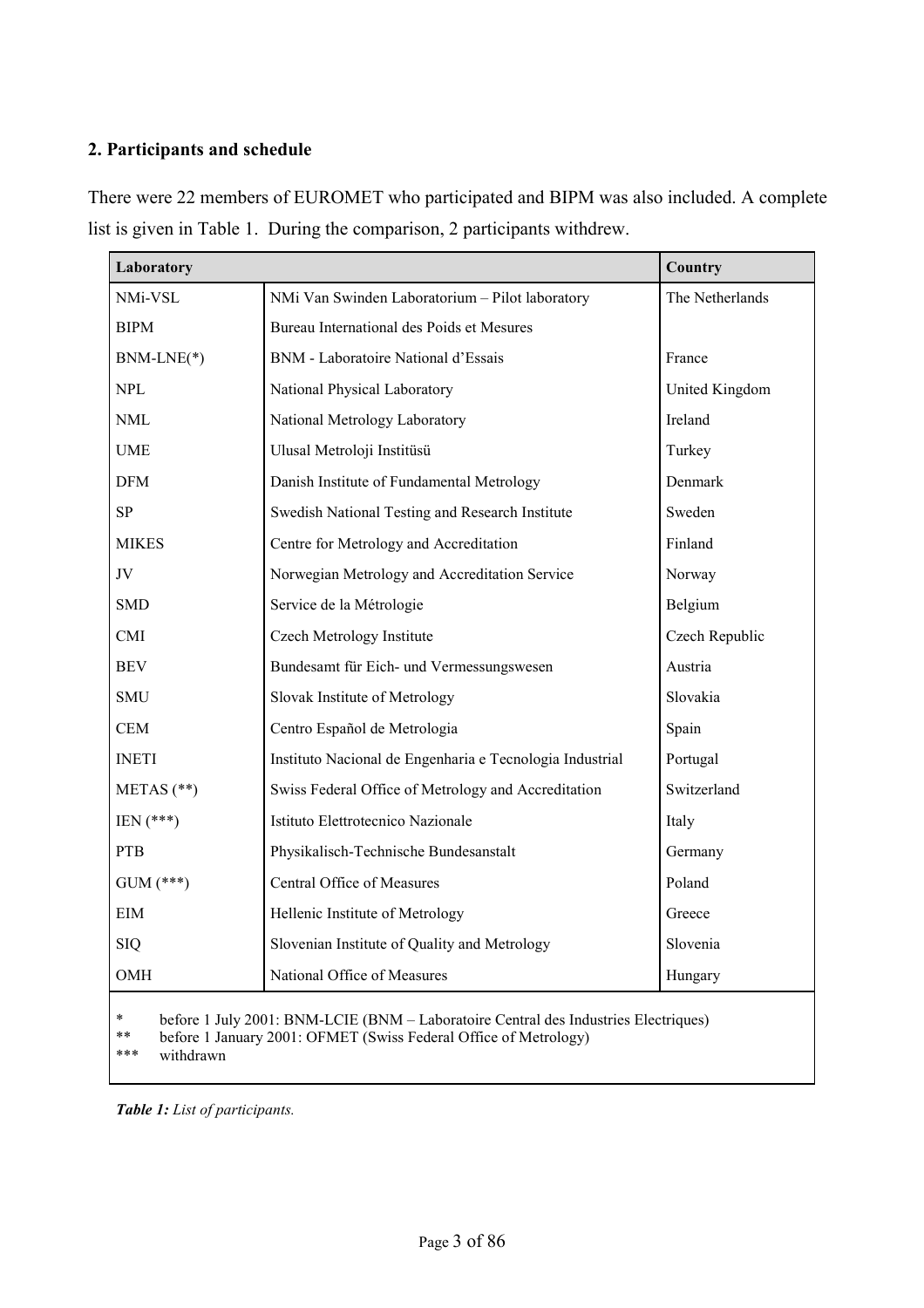NMi-VSL was responsible for providing and preparing the traveling standards and coordination of the schedule. NMi-VSL was also responsible for collecting and analysing the comparison data and preparing the draft reports.

In appendix A the schedule of the comparison is presented. This schedule is based on the scheme **A**-B-C-**A**-D-E-**A**-…, with A the pilot laboratory (NMi-VSL) and B, C, D, etc. the participating laboratories. This schedule avoids that possible problems with the traveling standards remain unnoticed for too long a period. In two cases, an intervention of the type -**A**-B-C-D-**A**- was necessary as a result of planning and logistic limitations. In one case, an intervention of the type -A-B-A- was necessary due to the withdrawal of a participant. In total, NMi-VSL performed 14 measurements during the course of the comparison. The corresponding measurement results are used to make corrections for the time dependent behaviour of the Zener output voltages (see section 5.1). As a secondary "back-up" pilot laboratory, BIPM performed 5 measurements during the course of the comparison. The corresponding measurement results are used to verify the correctness of the time dependences as determined by NMi-VSL. Arbitrarily, the 8<sup>th</sup> measurement period of NMi-VSL and the 4<sup>th</sup> measurement period of BIPM are considered as the periods that NMi-VSL and BIPM participated in the comparison. The data for NMi-VSL and BIPM in the overview of the degrees of equivalence are based on the results of these periods.

Although one week is considered as sufficient for performing the necessary measurements, each participant was normally allowed to keep the traveling standards for two weeks in his laboratory. After return to NMi-VSL, the traveling standards remained for about three weeks at NMi-VSL. In this way the pilot laboratory was able to catch up delays without being forced to adjust the whole future planning. During the course of the comparison some adjustments had to be made to the schedule because of the withdrawal of two participants. Because of late application of three participants the end of the comparison was postponed from June 2000 until February 2001.

#### **3. The traveling standards**

#### *3.1 Characterisation*

The traveling standards are 4 electronic DC reference standards, type Fluke 732B, property of NMi-VSL. These standards are labeled and identified with VSL-1, VSL-2, VSL-3, and VSL-4. The Fluke 732B has both a 1.018 V and a 10 V output voltage, but in this comparison only the 10 V output voltage was considered. Prior to the start of the comparison, the air-pressure and temperature dependence of each of the traveling standards were determined by BIPM. A measure for the temperature of a Fluke 732B is the value of the internal thermistor resistance. All traveling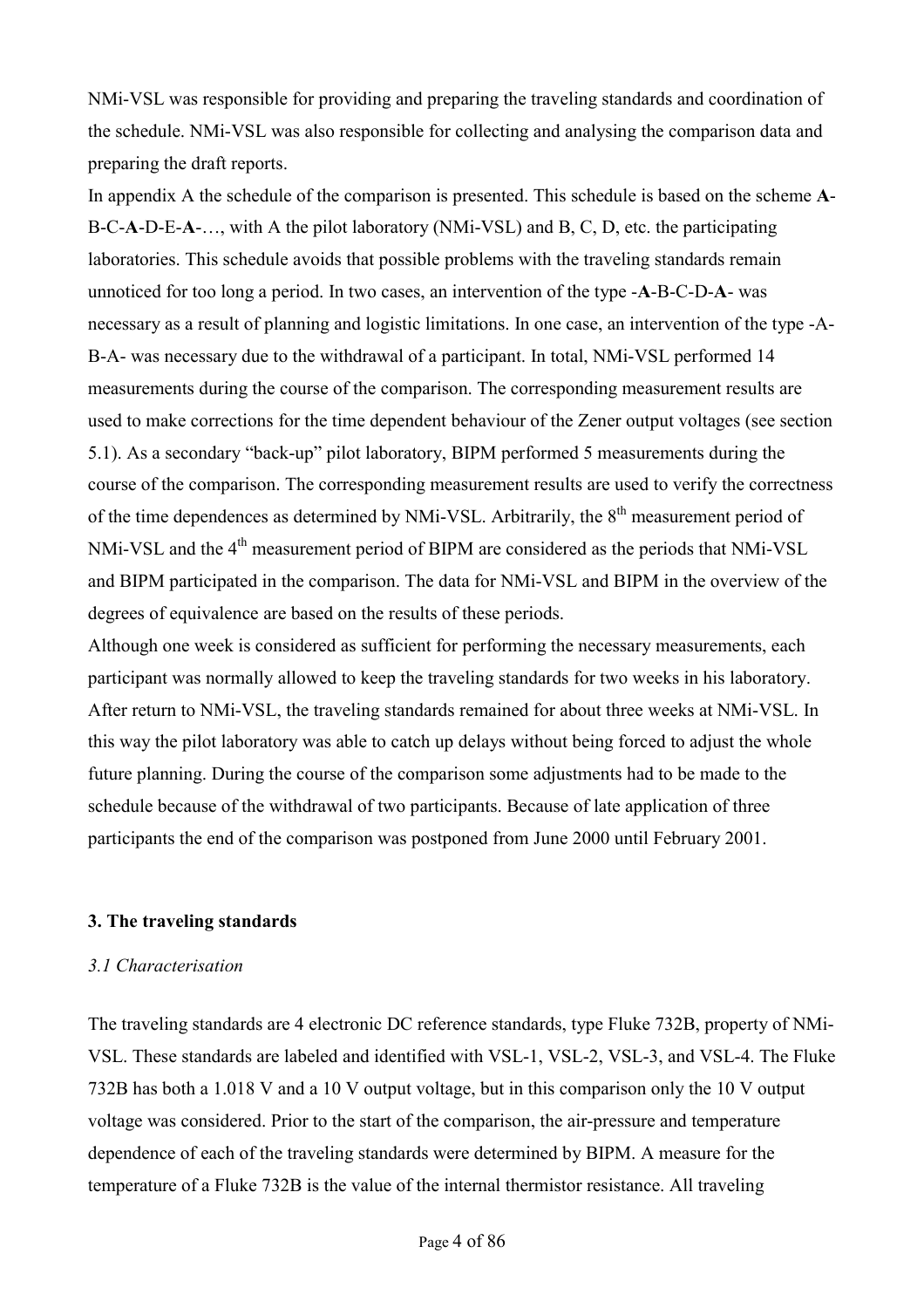standards appeared to exhibit a linear dependence on the air pressure *p* and the thermistor resistance *R.* For each of the traveling standards the pressure coefficients  $\alpha_p$  and the resistance coefficients  $\alpha_R$ were measured at BIPM in December 1998 and December 2000. For each standard, the weighted means of these two measurements have been calculated and are given in Table 2. At the end of the comparison, all measurements from all participants have been recalculated by applying these coefficients.

The measured output voltages *U* are corrected for the air-pressure and thermistor resistance dependence, yielding corrected voltages  $U_L$ , using the formula:

$$
U_{\rm L} = U - \alpha_{\rm R} (R - R_0) - \alpha_{\rm p} (p - p_0) \quad ,
$$

where  $p_0$  is the reference air pressure and  $R_0$  is the reference thermistor resistance. The reference values for each of the traveling standards were calculated as the rounded averages of all participant laboratories. The reference values are also given in Table 2.

| ID and $s/n$   | $R_0$ (k $\Omega$ ) | $\alpha_{\rm R}$ (nV/k $\Omega$ ) |             | $p_0$ (hPa) |             | $\alpha_p$ (nV/hPa) |
|----------------|---------------------|-----------------------------------|-------------|-------------|-------------|---------------------|
|                |                     | coefficient                       | uncertainty |             | coefficient | uncertainty         |
| VSL-1, 6025001 | 38.70               | 325                               | 289         | 1000        | 16.99       | 0.52                |
| VSL-2, 6025002 | 38.73               | 1453                              | 370         | 1000        | 17.20       | 0.44                |
| VSL-3, 6025003 | 38.67               | 2145                              | 549         | 1000        | 17.74       | 0.41                |
| VSL-4, 6025004 | 38.45               | 1857                              | 646         | 1000        | 18.69       | 0.83                |

*Table 2: Overview of the reference thermistor values and reference air-pressure value, and the thermistor and pressure coefficients* 

# *3.2 Transport and status checks*

During transport from one participant to another, the standards were always accompanied, to avoid damage to the standards and to avoid delays at the customs. During transport the standards were operated on their internal batteries. After arrival in the participant's laboratory the front panel 'low bat' and 'in cal' indicators had to be checked for voltage drops. In case of a voltage drop the 'low bat' indicator will blink and the 'in cal' indicator goes off. After recharging the first indicator will go on, and the second one will stay off, indicating that a voltage drop has occurred. Before starting the calibrations, the standards had to stabilise for at least three days in a temperature and, possibly, humidity controlled room. When not carrying out measurements, the standards should continuously be connected to the AC line power.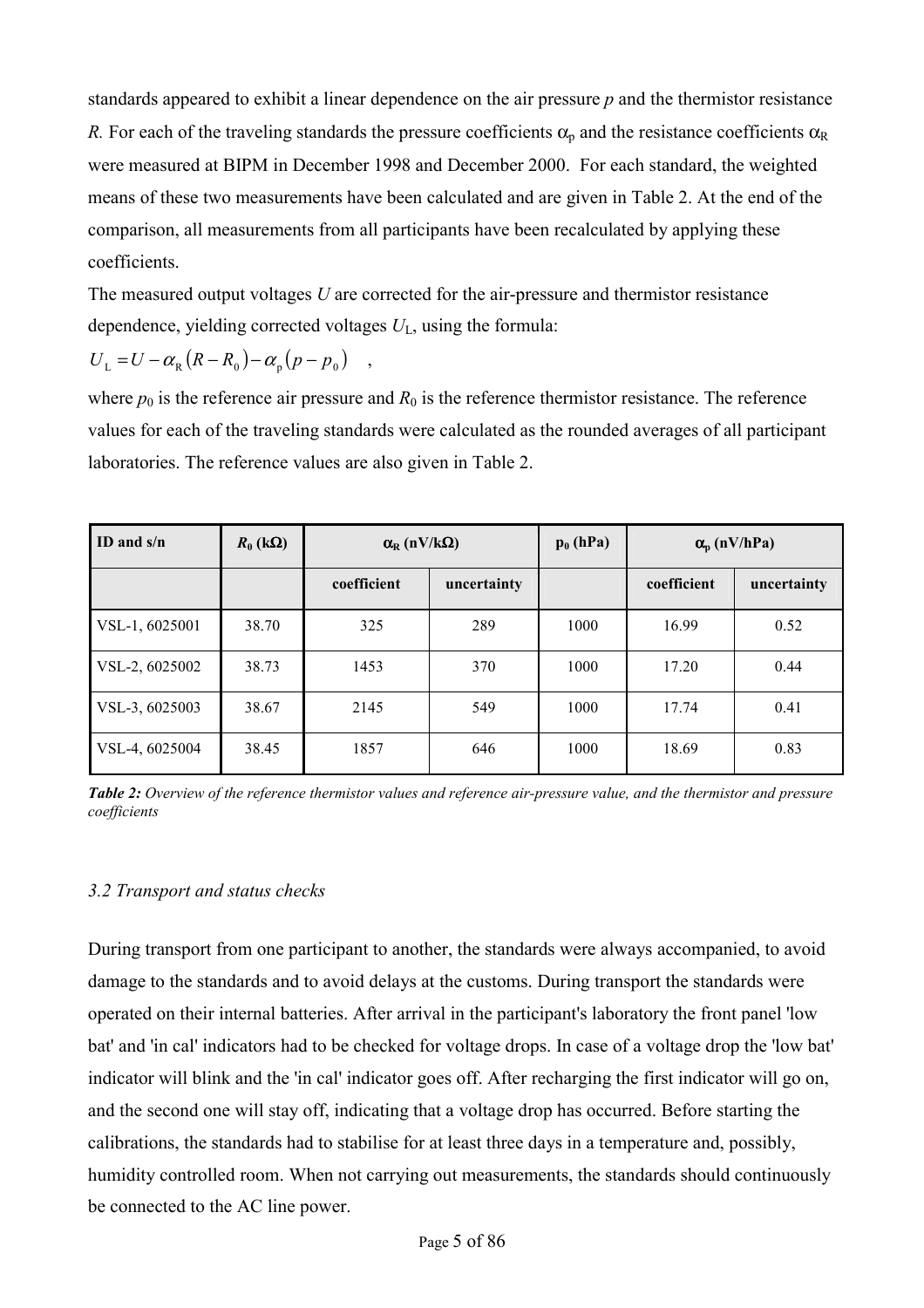In spite of careful treatment of the standards, the following problems occurred during the course of the comparison. Upon arrival at CEM the 'in cal' indicator of VSL-1 appeared to be extinguished during transport, probably due to a too low capacity of the internal battery in conjunction with the long traveling time from NMi-VSL to CEM. During the measurements at CEM also the 'in cal' indicator of VSL-4 turned off, probably due to failure of the AC line power in the laboratory. After transport from CEM to INETI the 'in cal' indicator of VSL-4 extinguished again, indicating that also the capacity of the internal battery of VSL-4 was too low. After return at NMi-VSL the internal batteries of the traveling standards were replaced.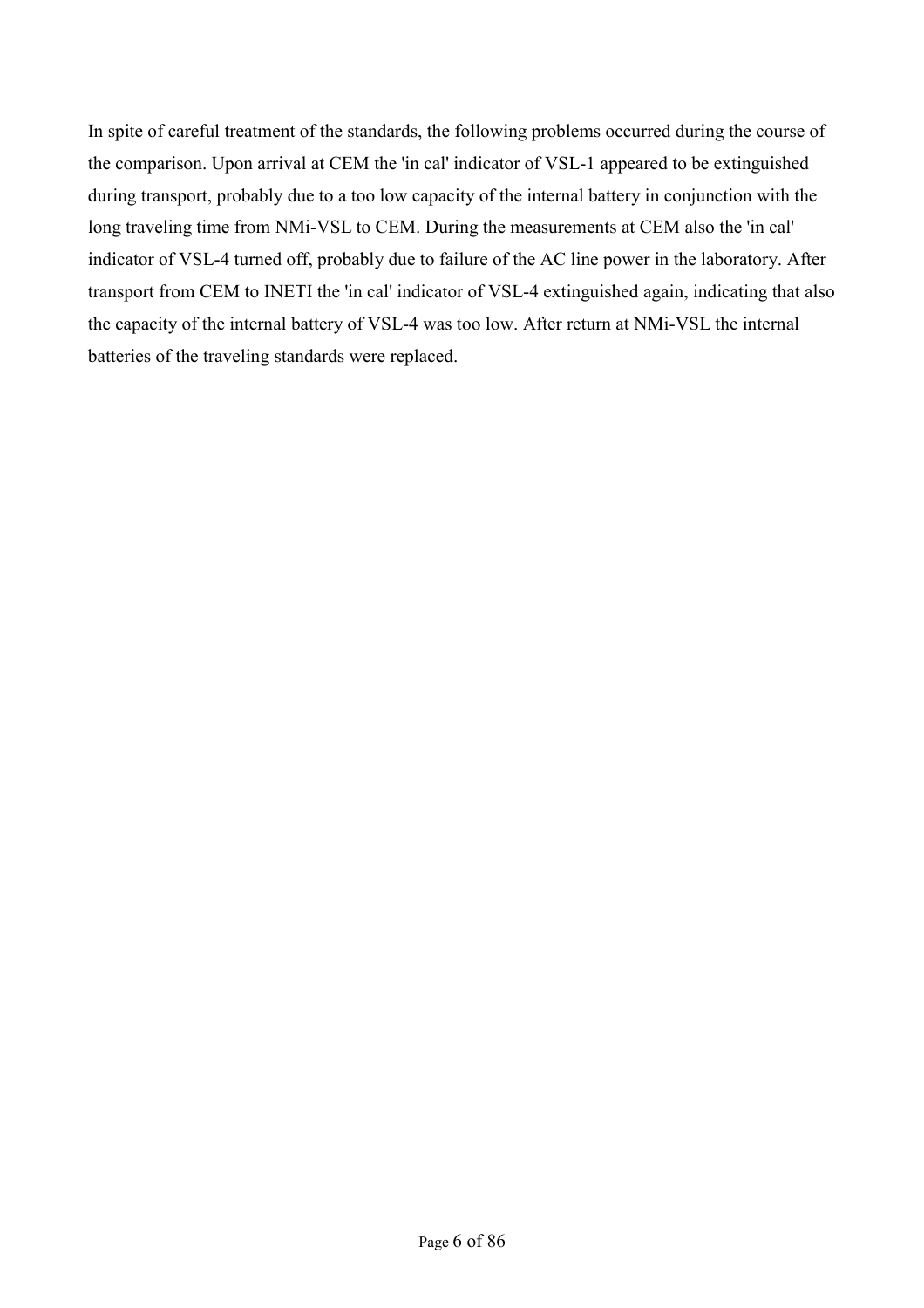# **4. Measurements**

## *4.1 Measurement methods and traceability*

The method of calibration of the traveling standards depends on the participant. Most participants performed the measurements using a JAVS with a 10 V Josephson array. This means that their measurements are traceable to an independent representation of the volt. Some other participants performed the measurements using a group of electronic DC reference standards that are traceable to a JAVS. Details of the applied method and the traceability of the participants are given in Table 3.

| Laboratory     | Reference standard                         | <b>Traceable to</b>        |
|----------------|--------------------------------------------|----------------------------|
| NMi-VSL        | 10V JAVS                                   |                            |
| <b>BIPM</b>    | 10V JAVS                                   |                            |
| <b>BNM-LNE</b> | 10V JAVS                                   |                            |
| <b>NPL</b>     | 10V JAVS                                   |                            |
| <b>NML</b>     | Group of electronic DC reference standards | <b>BIPM</b>                |
| <b>UME</b>     | 10V JAVS                                   |                            |
| <b>DFM</b>     | 10V JAVS                                   |                            |
| ${\bf SP}$     | 10V JAVS                                   |                            |
| <b>MIKES</b>   | 10V JAVS                                   |                            |
| JV             | 10V JAVS                                   |                            |
| <b>SMD</b>     | Group of electronic DC reference standards | <b>BIPM</b>                |
| <b>CMI</b>     | Group of electronic DC reference standards | <b>BIPM</b>                |
| <b>BEV</b>     | 10V JAVS                                   |                            |
| <b>SMU</b>     | 10V JAVS                                   |                            |
| <b>CEM</b>     | 10V JAVS                                   |                            |
| <b>INETI</b>   | Group of electronic DC reference standards | <b>BIPM</b>                |
| <b>METAS</b>   | 10V JAVS                                   |                            |
| <b>PTB</b>     | 10V JAVS                                   |                            |
| <b>EIM</b>     | 10V JAVS                                   |                            |
| <b>SIQ</b>     | Group of electronic DC reference standards | NMi-VSL                    |
| OMH            | Group of electronic DC reference standards | <b>BIPM</b> and <b>BEV</b> |

*Table 3: Overview of applied reference standards and traceability.*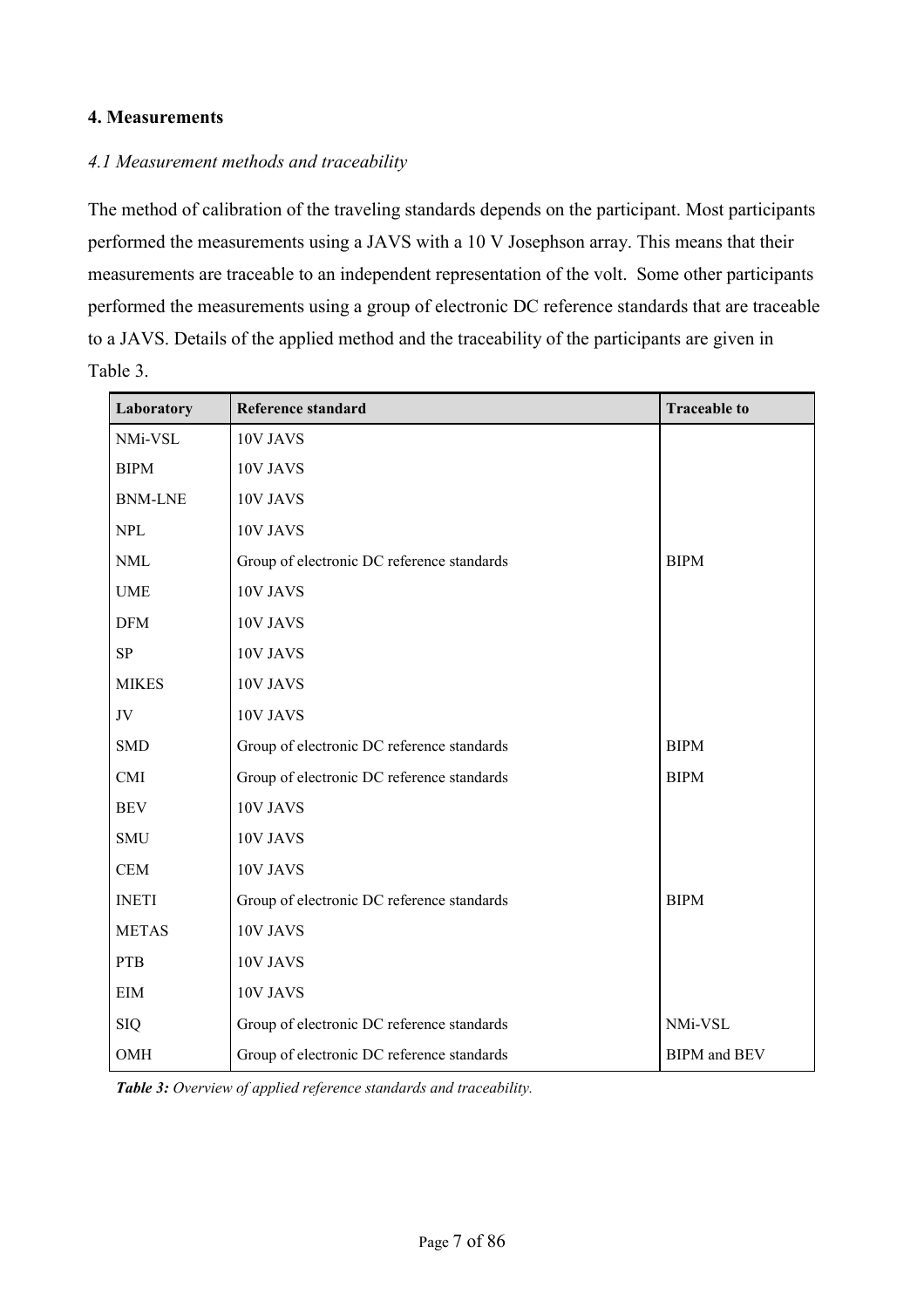## *4.2 Measurement conditions*

Participants were requested to measure the 10 V output voltage of each of the traveling standards, together with the resistance of the respective thermistor, the air pressure, the ambient temperature and the humidity. In Figures 1 to 3 the averaged values, and the minimum and maximum values are shown of the air pressure, the ambient temperature and the humidity as measured by the participants. One institute did not report the air pressure (INETI). One institute did not report the relative humidity (DFM).



*Figure 1: The air pressure during the comparison. The solid squares indicate the average pressure as measured by each participant. The horizontal dashes above and below the average value indicate the maximum and minimum air pressure respectively during the measurements.*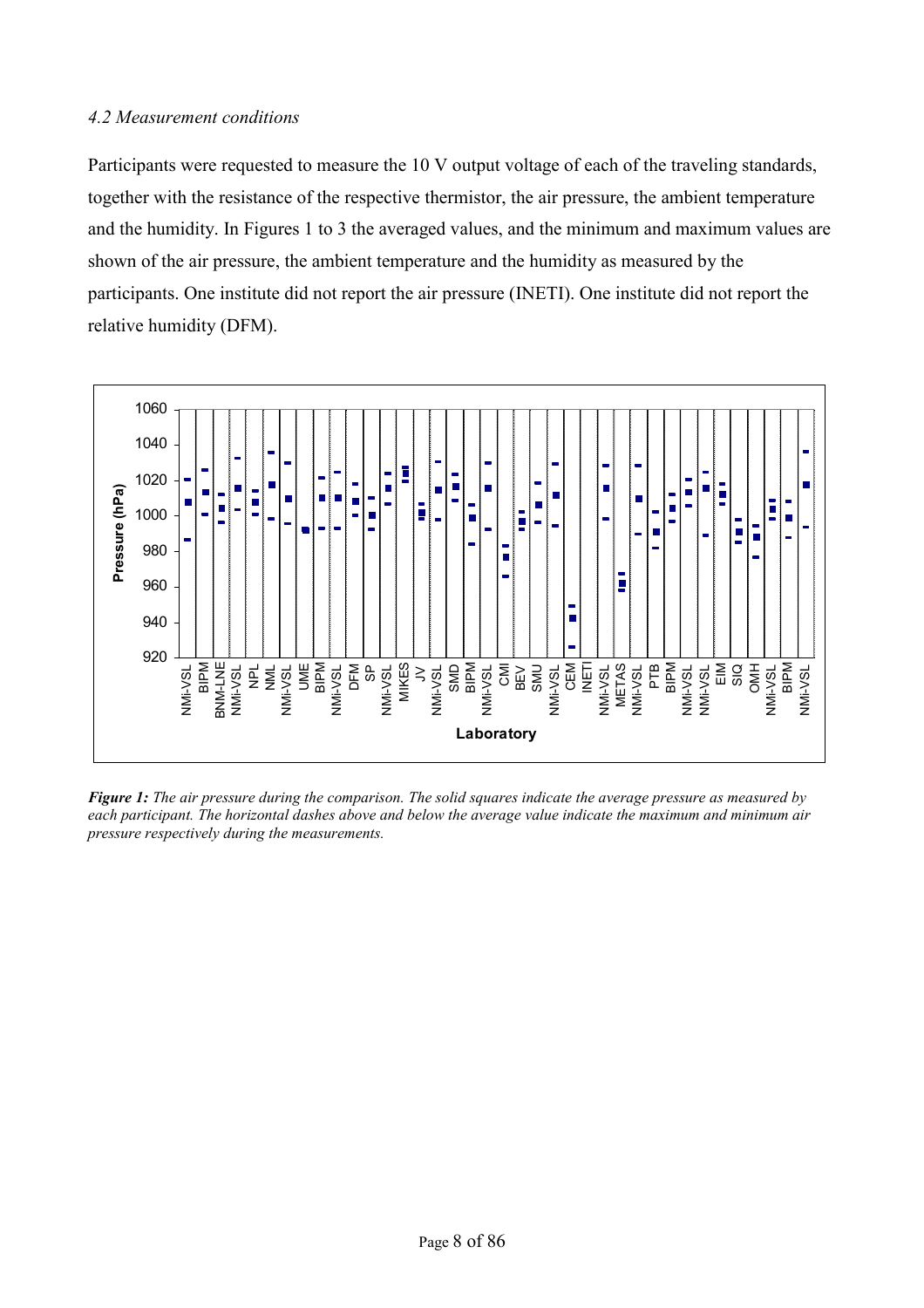

*Figure 2: The ambient temperature during the comparison. The solid squares indicate the average temperature as measured by each participant. The horizontal dashes above and below the average value indicate the maximum and minimum temperature respectively during the measurements.*



*Figure 3: The relative humidity during the comparison. The solid squares indicate the average humidity as measured by each participant. The horizontal dashes above and below the average value indicate the maximum and minimum humidity respectively during the measurements.*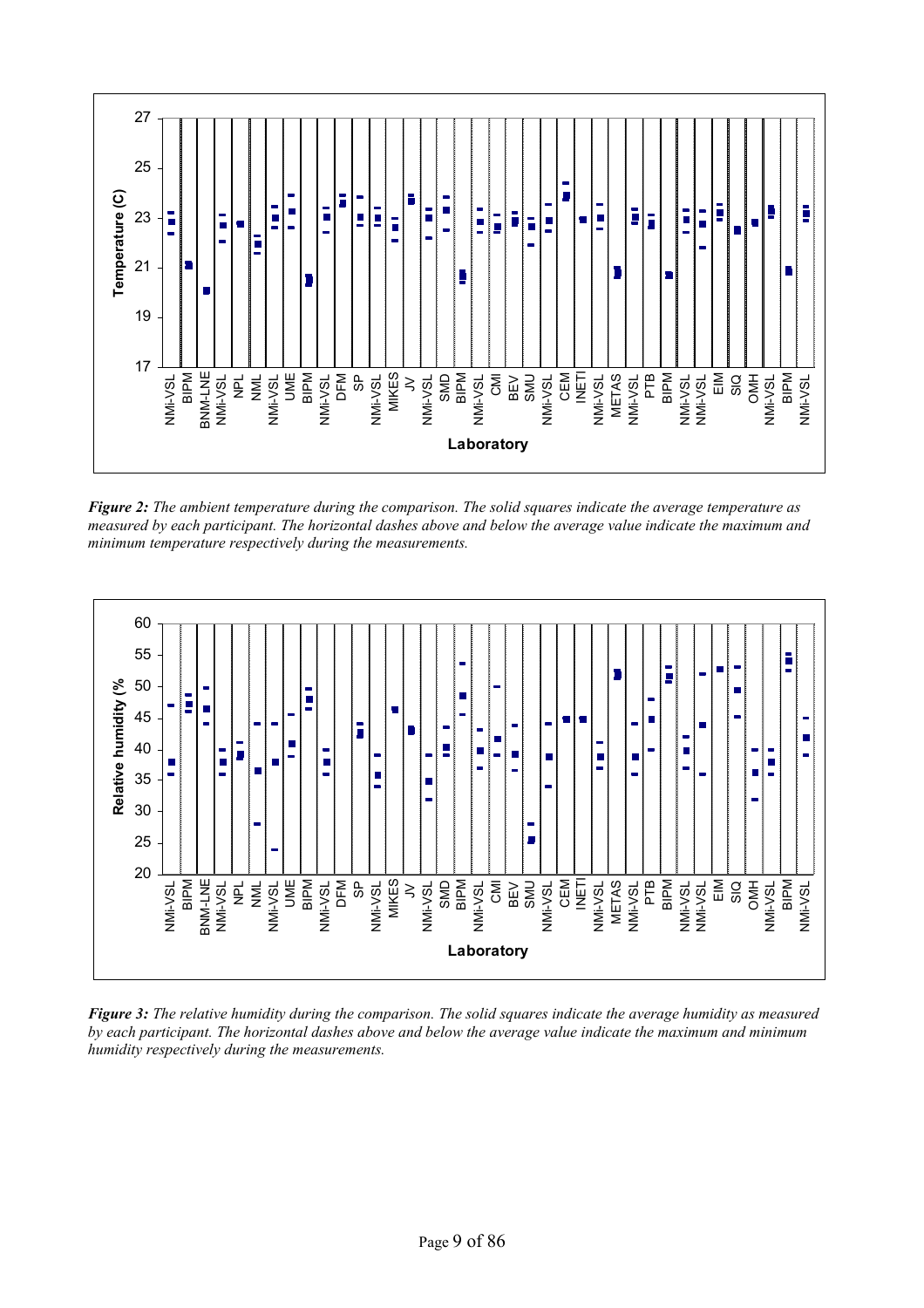The resistance of the internal thermistors was measured for each measurement of a 10 V output voltage. The thermistor resistances of the standards have nominal values between 38 kΩ and 39 kΩ (see Table 2). To avoid heating of the thermistor, the test current may not exceed 10 µA. This implies that most DMMs cannot be used in their 100 kΩ range or auto-range setting. In Figures 4 to 7 the averaged values, and minimum and maximum values, as measured for the thermistor resistances of VSL-1 to VSL-4 are shown. In these figures also the reference value has been indicated.

Preferably, the measurements should be carried out with the standards operated at their internal batteries, i.e., disconnected from the AC line power. To allow the standards to stabilise, batteryoperated measurements should not start any sooner than 2 hours after disconnection of the standard from the AC line power. The duration of the disconnection is restricted to 6 hours or less. Only SIQ performed measurements with the standards connected to the AC line power. Therefore, the thermistor resistance values reported by SIQ are lower than the values from other laboratories. Assuming that the voltage measurements are carried out with the standards disconnected from the AC line power, the front panel GUARD binding post should be connected to the guard of the measuring system and to the front panel CHASSIS binding post. At one point in the measuring system the guard should be connected to ground. When measuring while the standards are powered by the AC line power, the CHASSIS must be disconnected from the GUARD to avoid ground loops.



*Figure 4: The thermistor resistance of VSL-1 during the comparison. The solid squares indicate the average resistance as measured by each participant. The horizontal dashes above and below the average value indicate the maximum and minimum resistance respectively during the measurements. The horizontal line indicates the reference resistance value of VSL-1.*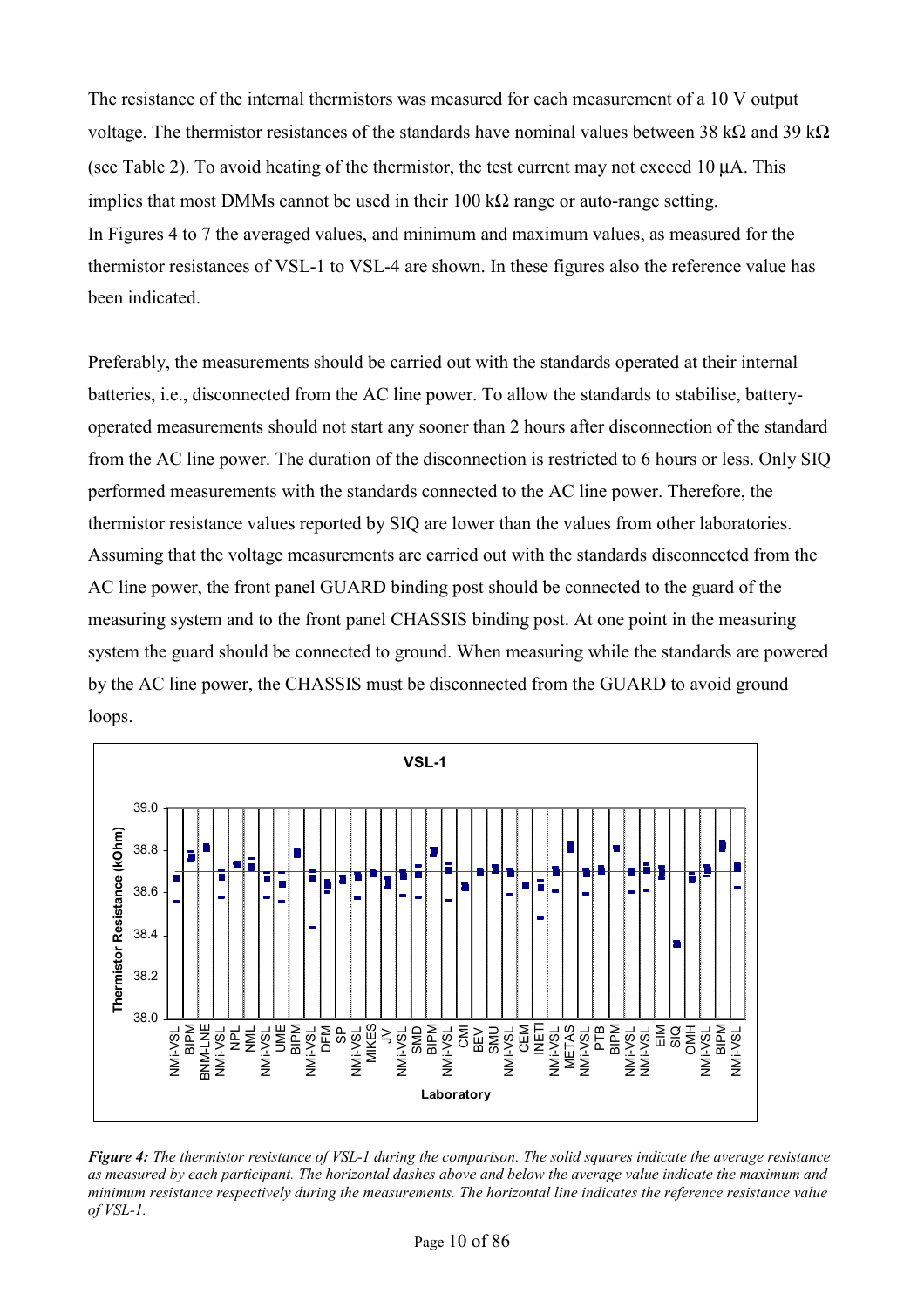

*Figure 5: The thermistor resistance of VSL-2 during the comparison. The solid squares indicate the average resistance as measured by each participant. The horizontal dashes above and below the average value indicate the maximum and minimum resistance respectively during the measurements. The horizontal line indicates the reference resistance value of VSL-2.* 



*Figure 6: The thermistor resistance of VSL-3 during the comparison. The solid squares indicate the average resistance as measured by each participant. The horizontal dashes above and below the average value indicate the maximum and minimum resistance respectively during the measurements. The horizontal line indicates the reference resistance value of VSL-3.*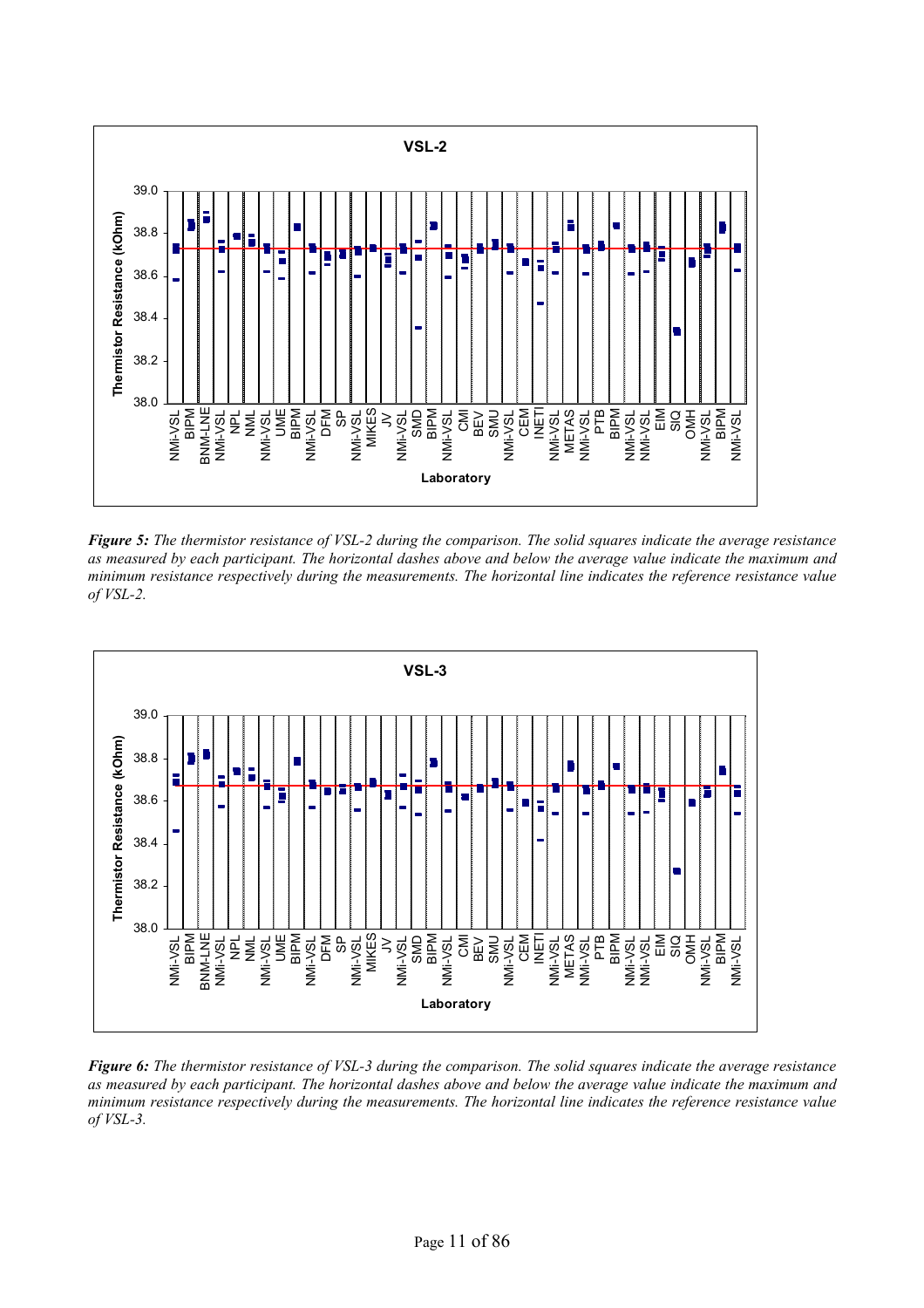

*Figure 7: The thermistor resistance of VSL-4 during the comparison. The solid squares indicate the average resistance as measured by each participant. The horizontal dashes above and below the average value indicate the maximum and minimum resistance respectively during the measurements. The horizontal line indicates the reference resistance value of VSL-4.*

#### *4.3 Behaviour of the Zener output voltages*

Figures 8 to 11 show the NMi-VSL and BIPM measurements  $U_L$  (deviations from the nominal voltage of 10 V) on the traveling standards during the comparison. In between these measurements, the traveling standards were sent to the other participants for measurements. The data of NMi-VSL have been used to make corrections for the time-dependence of the Zener output voltages (see section 5). From the figures it can be clearly seen that VSL-1 is less stable than the other Zeners.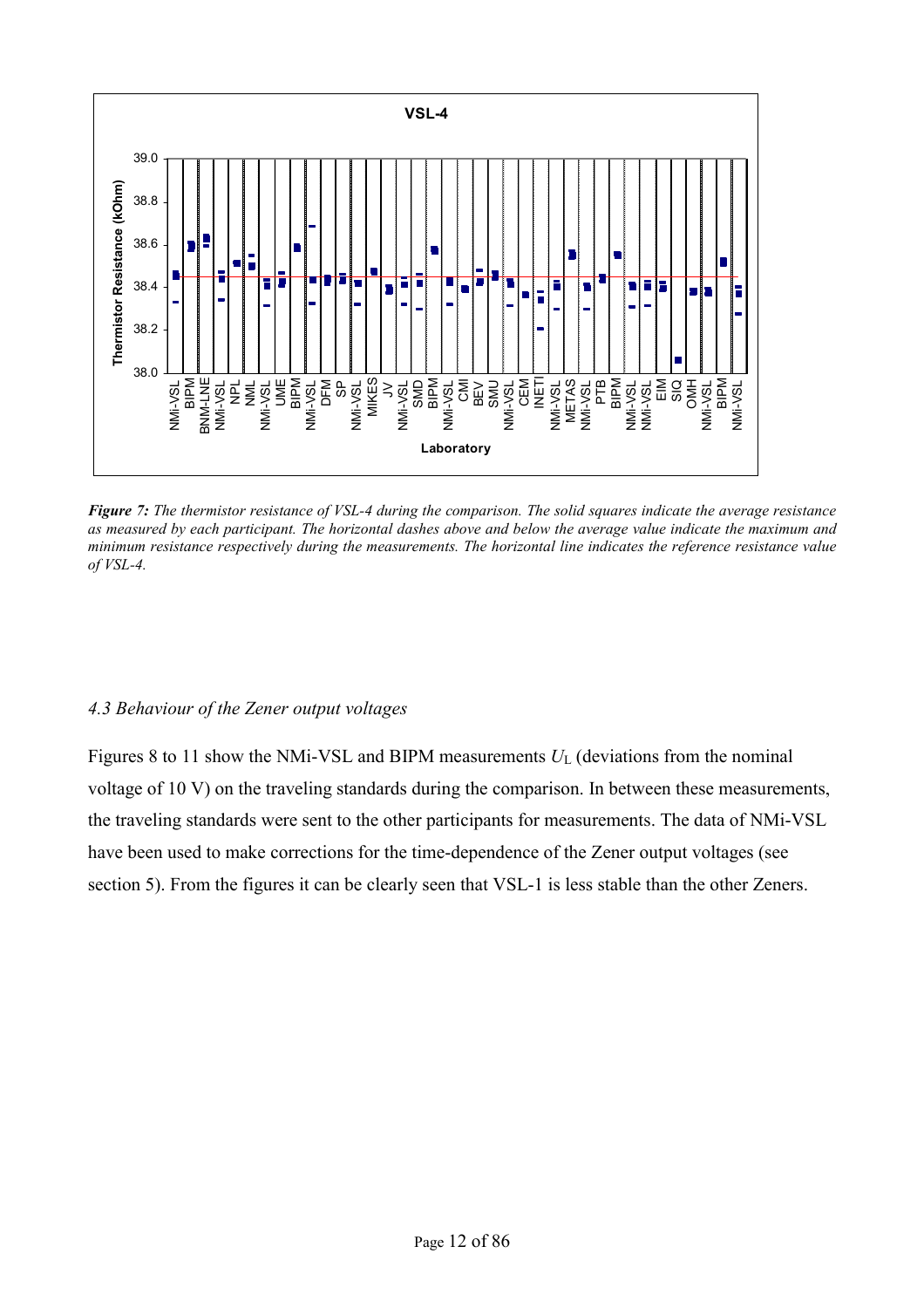

*Figure 8: The output voltage of VSL-1 as measured by NMi-VSL (squares) and BIPM (triangles).* 



*Figure 9: The output voltage of VSL-2 as measured by NMi-VSL (squares) and BIPM (triangles).*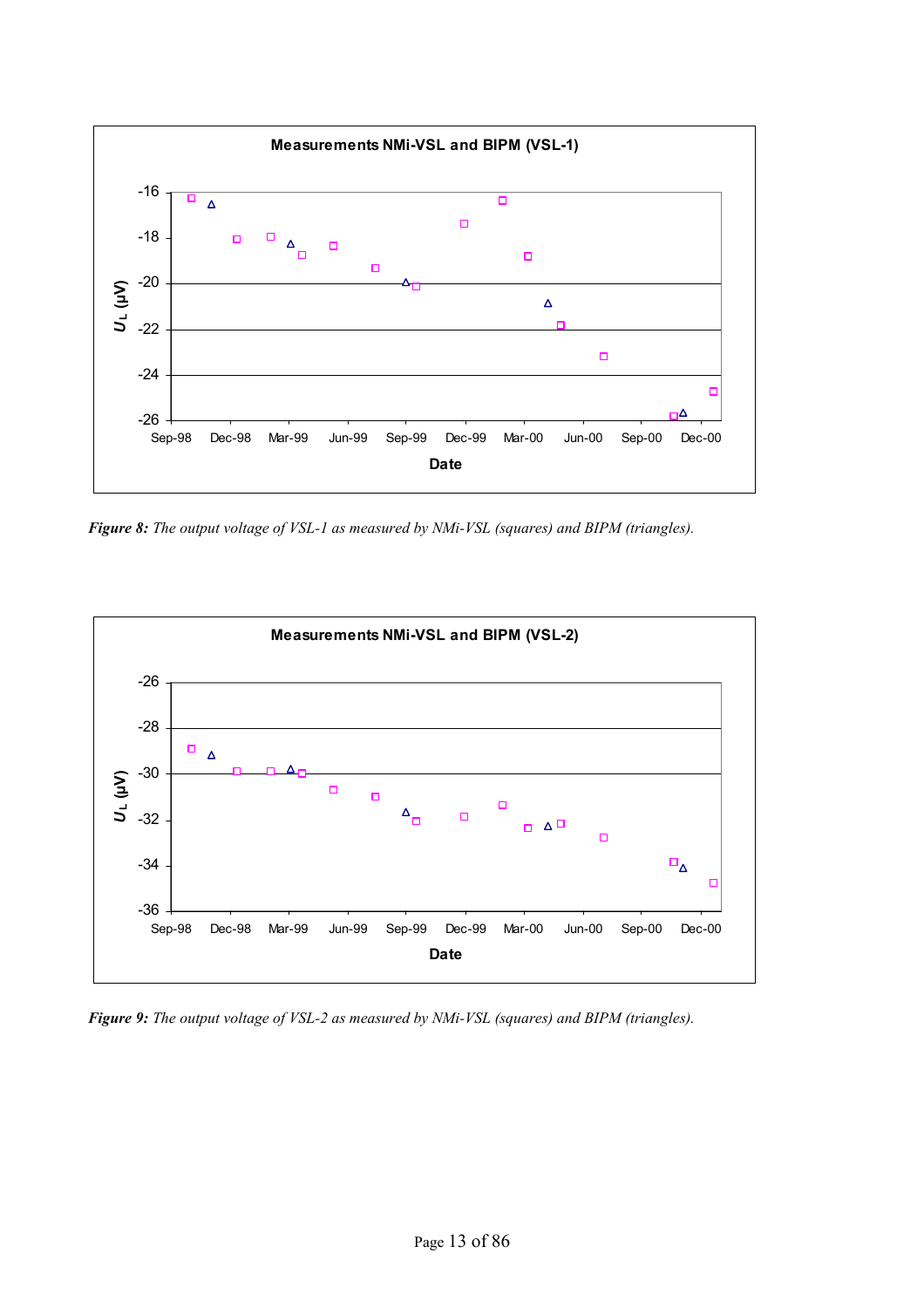

*Figure 10: The output voltage of VSL-3 as measured by NMi-VSL (squares) and BIPM (triangles).* 



*Figure 11: The output voltage of VSL-4 as measured by NMi-VSL (squares) and BIPM (triangles).*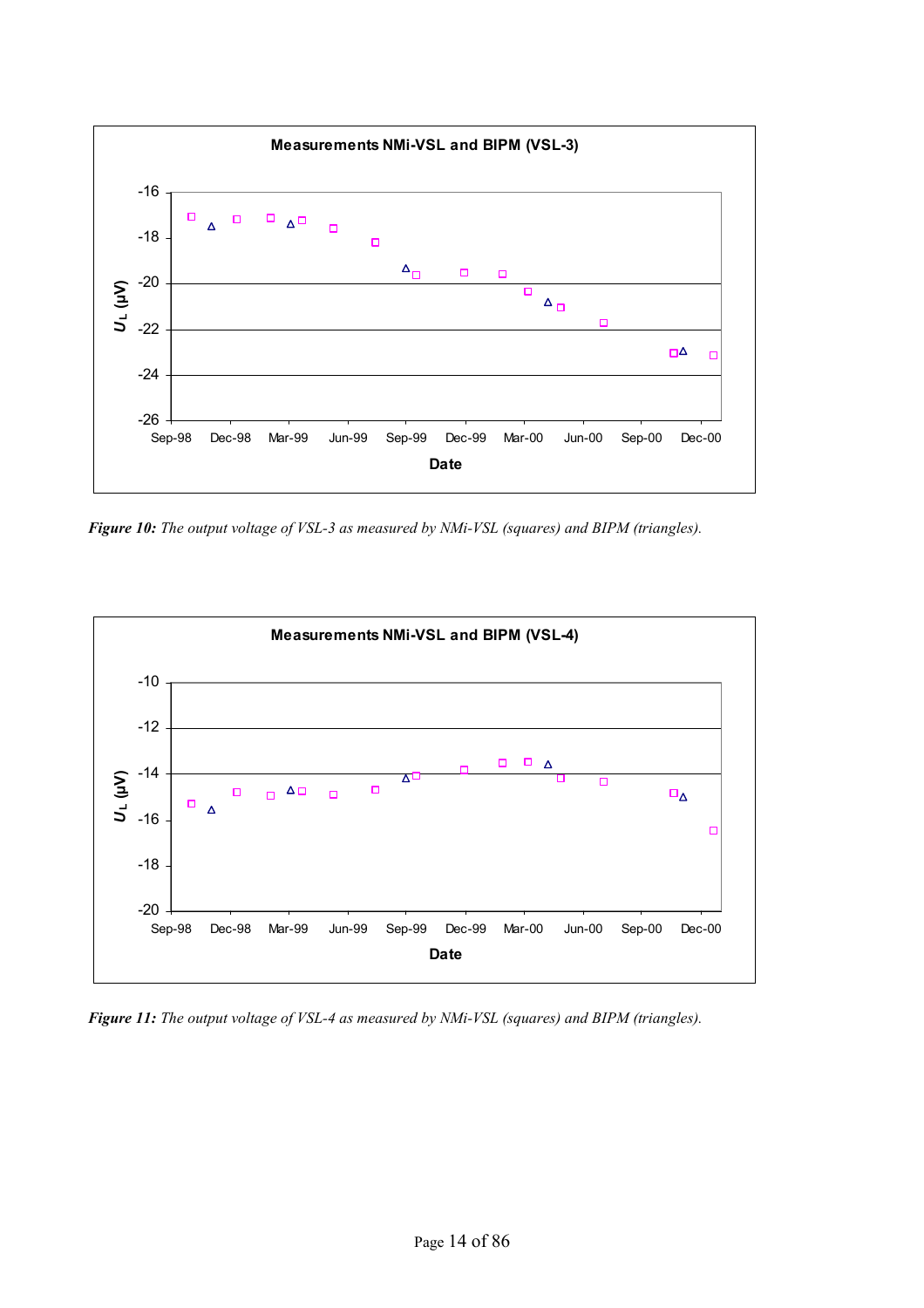# **5. Results**

Each laboratory has reported a value  $U_L$  (deviation from a nominal voltage of 10 V) for each of the traveling standards measured, also specifying a mean measurement date and a measurement uncertainty,  $u_L$  (95% confidence level). The uncertainty has been split in a Zener contribution,  $u_z$ and a system contribution, *u*s, where:

$$
u_{\rm L} = \sqrt{u_{\rm z}^2 + u_{\rm s}^2} \ .
$$

As explained in section 3, the value  $U_L$  has been corrected for temperature and pressure effects. The value reported by a laboratory is an average of a series of measurements taken in the specific time period that the standards resided in the participants' laboratory.

In Appendix B the values of  $U_L$  as reported by the participants are presented for each traveling standard. The uncertainties,  $u_z$ ,  $u_s$  and  $u_l$  are also given in Appendix B. The detailed uncertainty budgets of the participants are given in Appendix C.

In Figures 12 to 15  $U_L$  has been plotted versus date of measurement, including all measurements of NMi-VSL and BIPM.

To determine the degrees of equivalence with the EUROMET Reference Value (*ERV*) and the degrees of equivalence between the laboratories, the following steps have to be taken:

- A correction has to be made for the time dependence of the Zener output voltages;
- A weighted mean value has to be calculated for each laboratory;
- A (single value) *ERV* has to be determined;
- The deviations from the *ERV* have to be calculated, along with the deviations between each two participants.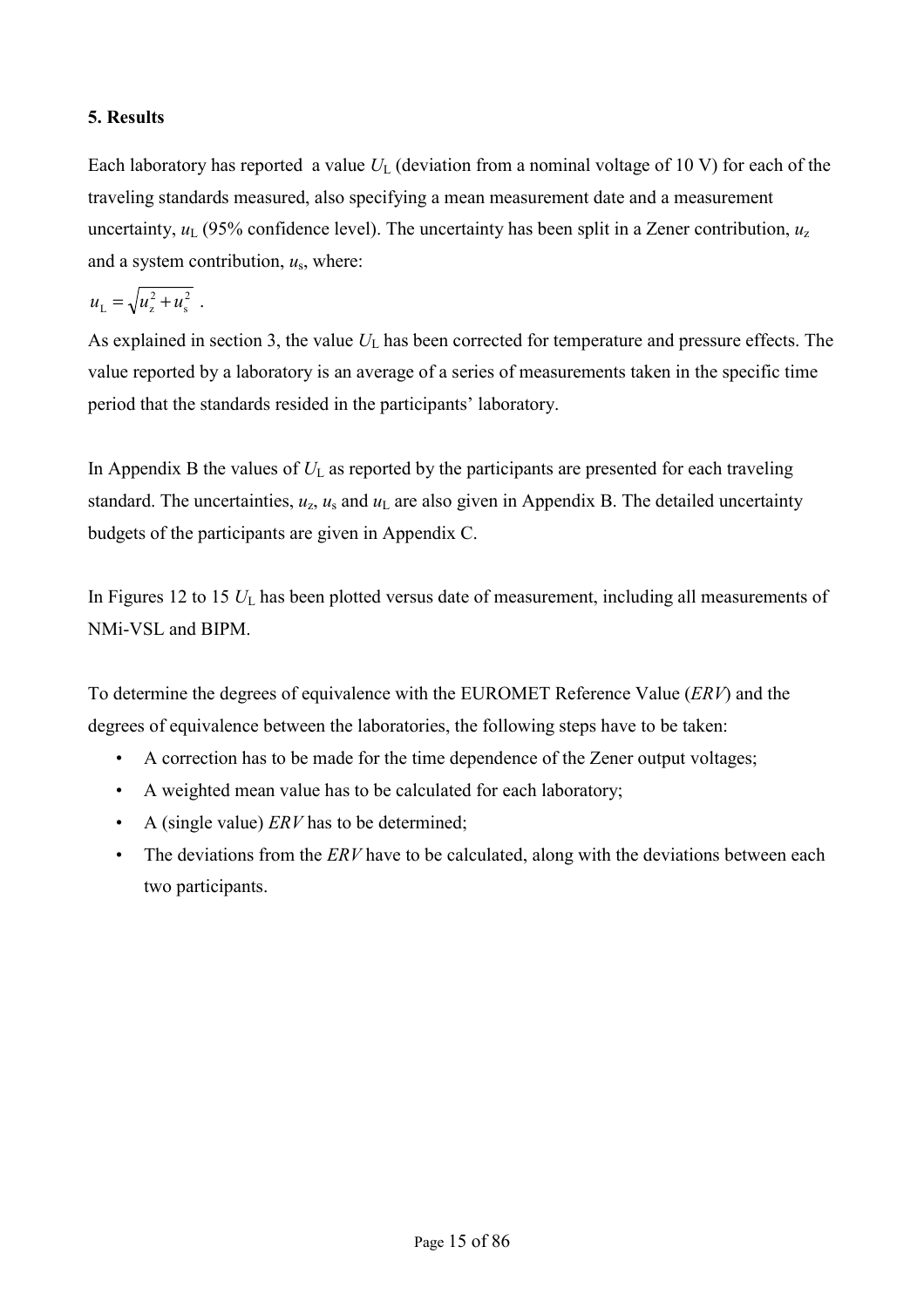

*Figure 12: The output voltage of VSL-1 (deviation from 10 V) as measured by the participants (diamonds). Also all data of NMi-VSL (squares) and BIPM (triangles) have been included. Notice that the 8th period of NMi-VSL coincides*  with the participation of NMi-VSL. In the same way, the 4<sup>th</sup> period of BIPM coincides with the participation of BIPM.



*Figure 13: The output voltage of VSL-2 (deviation from 10 V) as measured by the participants (diamonds). Also all data of NMi-VSL (squares) and BIPM (triangles) have been included. Notice that the 8th period of NMi-VSL coincides*  with the participation of NMi-VSL. In the same way, the 4<sup>th</sup> period of BIPM coincides with the participation of BIPM.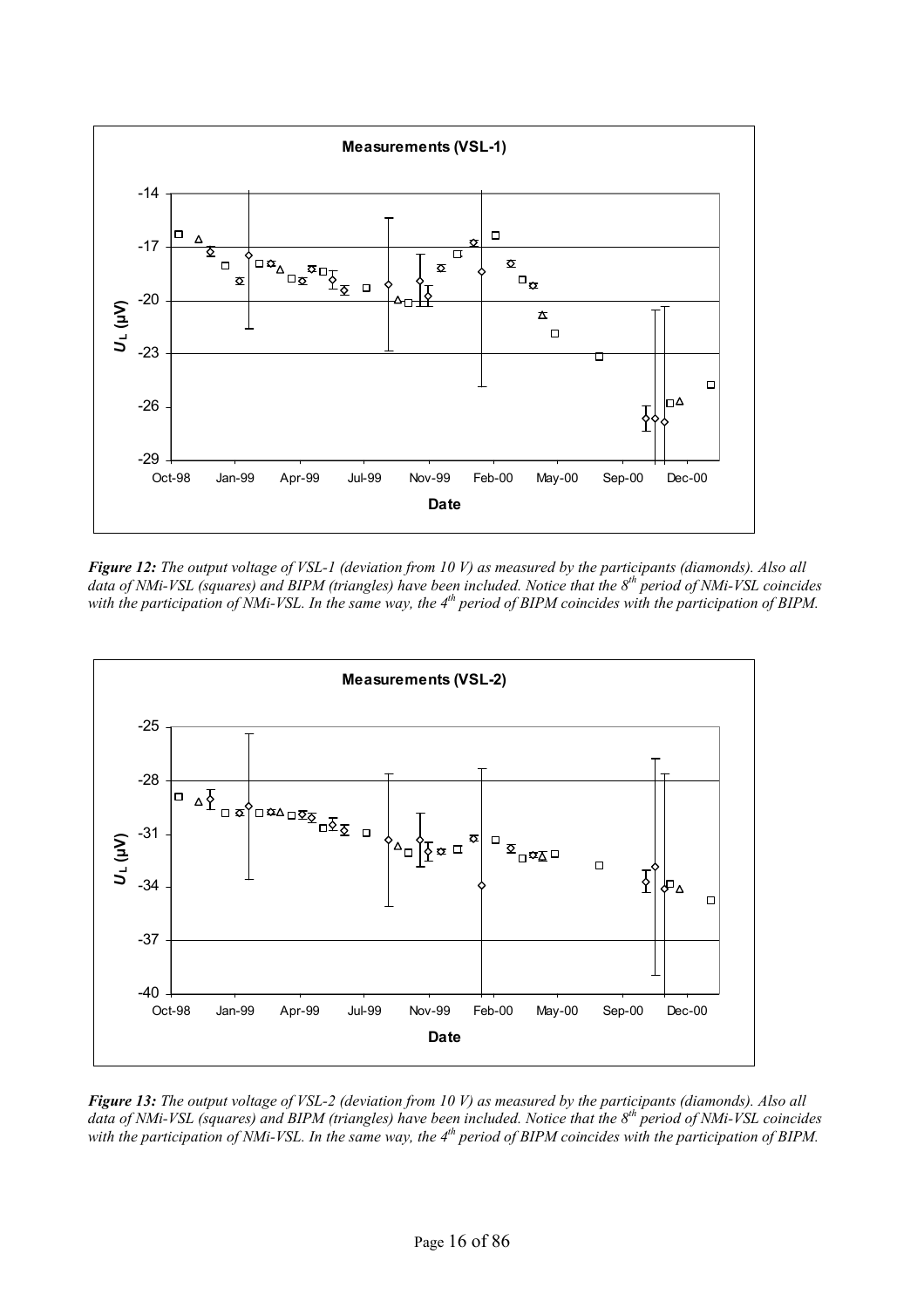

*Figure 14: The output voltage of VSL-3 (deviation from 10 V) as measured by the participants (diamonds). Also all data of NMi-VSL (squares) and BIPM (triangles) have been included. Notice that the 8th period of NMi-VSL coincides*  with the participation of NMi-VSL. In the same way, the 4<sup>th</sup> period of BIPM coincides with the participation of BIPM.



*Figure 15: The output voltage of VSL-4 (deviation from 10 V) as measured by the participants (diamonds). Also all data of NMi-VSL (squares) and BIPM (triangles) have been included. Notice that the 8th period of NMi-VSL coincides*  with the participation of NMi-VSL. In the same way, the 4<sup>th</sup> period of BIPM coincides with the participation of BIPM.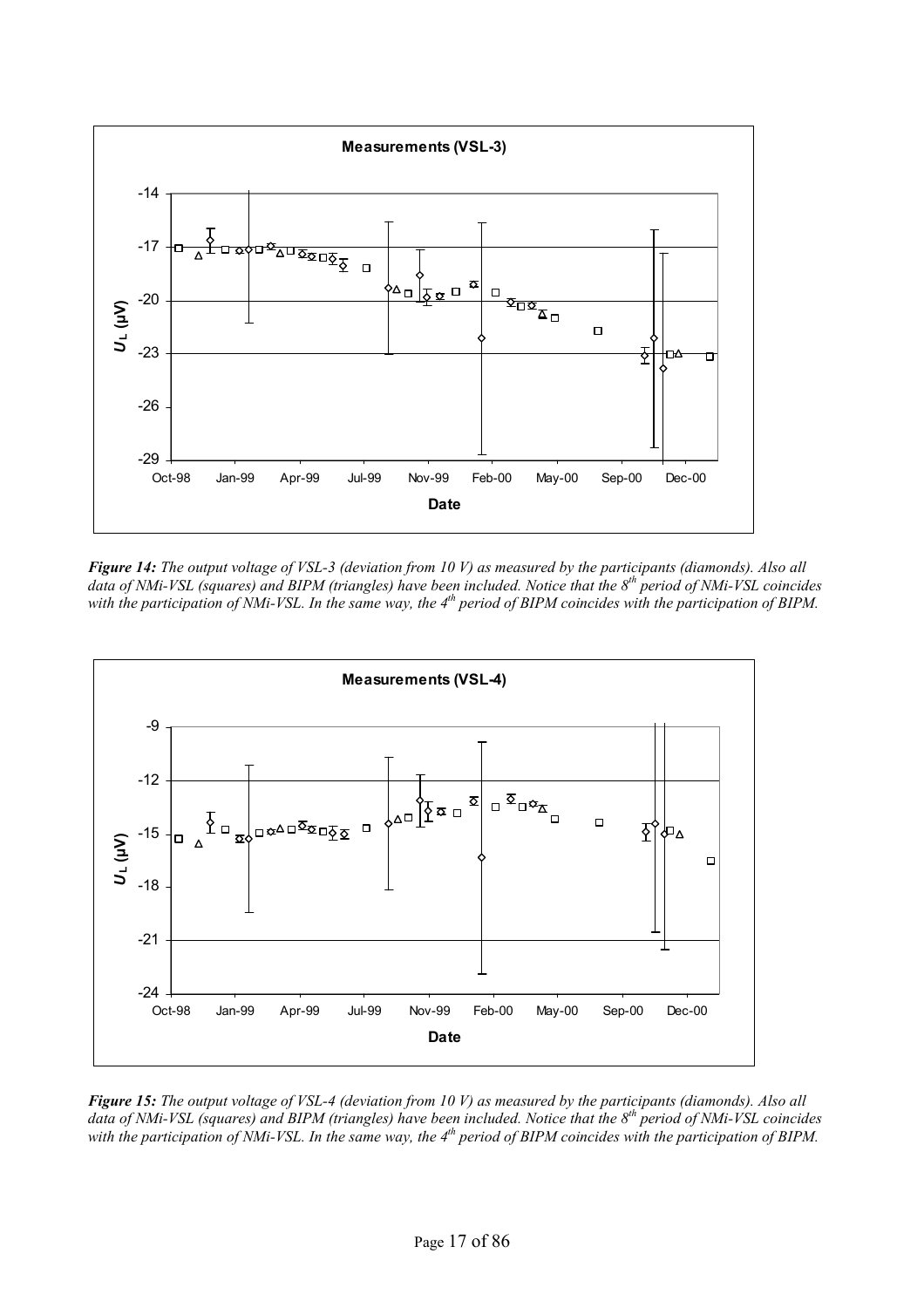#### *5.1 Correction for time dependence*

The results of different participants can only be compared if corrections are made for the time dependence of the Zener output voltages. From Figures 8 to 11 it is clear that the output voltages do exhibit significant time dependences. The behaviour of the standards cannot be described by a simple linear drift over the total course of the comparison. Different methods are available to estimated the behaviour of the standards. For example, recently, a (rather complicated) minimum variance method [3] was published to calculate an estimate in such a case. However, in this report it was chosen to use a more simplified method, in which the NMi-VSL data are considered as to provide the best information about the time-dependence of the standards. For that reason the NMi-VSL measurement results are interpolated to calculate a fictitious NMi-VSL measurement result *U*<sup>t</sup> at the averaged date that a participant performed its measurements. To this end, the behaviour of the Zener output voltages was assumed to be linear between each two measurements of NMi-VSL. As explained in section 2, the  $8<sup>th</sup>$  measurement period of NMi-VSL and the  $4<sup>th</sup>$  measurement period of BIPM are arbitrarily considered as the periods that NMi-VSL and BIPM participated in the comparison respectively. The measurement results of these periods are treated in the same way as the results of all other participants, where  $U_t$  for the  $8<sup>th</sup>$  measurement period of NMi-VSL is calculated from the  $7<sup>th</sup>$  and  $9<sup>th</sup>$  measurement period of NMi-VSL. The  $U_t$  values for CMI, BEV and SMU have been calculated from the  $7<sup>th</sup>$  and  $8<sup>th</sup>$  period of NMi-VSL and the  $U_t$  values for CEM and INETI were calculated from the  $8<sup>th</sup>$  and  $9<sup>th</sup>$  period.

The interpolation uncertainty  $u_t$  represents the uncertainty in the knowledge about the behaviour of the standards. It was chosen to consider this uncertainty to be the same for each participant and has been calculated for each Zener separately by using the NMi-VSL measurement data. The uncertainty  $u_t$  is found from the root of the mean of squared (rms) deviations of the measurements  $U_{NMi\text{-}VSL,i}$  from the interpolation between  $U_{NMi\text{-}VSL,i-1}$  and  $U_{NMi\text{-}VSL,i+1}$  ( $i = 2, 3, ..., 13$ ). The values for  $u_t$  (95 % confidence level) are given in Table 4.

| ID      | $u_t(\mu V)$ |
|---------|--------------|
| $VSL-1$ | 2.044        |
| $VSL-2$ | 0.895        |
| VSL-3   | 0.655        |
| VSL-4   | 0.644        |

*Table 4: Interpolation uncertainties (95 % confidence level)*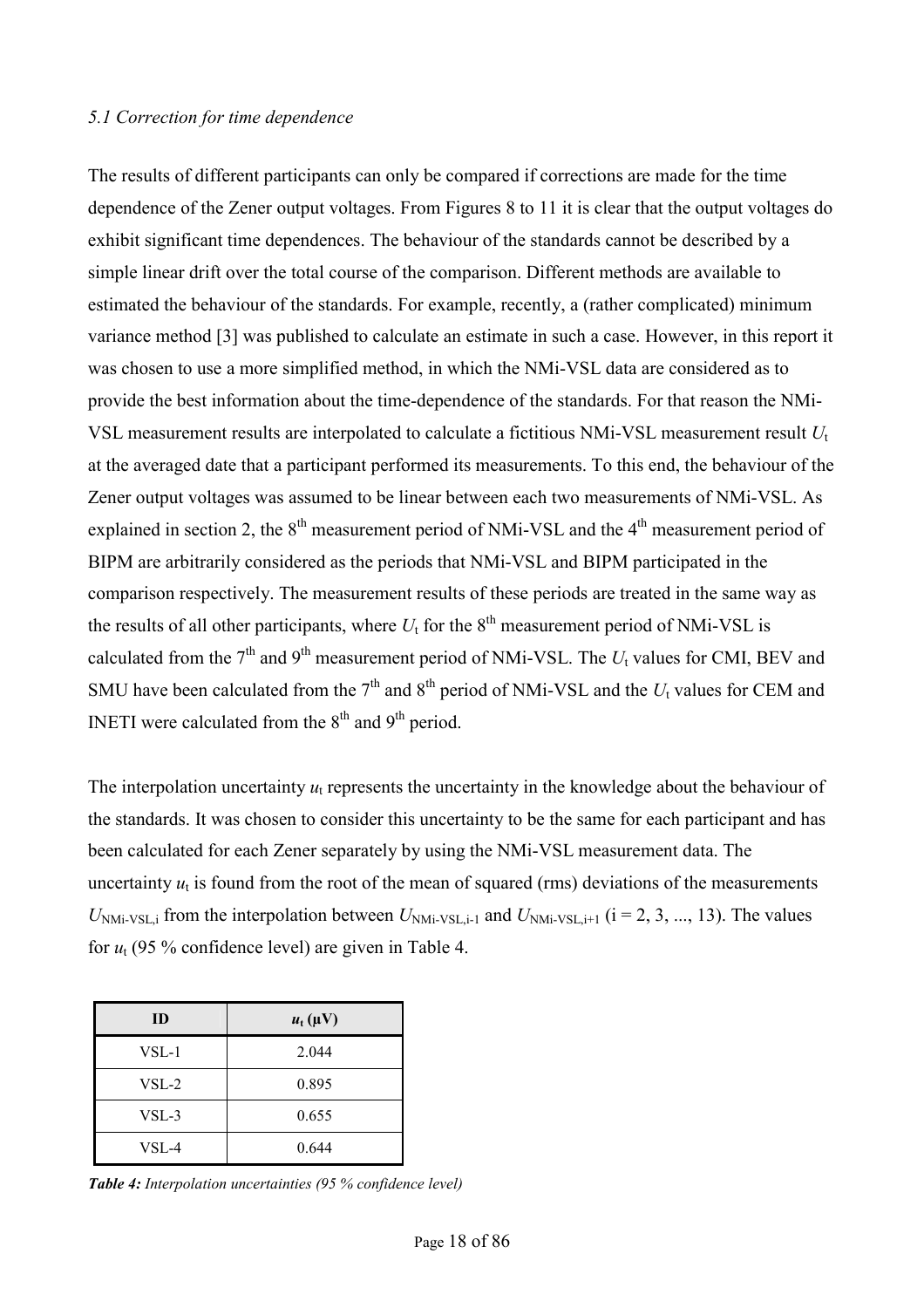The difference  $\Delta_L$  between the measurement result  $U_L$  of a participant and the interpolated fictitious NMi-VSL measurement result is given by:

$$
\Delta_{\rm L}=U_{\rm L}-U_{\rm t}
$$

with an uncertainty *u*∆:

$$
u_{\Delta} = \sqrt{u_{\rm L}^2 + u_{\rm t}^2} \ .
$$

The values  $U_t$  and  $\Delta_L$  are given in Appendix B. In the next section, the values of  $\Delta_L$  and  $u_\Delta$  will be used to calculate a weighted mean for the group of Zeners, for each participant.

#### *5.2 Calculation of the group results*

To compare the results of different participants, each of the participants should have only one single measurement result, which is a combined result of the group of four Zeners. For this purpose a mean value of the group of Zeners was calculated for each laboratory. To reduce the effects of unpredicted behaviour of the Zeners (especially VSL-1) it was decided to use a weighted mean. The weights depend on the uncertainties in the measurement. The system uncertainty  $u_s$  of a participant is correlated for all Zeners and therefore it should be excluded from the calculation of the weights.

If the values  $\Delta_{L,n}$  are the results of the four Zeners (n = 1 to 4) with uncertainties  $u_{\Delta,n}$ , then the group value  $\Delta_G$  of each participant is now found from:

$$
\Delta_{\mathcal{G}} = \frac{\sum_{n=1}^{4} g_n \Delta_{\mathcal{L},n}}{\sum_{n=1}^{4} g_n}, \text{ with an internal group uncertainty } u_{\mathcal{IG}} \text{ of: } u_{\mathcal{IG}} = \frac{1}{\sqrt{\sum_{n=1}^{4} g_n}} \quad ;
$$

where:  $g_n = \frac{1}{\mu^2 (m^2 - 1)^2}$ s 2 ,n n 1  $g_n = \frac{1}{u_{\Delta,n}^2 - u}$ .

The total uncertainty  $U_{\text{TG}}^*$  of a group result of a participant is found from combining the internal group uncertainty and the system uncertainty:

$$
U_{TG} = \sqrt{u_{IG}^2 + u_s^2} \qquad .
$$

The values  $\Delta_G$  and the uncertainties  $U_{\text{TG}}$  are given in Appendix B.

The group results for all participants are shown in Figures 16a and 16b.

<sup>\*</sup> Note that *U*<sub>TG</sub>, *U*<sub>TG,i</sub> and *U*<sub>ERV</sub> are used to indicate expanded uncertainties (and not measurement values).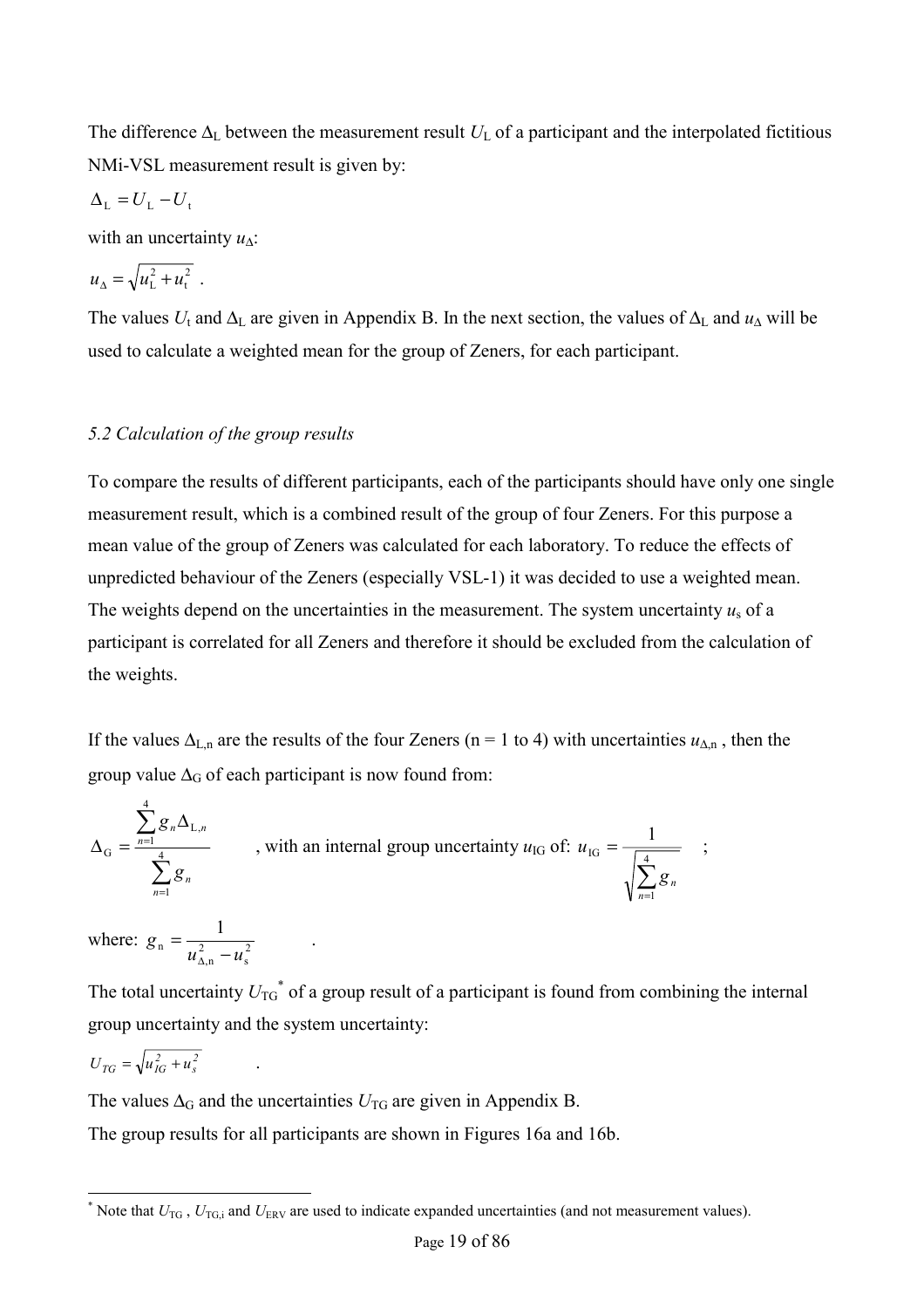#### *5.3 Determination of the reference value (ERV)*

Now that the effects of the time dependences have been removed and each participant, i is represented by a single value  $\Delta_{G,i}$  with uncertainty  $U_{TG,i}$  the reference value, *ERV* can be determined by calculating the weighted mean of  $\Delta_{G,i}$ , excluding those participants who do not have an independent realisation of the volt and only taking into account the  $8<sup>th</sup>$  measurement period of NMi-VSL and the 4<sup>th</sup> measurement period of BIPM:

$$
ERV = \frac{\sum_{i=1}^{N} w_i \Delta_{G,i}}{\sum_{i=1}^{N} w_i}
$$
 with uncertainty:  $U_{ERV} = \frac{1}{\sqrt{\sum_{i=1}^{N} w_i}}$ ,

with  $N = 15$  the number of independent participants. The weighing factor  $w_i$  is given by:

$$
w_i = \frac{1}{U_{TG,i}^2} \, .
$$

This method does not eliminate self-correlations. If self-correlations are removed, no longer a single *ERV* can be determined. The *ERV* and *U*<sub>ERV</sub> are given in Table 5.

| $\mathbb{E}$ RV(µV) | $U_{\text{ERV}}(\mu\text{V})$ |
|---------------------|-------------------------------|
| 0.067               | 0.113                         |

*Table 5: The EUROMET Reference Value* 

The *ERV* is also shown in Figure 16a and 16b.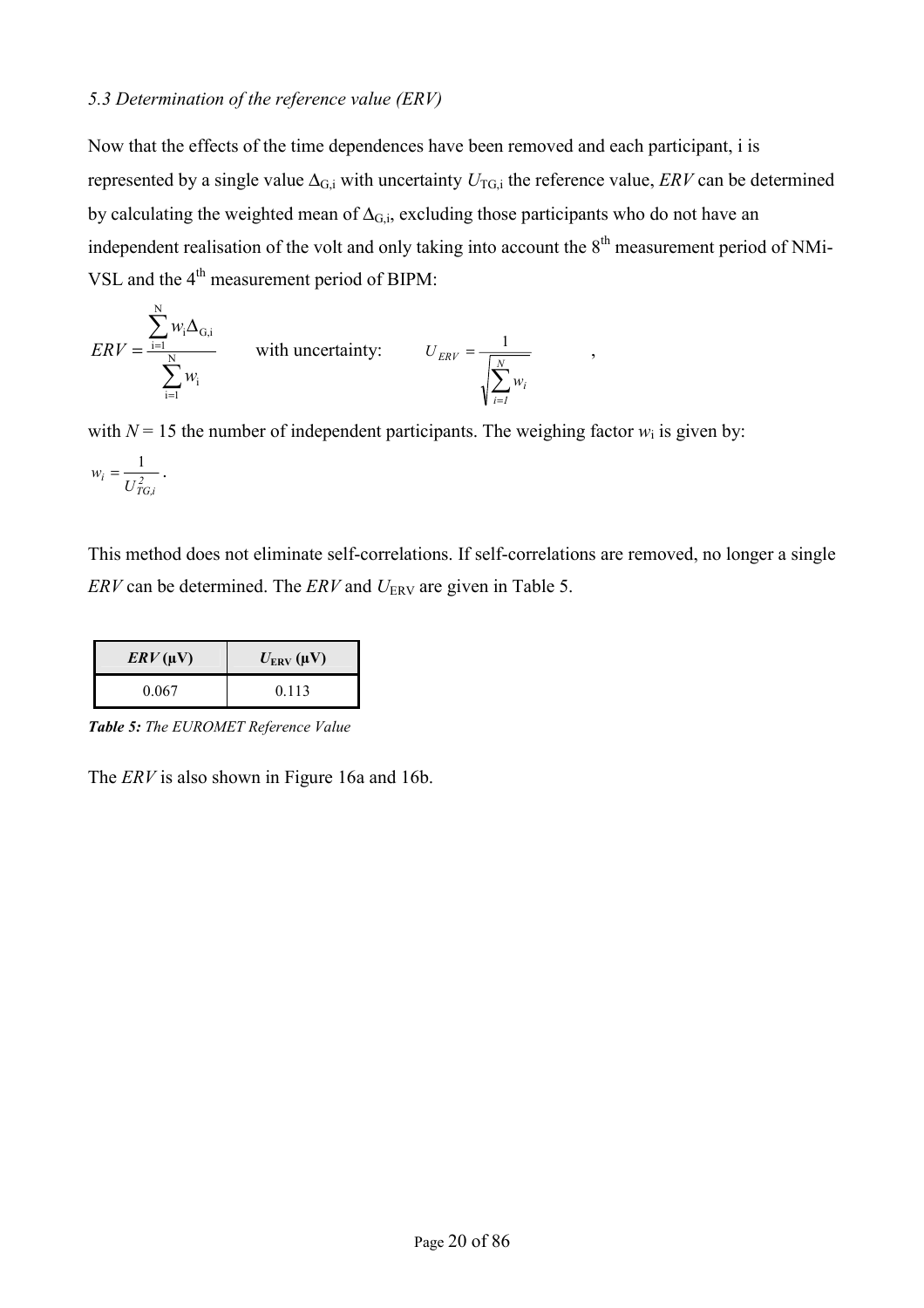

*Figure 16a: Results of the Zener group based on the weighted means of the laboratories (diamonds). The horizontal line indicates the ERV.* 



*Figure 16b: The group results (Fig. 16a) in more detail*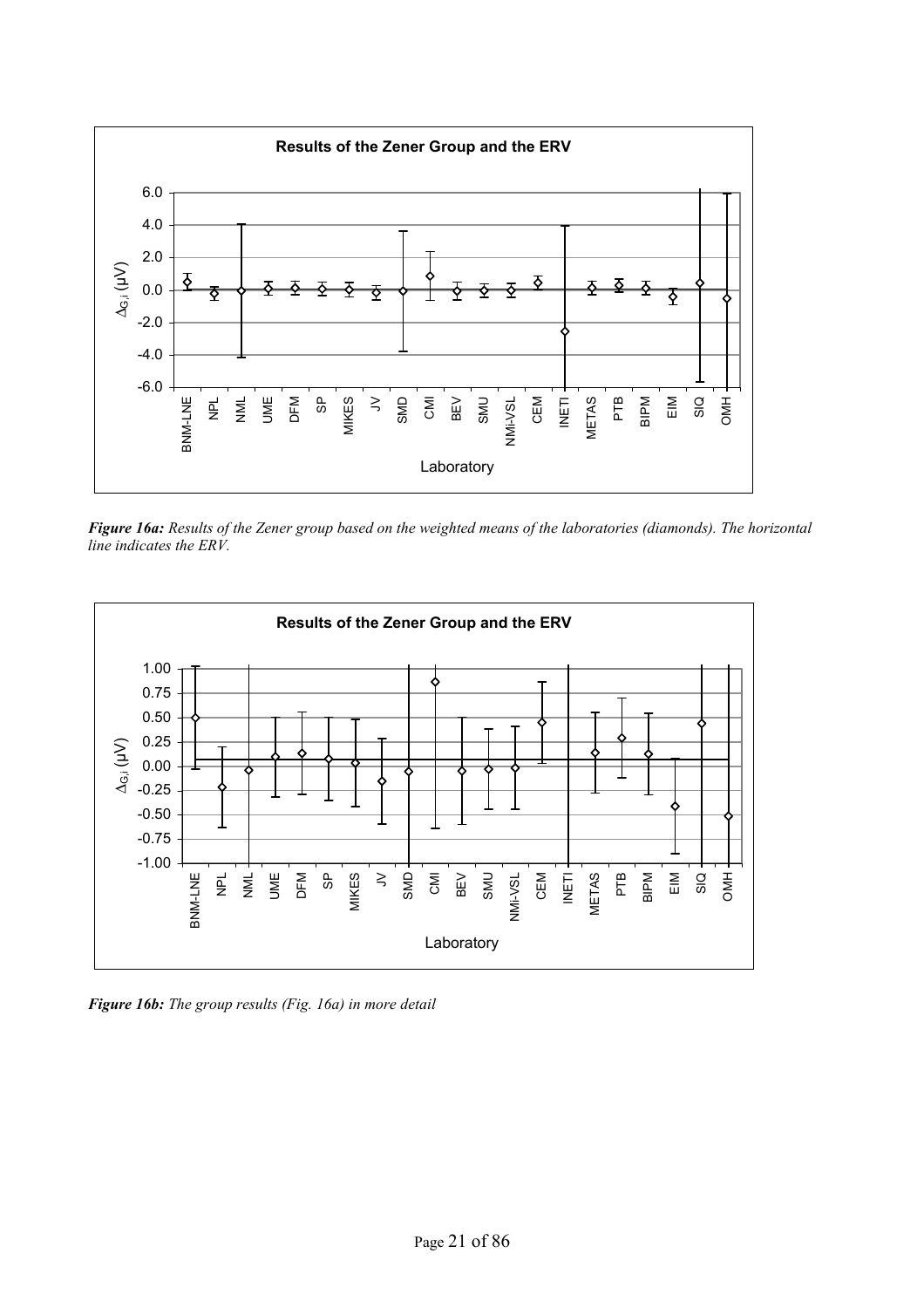## *5.4 Calculation of the deviation from the ERV*

The degrees of equivalence  $D_i$  with the *ERV* are calculated by subtracting the *ERV* from  $\Delta_{G,i}$ , i.e.,  $D_i = \Delta_{G,i} - ERV$ , with the uncertainty given by  $\sqrt{U_{TG,i}^2 - U_{ERV}^2}$  for those laboratories participating in the weighted mean and  $\sqrt{U_{TG,i}^2 + U_{ERV}^2}$  for laboratories that do not participate in the weighted mean [4]. Similarly, the degree of equivalence between participant i and participant j is approximated by  $D_{ij} = \Delta_{G,i} - \Delta_{G,j}$ , with an uncertainty  $\sqrt{U_{TG,i}^2 + U_{TG,j}^2}$ . Correlations between different laboratories, such as those caused by the thermistor dependences and the air-pressure dependence, are not taken into account by these calculations. From Table 4 and Appendix C, it can be seen that, for participants who use a JAVS, the uncertainties are dominated by the noise in the measurements and the interpolation uncertainties. For participants who don't use a JAVS, the uncertainty is dominated by the reference voltage source. So, in any case, the correlated terms have only a small contribution to the total uncertainties, which means that taking into account these correlations would only have a very small effect on the uncertainties of the degrees of equivalence. In Figures 17a and 17b the degrees of equivalence with the *ERV* have been plotted for each of the participants. In appendix D the full  $D_i$  table has been included, also representing the matrix  $D_{ij}$  of the degrees of equivalence between every two participants.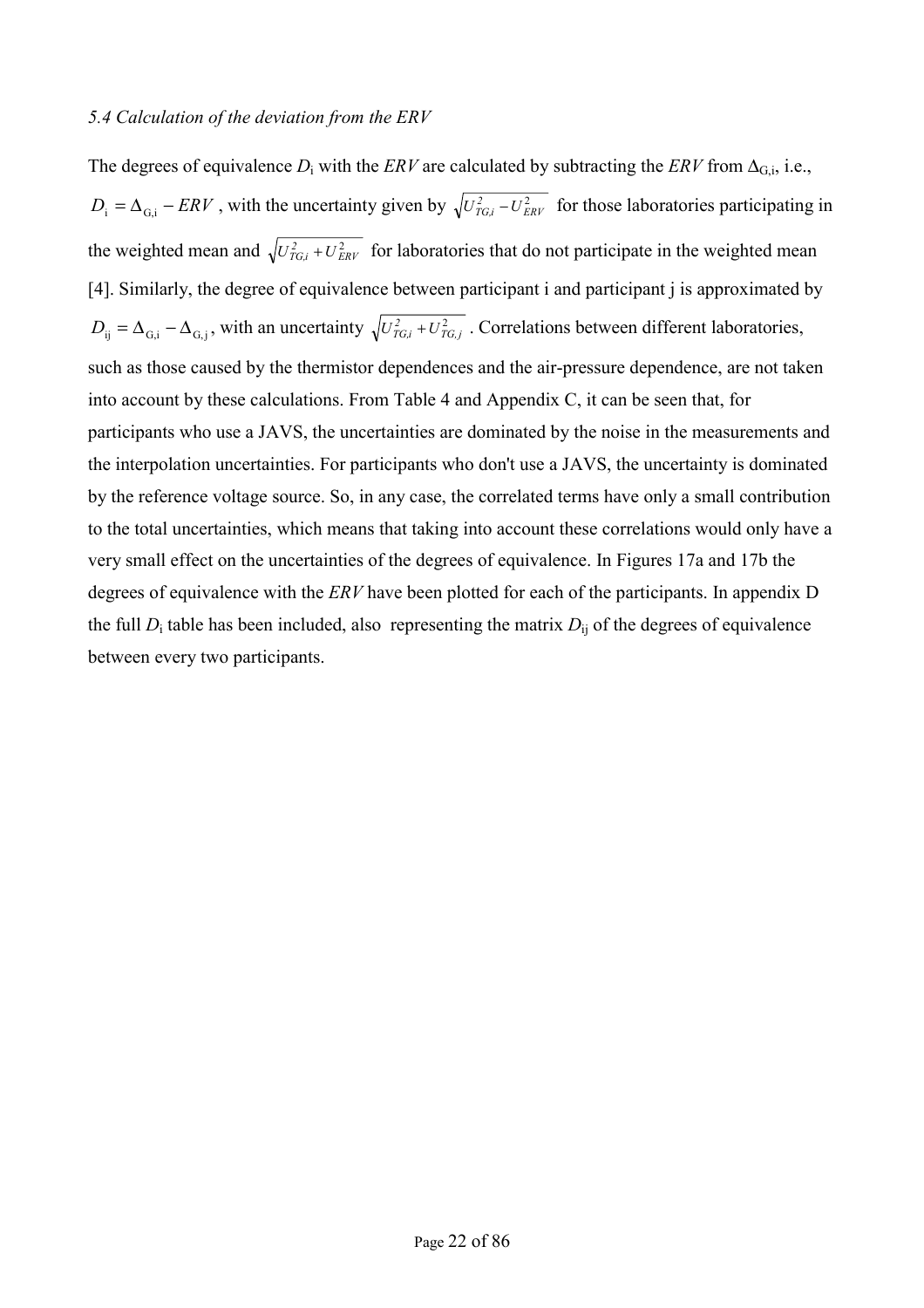

*Figure 17a: Degree of equivalence with the ERV based on group results* ∆G,i



*Figure 17b: Degrees of equivalence (Fig. 17a) in more detail*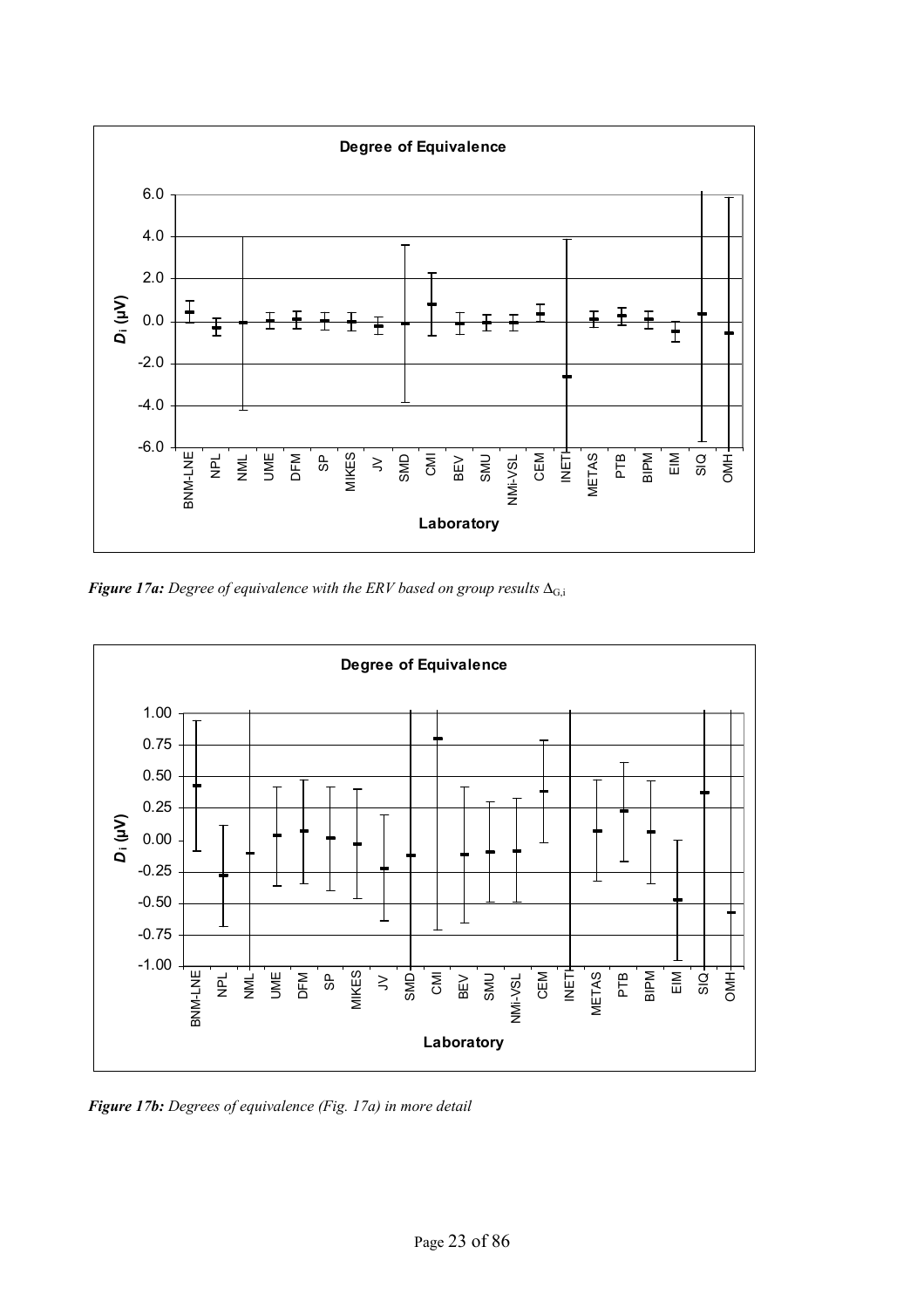# **6. Discussion of the measurement results**

The Figures 17 and Appendix C show that the degrees of equivalence with the *ERV* and the degrees of equivalence between the participants are reasonable. For those laboratories which have a JAVS, the uncertainty budgets are dominated by the interpolation uncertainty,  $u_t$  which can be seen as a measure for the "mean" term variations of the traveling standards. For laboratories which do not have a JAVS, the main source of uncertainty is the value of their DC reference standards.

Figures 17a and 17b confirm that in general the results of all participants are near the *ERV*. The largest deviation occurs for INETI, but it is well within the reported uncertainty. For the participants who have a JAVS, all deviations as seen in Figure 17b can well be caused by unpredicted fluctuations of one or more of the traveling standards rather than by systematic deviations in participant's measurement setup. From Figures 8 to 11, it can be seen that VSL-1 shows larger fluctuations than the other traveling standards. Effects of these fluctuations have been reduced by calculating the group results of the laboratories as the weighted means of the results of the four Zeners. Participants who have doubts about their results could be advised to arrange an additional bilateral comparison.

As explained in the previous section, the method of analysis introduces correlations between individual measurement results and the *ERV*. A refinement of the method of analysis [3] could be considered. However, it is not expected that such refinement will change the conclusions. (It can be shown that the best estimate of the behaviour of the Zeners would be obtained from a minimum variance method in which  $1/f^2$  noise is assumed, but it should be noted that the method of analysis used in this report is nearly just as good. These calculations are not available to the authors, but will be published elsewhere.)

Only some of the participants reported an estimate of the effective degrees of freedom of the standard uncertainty associated with the measured voltages. It was chosen not to report the degrees of freedom in this document, but to make sure that the coverage factor  $k = 2$  as applied in Appendix C corresponds to a coverage probability of about 95 %, the following approach has been used. A distinction is made between two cases:

1) For laboratories which do not use a JAVS, the uncertainty in the measured voltages is dominated by contributions estimated by a type B evaluation. It is common practice to carry out type B evaluations in such a way that any underestimation is avoided. Under this assumption, the degrees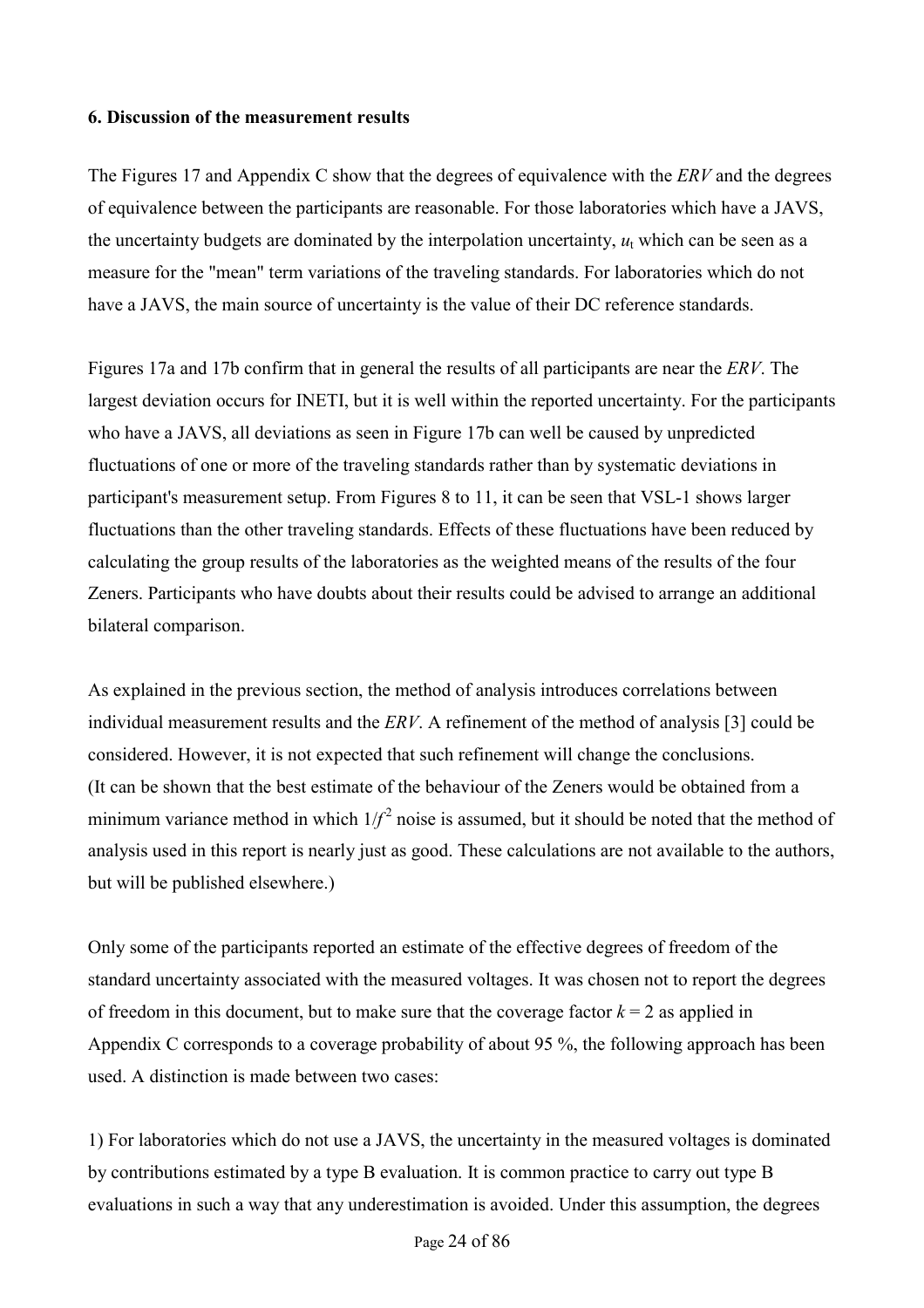of freedom of the standard uncertainty  $u(x_i)$  obtained from a type B evaluation may be taken to be  $V_i \rightarrow \infty$ .

2) For laboratories which use a JAVS, the uncertainty in the measured voltages is dominated by contributions estimated by a type A evaluation. The pilot laboratory has checked the raw measurement data of the participants and noticed that for all participants, the type A evaluations were based on more than 10 independent observations. Therefore it can be assumed that these type A evaluations are sufficiently reliable to ensure that a coverage factor  $k = 2$  corresponds to a coverage probability of about 95 %.

So, for both case 1) and 2) the use of a Student t-factor is not required.

# **7. Conclusion**

This comparison has established a relationship between the voltage calibrations of laboratories within the regional metrology organisation EUROMET. The results show reasonable degrees of equivalence between the participants. The Zener based traveling standards exhibit fluctuations which, for low frequencies, are dominated by  $1/f$  or  $1/f^2$  noise rather than white noise. This makes a reliable analysis troublesome and limits the overall accuracy of this comparison.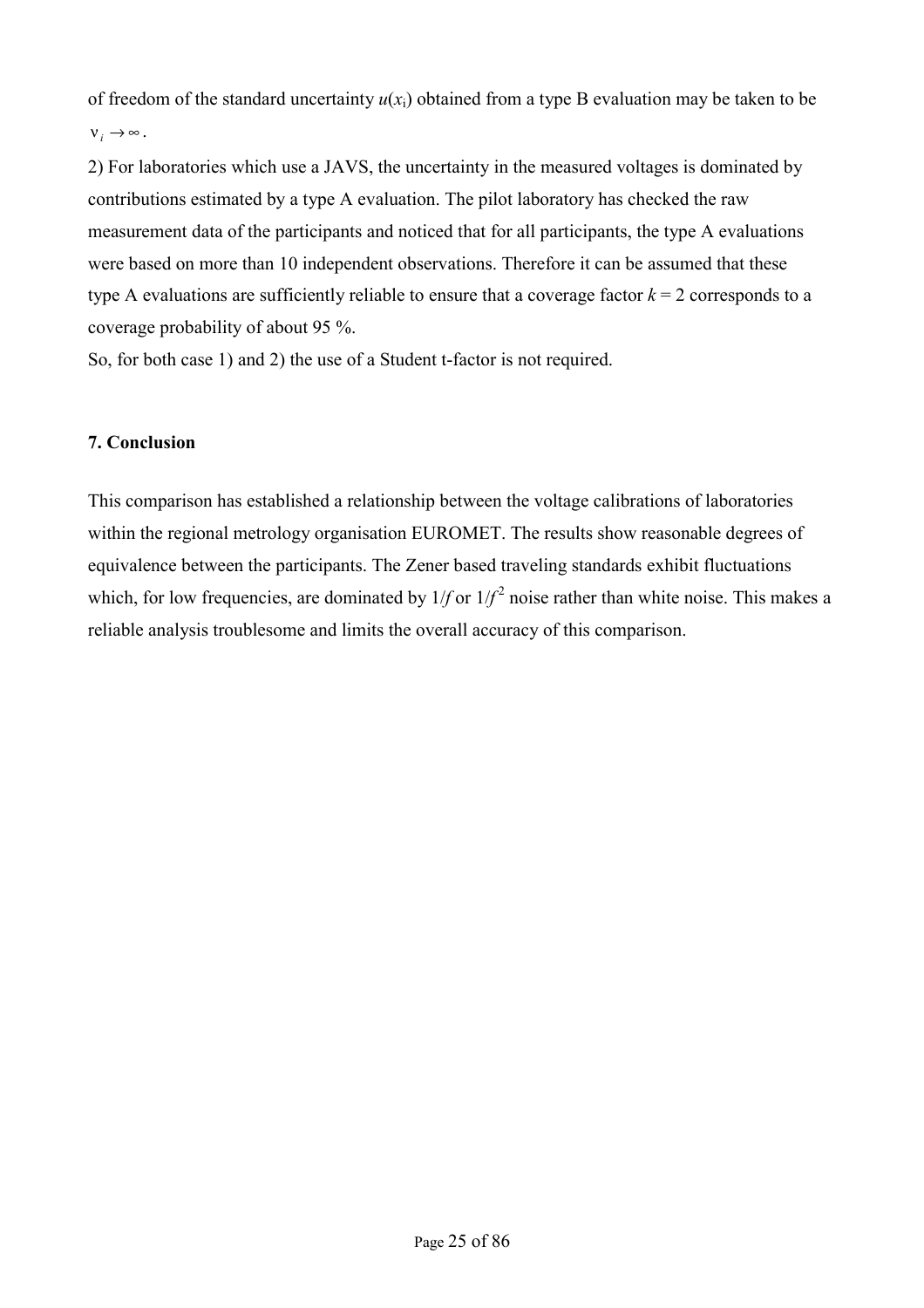## **8. References**

- [1] D. Reymann and T.J. Witt, "International Comparisons of Josephson Array Voltage Standards", IEEE Trans. Instrum. Meas. **42**, 596-599, 1993.
- [2] D. Reymann, U. Feller, P. de la Court and T.J. Witt, "Comparisons of the Josephson Voltage Standard of the BIPM with those of the OFM and the NMi", Metrologia **31**, 45-48, 1994.
- [3] P. Helistö, H. Seppä, "Minimum variance method for treatment of measurements with lowfrequency noise", Metrologia **38**, 489-496, 2001.
- [4] T.J. Witt, "Some statistical formulas used in the analysis of key comparisons, version 1.0", CCEM WGKC/2001-25, 6 July 2001.
- [5] T.J. Witt, D. Reymann, "Using power spectra and Allan variances to characterise the noise of Zener-diode voltage standards", IEE Proc.-Sci. Meas. Technol. **147**, 177-182, 2000.
- [6] P. Helistö, H. Seppä, "Measurement uncertainty in the presence of low-frequency noise", IEEE Trans. Instrum. Meas. **50**, 453-465, 2001.

#### **Acknowledgements**

The authors would like to thank Jan van der Beek for his assistance in the preparation of the traveling standards and carrying out measurements on the traveling standards at NMi-VSL. Furthermore, all participants are acknowledged for respecting the time schedules and sending us the requested information within due time. Also thanks, for the valuable comments during the preparations of this report.

Special thanks to Panu Helistö for offering to apply a different method of analysis to the comparison results. We're all looking forward to compare both methods.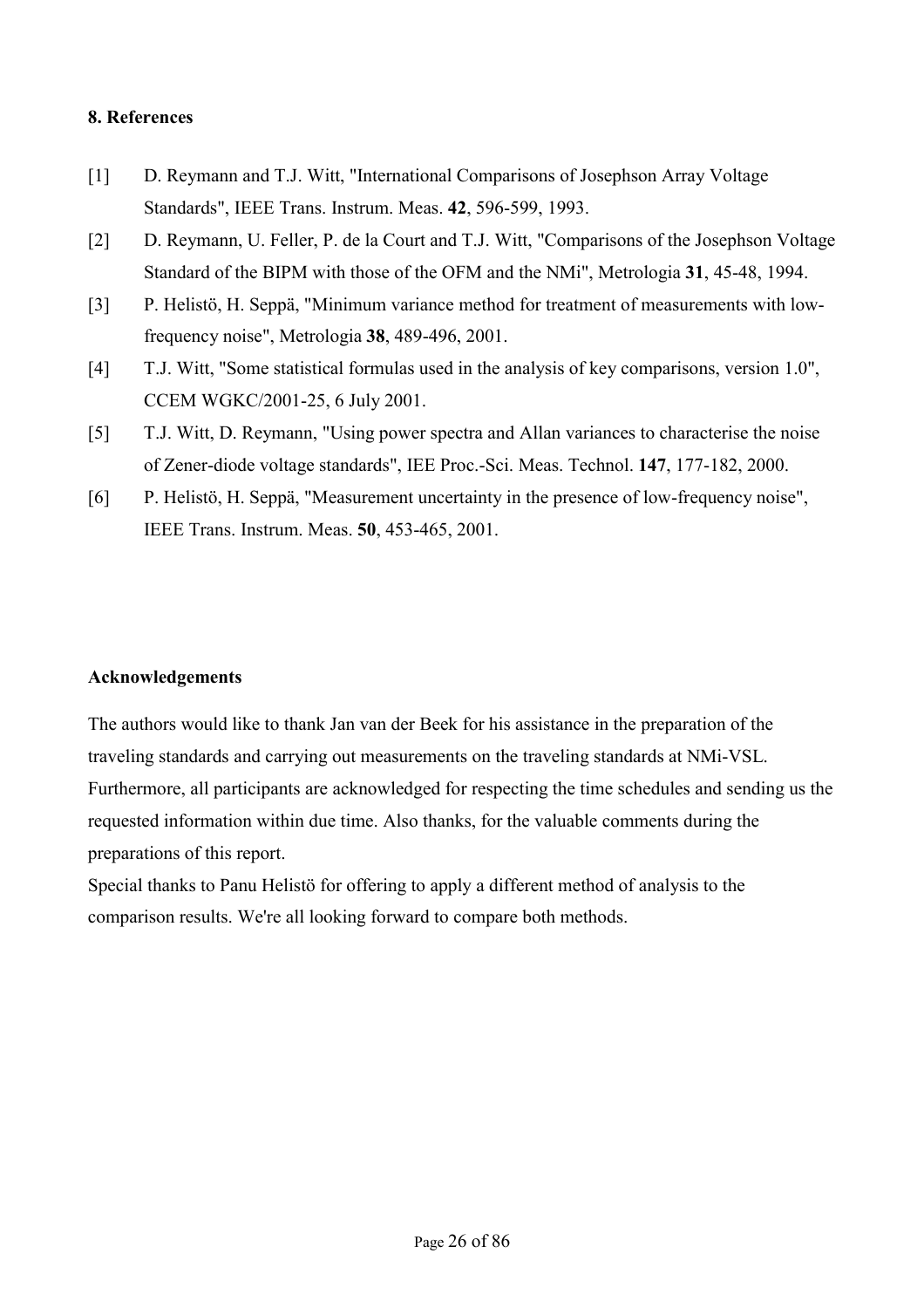# **APPENDIX A: Measurement periods**

The shaded area of this table indicates the second part of the comparison. This part was originally not foreseen in the schedule.

| <b>Period of measurements</b> |              |              |                |                 |
|-------------------------------|--------------|--------------|----------------|-----------------|
| Year                          | <b>Start</b> | End          | Participant    | Country         |
| 1998                          | 24 September | 4 November   | NMi-VSL        | The Netherlands |
|                               | 9 November   | 20 November  | <b>BIPM</b>    |                 |
|                               | 23 November  | 10 December  | <b>BNM-LNE</b> | France          |
| 1999                          | 14 December  | 6 January    | NMi-VSL        | The Netherlands |
|                               | 12 January   | 20 January   | <b>NPL</b>     | United Kingdom  |
|                               | 25 January   | 4 February   | <b>NML</b>     | Ireland         |
|                               | 8 February   | 25 February  | NMi-VSL        | The Netherlands |
|                               | 1 March      | 11 March     | <b>UME</b>     | Turkey          |
|                               | 16 March     | 25 March     | <b>BIPM</b>    |                 |
|                               | 29 March     | 15 April     | NMi-VSL        | The Netherlands |
|                               | 19 April     | 28 April     | <b>DFM</b>     | Denmark         |
|                               | 3 May        | 12 May       | <b>SP</b>      | Sweden          |
|                               | 19 May       | 3 June       | NMi-VSL        | The Netherlands |
|                               | 8 June       | 11 June      | <b>MIKES</b>   | Finland         |
|                               | 22 June      | 1 July       | JV             | Norway          |
|                               | 6 July       | 26 August    | NMi-VSL        | The Netherlands |
|                               | 31 August    | 9 September  | <b>SMD</b>     | Belgium         |
|                               | 13 September | 23 September | <b>BIPM</b>    |                 |
|                               | 28 September | 12 October   | NMi-VSL        | The Netherlands |
|                               | 20 October   | 25 October   | CMI            | Czech Republic  |
|                               | 28 October   | 11 November  | <b>BEV</b>     | Austria         |
|                               | 22 November  | 26 November  | <b>SMU</b>     | Slovakia        |
| 2000                          | 2 December   | 5 January    | NMi-VSL        | The Netherlands |
|                               | 11 January   | 18 January   | <b>CEM</b>     | Spain           |
|                               | 20 January   | 3 February   | <b>INETI</b>   | Portugal        |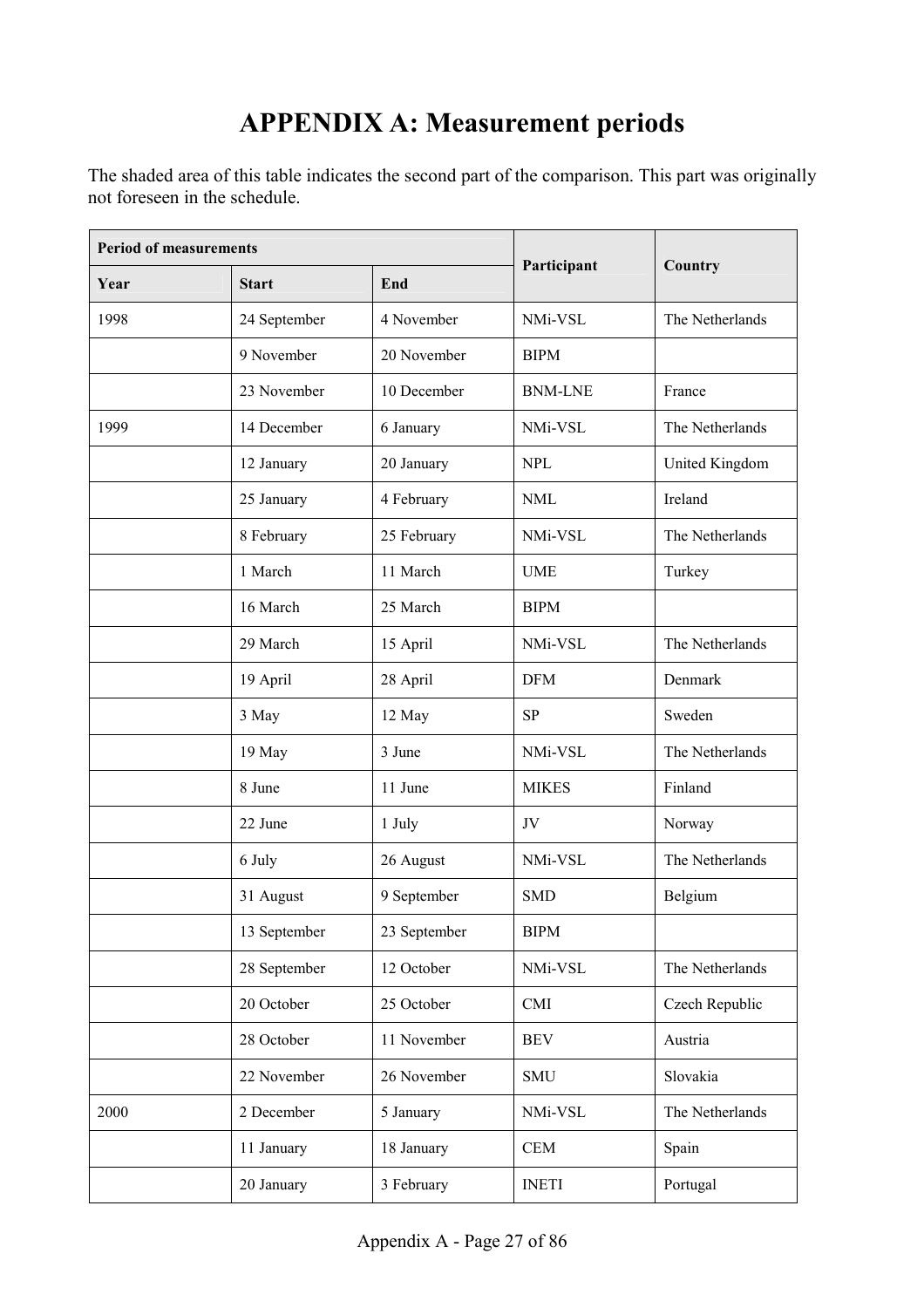|      | 7 February  | 25 February | NMi-VSL      | The Netherlands |
|------|-------------|-------------|--------------|-----------------|
|      | 7 March     | 17 March    | <b>METAS</b> | Switzerland     |
|      | 22 March    | 5 April     | NMi-VSL      | The Netherlands |
|      | 10 April    | 18 April    | <b>PTB</b>   | Germany         |
|      | 25 April    | 5 May       | <b>BIPM</b>  |                 |
|      | 9 May       | 31 May      | NMi-VSL      | The Netherlands |
|      | 21 June     | 1 September | NMi-VSL      | The Netherlands |
|      | 2 October   | 11 October  | <b>EIM</b>   | Greece          |
|      | 18 October  | 25 October  | <b>SIQ</b>   | Slovenia        |
|      | 2 November  | 9 November  | <b>OMH</b>   | Hungary         |
|      | 13 November | 16 November | NMi-VSL      | The Netherlands |
|      | 20 November | 7 December  | <b>BIPM</b>  |                 |
| 2001 | 19 December | 15 February | NMi-VSL      | The Netherlands |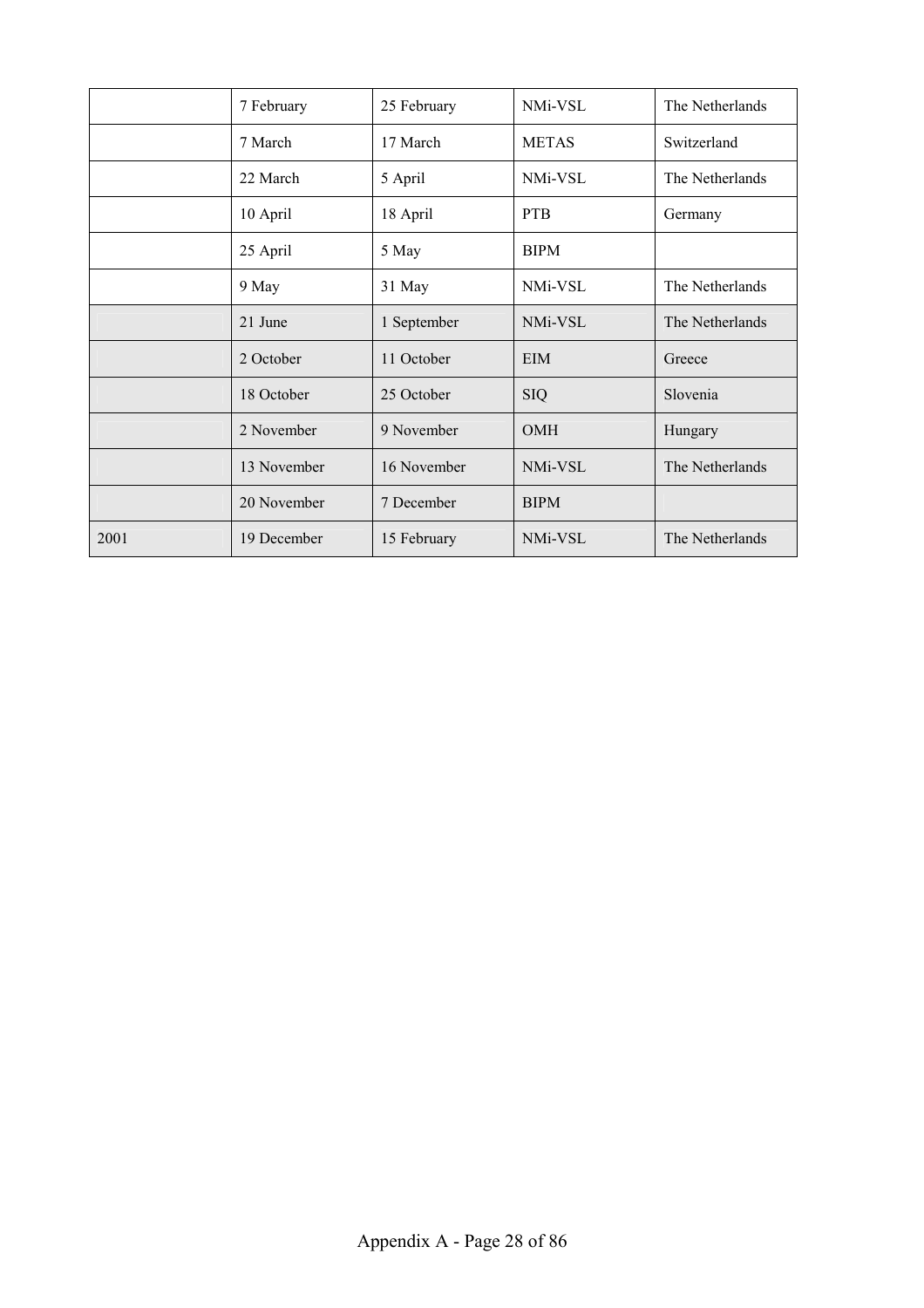# **APPENDIX B: Measurement results**

| $VSL-1$        |                     |                    |                |                   |                        |              |                    |
|----------------|---------------------|--------------------|----------------|-------------------|------------------------|--------------|--------------------|
| Lab            | Date of measurement | $U_{\rm L}(\mu V)$ | $U_{t}(\mu V)$ | $\Delta_L(\mu V)$ | $u_{\rm z}$ ( $\mu$ V) | $u_s(\mu V)$ | $u_{\rm L}(\mu V)$ |
| <b>BNM-LNE</b> | December 2, 1998    | $-17.265$          | $-17.454$      | 0.189             | 0.296                  | 0.002        | 0.296              |
| <b>NPL</b>     | January 16, 1999    | $-18.927$          | $-18.012$      | $-0.915$          | 0.182                  | 0.052        | 0.190              |
| <b>NML</b>     | January 30, 1999    | $-17.459$          | $-17.987$      | 0.528             | 0.405                  | 4.087        | 4.107              |
| <b>UME</b>     | March 6, 1999       | $-17.930$          | $-18.243$      | 0.313             | 0.144                  | 0.005        | 0.144              |
| <b>DFM</b>     | April 24, 1999      | $-18.912$          | $-18.621$      | $-0.291$          | 0.223                  | 0.035        | 0.226              |
| SP             | May 8, 1999         | $-18.226$          | $-18.511$      | 0.285             | 0.143                  | 0.115        | 0.183              |
| <b>MIKES</b>   | June 9, 1999        | $-18.836$          | $-18.557$      | $-0.279$          | 0.542                  | 0.025        | 0.542              |
| $\bf{JV}$      | June 27, 1999       | $-19.418$          | $-18.810$      | $-0.608$          | 0.246                  | 0.072        | 0.257              |
| <b>SMD</b>     | September 5, 1999   | $-19.106$          | $-19.756$      | 0.650             | 0.660                  | 3.676        | 3.735              |
| CMI            | October 23, 1999    | $-18.888$          | $-19.506$      | 0.618             | 0.326                  | 1.443        | 1.479              |
| <b>BEV</b>     | November 4, 1999    | $-19.779$          | $-19.054$      | $-0.725$          | 0.502                  | 0.296        | 0.583              |
| <b>SMU</b>     | November 24, 1999   | $-18.188$          | $-18.314$      | 0.126             | 0.199                  | 0.039        | 0.203              |
| <b>NMi-VSL</b> | December 19, 1999   | $-17.384$          | $-18.048$      | 0.664             | 0.141                  | 0.116        | 0.183              |
| <b>CEM</b>     | January 14, 2000    | $-16.783$          | $-16.945$      | 0.162             | 0.156                  | 0.071        | 0.171              |
| <b>INETI</b>   | January 27, 2000    | $-18.359$          | $-16.742$      | $-1.617$          | 0.165                  | 6.501        | 6.503              |
| <b>METAS</b>   | March 12, 2000      | $-17.944$          | $-17.809$      | $-0.135$          | 0.160                  | 0.010        | 0.160              |
| <b>PTB</b>     | April 14, 2000      | $-19.159$          | $-19.776$      | 0.617             | 0.146                  | 0.010        | 0.147              |
| <b>BIPM</b>    | April 30, 2000      | $-20.841$          | $-20.698$      | $-0.143$          | 0.156                  | 0.003        | 0.156              |
| <b>EIM</b>     | October 7, 2000     | $-26.639$          | $-24.884$      | $-1.755$          | 0.696                  | 0.023        | 0.697              |
| <b>SIQ</b>     | October 22, 2000    | $-26.647$          | $-25.241$      | $-1.406$          | 0.241                  | 6.081        | 6.086              |
| <b>OMH</b>     | November 5, 2000    | $-26.850$          | $-25.579$      | $-1.271$          | 0.520                  | 6.465        | 6.486              |

The uncertainties are expanded uncertainties  $(k = 2)$ 

Table B2: Measurement results for Zener VSL-1: measured value  $U_L$  as the deviation from nominal, interpolated value  $U_t$  based on measurements of the pilot-laboratory, deviation from interpolation  $\Delta_L$ , uncertainty contribution from the traveling standard *u*z, uncertainty contribution from the measurement system *u*s, combined uncertainty of  $u_z$  and  $u_s$ ,  $u_L$ .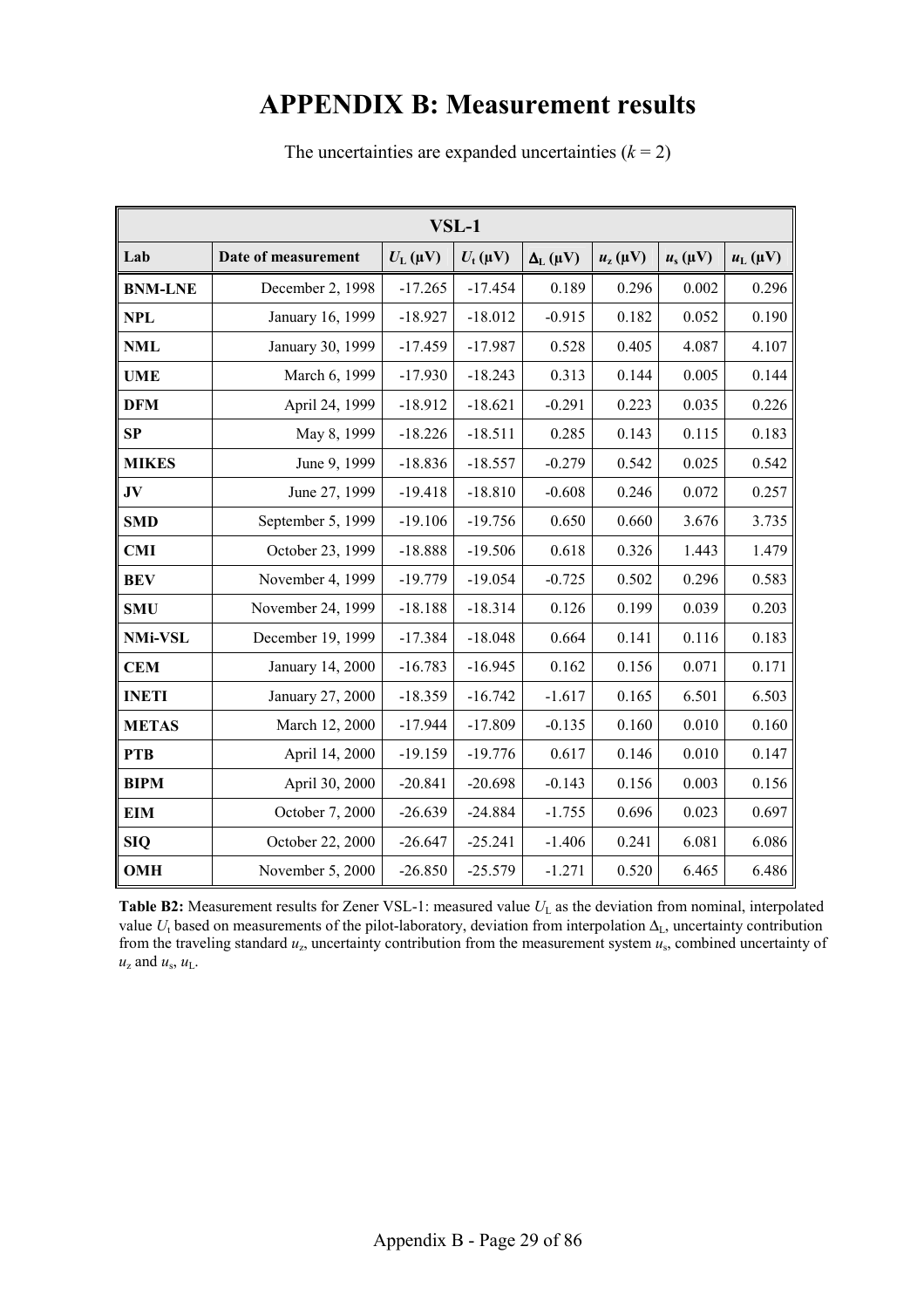| $VSL-2$        |                     |                    |                         |                   |                        |              |                    |
|----------------|---------------------|--------------------|-------------------------|-------------------|------------------------|--------------|--------------------|
| Lab            | Date of measurement | $U_{\rm L}(\mu V)$ | $U_{\rm t}(\mu{\rm V})$ | $\Delta_L(\mu V)$ | $u_{\rm z}$ ( $\mu$ V) | $u_s(\mu V)$ | $u_{\rm L}(\mu V)$ |
| <b>BNM-LNE</b> | December 2, 1998    | $-29.073$          | $-29.559$               | 0.486             | 0.560                  | 0.002        | 0.560              |
| <b>NPL</b>     | January 16, 1999    | $-29.821$          | $-29.866$               | 0.045             | 0.149                  | 0.052        | 0.158              |
| <b>NML</b>     | January 30, 1999    | $-29.484$          | $-29.861$               | 0.377             | 0.414                  | 4.087        | 4.108              |
| <b>UME</b>     | March 6, 1999       | $-29.775$          | $-29.903$               | 0.128             | 0.146                  | 0.005        | 0.146              |
| <b>DFM</b>     | April 24, 1999      | $-29.938$          | $-30.236$               | 0.298             | 0.225                  | 0.035        | 0.228              |
| SP             | May 8, 1999         | $-30.106$          | $-30.439$               | 0.333             | 0.222                  | 0.115        | 0.250              |
| <b>MIKES</b>   | June 10, 1999       | $-30.484$          | $-30.774$               | 0.289             | 0.342                  | 0.025        | 0.343              |
| $\mathbf{JV}$  | June 27, 1999       | $-30.797$          | $-30.844$               | 0.047             | 0.269                  | 0.072        | 0.279              |
| <b>SMD</b>     | September 5, 1999   | $-31.382$          | $-31.578$               | 0.196             | 0.661                  | 3.676        | 3.735              |
| <b>CMI</b>     | October 23, 1999    | $-31.356$          | $-32.046$               | 0.690             | 0.326                  | 1.443        | 1.479              |
| <b>BEV</b>     | November 4, 1999    | $-32.002$          | $-32.012$               | 0.010             | 0.435                  | 0.296        | 0.526              |
| <b>SMU</b>     | November 24, 1999   | $-32.013$          | $-31.957$               | $-0.056$          | 0.143                  | 0.039        | 0.148              |
| <b>NMi-VSL</b> | December 19, 1999   | $-31.887$          | $-31.677$               | $-0.210$          | 0.141                  | 0.116        | 0.183              |
| <b>CEM</b>     | January 14, 2000    | $-31.264$          | $-31.650$               | 0.386             | 0.156                  | 0.071        | 0.171              |
| <b>INETI</b>   | January 27, 2000    | $-33.895$          | $-31.541$               | $-2.354$          | 0.229                  | 6.501        | 6.505              |
| <b>METAS</b>   | March 12, 2000      | $-31.835$          | $-31.954$               | 0.119             | 0.164                  | 0.010        | 0.164              |
| <b>PTB</b>     | April 14, 2000      | $-32.207$          | $-32.318$               | 0.111             | 0.147                  | 0.010        | 0.147              |
| <b>BIPM</b>    | April 30, 2000      | $-32.277$          | $-32.251$               | $-0.026$          | 0.240                  | 0.003        | 0.240              |
| <b>EIM</b>     | October 7, 2000     | $-33.699$          | $-33.461$               | $-0.238$          | 0.632                  | 0.023        | 0.633              |
| <b>SIQ</b>     | October 22, 2000    | $-32.890$          | $-33.606$               | 0.716             | 0.320                  | 6.081        | 6.090              |
| <b>OMH</b>     | November 5, 2000    | $-34.075$          | $-33.742$               | $-0.333$          | 0.522                  | 6.465        | 6.486              |

Table B3: Measurement results for Zener VSL-2: measured value  $U_L$  as the deviation from nominal, interpolated value *U*t based on measurements of the pilot-laboratory, deviation from interpolation ∆L, uncertainty contribution from the traveling standard *u*z, uncertainty contribution from the measurement system *u*s, combined uncertainty of  $u_z$  and  $u_s$ ,  $u_L$ .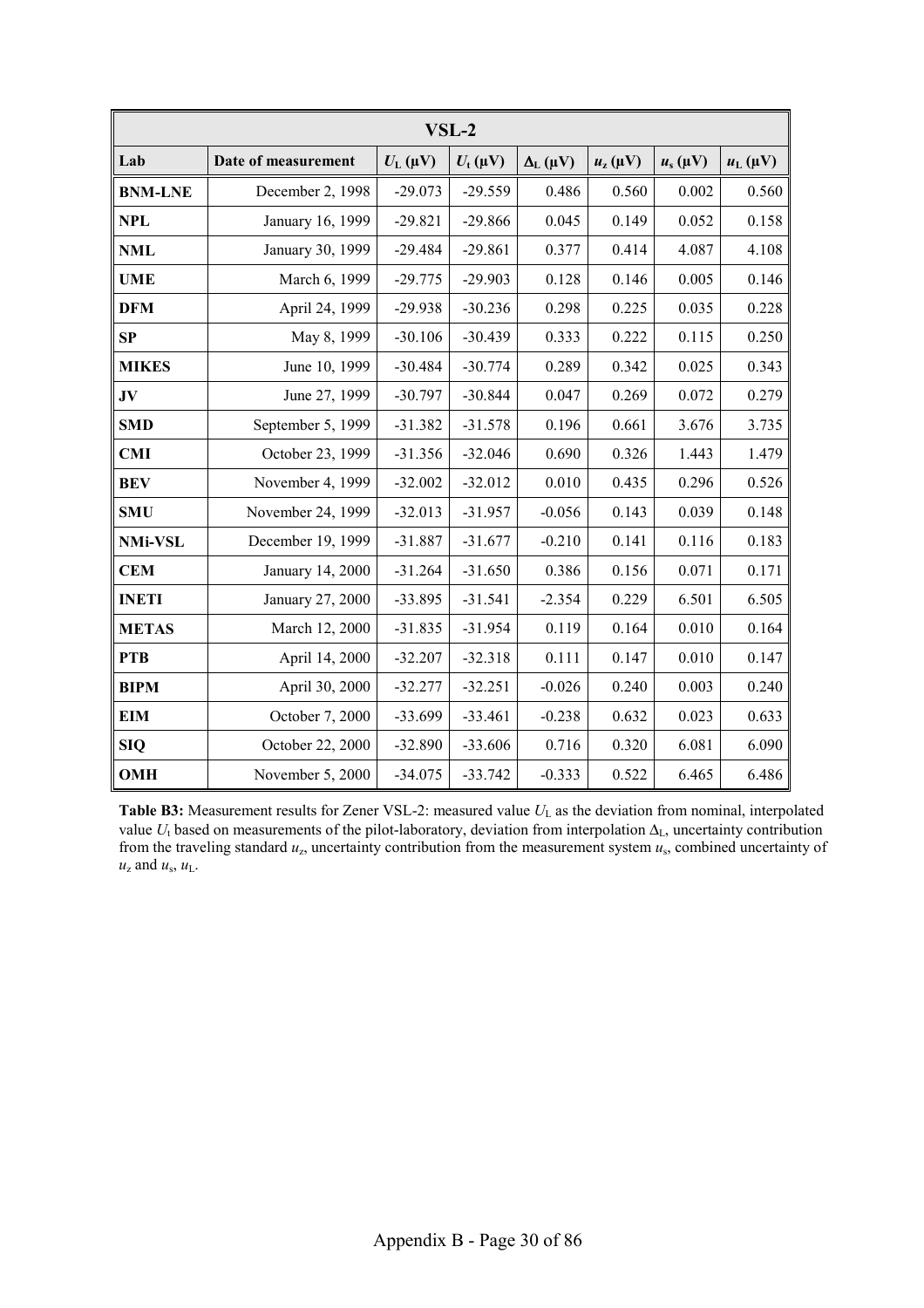| VSL-3          |                     |                    |                |                     |                        |              |                    |
|----------------|---------------------|--------------------|----------------|---------------------|------------------------|--------------|--------------------|
| Lab            | Date of measurement | $U_{\rm L}(\mu V)$ | $U_{t}(\mu V)$ | $\Delta_{L}(\mu V)$ | $u_{\rm z}$ ( $\mu$ V) | $u_s(\mu V)$ | $u_{\rm L}(\mu V)$ |
| <b>BNM-LNE</b> | December 2, 1998    | $-16.641$          | $-17.132$      | 0.491               | 0.669                  | 0.002        | 0.669              |
| <b>NPL</b>     | January 16, 1999    | $-17.178$          | $-17.138$      | $-0.040$            | 0.164                  | 0.052        | 0.172              |
| <b>NML</b>     | January 30, 1999    | $-17.172$          | $-17.129$      | $-0.043$            | 0.427                  | 4.087        | 4.110              |
| <b>UME</b>     | March 6, 1999       | $-16.977$          | $-17.155$      | 0.178               | 0.148                  | 0.005        | 0.148              |
| <b>DFM</b>     | April 24, 1999      | $-17.390$          | $-17.348$      | $-0.042$            | 0.231                  | 0.035        | 0.234              |
| SP             | May 8, 1999         | $-17.528$          | $-17.452$      | $-0.076$            | 0.143                  | 0.115        | 0.183              |
| <b>MIKES</b>   | June 9, 1999        | $-17.691$          | $-17.714$      | 0.022               | 0.323                  | 0.025        | 0.324              |
| $\mathbf{JV}$  | June 27, 1999       | $-18.032$          | $-17.870$      | $-0.162$            | 0.334                  | 0.072        | 0.341              |
| <b>SMD</b>     | September 5, 1999   | $-19.281$          | $-18.948$      | $-0.333$            | 0.660                  | 3.676        | 3.735              |
| <b>CMI</b>     | October 23, 1999    | $-18.612$          | $-19.598$      | 0.986               | 0.328                  | 1.443        | 1.480              |
| <b>BEV</b>     | November 4, 1999    | $-19.840$          | $-19.582$      | $-0.258$            | 0.342                  | 0.296        | 0.452              |
| <b>SMU</b>     | November 24, 1999   | $-19.783$          | $-19.555$      | $-0.228$            | 0.143                  | 0.039        | 0.148              |
| <b>NMi-VSL</b> | December 19, 1999   | $-19.521$          | $-19.583$      | 0.062               | 0.143                  | 0.116        | 0.184              |
| <b>CEM</b>     | January 15, 2000    | $-19.085$          | $-19.535$      | 0.450               | 0.169                  | 0.071        | 0.183              |
| <b>INETI</b>   | January 27, 2000    | $-22.155$          | $-19.541$      | $-2.614$            | 0.191                  | 6.501        | 6.504              |
| <b>METAS</b>   | March 12, 2000      | $-20.109$          | $-20.008$      | $-0.101$            | 0.176                  | 0.010        | 0.176              |
| <b>PTB</b>     | April 14, 2000      | $-20.311$          | $-20.556$      | 0.245               | 0.148                  | 0.010        | 0.148              |
| <b>BIPM</b>    | April 30, 2000      | $-20.778$          | $-20.772$      | $-0.006$            | 0.229                  | 0.003        | 0.229              |
| <b>EIM</b>     | October 7, 2000     | $-23.100$          | $-22.598$      | $-0.502$            | 0.468                  | 0.023        | 0.469              |
| <b>SIQ</b>     | October 22, 2000    | $-22.149$          | $-22.779$      | 0.630               | 0.456                  | 6.081        | 6.098              |
| <b>OMH</b>     | November 5, 2000    | $-23.804$          | $-22.949$      | $-0.855$            | 0.527                  | 6.465        | 6.486              |

Table B4: Measurement results for Zener VSL-3: measured value  $U_L$  as the deviation from nominal, interpolated value *U*t based on measurements of the pilot-laboratory, deviation from interpolation ∆L, uncertainty contribution from the traveling standard *u*z, uncertainty contribution from the measurement system *u*s, combined uncertainty of  $u_z$  and  $u_s$ ,  $u_L$ .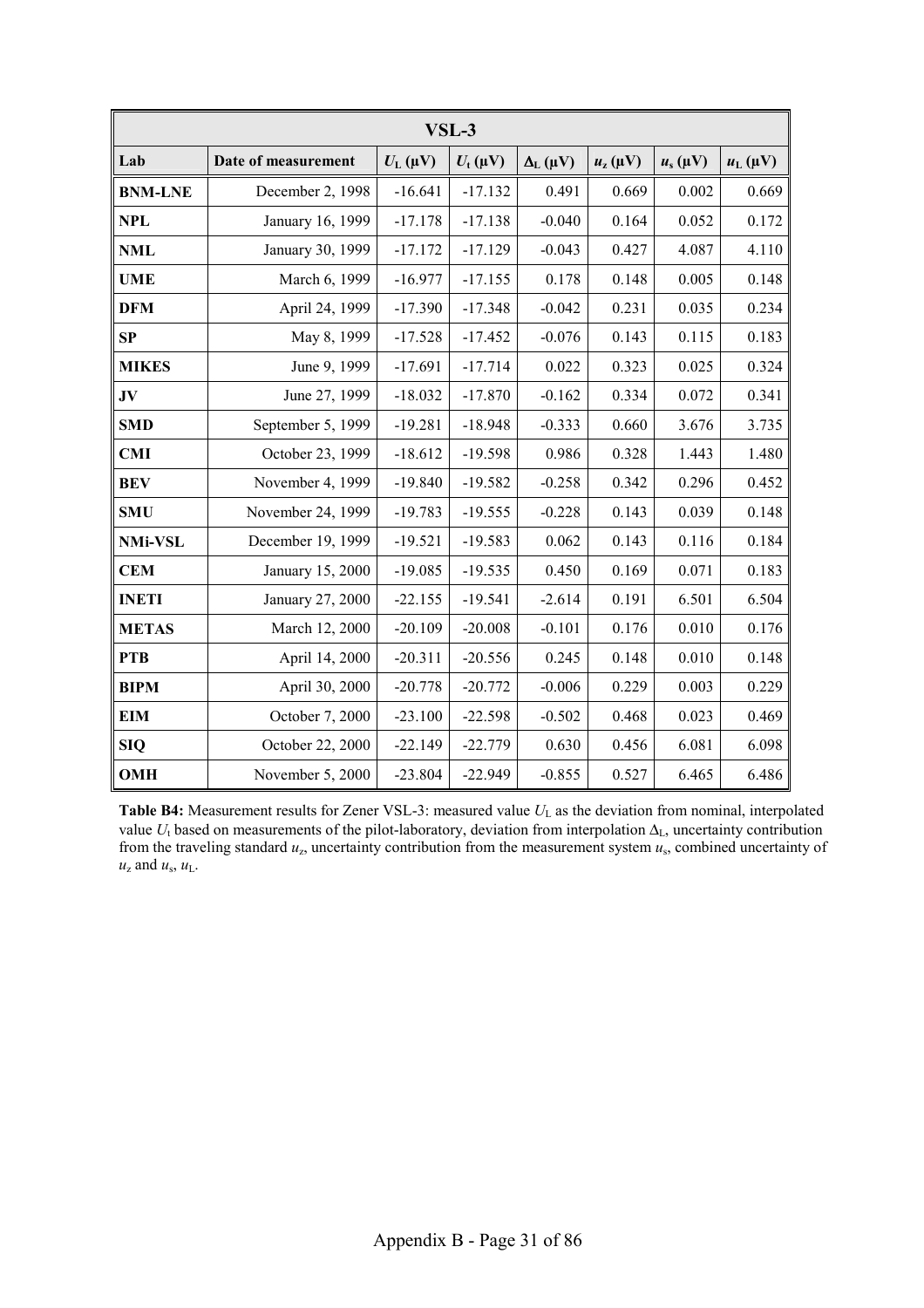|                | VSL-4               |                         |                |                   |                         |              |                    |
|----------------|---------------------|-------------------------|----------------|-------------------|-------------------------|--------------|--------------------|
| Lab            | Date of measurement | $U_{\rm L}(\mu{\rm V})$ | $U_{t}(\mu V)$ | $\Delta_L(\mu V)$ | $u_{\rm z}(\mu{\rm V})$ | $u_s(\mu V)$ | $u_{\rm L}(\mu V)$ |
| <b>BNM-LNE</b> | December 2, 1998    | $-14.390$               | $-14.955$      | 0.565             | 0.597                   | 0.002        | 0.597              |
| <b>NPL</b>     | January 16, 1999    | $-15.313$               | $-14.855$      | $-0.458$          | 0.183                   | 0.052        | 0.191              |
| <b>NML</b>     | January 30, 1999    | $-15.275$               | $-14.899$      | $-0.376$          | 0.427                   | 4.087        | 4.110              |
| <b>UME</b>     | March 6, 1999       | $-14.899$               | $-14.878$      | $-0.021$          | 0.142                   | 0.005        | 0.142              |
| <b>DFM</b>     | April 24, 1999      | $-14.543$               | $-14.805$      | 0.262             | 0.237                   | 0.035        | 0.240              |
| SP             | May 8, 1999         | $-14.782$               | $-14.853$      | 0.071             | 0.175                   | 0.115        | 0.210              |
| <b>MIKES</b>   | June 10, 1999       | $-14.942$               | $-14.870$      | $-0.072$          | 0.385                   | 0.025        | 0.386              |
| $\bf{JV}$      | June 27, 1999       | $-15.018$               | $-14.813$      | $-0.205$          | 0.237                   | 0.072        | 0.247              |
| <b>SMD</b>     | September 5, 1999   | $-14.459$               | $-14.375$      | $-0.084$          | 0.662                   | 3.676        | 3.735              |
| <b>CMI</b>     | October 23, 1999    | $-13.148$               | $-14.033$      | 0.885             | 0.333                   | 1.443        | 1.481              |
| <b>BEV</b>     | November 4, 1999    | $-13.733$               | $-13.990$      | 0.257             | 0.475                   | 0.296        | 0.560              |
| <b>SMU</b>     | November 24, 1999   | $-13.761$               | $-13.920$      | 0.159             | 0.143                   | 0.039        | 0.148              |
| <b>NMi-VSL</b> | December 19, 1999   | $-13.832$               | $-13.765$      | $-0.067$          | 0.149                   | 0.116        | 0.189              |
| <b>CEM</b>     | January 15, 2000    | $-13.174$               | $-13.689$      | 0.515             | 0.200                   | 0.071        | 0.212              |
| <b>INETI</b>   | January 27, 2000    | $-16.346$               | $-13.623$      | $-2.723$          | 0.383                   | 6.501        | 6.512              |
| <b>METAS</b>   | March 12, 2000      | $-13.078$               | $-13.498$      | 0.420             | 0.204                   | 0.010        | 0.204              |
| <b>PTB</b>     | April 14, 2000      | $-13.316$               | $-13.712$      | 0.396             | 0.149                   | 0.010        | 0.149              |
| <b>BIPM</b>    | April 30, 2000      | $-13.567$               | $-13.924$      | 0.357             | 0.196                   | 0.003        | 0.196              |
| <b>EIM</b>     | October 7, 2000     | $-14.918$               | $-14.687$      | $-0.231$          | 0.468                   | 0.023        | 0.469              |
| <b>SIQ</b>     | October 22, 2000    | $-14.431$               | $-14.755$      | 0.324             | 0.518                   | 6.081        | 6.103              |
| <b>OMH</b>     | November 5, 2000    | $-14.996$               | $-14.820$      | $-0.176$          | 0.527                   | 6.465        | 6.486              |

Table B5: Measurement results for Zener VSL-4: measured value  $U_L$  as the deviation from nominal, interpolated value  $U_t$  based on measurements of the pilot-laboratory, deviation from interpolation  $\Delta_L$ , uncertainty contribution from the traveling standard *u*z, uncertainty contribution from the measurement system *u*s, combined uncertainty of  $u_z$  and  $u_s$ ,  $u_L$ .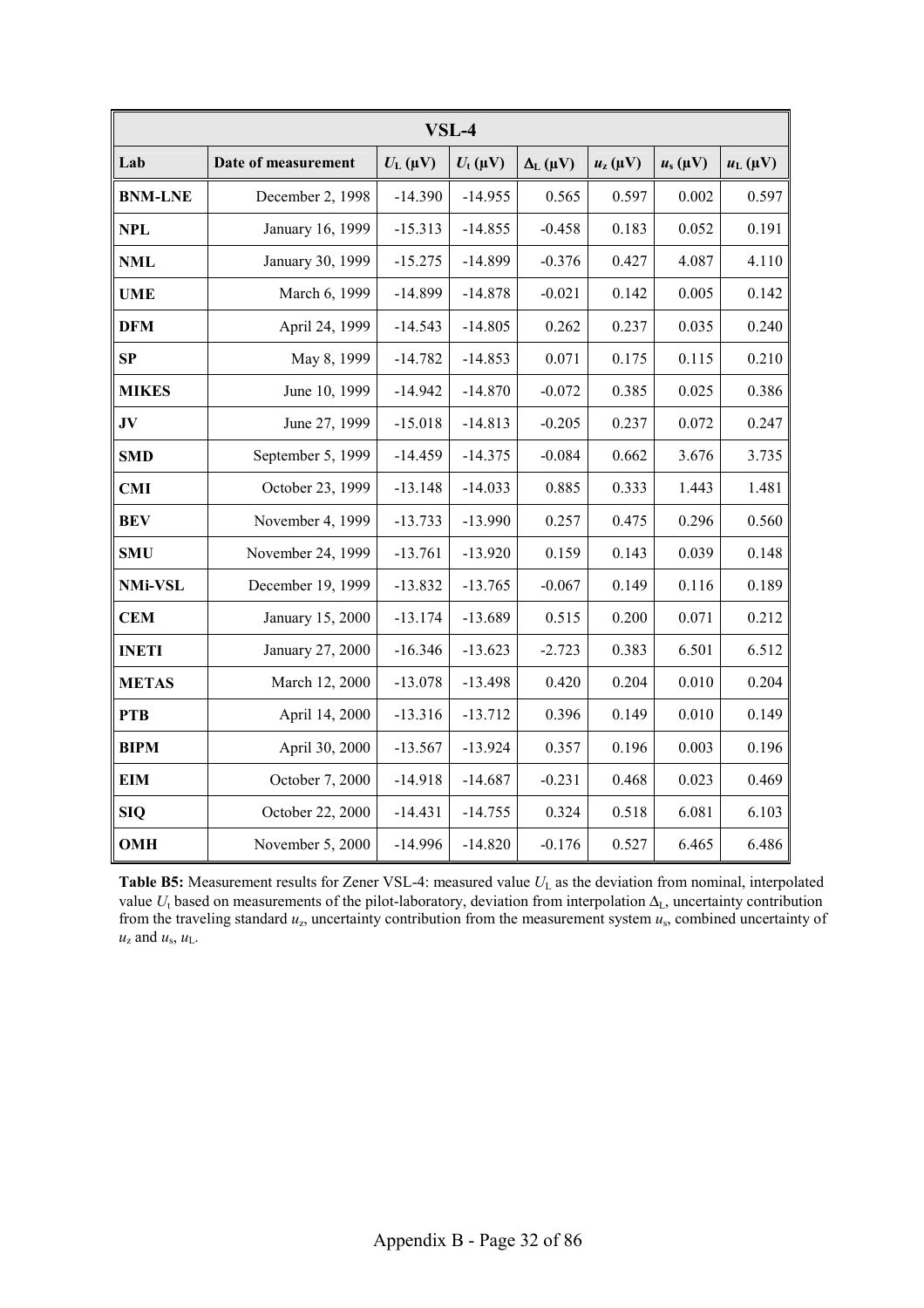| <b>VSL Zener Group</b> |                     |                              |       |  |  |  |
|------------------------|---------------------|------------------------------|-------|--|--|--|
| Lab                    | Date of measurement | $U_{\text{TG}}(\mu\text{V})$ |       |  |  |  |
| <b>BNM-LNE</b>         | December 2, 1998    | 0.497                        | 0.529 |  |  |  |
| <b>NPL</b>             | January 16, 1999    | $-0.217$                     | 0.416 |  |  |  |
| <b>NML</b>             | January 30, 1999    | $-0.042$                     | 4.114 |  |  |  |
| <b>UME</b>             | March 6, 1999       | 0.097                        | 0.409 |  |  |  |
| <b>DFM</b>             | April 24, 1999      | 0.134                        | 0.424 |  |  |  |
| <b>SP</b>              | May 8, 1999         | 0.076                        | 0.428 |  |  |  |
| <b>MIKES</b>           | June 9, 1999        | 0.034                        | 0.450 |  |  |  |
| JV                     | June 27, 1999       | $-0.154$                     | 0.438 |  |  |  |
| <b>SMD</b>             | September 5, 1999   | $-0.055$                     | 3.716 |  |  |  |
| <b>CMI</b>             | October 23, 1999    | 0.867                        | 1.509 |  |  |  |
| <b>BEV</b>             | November 4, 1999    | $-0.048$                     | 0.551 |  |  |  |
| <b>SMU</b>             | November 24, 1999   | $-0.030$                     | 0.411 |  |  |  |
| <b>NMi-VSL</b>         | December 19, 1999   | $-0.019$                     | 0.425 |  |  |  |
| <b>CEM</b>             | January 15, 2000    | 0.449                        | 0.420 |  |  |  |
| <b>INETI</b>           | January 27, 2000    | $-2.549$                     | 6.515 |  |  |  |
| <b>METAS</b>           | March 12, 2000      | 0.140                        | 0.415 |  |  |  |
| <b>PTB</b>             | April 14, 2000      | 0.291                        | 0.410 |  |  |  |
| <b>BIPM</b>            | April 30, 2000      | 0.125                        | 0.419 |  |  |  |
| <b>EIM</b>             | October 7, 2000     | $-0.411$                     | 0.490 |  |  |  |
| <b>SIQ</b>             | October 22, 2000    | 0.439                        | 6.100 |  |  |  |
| <b>OMH</b>             | November 5, 2000    | $-0.513$                     | 6.484 |  |  |  |

Table B6: Results for the group of Zeners ∆<sub>G</sub> calculated as the weighted means of the  $\Delta_L$  values, with the uncertainty in the group value,  $U_{\text{TG}}$ .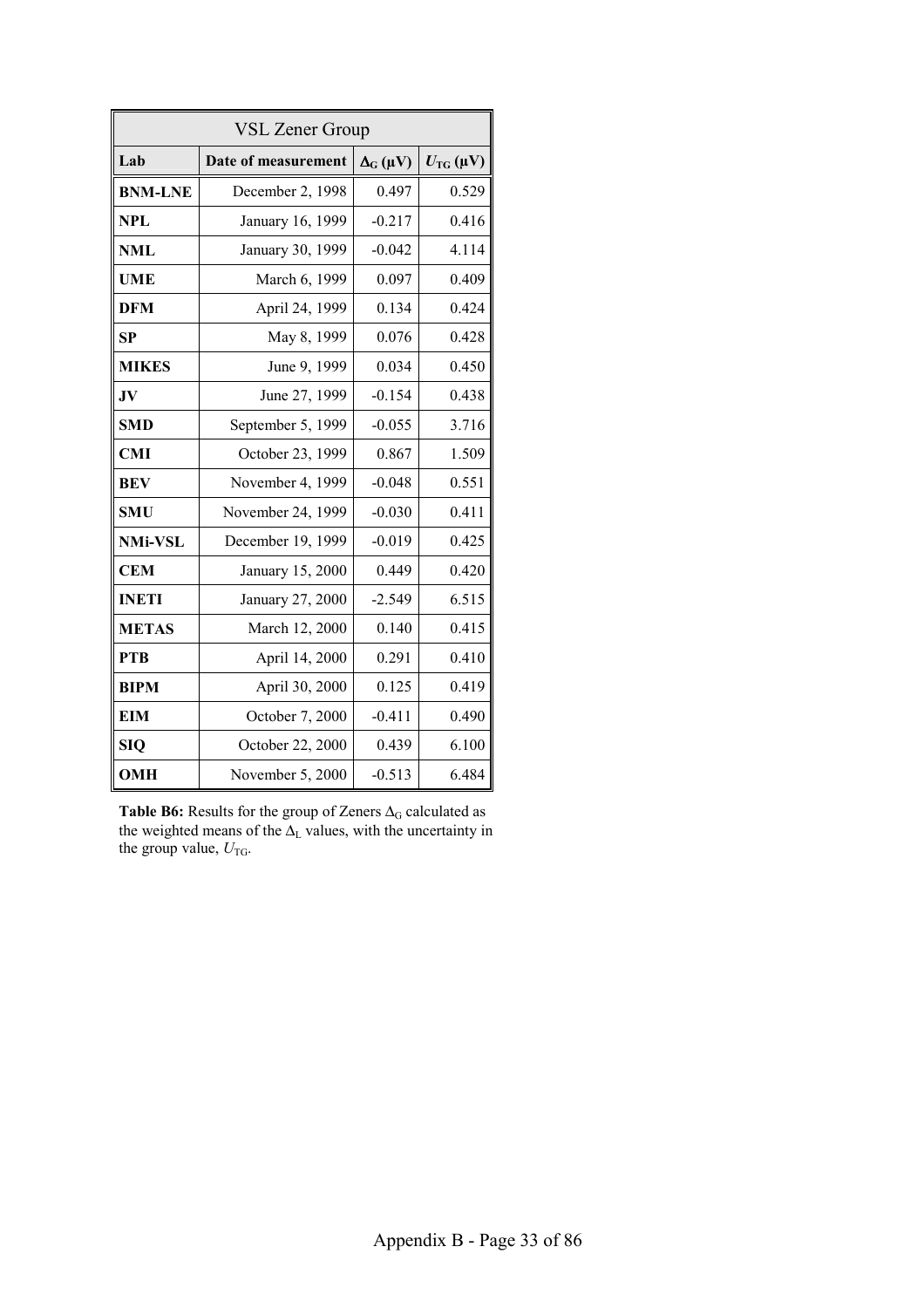# **APPENDIX C: Uncertainty analysis**

In this appendix for each participant the details of the uncertainty analysis are presented. Each participant performed this analysis himself, making his own judgement concerning the relevant sources of uncertainty and their impact. In total 15 sources of uncertainty have been recognised, but not each participant did consider each source as relevant. Moreover, the relevance of a source also depends on the measurement method.

For each participant the presented values correspond with the traveling standard for which this participant has reported the lowest uncertainty in the averaged value.

# **Explanation of the uncertainty budget tables as provided by the participants**

Each participant provided an overview of the sources of uncertainty that he considers as relevant for his measurement. This overview includes the following information:

| Quantity             | $=$ | Description of the source of uncertainty                                 |  |
|----------------------|-----|--------------------------------------------------------------------------|--|
| Uncertainty          | $=$ | The uncertainty associated with the quantity mentioned in the first      |  |
|                      |     | column                                                                   |  |
| Type                 | $=$ | Indication of type of analysis (A or B)                                  |  |
| Distribution         | $=$ | Indication of type of distribution (normal, rectangular, triangle, etc.) |  |
| Standard uncertainty |     | = The standard uncertainty as calculated from the uncertainty in         |  |
|                      |     | combination with the type of distribution                                |  |
| Sensitivity          | $=$ | Influence factor of the quantity on a single measurement result          |  |
| Uncertainty          | $=$ | The effect of the quantity on the total uncertainty $uL$ (by multiplying |  |
| contribution         |     | the standard uncertainty with the sensitivity coefficient).              |  |

For each participant only one uncertainty analysis is shown, i.e., only for the traveling standard for which the participant claims the lowest measurement uncertainty.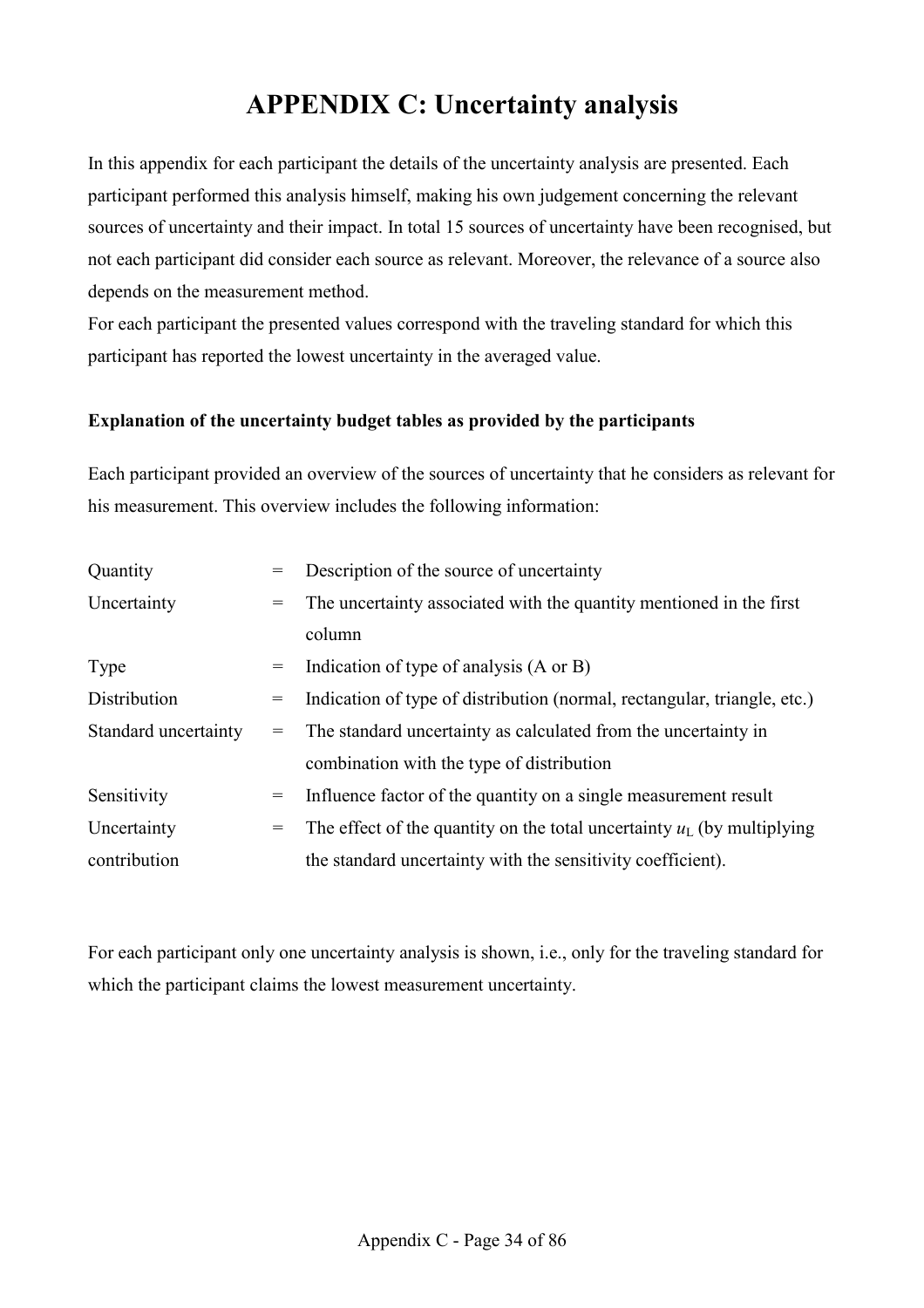#### **METHOD 1: Josephson Array Voltage Standard**

The basic equation to calculate the measurement result  $U_L$  is given by:

$$
U_{\rm L}=U-\alpha_{\rm R}(R-R_{\rm 0})-\alpha_{\rm p}(p-p_{\rm 0})\qquad ,
$$

with

$$
U = \frac{Nf}{K_{J-90}} \left(1 - E_{\text{leak}}\right) + V_{\text{dvm}} \left(1 - E_{\text{gain}}\right) - V_{\text{off}} = \frac{Nf}{K_{J-90}} + V_{\text{dvm}} - U_{\text{leak}} - U_{\text{gain}} - V_{\text{off}} \qquad .
$$

In Table C1 an explanation is given of the parameters that determine the final measurement result *U*L and its uncertainty. In this table it is also indicated to which sources of uncertainty a parameter corresponds, using the ID number as given in the tables with the uncertainty analysis.

| Parameter                              | <b>Description</b>                                                                                                                                                                                                                                                 | <b>Sources</b> |
|----------------------------------------|--------------------------------------------------------------------------------------------------------------------------------------------------------------------------------------------------------------------------------------------------------------------|----------------|
| N                                      | Step number to which the Josephson array is set. This parameter has no uncertainty.                                                                                                                                                                                | X              |
| $K_{1-90}$                             | The Josephson constant, equal to 483597.9 GHz/V. The uncertainty (relative $4 \times 10^{-7}$ )<br>has not been taken into account as it is common to all participants.                                                                                            | X              |
| $V_{\text{dvm}}$                       | The voltage difference between the Josephson array and the traveling standard as<br>measured with the digital voltmeter or null-detector. This voltage is subject to time-<br>dependent fluctuations. The resolution of the meter limits the measurement accuracy. | 1,2            |
| $E_{\text{gain}}$ or $U_{\text{gain}}$ | The gain error of the digital voltmeter or null-detector $(E_{\text{gain}})$ or the corresponding<br>voltage deviation $(U_{\text{gain}})$ .                                                                                                                       | 3              |
| $V_{\rm off}$                          | Residual offset voltages due to thermal EMF's in the leads, thermal EMF's in the<br>applied scanner/switch or rectification induced by electromagnetic interference.                                                                                               | 4, 5, 6        |
| f                                      | The frequency of the applied microwave power.                                                                                                                                                                                                                      | 7              |
| $E_{\text{leak}}$ or $U_{\text{leak}}$ | The leakage error ( $E_{\text{leak}}$ ) or corresponding leakage voltage drop ( $U_{\text{leak}}$ ) due to the<br>finite resistance of the leads and the leakage resistance between the leads.                                                                     | 8              |
| $\boldsymbol{p}$                       | The ambient air pressure.                                                                                                                                                                                                                                          | 9              |
| $\boldsymbol{R}$                       | The resistance of the thermistor.                                                                                                                                                                                                                                  | 10             |
| $\alpha_{p}$                           | The pressure coefficient.                                                                                                                                                                                                                                          | 11             |
| $\alpha_{R}$                           | The resistance coefficient.                                                                                                                                                                                                                                        | 12             |
| $R_0$                                  | The thermistor reference value. This parameter has no uncertainty.                                                                                                                                                                                                 | X              |
| $p_0$                                  | The pressure reference value. This parameter has no uncertainty.                                                                                                                                                                                                   | X              |

Table C1: Description of the parameters that define the measurement result when using a JAVS.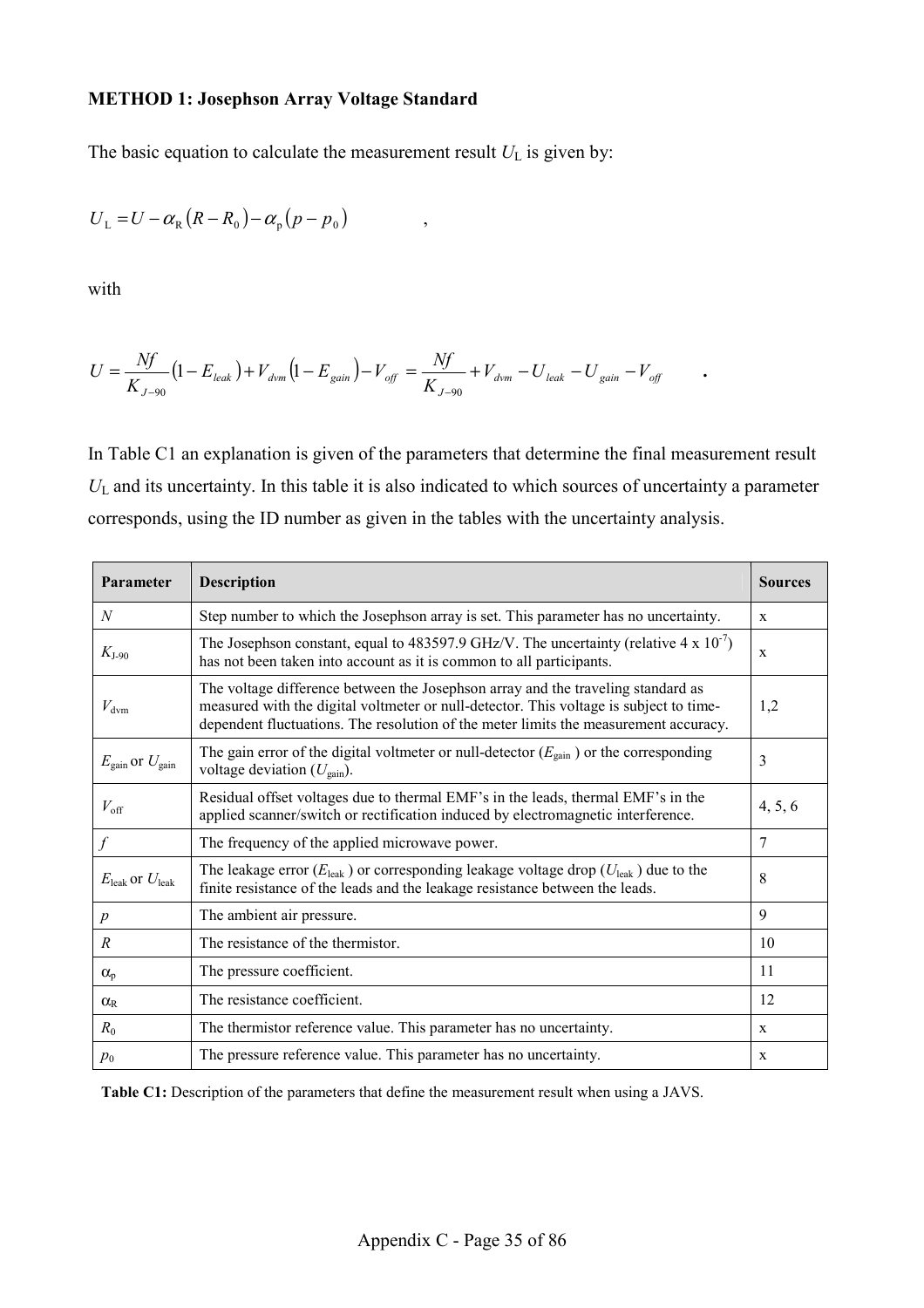# **METHOD 2: Electronic DC reference standards**

The basic equation to calculate the measurement result  $U_L$  is given by:

$$
U_{\rm L}=U-\alpha_{\rm R}(R-R_{\rm 0})-\alpha_{\rm p}(p-p_{\rm 0})\qquad ,
$$

with

$$
U = U_{\mathit{reference}} \big( 1 - E_{\mathit{leak}} \big) + V_{\mathit{dvm}} \big( 1 - E_{\mathit{gain}} \big) - V_{\mathit{off}} \nonumber \\ = U_{\mathit{reference}} + V_{\mathit{dvm}} - U_{\mathit{leak}} - U_{\mathit{gain}} - V_{\mathit{off}} \quad . \label{eq:U}
$$

In Table C2 an explanation is given of the parameters that determine the final measurement result *U*L and its uncertainty. In this table it is also indicated to which sources of uncertainty a parameter corresponds, using the ID number as given in the tables with the uncertainty analysis.

| Parameter                              | Description                                                                                                                                                                                                                                                                            | <b>Sources</b> |
|----------------------------------------|----------------------------------------------------------------------------------------------------------------------------------------------------------------------------------------------------------------------------------------------------------------------------------------|----------------|
| $V_{\text{dvm}}$                       | The voltage difference between the electronic DC reference standards and the traveling<br>standard as measured with the digital voltmeter or null-detector. This voltage is subject<br>to time-dependent fluctuations. The resolution of the meter limits the measurement<br>accuracy. | 1,2            |
| $E_{\text{gain}}$ or $U_{\text{gain}}$ | The gain error of the digital voltmeter or null-detector $(E_{\text{gain}})$ or the corresponding<br>voltage deviation $(U_{\text{gain}})$ .                                                                                                                                           | 3              |
| $V_{\rm off}$                          | Residual offset voltages due to thermal EMF's in the leads, thermal EMF's in the<br>applied scanner/switch or rectification induced by electromagnetic interference.                                                                                                                   | 4, 5, 6        |
| $E_{\text{leak}}$ or $U_{\text{leak}}$ | The leakage error ( $E_{\text{leak}}$ ) or corresponding leakage voltage drop ( $U_{\text{leak}}$ ) due to the<br>finite resistance of the leads and the leakage resistance between the leads.                                                                                         | 8              |
| $\boldsymbol{p}$                       | The ambient air pressure.                                                                                                                                                                                                                                                              | 9              |
| $\mathcal{R}$                          | The resistance of the thermistor.                                                                                                                                                                                                                                                      | 10             |
| $\alpha_{p}$                           | The pressure coefficient.                                                                                                                                                                                                                                                              | 11             |
| $\alpha_{R}$                           | The resistance coefficient.                                                                                                                                                                                                                                                            | 12             |
| $R_0$                                  | The thermistor reference value. This parameter has no uncertainty.                                                                                                                                                                                                                     | $\mathbf{x}$   |
| $p_0$                                  | The pressure reference value. This parameter has no uncertainty.                                                                                                                                                                                                                       | X              |
| $U_{\text{reference}}$                 | The value of the (group of) reference standard(s), including corrections due to drift,<br>temperature or pressure.                                                                                                                                                                     | 13             |

**Table C2:** Description of the parameters that define the measurement result when using a (group of) electronic DC reference standards.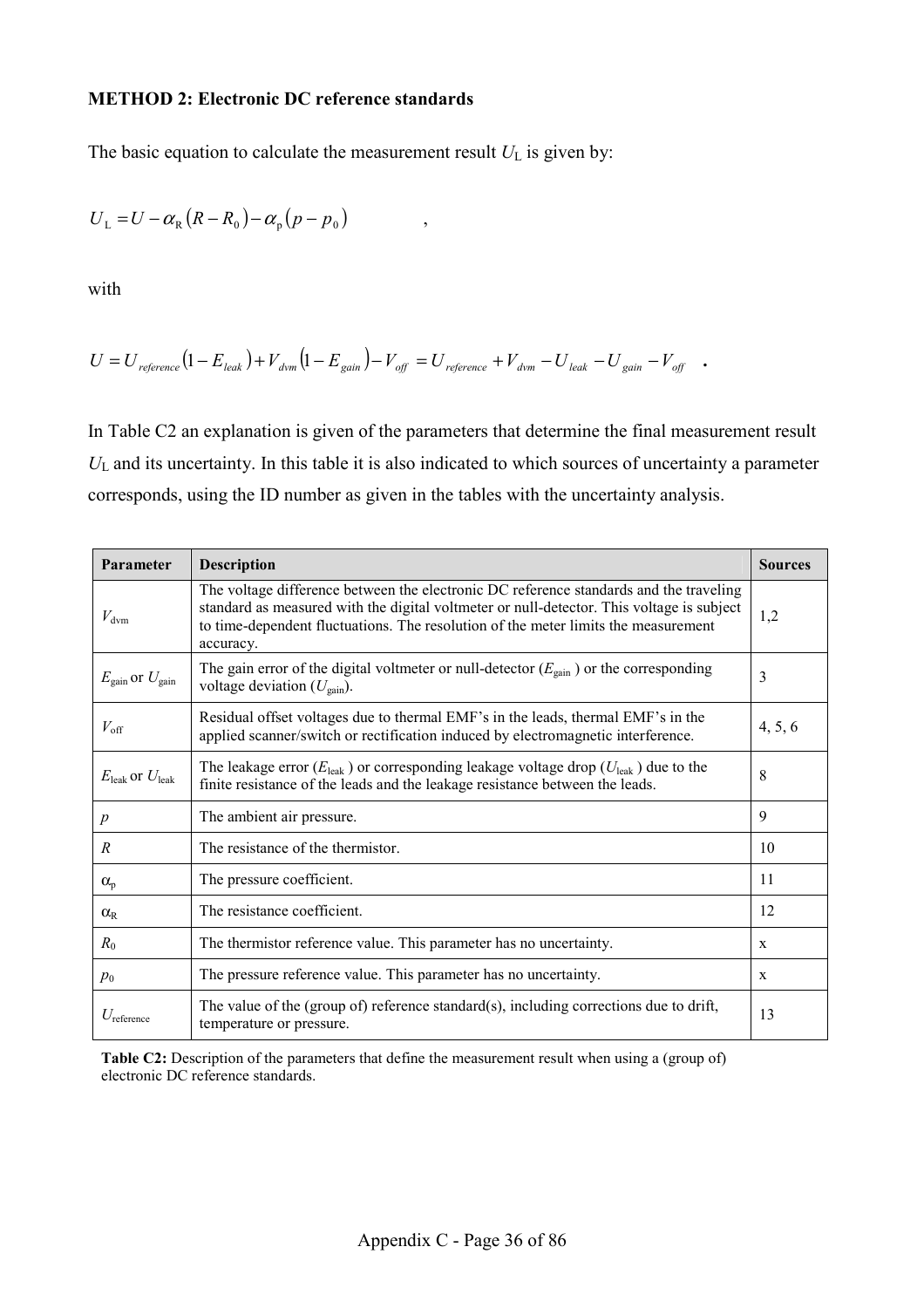## **Fluctuation in the Zener output voltage**

The value reported by each participant is an averaged value of measurements that were performed during one or two weeks. In addition to the uncertainty in a single measurement also the day-to-day fluctuations in the Zener output voltages should thus be taken into account when calculating the uncertainty in this averaged value. Often, the standard deviation of the mean (equal to the standard deviation of a single observation divided by the square root of *n*, the number of measurements) is used as an estimate for day-to-day fluctuation. However, it is known that this approach is only valid when the fluctuations are dominated by "white" noise. From extensive research on Zener based voltage standards it has been found that the day-to-day fluctuations in the output voltage are dominated by 1/*f* noise. It has been shown that in such a case the fluctuations are well described by the Allan deviation of the measurement results [5, 6]. From these studies it can be seen that for this type of Zeners the Allan deviation gives a lower limit (1/*f* noise floor) to the random uncertain associated with the measurement of an "ideal" Zener (no drift and no environmental influences). A typical value for this lower limit is about 70 nV. This floor value has been implemented in the participants' uncertainty budget as follows. The random day-to-day fluctuations are denoted by  $u_A$ , which is found from:

 $u_A$  = max( $u_f$ ,  $u_{std}$ )

where  $u_f$  is the 1/*f* floor value and  $u_{\text{std}}$  is the standard deviation as given by the participants.

When the uncertainty associated with a single measurement is denoted by  $u_1$  (resulting from the sources no. 1 to 13) and the day-to-day fluctuations are given by  $u_A$  (source no. 14 and 15), the best (conservative) estimation of the total uncertainty  $u<sub>L</sub>$  is given by:

 $u_L = \sqrt{u_1^2 + u_A^2}$  .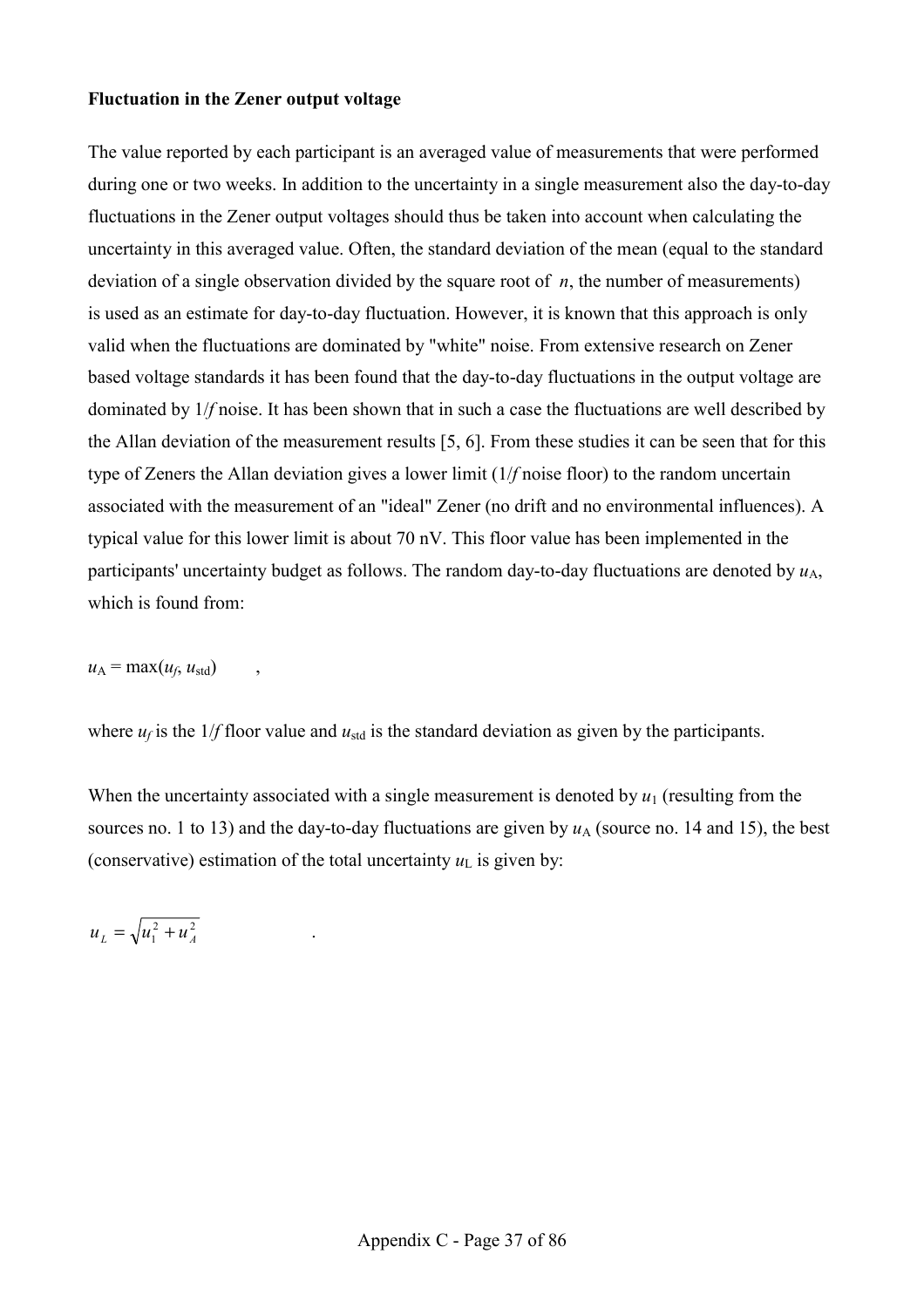## **Zener / System uncertainties**

The uncertainty budgets as given by the participants have been divided in contributions that result from the traveling standards,  $u_z$  and contributions that result from the measurement system,  $u_s$ . This separation was made for two purposes:

- It makes it easier to analyse the results and compare the results from different laboratories.

- It is required to calculate the weighted mean of the Zener group as shown in section 5.2.

Table C3 gives a summary of which contribution are attributed to  $u<sub>z</sub>$  and which are attributed to  $u<sub>s</sub>$ .

|                | Quantity                                   | $u_{\rm z}/u_{\rm s}$ |
|----------------|--------------------------------------------|-----------------------|
| 1              | Null detector                              | $u_{\rm s}$           |
| $\overline{2}$ | DVM resoltion                              | $u_{\rm s}$           |
| 3              | Gain error and linearity                   |                       |
| $\overline{4}$ | Offset voltages                            | $u_{\rm s}$           |
| 5              | Scanner/switch irreversibility             | $u_{\rm s}$           |
| 6              | Electromagnetic interference               | $u_{\rm s}$           |
| 7              | Frequency                                  | $u_{\rm s}$           |
| 8              | Leakage error                              | $u_{\rm s}$           |
| 9              | Ambient pressure                           | $u_{\rm z}$           |
| 10             | Thermistor resistance                      | $u_{\rm z}$           |
| 11             | Pressure coefficient                       | $u_{\rm z}$           |
| 12             | Thermistor coefficient                     | $u_{\rm z}$           |
| 13             | Reference standard                         | $u_{\rm s}$           |
|                | 14 or 15 Standard deviation or Noise floor | $u_{\rm z}$           |

Table C3: Zener vs. system uncertainties

The combined uncertainties,  $u_z$  and  $u_s$  are calculated as the square root of the sum of the squared individual components.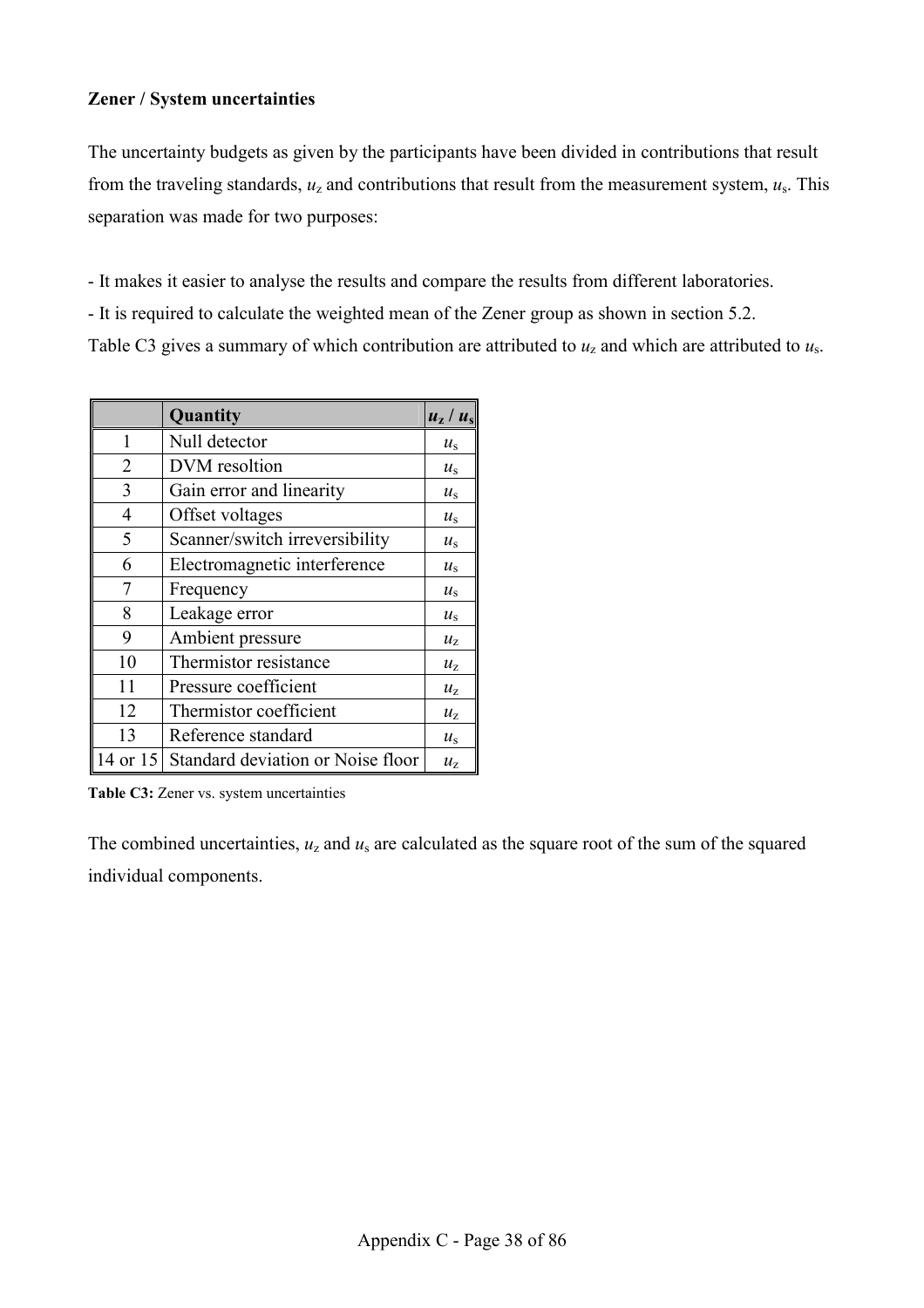## **Main sources of uncertainty**

In general, from the uncertainty budgets it can be seen that for participants using a JAVS, the contribution of the traveling standards, *u*z is dominant and for participants that don't use a JAVS, the system contribution, *u*s is dominant.

For measurements with a JAVS the main source of uncertainty is the instability of the Zener output voltages. In a few cases, the thermistor coefficient or the pressure coefficient has a significant contribution, but for none of the participants these coefficients are actually dominant. In the cases where the traveling standards are compared with electronic DC reference standards, the calibration uncertainty of these reference standards provides a dominant contribution to the uncertainty budget.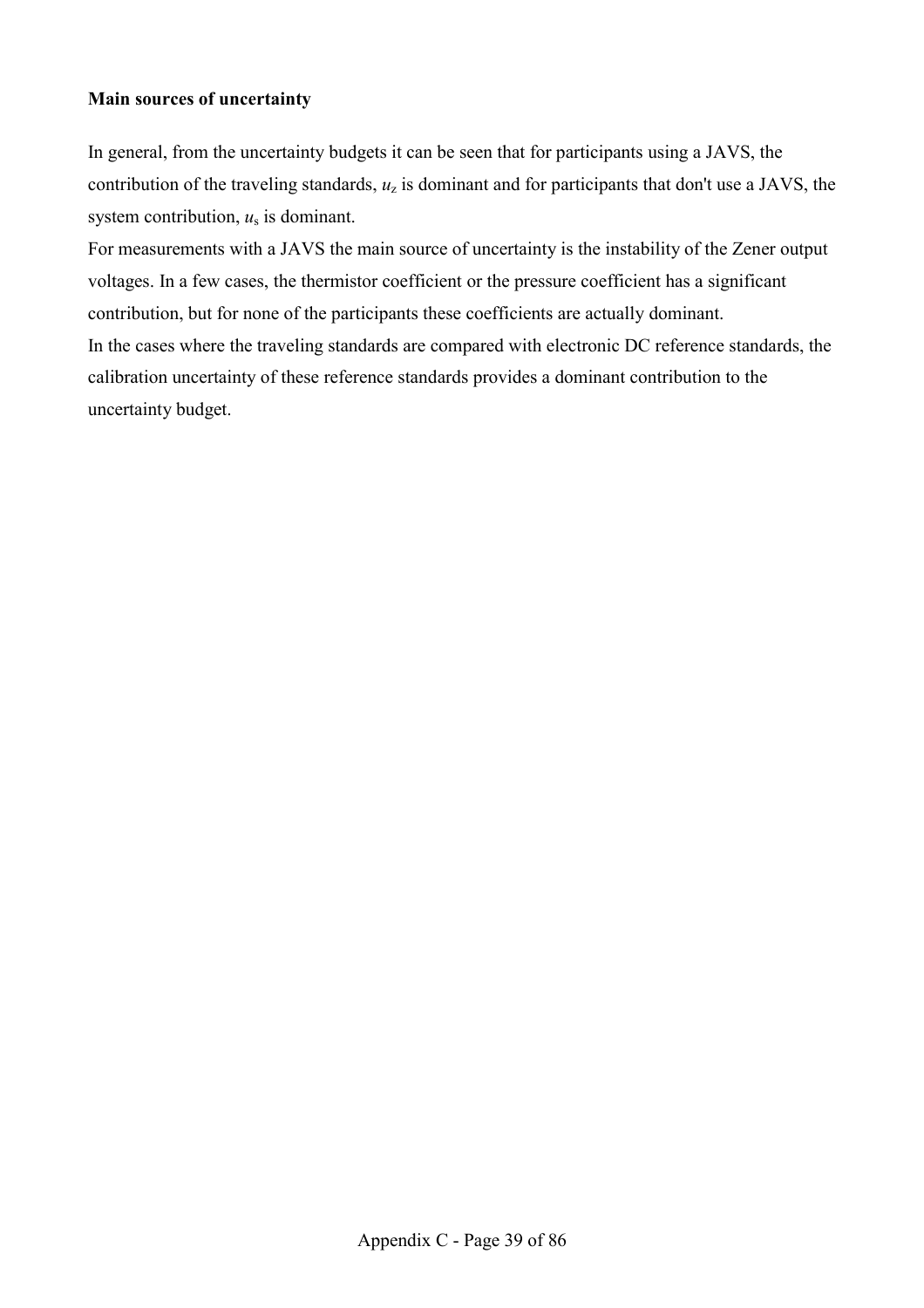## **BNM-LNE, France** VSL-1

| Quantity                                | Uncertainty                     |             | <b>TypeDistribution Standard</b> |                                 | Sensitivity                     | Uncertainty           |
|-----------------------------------------|---------------------------------|-------------|----------------------------------|---------------------------------|---------------------------------|-----------------------|
|                                         |                                 |             |                                  | Uncertainty                     |                                 | Contribution          |
| Null detector                           | 1nV                             | B           | rectangular                      | 0.6 <sub>n</sub> V              | 1                               | 0.6 <sub>n</sub> V    |
| 2 DVM resolution                        |                                 |             |                                  |                                 |                                 |                       |
| 3 Gain error and linearity              |                                 |             |                                  |                                 |                                 |                       |
| 4 Offset voltages                       | 1nV                             | B           | rectangular                      | 0.6 <sub>n</sub> V              | 1                               | 0.6 <sub>n</sub> V    |
| 5 Scanner/switch irreversibility        |                                 |             |                                  |                                 |                                 |                       |
| 6 Electromagnetic interference          |                                 |             |                                  |                                 |                                 |                       |
| Frequency                               | 0.1 <sub>n</sub> V              | B           | rectangular                      | 0.1 <sub>n</sub> V              | 1                               | 0.1 <sub>n</sub> V    |
| 8 Leakage error                         | 0.1 <sub>n</sub> V              | B           | rectangular                      | 0.1 <sub>n</sub> V              |                                 | 0.1 <sub>n</sub> V    |
| 9 Ambient pressure                      | $0.12$ hPa                      | $\mathbf B$ | rectangular                      | $0.07$ hPa                      | 16.99 nV/hPa                    | 1.2 <sub>n</sub> V    |
| 10 Thermistor resistance                | $4.0\,\Omega$                   | B           | rectangular                      | $2.3 \Omega$                    | $325 \text{ nV}/\text{k}\Omega$ | 0.8 <sub>n</sub> V    |
| 11 Pressure coefficient                 | $0.52$ nV/hPa                   | A           | normal                           | $0.52$ nV/hPa                   | $-5$ hPa                        | 2.6 <sub>n</sub> V    |
| 12 Thermistor coefficient               | $289 \text{ nV}/\text{k}\Omega$ | A           | normal                           | $289 \text{ nV}/\text{k}\Omega$ | $-0.119k\Omega$                 | 34.4 nV               |
| 13 Reference standard                   |                                 |             |                                  |                                 |                                 |                       |
| 14 Standard deviation                   | $144 \text{ nV}$                | A           | normal                           | $144 \text{ nV}$                | 1                               | $144.0 \,\mathrm{nV}$ |
| 15 Noise floor                          | 70nV                            | B           | normal                           | $70 \text{ nV}$                 | 1                               |                       |
|                                         |                                 |             |                                  |                                 |                                 |                       |
| $u_{\text{tot}} (k = 1)$                |                                 |             |                                  |                                 |                                 | 148 nV                |
| Expanded uncertainty, $u_L$ ( $k = 2$ ) |                                 |             |                                  |                                 |                                 | $296 \,\mathrm{nV}$   |
| Zener contribution, $u_z$ ( $k = 1$ )   |                                 |             |                                  |                                 |                                 | 148 nV                |
| System contribution, $u_s$ ( $k = 1$ )  |                                 |             |                                  |                                 |                                 | 1 <sub>n</sub> V      |

**Measurement method:** 10 V JAVS

**Remarks:** The uncertainty associated with the thermistor coefficient is significant because the environmental temperature at BNM-LNE amounts 20 °C whereas for most of the participants the thermistor values are based on an environmental temperature of 23 °C.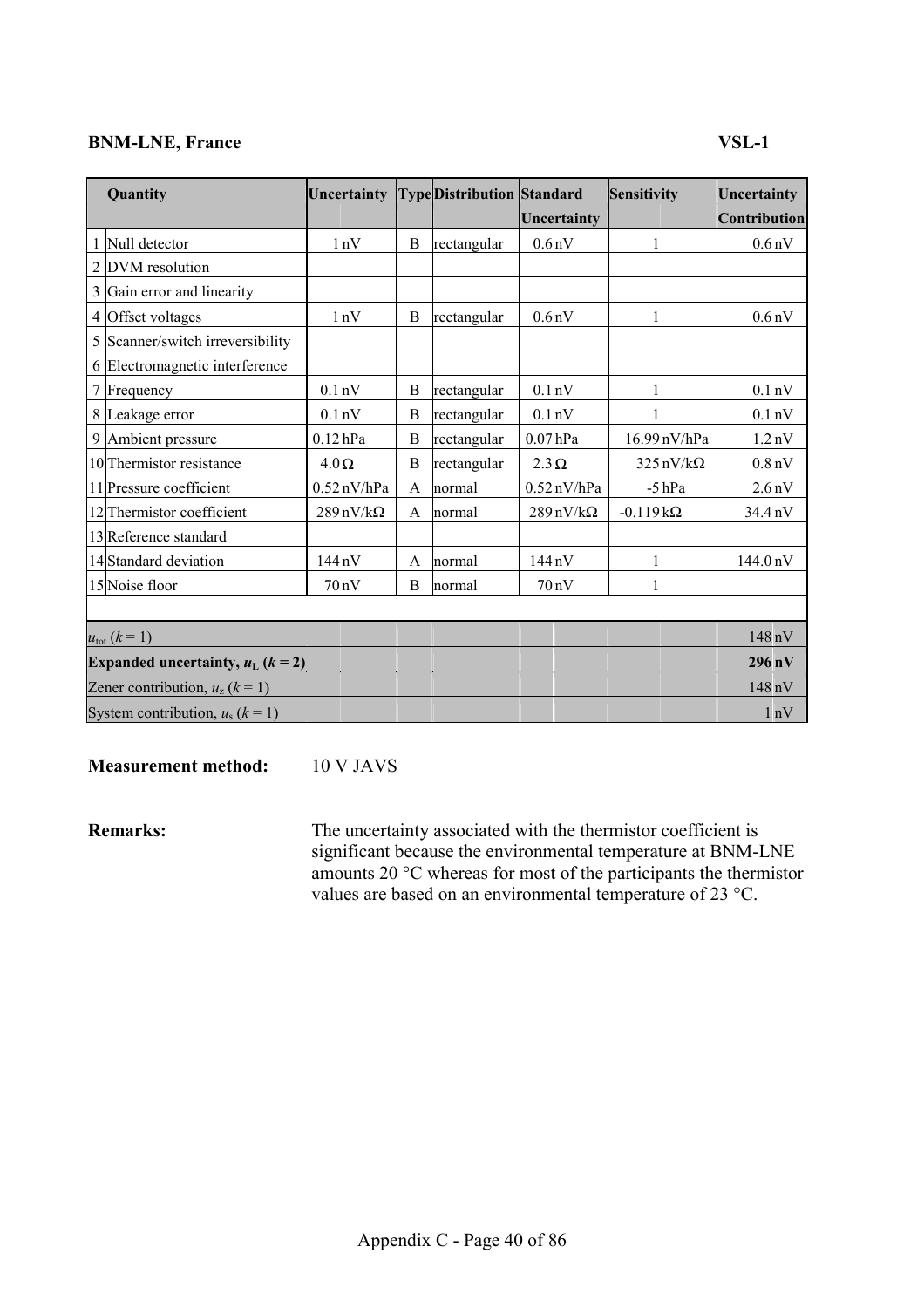## **NPL, United Kingdom VSL-2**

| Quantity                                | Uncertainty TypeDistribution Standard |   |             |                                 | Sensitivity                      | Uncertainty         |
|-----------------------------------------|---------------------------------------|---|-------------|---------------------------------|----------------------------------|---------------------|
|                                         |                                       |   |             | Uncertainty                     |                                  | <b>Contribution</b> |
| 1 Null detector                         | 23nV                                  | A | normal      | $23 \text{ nV}$                 | 1                                | 23.0 <sub>n</sub> V |
| 2 DVM resolution                        |                                       |   |             |                                 |                                  |                     |
| 3 Gain error and linearity              | 9nV                                   | B | rectangular | $5.20 \text{ nV}$               | 1                                | 5.2 <sub>n</sub> V  |
| 4 Offset voltages                       | 3nV                                   | B | rectangular | $1.73 \text{ nV}$               |                                  | 1.7 <sub>n</sub> V  |
| 5 Scanner/switch irreversibility        | 19nV                                  | B | rectangular | 11.0 <sub>n</sub> V             |                                  | 11.0 <sub>n</sub> V |
| 6 Electromagnetic interference          |                                       |   |             |                                 |                                  |                     |
| 7 Frequency                             | $16\,\mathrm{Hz}$                     | B | rectangular | 9.24 Hz                         | $0.1307$ nV/Hz                   | 1.2 <sub>n</sub> V  |
| 8 Leakage error                         | 1nV                                   | B | rectangular | $0.58$ nV                       |                                  | 0.6 <sub>n</sub> V  |
| 9 Ambient pressure                      | $0.53$ hPa                            | B | normal      | $0.53$ hPa                      | $17.2 \text{ nV/hPa}$            | 9.1 nV              |
| 10 Thermistor resistance                | $0.3 \Omega$                          | B | normal      | $0.3 \Omega$                    | $1453 \text{ nV}/\text{k}\Omega$ | 0.4 <sub>n</sub> V  |
| 11 Pressure coefficient                 | $0.44$ nV/hPa                         | A | normal      | $0.44 \text{ nV/hPa}$           | $-8$ hPa                         | $3.5 \text{ nV}$    |
| 12 Thermistor coefficient               | $370 \text{ nV}/\text{k}\Omega$       | A | normal      | $370 \text{ nV}/\text{k}\Omega$ | $-0.063 \text{ k}\Omega$         | 23.3 nV             |
| 13 Reference standard                   |                                       |   |             |                                 |                                  |                     |
| 14 Standard deviation                   | $60\,\mathrm{nV}$                     | A | normal      | $60\,\mathrm{nV}$               | 1                                |                     |
| 15 Noise floor                          | 70nV                                  | B | normal      | 70nV                            |                                  | 70.0 <sub>n</sub> V |
|                                         |                                       |   |             |                                 |                                  |                     |
| $u_{\text{tot}} (k = 1)$                |                                       |   |             |                                 |                                  | 79 nV               |
| Expanded uncertainty, $u_L$ ( $k = 2$ ) |                                       |   |             |                                 |                                  | $158 \text{ nV}$    |
| Zener contribution, $u_z$ ( $k = 1$ )   |                                       |   |             |                                 |                                  | 74 nV               |
| System contribution, $u_s$ ( $k = 1$ )  |                                       |   |             |                                 |                                  | 26nV                |

**Measurement method:** 10 V JAVS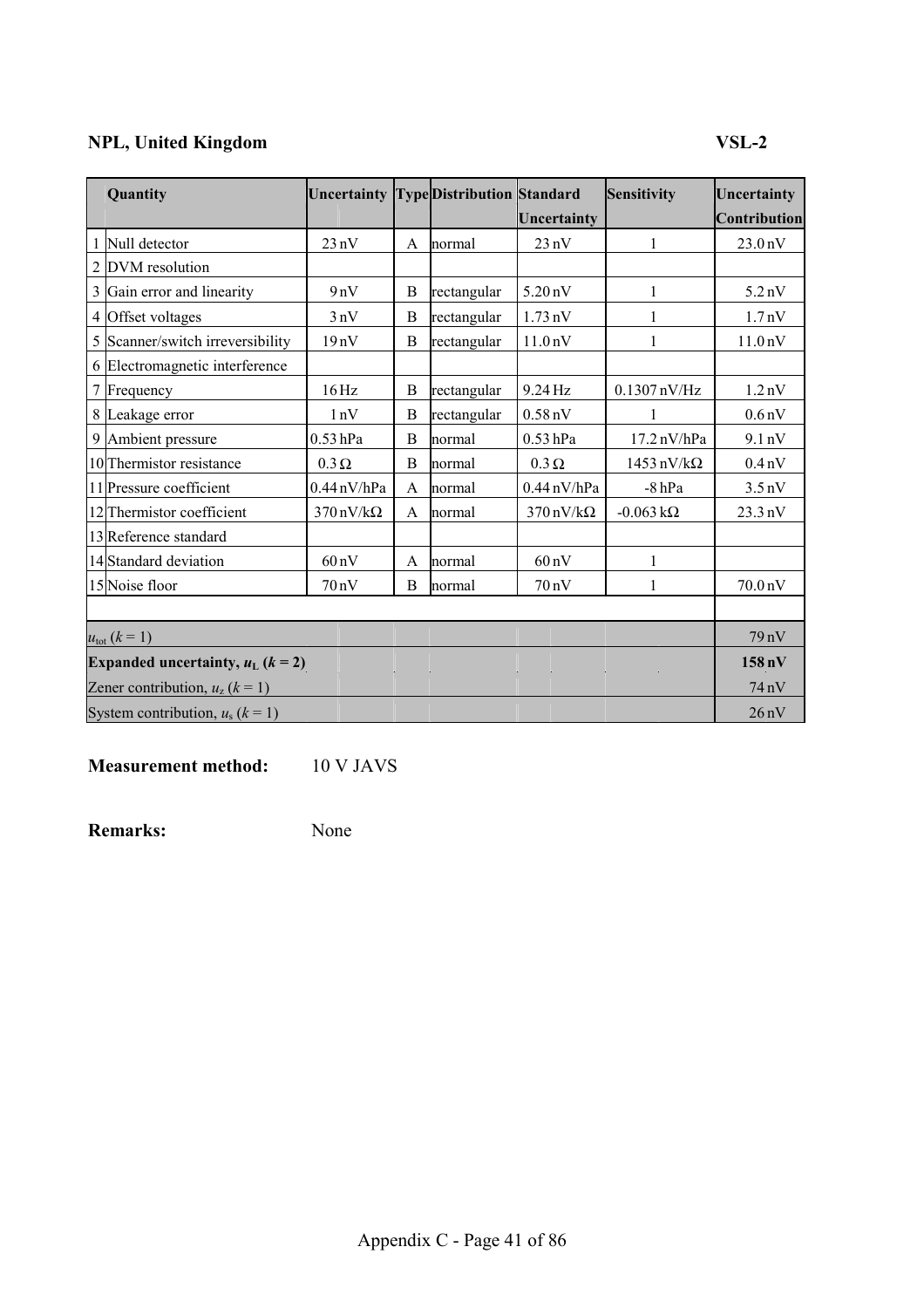## **NML, Ireland VSL-1**

| Quantity                                | Uncertainty                     |   | <b>TypeDistribution Standard</b> |                                 | Sensitivity                     | Uncertainty           |
|-----------------------------------------|---------------------------------|---|----------------------------------|---------------------------------|---------------------------------|-----------------------|
|                                         |                                 |   |                                  | Uncertainty                     |                                 | Contribution          |
| Null detector                           | 300 nV                          | A | normal                           | $300\,\mathrm{nV}$              |                                 | 300.0 nV              |
| 2 DVM resolution                        |                                 |   |                                  |                                 |                                 |                       |
| 3 Gain error and linearity              | $500\,\mathrm{nV}$              | B | rectangular                      | 289 nV                          |                                 | 288.7nV               |
| 4 Offset voltages                       | $100\,\mathrm{nV}$              | B | rectangular                      | 57.7 nV                         |                                 | 57.7 nV               |
| 5 Scanner/switch irreversibility        |                                 |   |                                  |                                 |                                 |                       |
| 6 Electromagnetic interference          |                                 |   |                                  |                                 |                                 |                       |
| Frequency                               |                                 |   |                                  |                                 |                                 |                       |
| 8 Leakage error                         |                                 |   |                                  |                                 |                                 |                       |
| 9 Ambient pressure                      | 3hPa                            | B | rectangular                      | $1.73$ hPa                      | 16.99 nV/hPa                    | 29.4 nV               |
| 10 Thermistor resistance                | $50.0\,\Omega$                  | B | rectangular                      | $28.9 \Omega$                   | $325 \text{ nV}/\text{k}\Omega$ | 9.4 <sub>n</sub> V    |
| 11 Pressure coefficient                 | $0.52$ nV/hPa                   | A | normal                           | $0.52$ nV/hPa                   | $-18$ hPa                       | 9.4 <sub>n</sub> V    |
| 12 Thermistor coefficient               | $289 \text{ nV}/\text{k}\Omega$ | A | normal                           | $289 \text{ nV}/\text{k}\Omega$ | $-0.028 \text{ k}\Omega$        | 8.1 nV                |
| 13 Reference standard                   | $2000\,\mathrm{nV}$             | B | normal                           | $2000\,\mathrm{nV}$             |                                 | $2000.0\,\mathrm{nV}$ |
| 14 Standard deviation                   | $200 \text{ nV}$                | A | normal                           | $200\,\mathrm{nV}$              |                                 | 200.0 <sub>n</sub> V  |
| 15 Noise floor                          | 70nV                            | B | normal                           | $70 \text{ nV}$                 |                                 |                       |
|                                         |                                 |   |                                  |                                 |                                 |                       |
| $u_{\text{tot}} (k = 1)$                |                                 |   |                                  |                                 |                                 | 2054 nV               |
| Expanded uncertainty, $u_L$ ( $k = 2$ ) |                                 |   |                                  |                                 |                                 | 4107 nV               |
| Zener contribution, $u_z$ ( $k = 1$ )   |                                 |   |                                  |                                 |                                 | $203 \text{ nV}$      |
| System contribution, $u_s$ ( $k = 1$ )  |                                 |   |                                  |                                 |                                 | $2044\,\mathrm{nV}$   |

**Measurement method:** Electronic DC Reference standards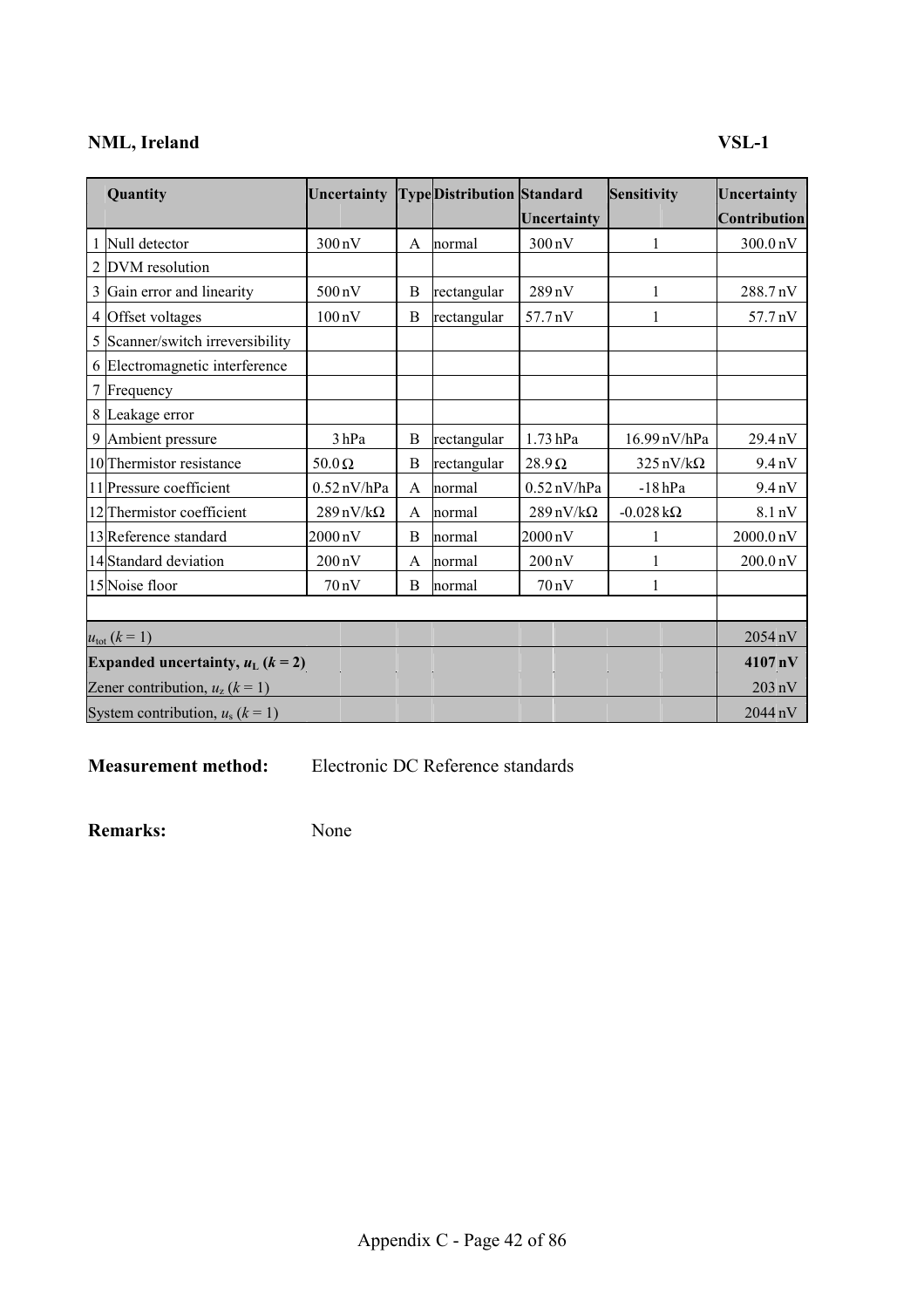## **UME, Turkey VSL-4**

|                | Quantity                                | Uncertainty                     |   | <b>TypeDistribution Standard</b> |                                 | <b>Sensitivity</b>               | Uncertainty        |
|----------------|-----------------------------------------|---------------------------------|---|----------------------------------|---------------------------------|----------------------------------|--------------------|
|                |                                         |                                 |   |                                  | Uncertainty                     |                                  | Contribution       |
|                | Null detector                           |                                 |   |                                  |                                 |                                  |                    |
| $\overline{2}$ | DVM resolution                          |                                 |   |                                  |                                 |                                  |                    |
|                | 3 Gain error and linearity              | $0.04 \cdot 10^{-9}$            | B | normal                           | $0.04 \cdot 10^{-9}$            | 10V                              | $0.4\,\mathrm{nV}$ |
| 4              | Offset voltages                         | 1nV                             | B | normal                           | 1.0 <sub>n</sub> V              | 1                                | 1.0 <sub>n</sub> V |
|                | 5 Scanner/switch irreversibility        | 1nV                             | B | normal                           | 1nV                             | 1                                | 1.0 <sub>n</sub> V |
|                | 6 Electromagnetic interference          |                                 |   |                                  |                                 |                                  |                    |
| $\tau$         | Frequency                               | 3 Hz                            | B | rectangular                      | $1.7\,\mathrm{Hz}$              | $0.13 \text{ nV/Hz}$             | $0.2$ nV           |
|                | 8 Leakage error                         | 2nV                             | B | nornal                           | 2.0 <sub>n</sub> V              |                                  | 2.0 <sub>n</sub> V |
|                | 9 Ambient pressure                      | 0.4hPa                          | B | rectangular                      | $0.23$ hPa                      | 18.69 nV/hPa                     | $4.3 \text{ nV}$   |
|                | 10 Thermistor resistance                | $0.3 \Omega$                    | B | rectangular                      | $0.2 \Omega$                    | $1857 \text{ nV}/\text{k}\Omega$ | $0.3 \text{ nV}$   |
|                | 11 Pressure coefficient                 | $0.83$ nV/hPa                   | A | normal                           | $0.83$ nV/hPa                   | 7.9 <sub>hPa</sub>               | 6.6 <sub>n</sub> V |
|                | 12 Thermistor coefficient               | $646 \text{ nV}/\text{k}\Omega$ | A | normal                           | $646 \text{ nV}/\text{k}\Omega$ | $0.014\,\mathrm{k}\Omega$        | 9.0 <sub>n</sub> V |
|                | 13 Reference standard                   |                                 |   |                                  |                                 |                                  |                    |
|                | 14 Standard deviation                   | $17.3 \text{ nV}$               | A | normal                           | $17.3 \text{ nV}$               | 1                                |                    |
|                | 15 Noise floor                          | 70nV                            | B | normal                           | $70 \text{ nV}$                 | 1                                | 70.0 nV            |
|                |                                         |                                 |   |                                  |                                 |                                  |                    |
|                | $u_{\text{tot}} (k = 1)$                |                                 |   |                                  |                                 |                                  | 71nV               |
|                | Expanded uncertainty, $u_L$ ( $k = 2$ ) |                                 |   |                                  |                                 |                                  | $142\,\mathrm{nV}$ |
|                | Zener contribution, $u_z$ ( $k = 1$ )   |                                 |   |                                  |                                 |                                  | 71nV               |
|                | System contribution, $u_s$ ( $k = 1$ )  |                                 |   |                                  |                                 |                                  | 2nV                |

**Measurement method:** 10 V JAVS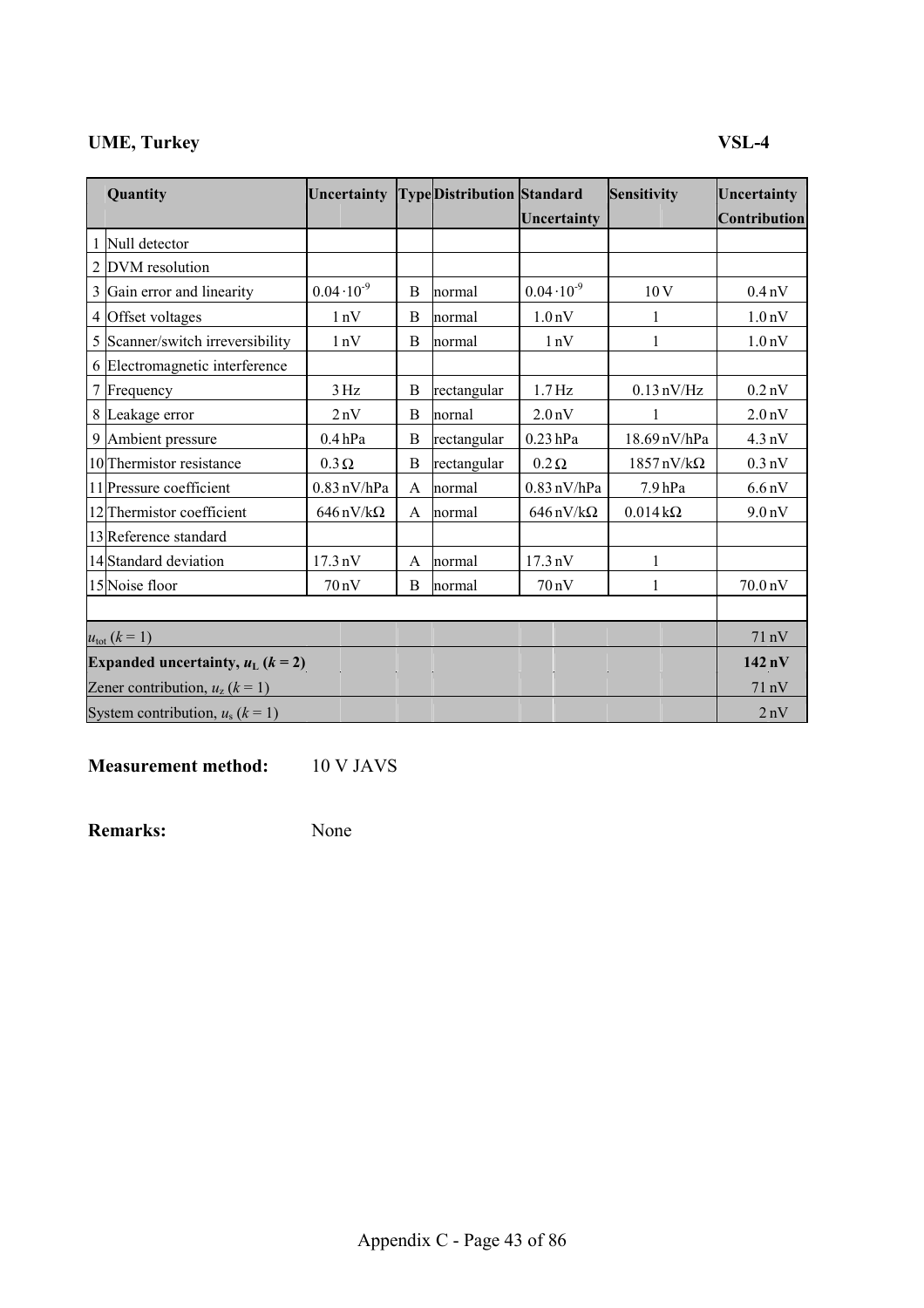## **DFM, Denmark VSL-1**

| Quantity                                | Uncertainty                     |   | <b>TypeDistribution Standard</b> |                                 | Sensitivity                     | Uncertainty         |
|-----------------------------------------|---------------------------------|---|----------------------------------|---------------------------------|---------------------------------|---------------------|
|                                         |                                 |   |                                  | Uncertainty                     |                                 | Contribution        |
| Null detector                           | $15 \text{ nV}$                 | A | normal                           | 15nV                            | 1                               | 15.0 <sub>n</sub> V |
| 2 DVM resolution                        |                                 |   |                                  |                                 |                                 |                     |
| 3 Gain error and linearity              | $1.0 \cdot 10^{-6}$             | B | normal                           | $1.0 \cdot 10^{-6}$             | $2.5 \,\mathrm{mV}$             | $2.5 \text{ nV}$    |
| 4 Offset voltages                       | 15nV                            | B | rectangular                      | 8.7 <sub>n</sub> V              | 1                               | 8.7 <sub>n</sub> V  |
| 5 Scanner/switch irreversibility        |                                 |   |                                  |                                 |                                 |                     |
| 6 Electromagnetic interference          |                                 |   |                                  |                                 |                                 |                     |
| 7 Frequency                             | $0.1 \cdot 10^{-9}$             | B | normal                           | $0.1 \cdot 10^{-9}$             | 10V                             | 1.0 <sub>n</sub> V  |
| 8 Leakage error                         | $0.1 \cdot 10^{-9}$             | B | normal                           | $0.1 \cdot 10^{-9}$             | 10V                             | 1.0 <sub>n</sub> V  |
| 9 Ambient pressure                      | 5hPa                            | B | normal                           | 5.0 <sub>hPa</sub>              | 16.99 nV/hPa                    | 85.0 nV             |
| 10 Thermistor resistance                | $10.0\Omega$                    | B | normal                           | $10.0 \Omega$                   | $325 \text{ nV}/\text{k}\Omega$ | $3.3 \text{ nV}$    |
| 11 Pressure coefficient                 | $0.52$ nV/hPa                   | A | normal                           | $0.52$ nV/hPa                   | $-9hPa$                         | 4.7 <sub>n</sub> V  |
| 12 Thermistor coefficient               | $289 \text{ nV}/\text{k}\Omega$ | A | normal                           | $289 \text{ nV}/\text{k}\Omega$ | $0.057\,\mathrm{k}\Omega$       | $16.5 \text{ nV}$   |
| 13 Reference standard                   |                                 |   |                                  |                                 |                                 |                     |
| 14 Standard deviation                   | 56 nV                           | A | normal                           | 56 nV                           | $\mathbf{1}$                    |                     |
| 15 Noise floor                          | 70nV                            | B | normal                           | $70 \text{ nV}$                 | 1                               | 70.0 nV             |
|                                         |                                 |   |                                  |                                 |                                 |                     |
| $u_{\text{tot}} (k = 1)$                |                                 |   |                                  |                                 |                                 | 113nV               |
| Expanded uncertainty, $u_L$ ( $k = 2$ ) |                                 |   |                                  |                                 |                                 | $226\,\mathrm{nV}$  |
| Zener contribution, $u_z$ ( $k = 1$ )   |                                 |   |                                  |                                 |                                 | 111nV               |
| System contribution, $u_s$ ( $k = 1$ )  |                                 |   |                                  |                                 |                                 | 18nV                |

**Measurement method:** 10 V JAVS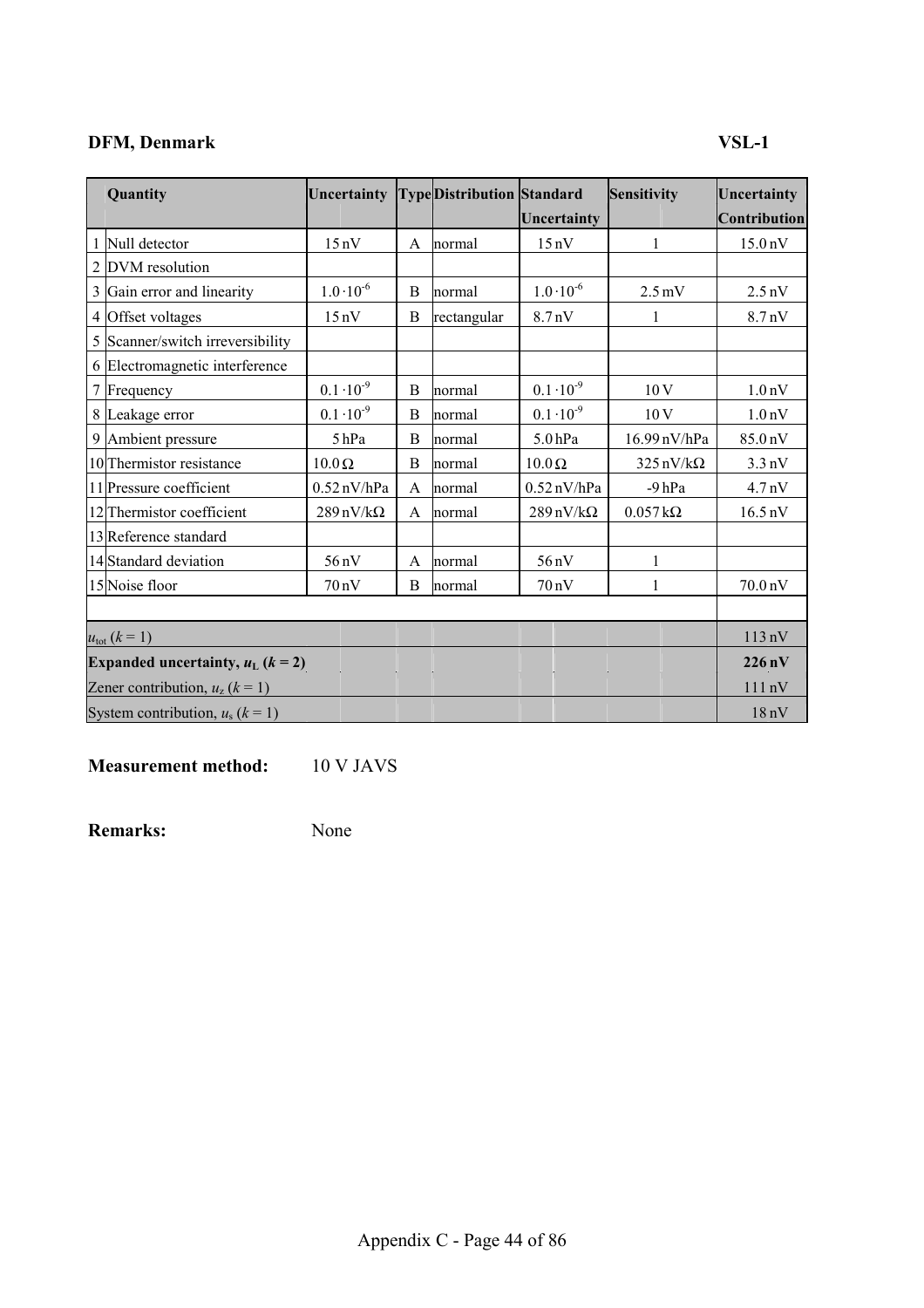## **SP, Sweden VSL-1**

| Quantity                                        | Uncertainty                     |              | <b>TypeDistribution Standard</b> |                                 | Sensitivity                     | Uncertainty         |
|-------------------------------------------------|---------------------------------|--------------|----------------------------------|---------------------------------|---------------------------------|---------------------|
|                                                 |                                 |              |                                  | Uncertainty                     |                                 | <b>Contribution</b> |
| Null detector                                   | 98nV                            | A            | rectangular                      | 56.6 nV                         | 1                               | $56.6 \text{ nV}$   |
| 2 DVM resolution                                |                                 |              |                                  |                                 |                                 |                     |
| 3 Gain error and linearity                      | 10 <sub>n</sub> V               | <sub>B</sub> | normal                           | 10.0 <sub>n</sub> V             |                                 | 10.0 <sub>n</sub> V |
| 4 Offset voltages                               | 2nV                             | B            | normal                           | 2.0 <sub>n</sub> V              |                                 | 2.0 <sub>n</sub> V  |
| 5 Scanner/switch irreversibility                |                                 |              |                                  |                                 |                                 |                     |
| 6 Electromagnetic interference                  |                                 |              |                                  |                                 |                                 |                     |
| 7 Frequency                                     | $7\,\mathrm{Hz}$                | B            | normal                           | $7\,\mathrm{Hz}$                | $0.13 \text{ nV/Hz}$            | 0.9 <sub>n</sub> V  |
| 8 Leakage error                                 | $0.3 \text{ nV}$                | B            | normal                           | $0.3 \text{ nV}$                | 1                               | $0.3 \text{ nV}$    |
| 9 Ambient pressure                              | $0.5$ hPa                       | B            | normal                           | $0.5$ hPa                       | 16.99 nV/hPa                    | $8.5 \text{ nV}$    |
| 10 Thermistor resistance                        | $1.0\,\Omega$                   | B            | normal                           | $1.0 \Omega$                    | $325 \text{ nV}/\text{k}\Omega$ | $0.3 \text{ nV}$    |
| 11 Pressure coefficient                         | $0.52$ nV/hPa                   | A            | normal                           | $0.52$ nV/hPa                   | $-l$ hPa                        | $0.5 \text{ nV}$    |
| 12 Thermistor coefficient                       | $289 \text{ nV}/\text{k}\Omega$ | A            | normal                           | $289 \text{ nV}/\text{k}\Omega$ | $0.037\,\mathrm{k}\Omega$       | 10.7 <sub>n</sub> V |
| 13 Reference standard                           |                                 |              |                                  |                                 |                                 |                     |
| 14 Standard deviation                           | $70 \text{ nV}$                 | A            | normal                           | 70nV                            | 1                               | 70.0 nV             |
| 15 Noise floor                                  | $70 \text{ nV}$                 | B            | normal                           | $70 \text{ nV}$                 | 1                               |                     |
|                                                 |                                 |              |                                  |                                 |                                 |                     |
| $u_{\text{tot}} (k = 1)$                        |                                 |              |                                  |                                 |                                 | 92 nV               |
| Expanded uncertainty, $u_L$ ( $k = 2$ )         |                                 |              |                                  |                                 |                                 | $183 \text{ nV}$    |
| Zener contribution, $u_z$ ( $\overline{k}$ = 1) |                                 |              |                                  |                                 |                                 | $71 \text{ nV}$     |
| System contribution, $u_s$ ( $k = 1$ )          |                                 |              |                                  |                                 |                                 | 58 nV               |

**Measurement method:** 10 V JAVS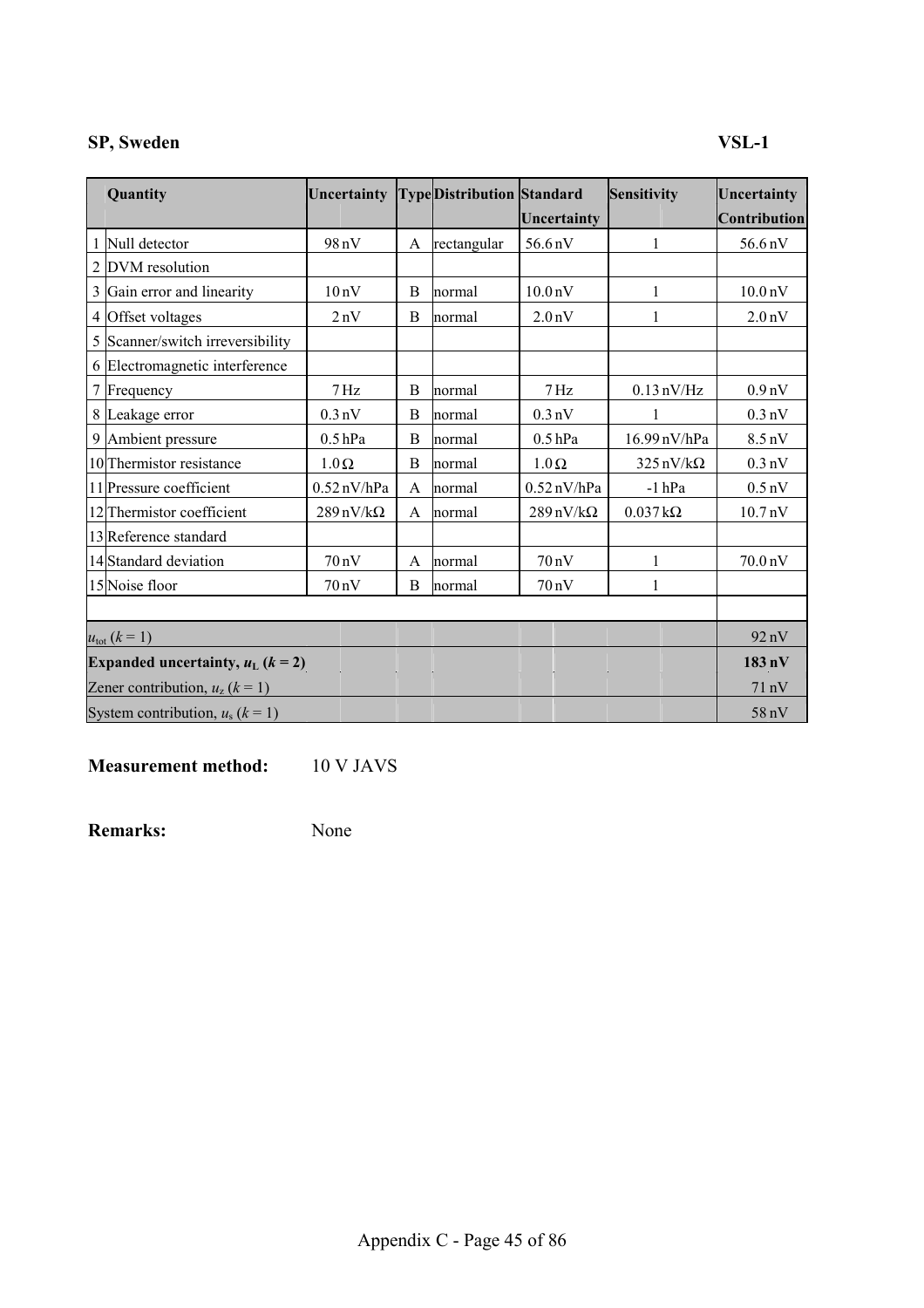## **MIKES, Finland VSL-3**

| Quantity                                | Uncertainty                     |   | <b>TypeDistribution Standard</b> |                     | Sensitivity                      | Uncertainty          |
|-----------------------------------------|---------------------------------|---|----------------------------------|---------------------|----------------------------------|----------------------|
|                                         |                                 |   |                                  | Uncertainty         |                                  | Contribution         |
| Null detector                           |                                 |   |                                  |                     |                                  |                      |
| 2 DVM resoltion                         |                                 |   |                                  |                     |                                  |                      |
| 3 Gain error and linearity              | $1.510^{-7}$                    | B | normal                           | $1.510^{-7}$        | $10 \,\mathrm{mV}$               | $1.5 \text{ nV}$     |
| 4 Offset voltages                       | 8.7 <sub>n</sub> V              | B | rectangular                      | 5.0 <sub>n</sub> V  |                                  | 5.0 <sub>n</sub> V   |
| 5 Scanner/switch irreversibility        |                                 |   |                                  |                     |                                  |                      |
| 6 Electromagnetic interference          | $11.3 \text{ nV}$               | B | normal                           | $11.3 \text{ nV}$   |                                  | $11.3 \text{ nV}$    |
| 7 Frequency                             | $2.47 \text{ nV}$               | B | normal                           | $2.5 \text{ nV}$    |                                  | $2.5 \text{ nV}$     |
| 8 Leakage error                         | $0.02\,\mathrm{nV}$             | B | normal                           | $0.02\,\mathrm{nV}$ |                                  | 0.0 <sub>n</sub> V   |
| 9 Ambient pressure                      | 1.7 <sub>hPa</sub>              | B | rectangular                      | $1.0\,\mathrm{hPa}$ | 17.74 nV/hPa                     | 17.7 nV              |
| 10 Thermistor resistance                | $1.7\Omega$                     | B | rectangular                      | $1.0 \Omega$        | $2145 \text{ nV}/\text{k}\Omega$ | $2.1 \text{ nV}$     |
| 11 Pressure coefficient                 | $0.41$ nV/hPa                   | A | normal                           | $0.41$ nV/hPa       | $-25.34$ hPa                     | 10.4 <sub>n</sub> V  |
| 12 Thermistor coefficient               | $549 \text{ nV}/\text{k}\Omega$ | A | normal                           | 549 nV/k $\Omega$   | $-0.017 \, k\Omega$              | $9.3 \text{ nV}$     |
| 13 Reference standard                   |                                 |   |                                  |                     |                                  |                      |
| 14 Standard deviation                   | $160 \text{ nV}$                | A | normal                           | $160 \text{ nV}$    | 1                                | 160.0 <sub>n</sub> V |
| 15 Noise floor                          | 70nV                            | B | normal                           | $70 \text{ nV}$     | 1                                |                      |
|                                         |                                 |   |                                  |                     |                                  |                      |
| $u_{\text{tot}} (k = 1)$                |                                 |   |                                  |                     |                                  | $162 \text{ nV}$     |
| Expanded uncertainty, $u_L$ ( $k = 2$ ) |                                 |   |                                  |                     |                                  | $323 \text{ nV}$     |
| Zener contribution, $u_z$ ( $k = 1$ )   |                                 |   |                                  |                     |                                  | $162 \text{ nV}$     |
| System contribution, $u_s$ ( $k = 1$ )  |                                 |   |                                  |                     |                                  | $13 \text{ nV}$      |

**Measurement method:** 10 V JAVS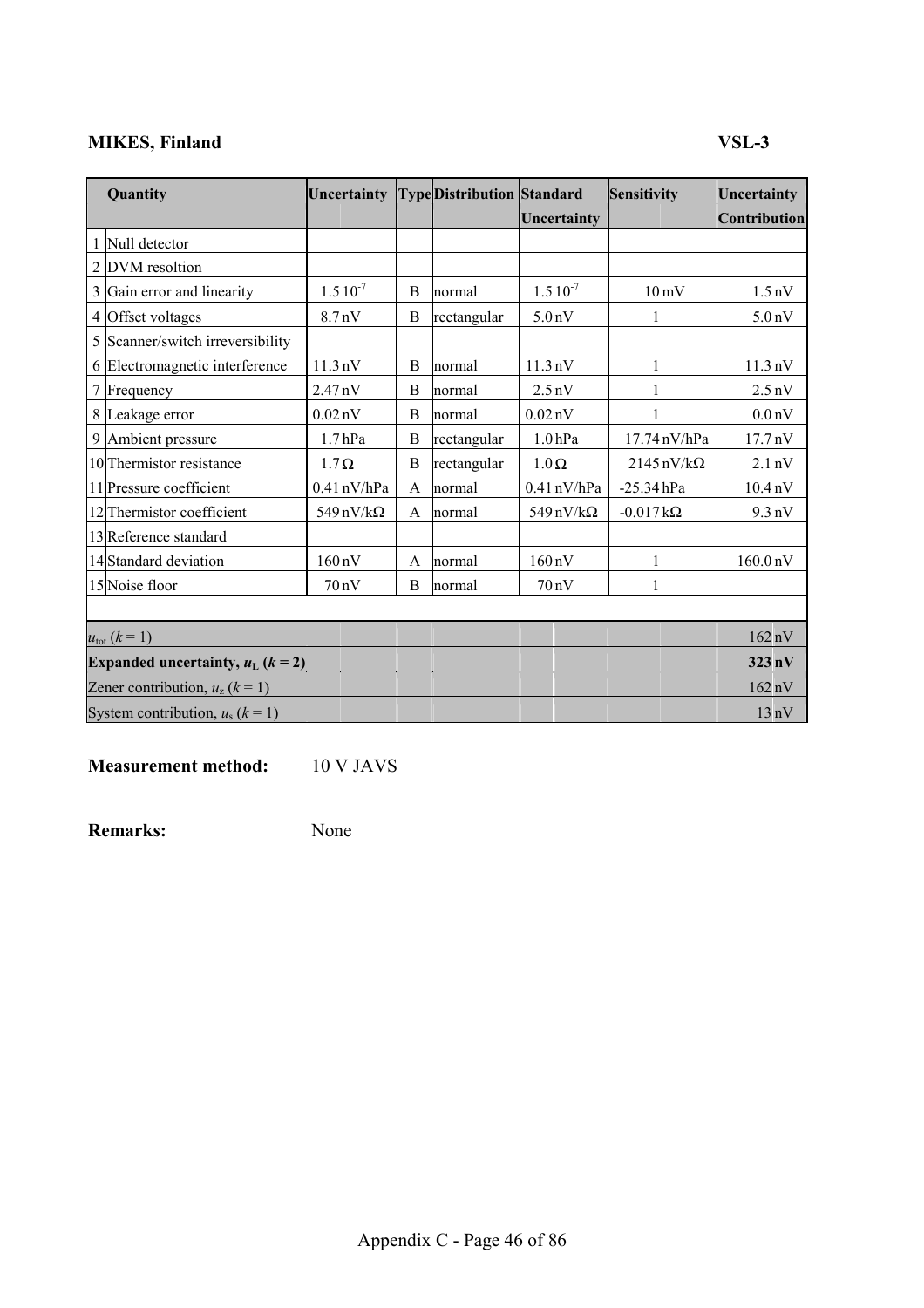## **JV, Norway VSL-4**

| Quantity                                        | Uncertainty                     |   | <b>TypeDistribution Standard</b> |                                 | Sensitivity                      | Uncertainty          |
|-------------------------------------------------|---------------------------------|---|----------------------------------|---------------------------------|----------------------------------|----------------------|
|                                                 |                                 |   |                                  | Uncertainty                     |                                  | <b>Contribution</b>  |
| Null detector                                   | 30nV                            | A | normal                           | 30.0 <sub>n</sub> V             | 1                                | 30.0 <sub>n</sub> V  |
| 2 DVM resolution                                | 5nV                             | B | rectangular                      | 2.9 <sub>n</sub> V              |                                  | 2.9 <sub>nV</sub>    |
| 3 Gain error and linearity                      | 16nV                            | B | normal                           | 16.0 <sub>n</sub> V             |                                  | 16.0 <sub>n</sub> V  |
| 4 Offset voltages                               | 3nV                             | B | normal                           | 3.0 <sub>n</sub> V              |                                  | 3.0 <sub>n</sub> V   |
| 5 Scanner/switch irreversibility                |                                 |   |                                  |                                 |                                  |                      |
| 6 Electromagnetic interference                  |                                 |   |                                  |                                 |                                  |                      |
| 7 Frequency                                     | 11nV                            | B | normal                           | 11.0 <sub>n</sub> V             |                                  | 11.0 <sub>n</sub> V  |
| 8 Leakage error                                 | 1nV                             | B | normal                           | 1.0 <sub>n</sub> V              |                                  | 1.0 <sub>n</sub> V   |
| 9 Ambient pressure                              | $0.5$ hPa                       | B | normal                           | $0.5$ hPa                       | 18.69 nV/hPa                     | $9.3 \text{ nV}$     |
| 10 Thermistor resistance                        | $1.0\,\Omega$                   | B | normal                           | $1.0 \Omega$                    | $1857 \text{ nV}/\text{k}\Omega$ | 1.9 <sub>n</sub> V   |
| 11 Pressure coefficient                         | $0.83$ nV/hPa                   | A | normal                           | $0.83$ nV/hPa                   | $-l$ hPa                         | 0.8 <sub>n</sub> V   |
| 12 Thermistor coefficient                       | $646 \text{ nV}/\text{k}\Omega$ | A | normal                           | $646 \text{ nV}/\text{k}\Omega$ | $0.057\,\mathrm{k}\Omega$        | 36.8 nV              |
| 13 Reference standard                           |                                 |   |                                  |                                 |                                  |                      |
| 14 Standard deviation                           | 112nV                           | A | normal                           | 112nV                           | 1                                | 112.0 <sub>n</sub> V |
| 15 Noise floor                                  | 70nV                            | B | normal                           | 70 nV                           | 1                                |                      |
|                                                 |                                 |   |                                  |                                 |                                  |                      |
| $u_{\text{tot}} (k = 1)$                        |                                 |   |                                  |                                 |                                  | $124 \text{ nV}$     |
| Expanded uncertainty, $u_L$ ( $k = 2$ )         |                                 |   |                                  |                                 |                                  | $247 \text{ nV}$     |
| Zener contribution, $u_z$ ( $\overline{k}$ = 1) |                                 |   |                                  |                                 |                                  | 118nV                |
| System contribution, $u_s$ ( $k = 1$ )          |                                 |   |                                  |                                 |                                  | $36 \text{ nV}$      |

**Measurement method:** 10 V JAVS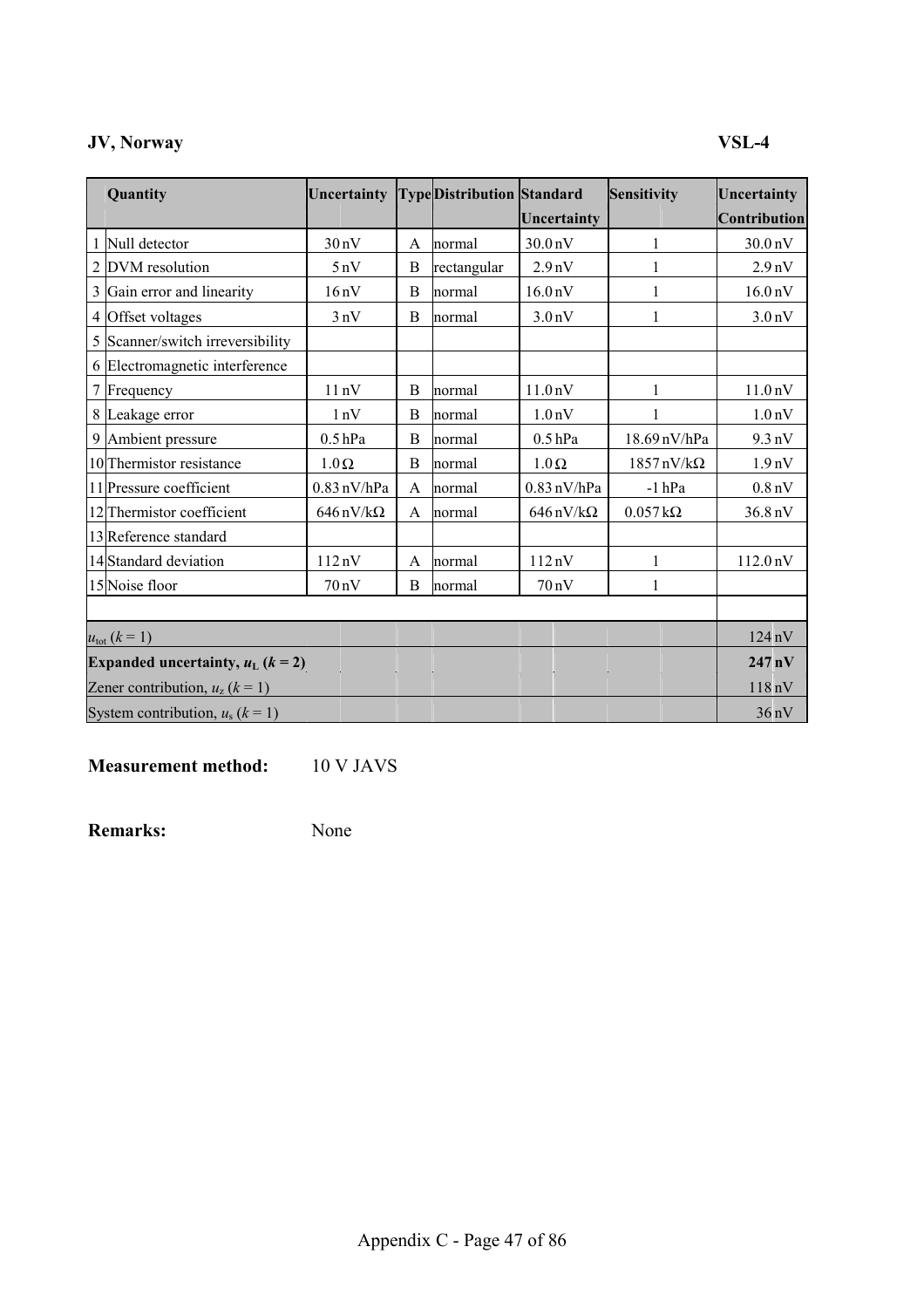## **SMD, Belgium VSL-1**

| Quantity                                | Uncertainty                     |   | <b>TypeDistribution Standard</b> |                                 | Sensitivity                     | Uncertainty        |
|-----------------------------------------|---------------------------------|---|----------------------------------|---------------------------------|---------------------------------|--------------------|
|                                         |                                 |   |                                  | Uncertainty                     |                                 | Contribution       |
| Null detector                           |                                 |   |                                  |                                 |                                 |                    |
| 2 DVM resolution                        |                                 |   |                                  |                                 |                                 |                    |
| 3 Gain error and linearity              | 1118nV                          | B | rectangular                      | 645 nV                          |                                 | 645.5 nV           |
| 4 Offset voltages                       |                                 |   |                                  |                                 |                                 |                    |
| 5 Scanner/switch irreversibility        | $200\,\mathrm{nV}$              | B | rectangular                      | 115nV                           | 1                               | $115.5 \text{ nV}$ |
| 6 Electromagnetic interference          | $300\,\mathrm{nV}$              | B | rectangular                      | $173 \text{ nV}$                |                                 | 173.2 nV           |
| 7 Frequency                             |                                 |   |                                  |                                 |                                 |                    |
| 8 Leakage error                         | $250 \text{ nV}$                | B | rectangular                      | $144 \text{ nV}$                | 1                               | 144.3 nV           |
| 9 Ambient pressure                      | $0.1$ hPa                       | B | normal                           | $0.1$ hPa                       | 16.99 nV/hPa                    | 1.7 <sub>n</sub> V |
| 10 Thermistor resistance                | $1.0\,\Omega$                   | B | normal                           | $1.0 \Omega$                    | $325 \text{ nV}/\text{k}\Omega$ | $0.3 \text{ nV}$   |
| 11 Pressure coefficient                 | $0.52$ nV/hPa                   | A | normal                           | $0.52$ nV/hPa                   | $-17$ hPa                       | $8.8 \text{ nV}$   |
| 12 Thermistor coefficient               | $289 \text{ nV}/\text{k}\Omega$ | A | normal                           | $289 \text{ nV}/\text{k}\Omega$ | $0.011\,\mathrm{k}\Omega$       | $3.2 \text{ nV}$   |
| 13 Reference standard                   | $1702\,\mathrm{nV}$             | B | normal                           | 1702 nV                         |                                 | 1702.0 nV          |
| 14 Standard deviation                   | 330 nV                          | A | normal                           | 330 nV                          |                                 | 330.0 nV           |
| 15 Noise floor                          | $70 \text{ nV}$                 | B | normal                           | $70 \text{ nV}$                 | 1                               |                    |
|                                         |                                 |   |                                  |                                 |                                 |                    |
| $u_{\text{tot}} (k = 1)$                |                                 |   |                                  |                                 |                                 | 1867nV             |
| Expanded uncertainty, $u_L$ ( $k = 2$ ) |                                 |   |                                  |                                 |                                 | 3735 nV            |
| Zener contribution, $u_z$ ( $k = 1$ )   |                                 |   |                                  |                                 |                                 | 330 nV             |
| System contribution, $u_s$ ( $k = 1$ )  |                                 |   |                                  |                                 |                                 | 1838 nV            |

**Measurement method:** Electronic DC reference standards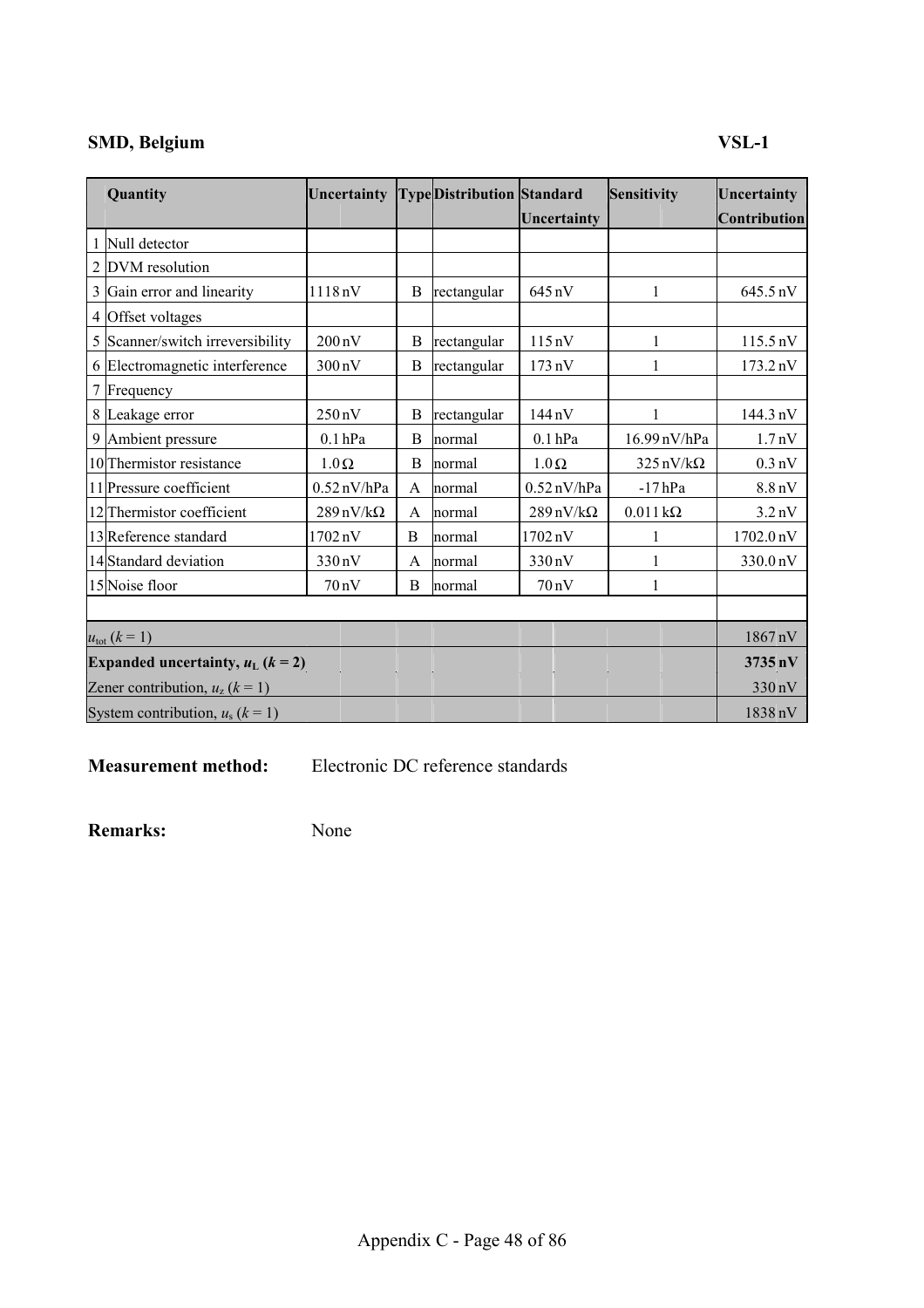## **CMI, Czech Republic VSL-2**

| Quantity                                | Uncertainty TypeDistribution Standard |   |             |                                 | Sensitivity                      | Uncertainty          |
|-----------------------------------------|---------------------------------------|---|-------------|---------------------------------|----------------------------------|----------------------|
|                                         |                                       |   |             | Uncertainty                     |                                  | <b>Contribution</b>  |
| 1 Null detector                         | 50 <sub>n</sub> V                     | A | normal      | 50 <sub>n</sub> V               | 1                                | 50.0 <sub>n</sub> V  |
| 2 DVM resolution                        |                                       |   |             |                                 |                                  |                      |
| 3 Gain error and linearity              | $260\,\mathrm{nV}$                    | B | rectangular | $150 \text{ nV}$                | 1                                | 150.1 nV             |
| 4 Offset voltages                       | $170 \text{ nV}$                      | B | rectangular | 98 nV                           |                                  | 98.1 nV              |
| 5 Scanner/switch irreversibility        |                                       |   |             |                                 |                                  |                      |
| 6 Electromagnetic interference          | $260 \,\mathrm{nV}$                   | B | rectangular | $150 \text{ nV}$                |                                  | 150.1 nV             |
| 7 Frequency                             |                                       |   |             |                                 |                                  |                      |
| 8 Leakage error                         | $350 \text{ nV}$                      | B | rectangular | $202\,\mathrm{nV}$              | 1                                | 202.1 nV             |
| 9 Ambient pressure                      | $1.2$ hPa                             | B | normal      | $1.2$ hPa                       | $17.2 \text{ nV/hPa}$            | $20.6\,\mathrm{nV}$  |
| 10 Thermistor resistance                | $3.7\Omega$                           | B | normal      | $3.7\Omega$                     | $1453 \text{ nV}/\text{k}\Omega$ | $5.4 \text{ nV}$     |
| 11 Pressure coefficient                 | $0.44$ nV/hPa                         | A | normal      | $0.44 \text{ nV/hPa}$           | 22.9 <sub>hPa</sub>              | $10.1 \text{ nV}$    |
| 12 Thermistor coefficient               | $370 \text{ nV}/\text{k}\Omega$       | A | normal      | $370 \text{ nV}/\text{k}\Omega$ | $0.05\,\mathrm{k}\Omega$         | 18.5 nV              |
| 13 Reference standard                   | $650 \text{ nV}$                      | B | normal      | 650 nV                          |                                  | 650.0 nV             |
| 14 Standard deviation                   | $160 \text{ nV}$                      | A | normal      | $160 \text{ nV}$                | 1                                | 160.0 <sub>n</sub> V |
| 15 Noise floor                          | 70 nV                                 | B | normal      | $70 \text{ nV}$                 | 1                                |                      |
|                                         |                                       |   |             |                                 |                                  |                      |
| $u_{\text{tot}} (k = 1)$                |                                       |   |             |                                 |                                  | 740 nV               |
| Expanded uncertainty, $u_L$ ( $k = 2$ ) |                                       |   |             |                                 |                                  | $1479$ nV            |
| Zener contribution, $u_z$ ( $k = 1$ )   |                                       |   |             |                                 |                                  | $163 \text{ nV}$     |
| System contribution, $u_s$ ( $k = 1$ )  |                                       |   |             |                                 |                                  | 721 nV               |

**Measurement method:** Electronic DC reference standards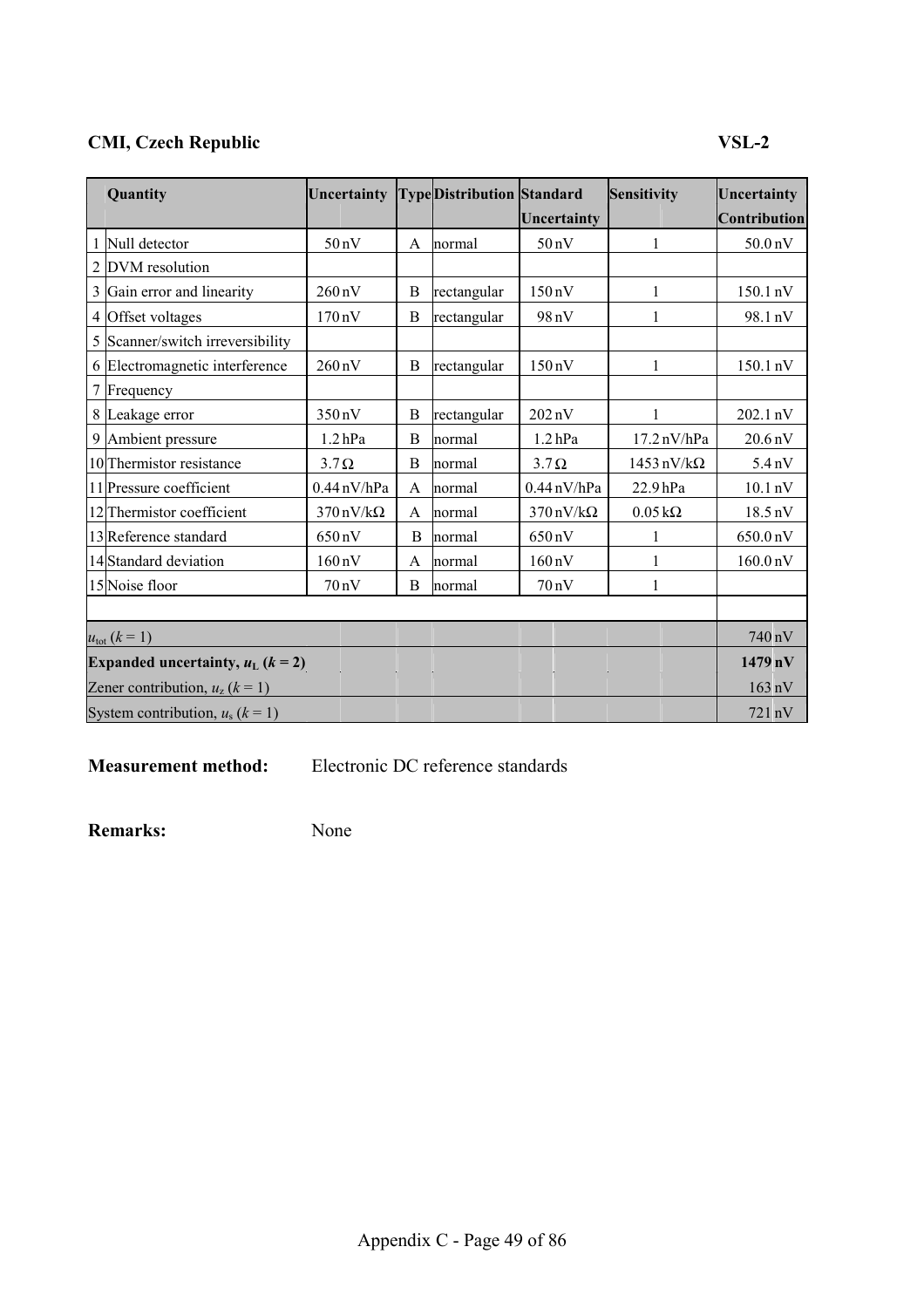## **BEV, Austria VSL-3**

| Quantity                                | Uncertainty                     |              | <b>TypeDistribution Standard</b> |                      | Sensitivity                      | Uncertainty          |
|-----------------------------------------|---------------------------------|--------------|----------------------------------|----------------------|----------------------------------|----------------------|
|                                         |                                 |              |                                  | Uncertainty          |                                  | Contribution         |
| Null detector                           | 148 nV                          | A            | normal                           | 148 nV               | 1                                | 148.0 nV             |
| 2 DVM resolution                        |                                 |              |                                  |                      |                                  |                      |
| 3 Gain error and linearity              |                                 |              |                                  |                      |                                  |                      |
| 4 Offset voltages                       |                                 |              |                                  |                      |                                  |                      |
| 5 Scanner/switch irreversibility        |                                 |              |                                  |                      |                                  |                      |
| 6 Electromagnetic interference          |                                 |              |                                  |                      |                                  |                      |
| 7 Frequency                             | $0.22 \cdot 10^{-9}$            | B            | rectangular                      | $0.13 \cdot 10^{-9}$ | 10V                              | $1.3 \text{ nV}$     |
| 8 Leakage error                         | $0.44 \cdot 10^{-9}$            | B            | rectangular                      | $0.25 \cdot 10^{-9}$ | 10V                              | $2.5 \text{ nV}$     |
| 9 Ambient pressure                      | 1hPa                            | B            | rectangular                      | $0.58$ hPa           | 17.74 nV/hPa                     | $10.2\,\mathrm{nV}$  |
| 10 Thermistor resistance                | $10.0 \Omega$                   | B            | rectangular                      | $5.8\,\Omega$        | $2145 \text{ nV}/\text{k}\Omega$ | 12.4 <sub>n</sub> V  |
| 11 Pressure coefficient                 | $0.41$ nV/hPa                   | A            | normal                           | $0.41$ nV/hPa        | $2.3$ hPa                        | 0.9 <sub>n</sub> V   |
| 12 Thermistor coefficient               | $549 \text{ nV}/\text{k}\Omega$ | A            | normal                           | 549 nV/k $\Omega$    | $0.011 \text{ k}\Omega$          | 6.0 <sub>n</sub> V   |
| 13 Reference standard                   |                                 |              |                                  |                      |                                  |                      |
| 14 Standard deviation                   | $170 \,\mathrm{nV}$             | $\mathsf{A}$ | normal                           | $170 \text{ nV}$     | 1                                | 170.0 <sub>n</sub> V |
| 15 Noise floor                          | 70nV                            | B            | normal                           | $70 \text{ nV}$      | 1                                |                      |
|                                         |                                 |              |                                  |                      |                                  |                      |
| $u_{\text{tot}} (k = 1)$                |                                 |              |                                  |                      |                                  | $226 \text{ nV}$     |
| Expanded uncertainty, $u_L$ ( $k = 2$ ) |                                 |              |                                  |                      |                                  | $452 \text{ nV}$     |
| Zener contribution, $u_z$ ( $k = 1$ )   |                                 |              |                                  |                      |                                  | 171 nV               |
| System contribution, $u_s$ ( $k = 1$ )  |                                 |              |                                  |                      |                                  | 148 nV               |

**Measurement method:** 10 V JAVS

**Remarks:** The type-A uncertainty reported for the Null detector does also include instability of the microwave frequency and offset from the locked frequency, uncertainty due to electromagnetic interference, null detector gain error, null detector offset and noise, and uncompensated offset voltages.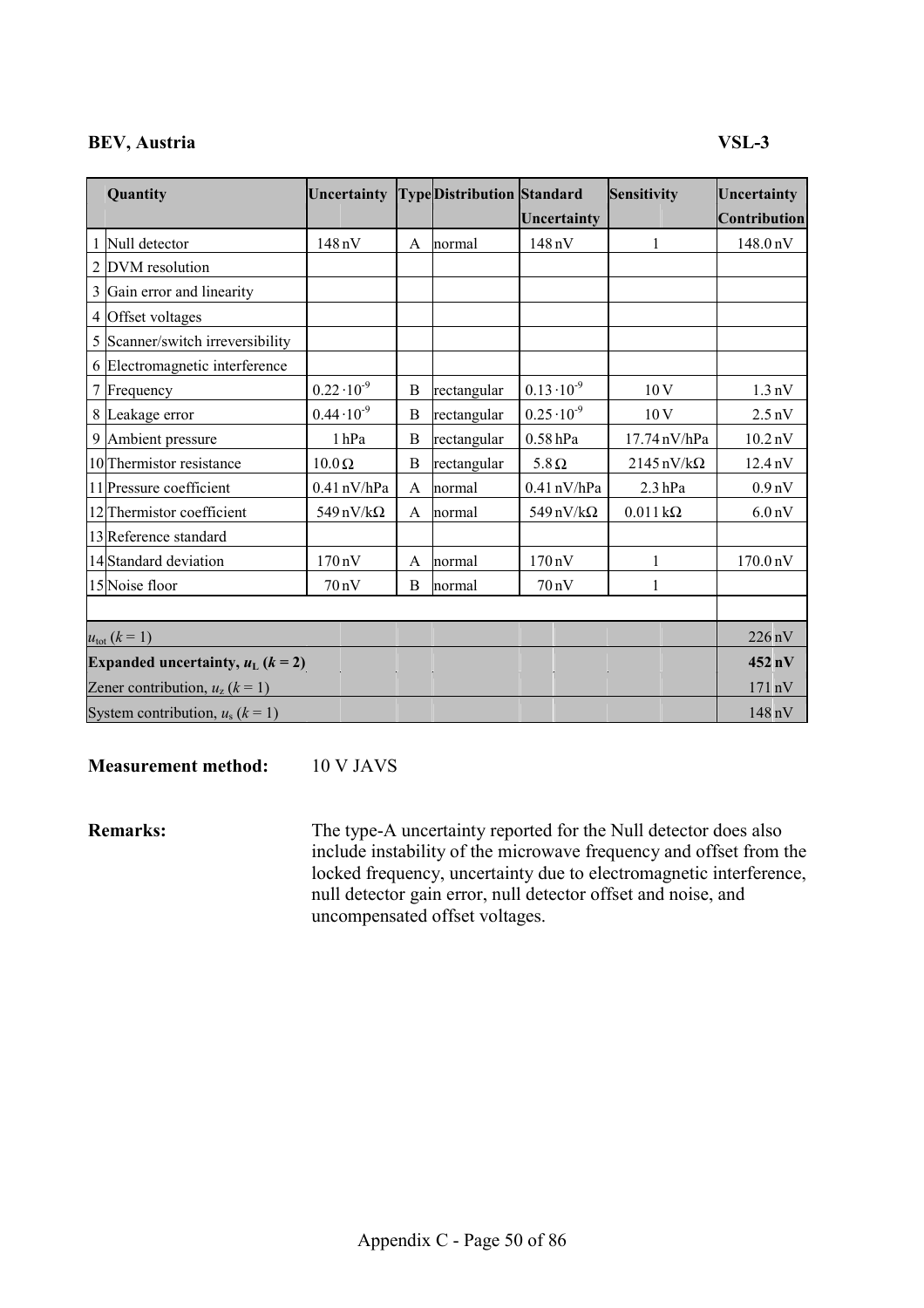## **SMU, Slovakia VSL-4**

|   | Quantity                                | Uncertainty                     |              | <b>TypeDistribution Standard</b> |                                 | <b>Sensitivity</b>               | Uncertainty         |
|---|-----------------------------------------|---------------------------------|--------------|----------------------------------|---------------------------------|----------------------------------|---------------------|
|   |                                         |                                 |              |                                  | Uncertainty                     |                                  | Contribution        |
| 1 | Null detector                           | 6nV                             | A            | normal                           | 6.0 <sub>n</sub> V              | 1                                | 6.0 <sub>n</sub> V  |
|   | 2 DVM resolution                        |                                 |              |                                  |                                 |                                  |                     |
|   | 3 Gain error and linearity              | 5nV                             | B            | normal                           | 5.0 <sub>n</sub> V              |                                  | 5.0 <sub>n</sub> V  |
|   | 4 Offset voltages                       | 18nV                            | B            | normal                           | 10.4 <sub>n</sub> V             |                                  | 10.4 <sub>n</sub> V |
|   | 5 Scanner/switch irreversibility        |                                 |              |                                  |                                 |                                  |                     |
|   | 6 Electromagnetic interference          |                                 |              |                                  |                                 |                                  |                     |
|   | 7 Frequency                             | 2nV                             | B            | normal                           | 2.0 <sub>n</sub> V              |                                  | 2.0 <sub>n</sub> V  |
|   | 8 Leakage error                         | 1.7 <sub>n</sub> V              | B            | rectangular                      | 1.0 <sub>n</sub> V              |                                  | 1.0 <sub>n</sub> V  |
|   | 9 Ambient pressure                      | 1hPa                            | B            | rectangular                      | 0.58hPa                         | 18.69 nV/hPa                     | 10.8 <sub>n</sub> V |
|   | 10 Thermistor resistance                | $2.4\Omega$                     | B            | rectangular                      | $1.4\Omega$                     | $1857 \text{ nV}/\text{k}\Omega$ | 2.6 <sub>n</sub> V  |
|   | 11 Pressure coefficient                 | $0.83$ nV/hPa                   | A            | normal                           | $0.83$ nV/hPa<br>$-7$ hPa       |                                  | 5.8 <sub>n</sub> V  |
|   | 12 Thermistor coefficient               | $646 \text{ nV}/\text{k}\Omega$ | A            | normal                           | $646 \text{ nV}/\text{k}\Omega$ | $-0.007 \, k\Omega$              | $4.5 \text{ nV}$    |
|   | 13 Reference standard                   |                                 |              |                                  |                                 |                                  |                     |
|   | 14 Standard deviation                   | 57nV                            | $\mathsf{A}$ | normal                           | 57nV                            | 1                                |                     |
|   | 15 Noise floor                          | 70nV                            | B            | normal                           | $70 \text{ nV}$                 | 1                                | 70.0 nV             |
|   |                                         |                                 |              |                                  |                                 |                                  |                     |
|   | $u_{\text{tot}} (k = 1)$                |                                 |              |                                  |                                 |                                  | 74 nV               |
|   | Expanded uncertainty, $u_L$ ( $k = 2$ ) |                                 |              |                                  |                                 |                                  | 148 <sub>nV</sub>   |
|   | Zener contribution, $u_z$ ( $k = 1$ )   |                                 |              |                                  |                                 |                                  | 71 nV               |
|   | System contribution, $u_s$ ( $k = 1$ )  |                                 |              |                                  |                                 |                                  | 20 <sub>n</sub> V   |

**Measurement method:** 10 V JAVS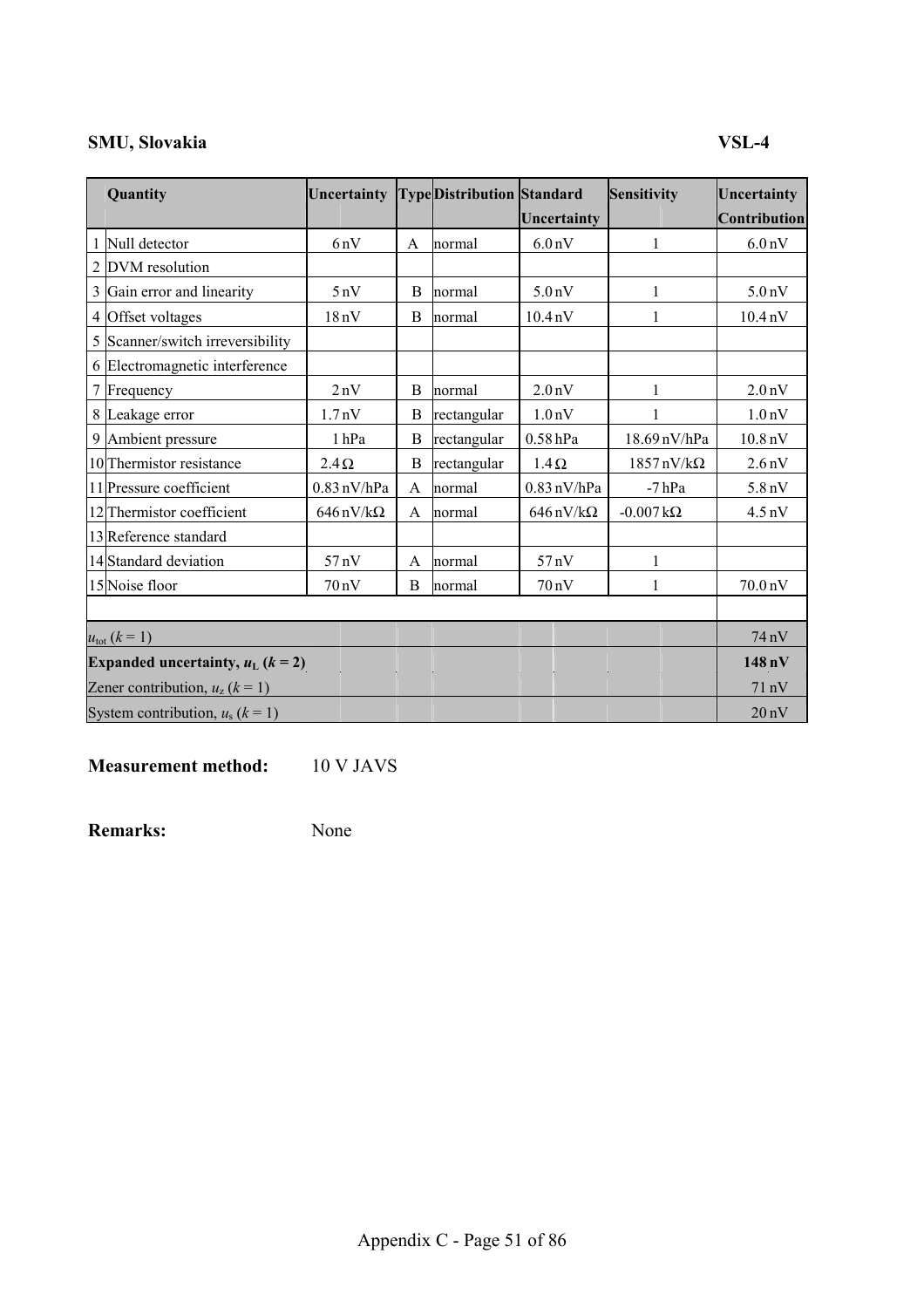## **NMi-VSL, The Netherlands VSL-1**

| Quantity     |                                         |                                 |              | <b>Uncertainty Type Distribution Standard</b> |                                 | Sensitivity                | Uncertainty         |
|--------------|-----------------------------------------|---------------------------------|--------------|-----------------------------------------------|---------------------------------|----------------------------|---------------------|
|              |                                         |                                 |              |                                               | Uncertainty                     |                            | Contribution        |
| $\mathbf{1}$ | Null detector                           | 50nV                            | $\mathbf{A}$ | normal                                        | 50 <sub>n</sub> V               | $\mathbf{1}$               | 50.0 <sub>n</sub> V |
|              | 2 DVM resolution                        |                                 |              |                                               |                                 |                            |                     |
|              | 3 Gain error and linearity              | $2.10^{-6}$                     | B            | rectangular                                   | $1.15 \cdot 10^{-6}$            | $3.05 \text{ mV}$          | $3.5 \text{ nV}$    |
| 4            | Offset voltages                         | 10nV                            | B            | rectangular                                   | 5.8 <sub>n</sub> V              | 1                          | 5.8 <sub>n</sub> V  |
|              | 5 Scanner/switch irreversibility        |                                 |              |                                               |                                 |                            |                     |
|              | 6 Electromagnetic interference          |                                 |              |                                               |                                 |                            |                     |
| $\tau$       | Frequency                               | $0.8\,\mathrm{Hz}$              | B            | normal                                        | $0.8$ Hz                        | $0.13$ nV/Hz               | 0.1 <sub>n</sub> V  |
|              | 8 Leakage error                         | $5.10^{-9}$                     | B            | rectangular                                   | $2.89 \cdot 10^{-9}$            | 10V                        | 28.9nV              |
|              | 9 Ambient pressure                      | $0.2$ hPa                       | B            | rectangular                                   | $0.12$ hPa                      | 16.99 nV/hPa               | 2.0 <sub>n</sub> V  |
|              | 10 Thermistor resistance                | $10.0 \Omega$                   | B            | rectangular                                   | $5.8 \Omega$                    | $325 \text{ nV/k}\Omega$   | 1.9 <sub>n</sub> V  |
|              | 11 Pressure coefficient                 | $0.52$ nV/hPa                   | $\mathbf{A}$ | normal                                        | $0.52$ nV/hPa                   | $-12$ hPa                  | 6.2 <sub>n</sub> V  |
|              | 12 Thermistor coefficient               | $289 \text{ nV}/\text{k}\Omega$ | A            | normal                                        | $289 \text{ nV}/\text{k}\Omega$ | $0.006 \,\mathrm{k}\Omega$ | 1.7 <sub>n</sub> V  |
|              | 13 Reference standard                   |                                 |              |                                               |                                 |                            |                     |
|              | 14 Standard deviation                   | 38nV                            | A            | normal                                        | 38nV                            | 1                          |                     |
|              | 15 Noise floor                          | 70nV                            | B            | normal                                        | $70 \text{ nV}$                 | 1                          | 70.0 <sub>n</sub> V |
|              |                                         |                                 |              |                                               |                                 |                            |                     |
|              | $u_{\text{tot}} (k = 1)$                |                                 |              |                                               |                                 |                            | 91nV                |
|              | Expanded uncertainty, $u_L$ ( $k = 2$ ) |                                 |              |                                               |                                 |                            | $183 \text{ nV}$    |
|              | Zener contribution, $u_z$ ( $k = 1$ )   |                                 |              |                                               |                                 |                            | 70nV                |
|              | System contribution, $u_s$ ( $k = 1$ )  |                                 |              |                                               |                                 |                            | 58 nV               |

**Measurement method:** 10 V JAVS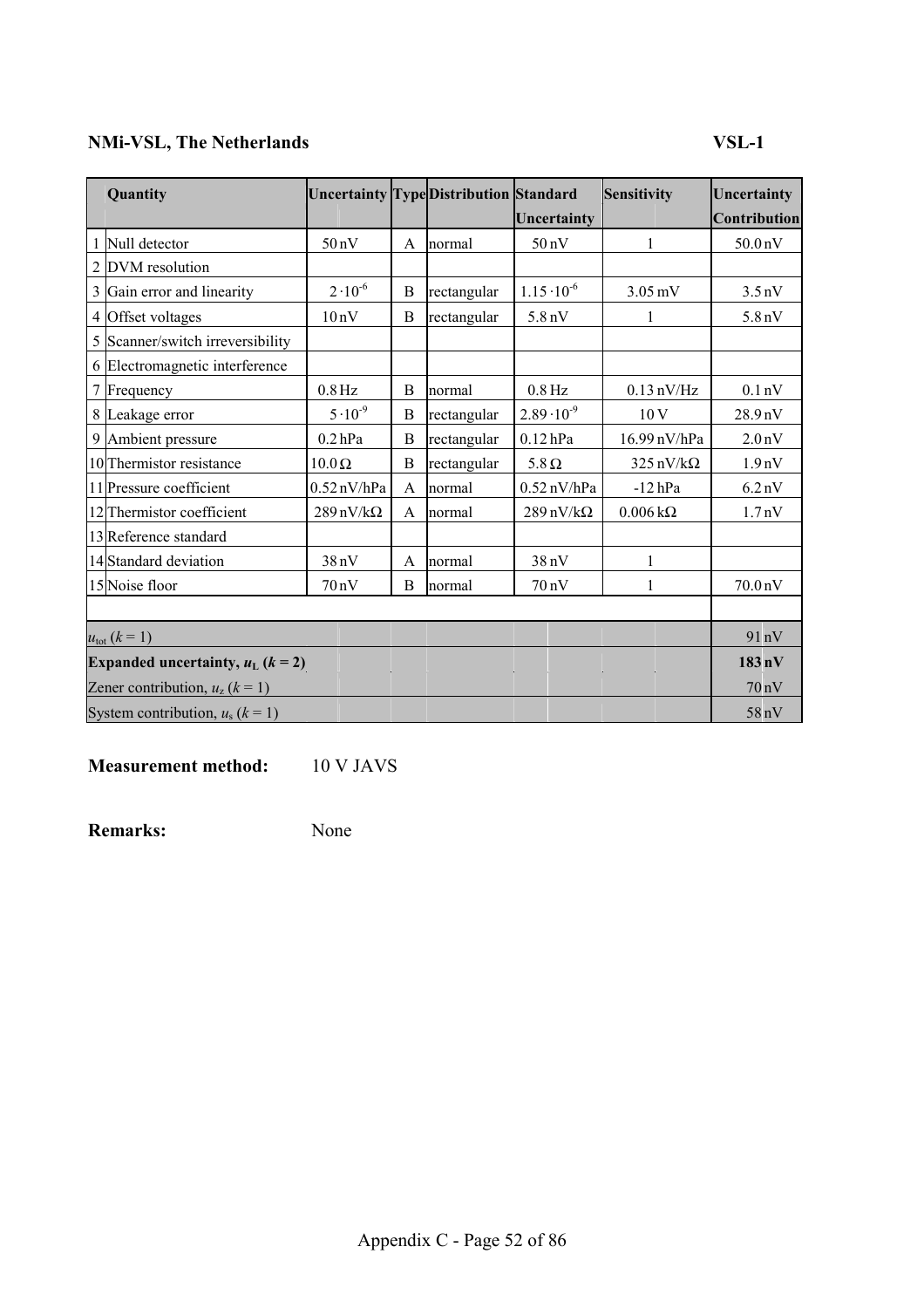## **CEM, Spain VSL-2**

| Quantity                                | Uncertainty                     |   | <b>TypeDistribution Standard</b> |                                 | Sensitivity                      | Uncertainty        |
|-----------------------------------------|---------------------------------|---|----------------------------------|---------------------------------|----------------------------------|--------------------|
|                                         |                                 |   |                                  | Uncertainty                     |                                  | Contribution       |
| Null detector                           | 6nV                             | A | normal                           | 6.0 <sub>n</sub> V              | 1                                | 6.0 <sub>n</sub> V |
| 2 DVM resolution                        |                                 |   |                                  |                                 |                                  |                    |
| 3 Gain error and linearity              | $17.4 \cdot 10^{-6}$            | B | rectangular                      | $10.0 \cdot 10^{-6}$            | $2 \,\mathrm{mV}$                | 20.1 nV            |
| 4 Offset voltages                       | 34.8 nV                         | B | rectangular                      | $20.1 \text{ nV}$               | 1                                | 20.1 nV            |
| 5 Scanner/switch irreversibility        |                                 |   |                                  |                                 |                                  |                    |
| 6 Electromagnetic interference          |                                 |   |                                  |                                 |                                  |                    |
| 7 Frequency                             | 2nV                             | B | normal                           | 2.0 <sub>n</sub> V              | 1                                | 2.0 <sub>n</sub> V |
| 8 Leakage error                         | 34.8 nV                         | B | rectangular                      | $20.1 \text{ nV}$               |                                  | 20.1 nV            |
| 9 Ambient pressure                      | $0.2$ hPa                       | B | normal                           | $0.2$ hPa                       | $17.2 \text{ nV/hPa}$            | 3.4 <sub>n</sub> V |
| 10 Thermistor resistance                | $2.0\,\Omega$                   | B | normal                           | $2.0 \Omega$                    | $1453 \text{ nV}/\text{k}\Omega$ | 2.9 <sub>nV</sub>  |
| 11 Pressure coefficient                 | $0.44$ nV/hPa                   | A | normal                           | $0.44$ nV/hPa                   | 57.5 hPa                         | $25.3 \text{ nV}$  |
| 12 Thermistor coefficient               | $370 \text{ nV}/\text{k}\Omega$ | A | normal                           | $370 \text{ nV}/\text{k}\Omega$ | $0.061 \text{ k}\Omega$          | 22.6 nV            |
| 13 Reference standard                   |                                 |   |                                  |                                 |                                  |                    |
| 14 Standard deviation                   | 30nV                            | A | normal                           | 30nV                            | 1                                |                    |
| 15 Noise floor                          | 70nV                            | B | normal                           | $70 \text{ nV}$                 | 1                                | 70.0 nV            |
|                                         |                                 |   |                                  |                                 |                                  |                    |
| $u_{\text{tot}} (k = 1)$                |                                 |   |                                  |                                 |                                  | $86 \text{ nV}$    |
| Expanded uncertainty, $u_L$ ( $k = 2$ ) |                                 |   |                                  |                                 |                                  | $171$ nV           |
| Zener contribution, $u_z$ ( $k = 1$ )   |                                 |   |                                  |                                 |                                  | 78 nV              |
| System contribution, $u_s$ ( $k = 1$ )  |                                 |   |                                  |                                 |                                  | 35nV               |

**Measurement method:** 10 V JAVS

**Remarks:** - During the stay at CEM, the 'in cal' indicators of VSL-1 and VSL-4 went off, because the capacity of the internal batteries had become too low.

- The uncertainty in the pressure coefficients is an important contribution, due to the altitude of the CEM laboratory.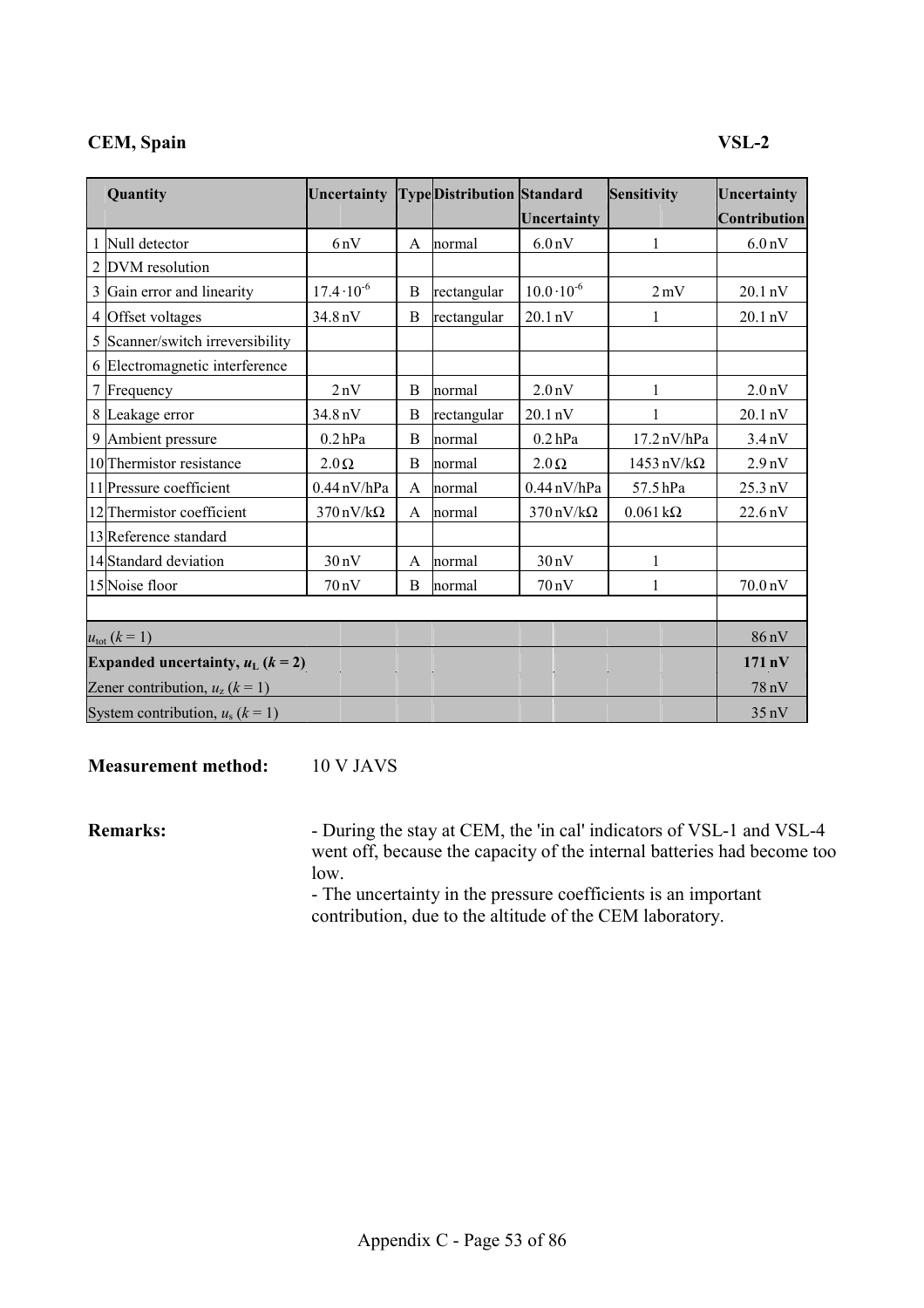## **INETI, Portugal VSL-1**

| Quantity                                | Uncertainty TypeDistribution Standard |   |             |                                 | Sensitivity                     | Uncertainty        |
|-----------------------------------------|---------------------------------------|---|-------------|---------------------------------|---------------------------------|--------------------|
|                                         |                                       |   |             | Uncertainty                     |                                 | Contribution       |
| 1 Null detector                         | 25nV                                  | A | rectangular | 14.4 <sub>n</sub> V             | 1                               | 14.4 nV            |
| 2 DVM resolution                        |                                       |   |             |                                 |                                 |                    |
| 3 Gain error and linearity              |                                       |   |             |                                 |                                 |                    |
| 4 Offset voltages                       | 1nV                                   | B | rectangular | 0.6 <sub>n</sub> V              |                                 | 0.6 <sub>n</sub> V |
| 5 Scanner/switch irreversibility        | $100\,\mathrm{nV}$                    | B | rectangular | 57.7 nV                         |                                 | 57.7 nV            |
| 6 Electromagnetic interference          |                                       |   |             |                                 |                                 |                    |
| 7 Frequency                             |                                       |   |             |                                 |                                 |                    |
| 8 Leakage error                         |                                       |   |             |                                 |                                 |                    |
| 9 Ambient pressure                      |                                       |   |             |                                 |                                 |                    |
| 10 Thermistor resistance                | $4.1\Omega$                           | B | rectangular | $2.4\,\Omega$                   | $325 \text{ nV}/\text{k}\Omega$ | 0.8 <sub>n</sub> V |
| 11 Pressure coefficient                 |                                       |   |             |                                 |                                 |                    |
| 12 Thermistor coefficient               | $289 \text{ nV}/\text{k}\Omega$       | A | normal      | $289 \text{ nV}/\text{k}\Omega$ | $0.068\,\mathrm{k}\Omega$       | 19.7 nV            |
| 13 Reference standard                   | 3250 nV                               | В | normal      | 3250 nV                         |                                 | 3250.0 nV          |
| 14 Standard deviation                   | 80 <sub>n</sub> V                     | A | normal      | 80 <sub>n</sub> V               | 1                               | 80.0 nV            |
| 15 Noise floor                          | 70nV                                  | B | normal      | 70nV                            |                                 |                    |
|                                         |                                       |   |             |                                 |                                 |                    |
| $u_{\text{tot}} (k = 1)$                |                                       |   |             |                                 |                                 | 3252 nV            |
| Expanded uncertainty, $u_L$ ( $k = 2$ ) |                                       |   |             |                                 |                                 | $6503$ nV          |
| Zener contribution, $u_z$ ( $k = 1$ )   |                                       |   |             |                                 |                                 | 82 nV              |
| System contribution, $u_s$ ( $k = 1$ )  |                                       |   |             |                                 |                                 | 3251 nV            |

**Measurement method:** Electronic DC reference standards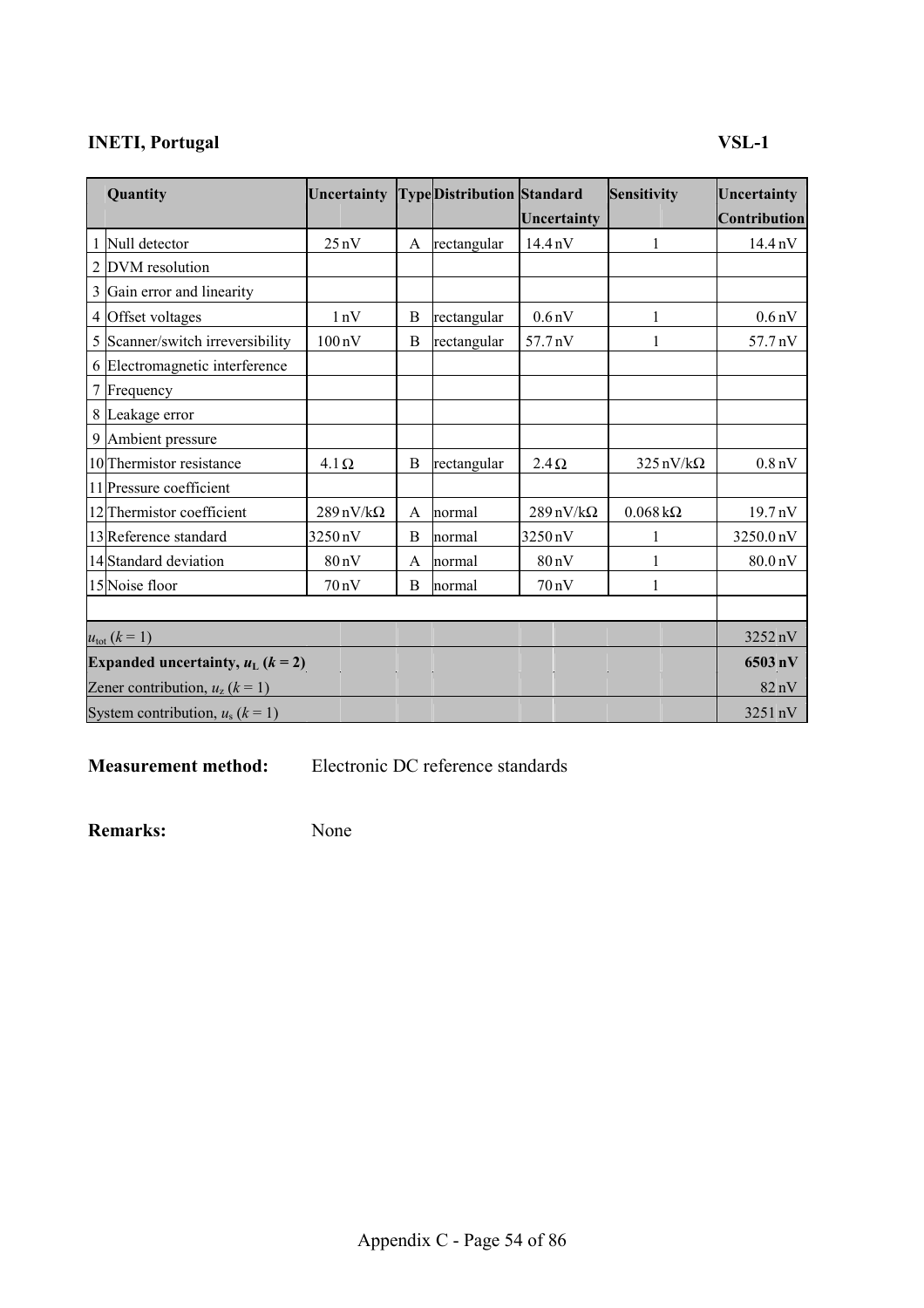## **METAS, Switzerland VSL-1**

| Quantity                                        | Uncertainty                     |   | <b>TypeDistribution Standard</b> |                                 | Sensitivity                     | Uncertainty        |
|-------------------------------------------------|---------------------------------|---|----------------------------------|---------------------------------|---------------------------------|--------------------|
|                                                 |                                 |   |                                  | Uncertainty                     |                                 | Contribution       |
| Null detector                                   | 5nV                             | A | normal                           | 5.0 <sub>n</sub> V              | 1                               | 5.0 <sub>n</sub> V |
| 2 DVM resoltion                                 |                                 |   |                                  |                                 |                                 |                    |
| 3 Gain error and linearity                      | 0.6 <sub>n</sub> V              | B | normal                           | 0.6 <sub>n</sub> V              |                                 | 0.6 <sub>n</sub> V |
| 4 Offset voltages                               |                                 |   |                                  |                                 |                                 |                    |
| 5 Scanner/switch irreversibility                |                                 |   |                                  |                                 |                                 |                    |
| 6 Electromagnetic interference                  |                                 |   |                                  |                                 |                                 |                    |
| 7 Frequency                                     | 0.7 <sub>n</sub> V              | B | normal                           | 0.7 <sub>n</sub> V              |                                 | 0.7 <sub>n</sub> V |
| 8 Leakage error                                 | 1nV                             | B | normal                           | 1.0 <sub>n</sub> V              |                                 | 1.0 <sub>n</sub> V |
| 9 Ambient pressure                              | $0.1$ hPa                       | A | normal                           | $0.10$ hPa                      | 16.99 nV/hPa                    | 1.7 <sub>n</sub> V |
| 10 Thermistor resistance                        | $1.0\,\Omega$                   | A | normal                           | $1.0 \Omega$                    | $325 \text{ nV}/\text{k}\Omega$ | $0.3 \text{ nV}$   |
| 11 Pressure coefficient                         | $0.52$ nV/hPa                   | A | normal                           | $0.52$ nV/hPa                   | $37.2$ hPa                      | 19.3 nV            |
| 12 Thermistor coefficient                       | $289 \text{ nV}/\text{k}\Omega$ | A | normal                           | $289 \text{ nV}/\text{k}\Omega$ | $-0.116 \text{ k}\Omega$        | 33.5 nV            |
| 13 Reference standard                           |                                 |   |                                  |                                 |                                 |                    |
| 14 Standard deviation                           | 40nV                            | A | normal                           | 40 <sub>n</sub> V               | 1                               |                    |
| 15 Noise floor                                  | 70nV                            | B | normal                           | $70 \text{ nV}$                 | 1                               | 70.0 nV            |
|                                                 |                                 |   |                                  |                                 |                                 |                    |
| $u_{\text{tot}} (k = 1)$                        |                                 |   |                                  |                                 |                                 | 80 <sub>n</sub> V  |
| Expanded uncertainty, $u_L$ ( $k = 2$ )         |                                 |   |                                  |                                 |                                 | $160 \text{ nV}$   |
| Zener contribution, $u_z$ ( $\overline{k}$ = 1) |                                 |   |                                  |                                 |                                 | $80\,\mathrm{nV}$  |
| System contribution, $u_s$ ( $k = 1$ )          |                                 |   |                                  |                                 |                                 | 5nV                |

**Measurement method:** 10 V JAVS

**Remarks:** - The combined effect of the null meter bias current, input impedance, non linearity and noise, of the uncorrected thermal voltages in the measurement loop, of the rectification of the reference frequency, and of the effect of electromagnetic interference have been evaluated as a type A uncertainty of a short circuit measurement. The uncertainty obtained with this method is 5 nV with a degree of freedom of 5. - The uncertainty associated with the thermistor coefficient is significant because the environmental temperature at METAS amounts 20 °C whereas for most of the participants the thermistor values are based on an environmental temperature of 23 °C.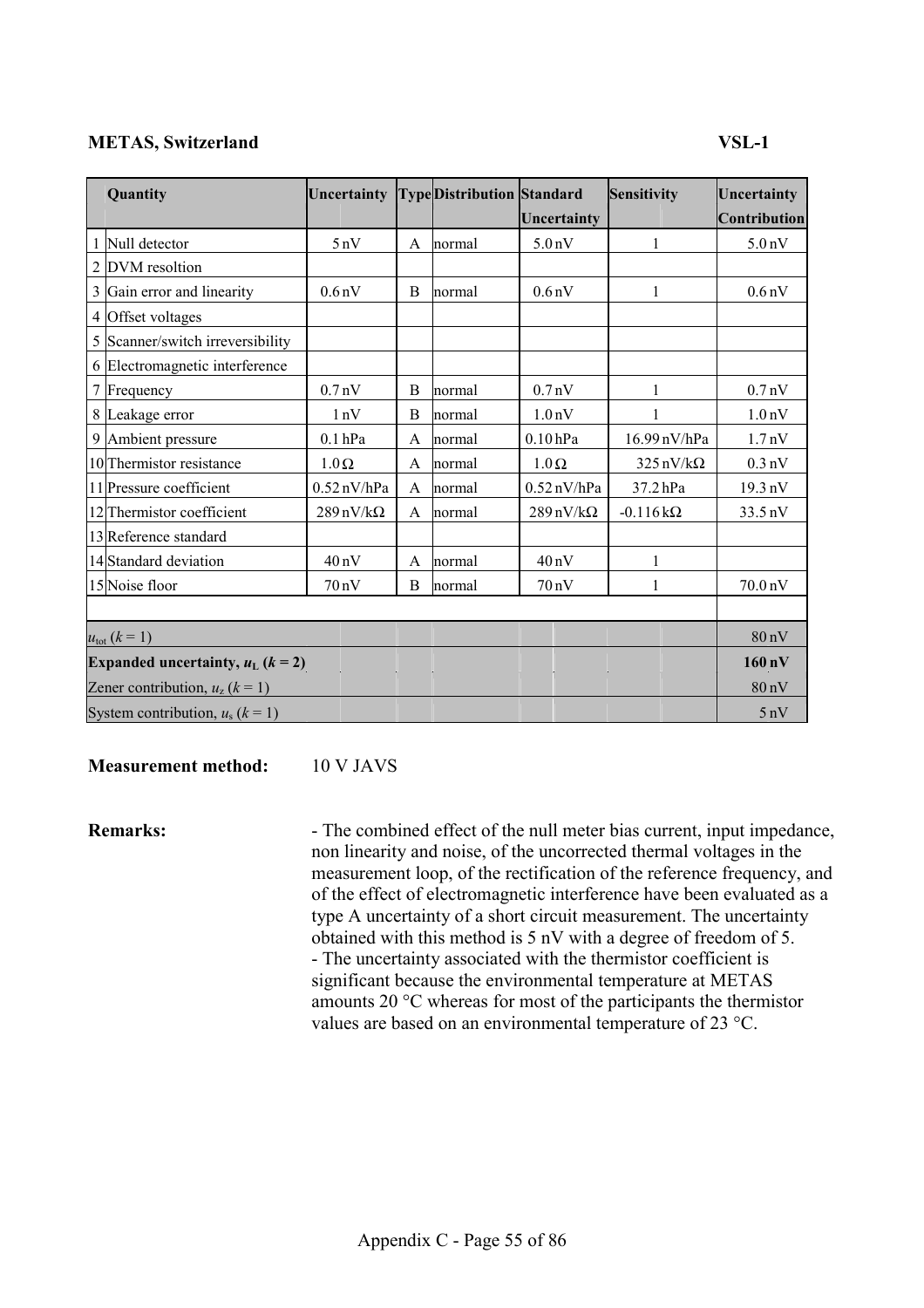## **PTB, Germany VSL-1**

| Quantity                                        | Uncertainty                     |   | <b>TypeDistribution Standard</b> | Uncertainty                     | Sensitivity                     | Uncertainty<br>Contribution |
|-------------------------------------------------|---------------------------------|---|----------------------------------|---------------------------------|---------------------------------|-----------------------------|
| 1 Null detector                                 | 5nV                             | A | normal                           | 5.0 <sub>n</sub> V              | 1                               | 5.0 <sub>n</sub> V          |
| 2 DVM resolution                                |                                 |   |                                  |                                 |                                 |                             |
| 3 Gain error and linearity                      |                                 |   |                                  |                                 |                                 |                             |
| 4 Offset voltages                               | 1nV                             | B | rectangular                      | 0.6 <sub>n</sub> V              | 1                               | 0.6 <sub>n</sub> V          |
| 5 Scanner/switch irreversibility                |                                 |   |                                  |                                 |                                 |                             |
| 6 Electromagnetic interference                  |                                 |   |                                  |                                 |                                 |                             |
| 7 Frequency                                     | $10\,\mathrm{Hz}$               | B | rectangular                      | 5.8 Hz                          | $0.133$ nV/Hz                   | 0.8 <sub>n</sub> V          |
| 8 Leakage error                                 | 1nV                             | B | rectangular                      | 0.6 <sub>n</sub> V              | 1                               | 0.6 <sub>n</sub> V          |
| 9 Ambient pressure                              | 1.2 <sub>hPa</sub>              | B | normal                           | $1.2$ hPa                       | 16.99 nV/hPa                    | 20.4 nV                     |
| 10 Thermistor resistance                        | $7.9\Omega$                     | B | rectangular                      | $4.6 \Omega$                    | $325 \text{ nV}/\text{k}\Omega$ | $1.5 \text{ nV}$            |
| 11 Pressure coefficient                         | $0.83$ nV/hPa                   | A | normal                           | $0.83$ nV/hPa                   | 8.3 <sub>hPa</sub>              |                             |
| 12 Thermistor coefficient                       | $646 \text{ nV}/\text{k}\Omega$ | A | normal                           | $646 \text{ nV}/\text{k}\Omega$ | $-0.008$ kΩ                     | $2.3 \text{ nV}$            |
| 13 Reference standard                           |                                 |   |                                  |                                 |                                 |                             |
| 14 Standard deviation                           | 52nV                            | A | normal                           | 52nV                            | 1                               |                             |
| 15 Noise floor                                  | 70nV                            | B | normal                           | 70nV                            | 1                               | 70.0 nV                     |
|                                                 |                                 |   |                                  |                                 |                                 |                             |
| $u_{\text{tot}} (k = 1)$                        |                                 |   |                                  |                                 |                                 | 73 nV                       |
| Expanded uncertainty, $u_L$ ( $k = 2$ )         |                                 |   |                                  |                                 |                                 | $147 \text{ nV}$            |
| Zener contribution, $u_z$ ( $\overline{k}$ = 1) |                                 |   |                                  |                                 |                                 | 73 nV                       |
| System contribution, $u_s$ ( $k = 1$ )          |                                 |   |                                  |                                 |                                 | 5nV                         |

**Measurement method:** 10 V JAVS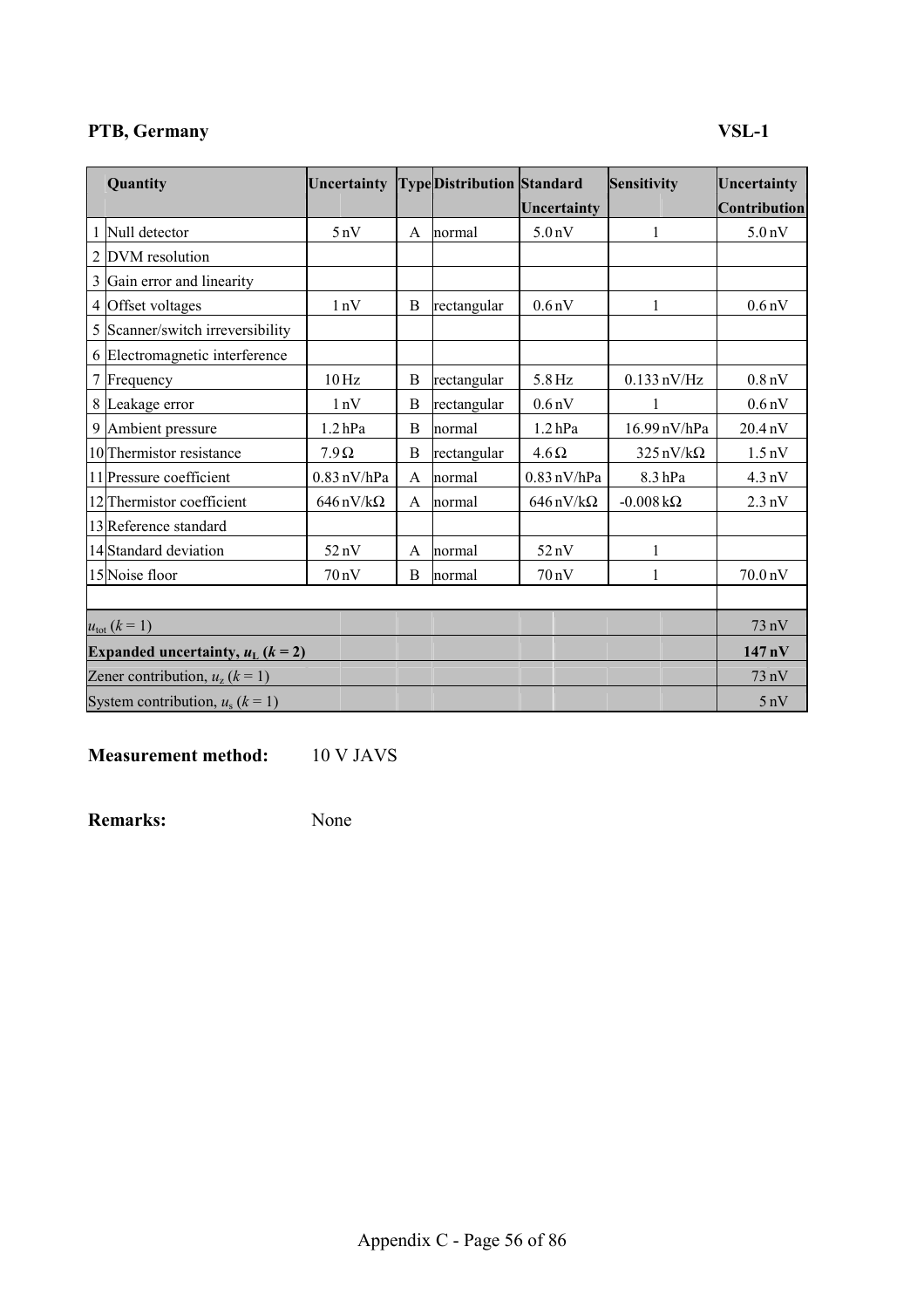| Quantity                                        | Uncertainty                     |   | <b>TypeDistribution Standard</b> |                                 | Sensitivity                     | Uncertainty        |
|-------------------------------------------------|---------------------------------|---|----------------------------------|---------------------------------|---------------------------------|--------------------|
|                                                 |                                 |   |                                  | Uncertainty                     |                                 | Contribution       |
| Null detector                                   | 0.5 <sub>n</sub> V              | A | normal                           | 0.5 <sub>n</sub> V              |                                 | $0.5 \text{ nV}$   |
| 2 DVM resolution                                |                                 |   |                                  |                                 |                                 |                    |
| 3 Gain error and linearity                      |                                 |   |                                  |                                 |                                 |                    |
| 4 Offset voltages                               | 1.5 <sub>n</sub> V              | B | normal                           | 1.5 <sub>n</sub> V              | 1                               | $1.5 \text{ nV}$   |
| 5 Scanner/switch irreversibility                |                                 |   |                                  |                                 |                                 |                    |
| 6 Electromagnetic interference                  |                                 |   |                                  |                                 |                                 |                    |
| 7 Frequency                                     | $0.3 \text{ nV}$                | B | normal                           | $0.3 \text{ nV}$                | 1                               | $0.3 \text{ nV}$   |
| 8 Leakage error                                 | 0.2 <sub>n</sub> V              | B | normal                           | 0.2 <sub>n</sub> V              |                                 | $0.2$ nV           |
| 9 Ambient pressure                              | $0.1$ hPa                       | B | normal                           | $0.1$ hPa                       | 16.99 nV/hPa                    | 1.7 <sub>n</sub> V |
| 10 Thermistor resistance                        | $1.0\,\Omega$                   | B | normal                           | $1.0 \Omega$                    | $325 \text{ nV}/\text{k}\Omega$ | $0.3 \text{ nV}$   |
| 11 Pressure coefficient                         | $0.52$ nV/hPa                   | A | normal                           | $0.52$ nV/hPa                   | $-5$ hPa                        | 2.6 <sub>n</sub> V |
| 12 Thermistor coefficient                       | $289 \text{ nV}/\text{k}\Omega$ | A | normal                           | $289 \text{ nV}/\text{k}\Omega$ | $-0.118 k\Omega$                | 34.1 nV            |
| 13 Reference standard                           |                                 |   |                                  |                                 |                                 |                    |
| 14 Standard deviation                           | 67nV                            | A | normal                           | $67 \text{ nV}$                 | $\mathbf{1}$                    |                    |
| 15 Noise floor                                  | 70nV                            | B | normal                           | $70 \text{ nV}$                 | 1                               | 70.0 nV            |
|                                                 |                                 |   |                                  |                                 |                                 |                    |
| $u_{\text{tot}} (k = 1)$                        |                                 |   |                                  |                                 |                                 | 78nV               |
| Expanded uncertainty, $u_L$ ( $k = 2$ )         |                                 |   |                                  |                                 |                                 | $156 \text{ nV}$   |
| Zener contribution, $u_z$ ( $\overline{k}$ = 1) |                                 |   |                                  |                                 |                                 | 78 nV              |
| System contribution, $u_s$ ( $k = 1$ )          |                                 |   |                                  |                                 |                                 | 2nV                |

**Measurement method:** 10 V JAVS

**Remarks:** The uncertainty associated with the thermistor coefficient is significant because the environmental temperature at BIPM amounts  $20^{\circ}$ C whereas for most of the participants the thermistor values are based on an environmental temperature of 23 °C.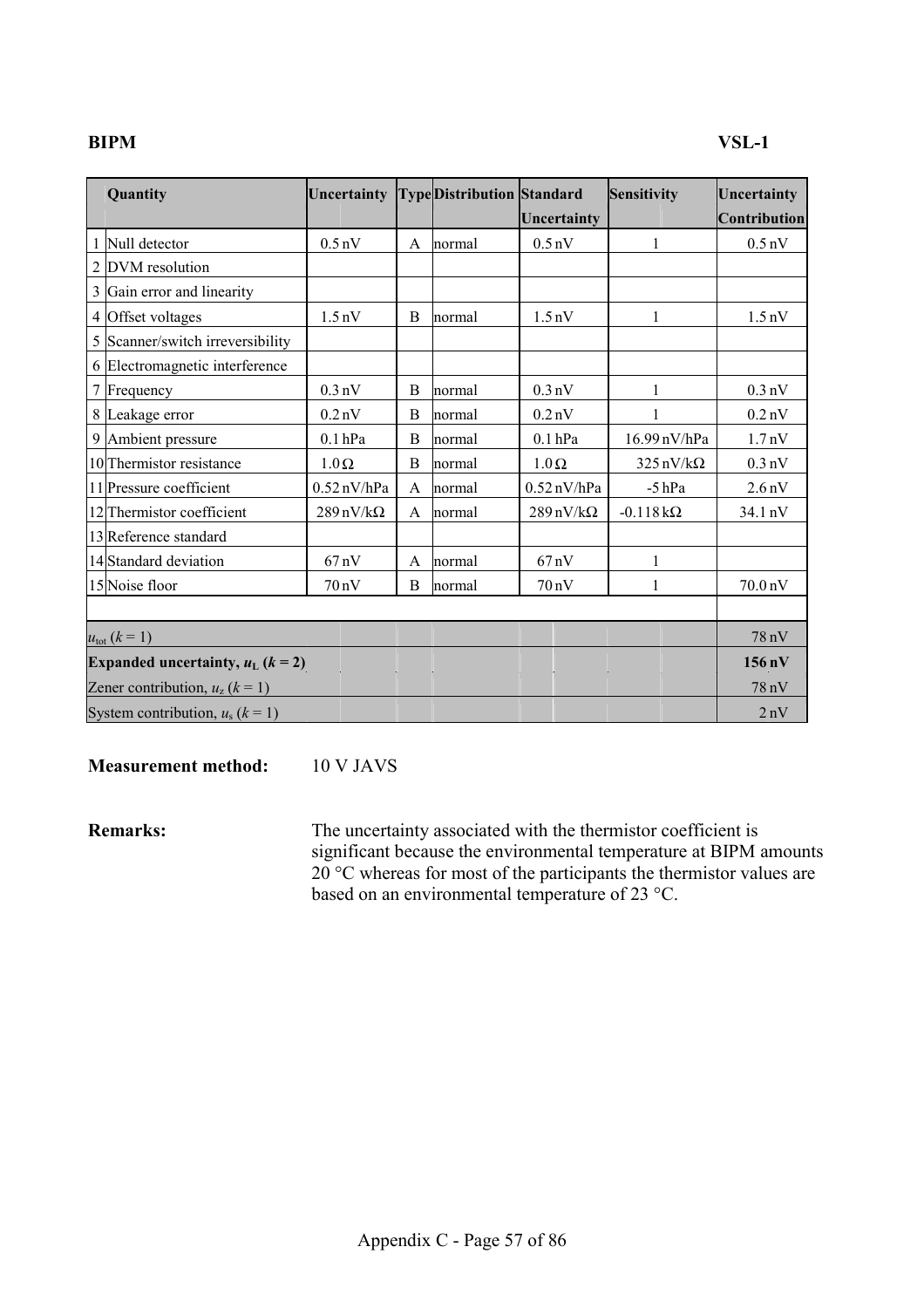## **EIM, Greece** VSL-3

| Quantity                                | Uncertainty                     |   | <b>TypeDistribution Standard</b> |                     | Sensitivity                      | Uncertainty         |
|-----------------------------------------|---------------------------------|---|----------------------------------|---------------------|----------------------------------|---------------------|
|                                         |                                 |   |                                  | Uncertainty         |                                  | Contribution        |
| Null detector                           | 10nV                            | A | normal                           | 10.0 <sub>n</sub> V | 1                                | 10.0 <sub>n</sub> V |
| 2 DVM resolution                        |                                 |   |                                  |                     |                                  |                     |
| 3 Gain error and linearity              |                                 |   |                                  |                     |                                  |                     |
| 4 Offset voltages                       |                                 |   |                                  |                     |                                  |                     |
| 5 Scanner/switch irreversibility        |                                 |   |                                  |                     |                                  |                     |
| 6 Electromagnetic interference          |                                 |   |                                  |                     |                                  |                     |
| 7 Frequency                             | 2nV                             | B | rectangular                      | 1.2 <sub>n</sub> V  |                                  | 1.2 <sub>n</sub> V  |
| 8 Leakage error                         | 10nV                            | B | rectangular                      | 5.8 <sub>n</sub> V  |                                  | 5.8 <sub>n</sub> V  |
| 9 Ambient pressure                      | $0.2$ hPa                       | B | normal                           | $0.20$ hPa          | 17.74 nV/hPa                     | $3.5 \text{ nV}$    |
| 10 Thermistor resistance                | $1.1\Omega$                     | B | normal                           | $1.1 \Omega$        | $2145 \text{ nV}/\text{k}\Omega$ | $2.4 \text{ nV}$    |
| 11 Pressure coefficient                 | $0.41$ nV/hPa                   | A | normal                           | $0.41$ nV/hPa       | $-13$ hPa                        | $5.3 \text{ nV}$    |
| 12 Thermistor coefficient               | $549 \text{ nV}/\text{k}\Omega$ | A | normal                           | 549 nV/k $\Omega$   | $0.039 k\Omega$                  | 21.4 nV             |
| 13 Reference standard                   |                                 |   |                                  |                     |                                  |                     |
| 14 Standard deviation                   | $233 \text{ nV}$                | A | normal                           | $233 \text{ nV}$    | 1                                | 233.0 nV            |
| 15 Noise floor                          | 70nV                            | B | normal                           | 70 nV               | 1                                |                     |
|                                         |                                 |   |                                  |                     |                                  |                     |
| $u_{\rm tot}$ ( $k = 1$ )               |                                 |   |                                  |                     |                                  | 234 nV              |
| Expanded uncertainty, $u_L$ ( $k = 2$ ) |                                 |   |                                  |                     |                                  | $469$ nV            |
| Zener contribution, $u_z$ ( $k = 1$ )   |                                 |   |                                  |                     |                                  | 234 nV              |
| System contribution, $u_s$ ( $k = 1$ )  |                                 |   |                                  |                     |                                  | $12 \text{ nV}$     |

**Measurement method:** 10 V JAVS

**Remarks:** The uncertainty reported for uncompensated offset voltages includes all uncertainties except that arising from noise from the traveling standard, frequency, and leakage.

> The contribution from uncompensated offset voltages includes uncertainties due to:

- the DVM offset, gain, input impedance, non-linearity, and noise.
- uncorrected thermal voltages in the measurement loop.
- rectification of the reference frequency current.
- any effect of electromagnetic interference (EMI).
- sloped steps resulting in a bias dependent Josephson voltage.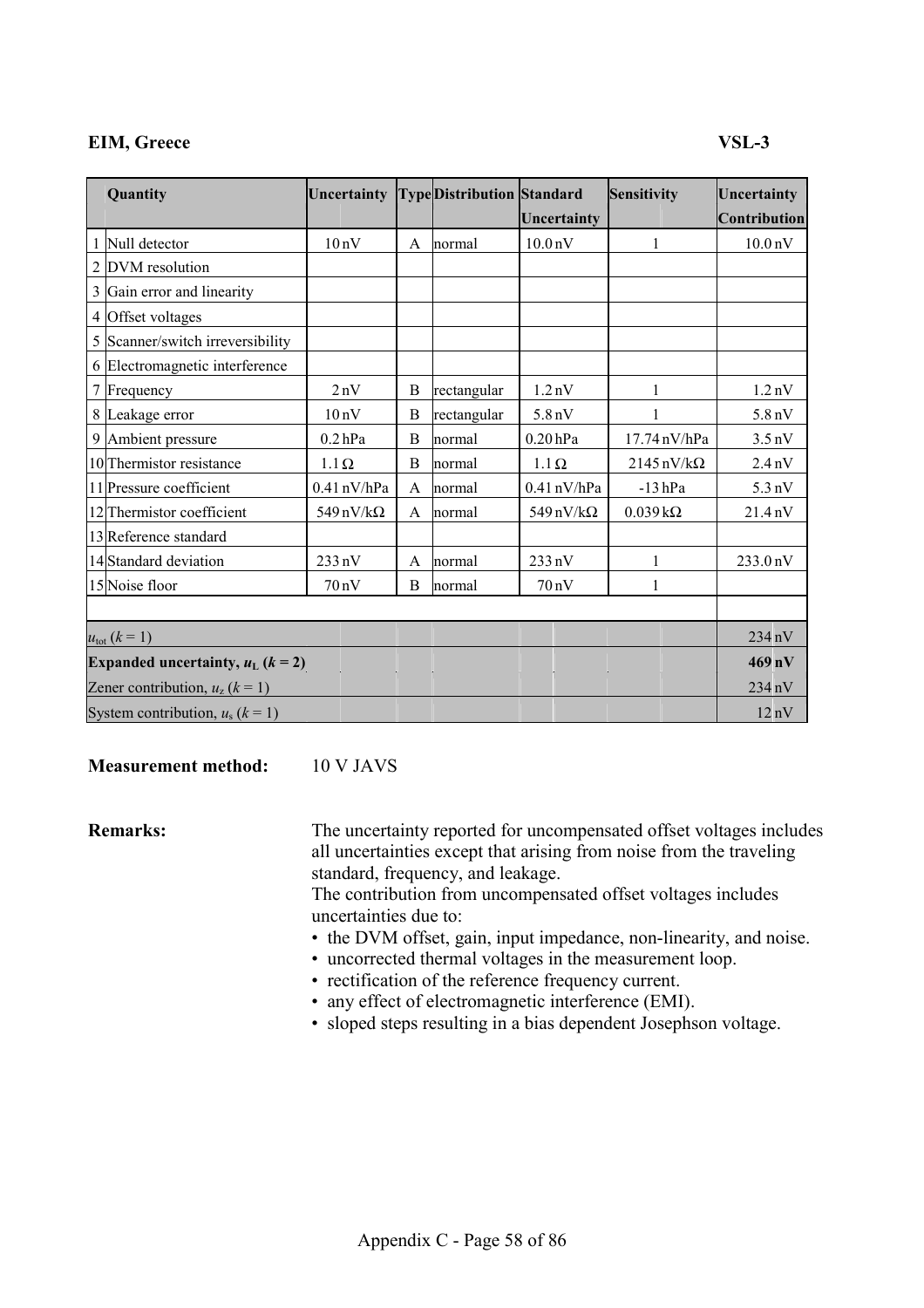## **SIQ, Slovenia VSL-1**

| Quantity                                | Uncertainty                     |   | <b>TypeDistribution Standard</b> |                                 | <b>Sensitivity</b> | Uncertainty         |
|-----------------------------------------|---------------------------------|---|----------------------------------|---------------------------------|--------------------|---------------------|
|                                         |                                 |   |                                  | Uncertainty                     |                    | <b>Contribution</b> |
| Null detector                           |                                 |   |                                  |                                 |                    |                     |
| 2 DVM resolution                        |                                 |   |                                  |                                 |                    |                     |
| 3 Gain error and linearity              | 50 <sub>n</sub> V               | B | rectangular                      | 29nV                            |                    | 28.9 nV             |
| 4 Offset voltages                       | $100\,\mathrm{nV}$              | B | rectangular                      | 58 nV                           |                    | 57.7 nV             |
| 5 Scanner/switch irreversibility        |                                 |   |                                  |                                 |                    |                     |
| 6 Electromagnetic interference          |                                 |   |                                  |                                 |                    |                     |
| 7 Frequency                             |                                 |   |                                  |                                 |                    |                     |
| 8 Leakage error                         |                                 |   |                                  |                                 |                    |                     |
| 9 Ambient pressure                      |                                 |   |                                  |                                 |                    |                     |
| 10 Thermistor resistance                |                                 |   |                                  |                                 |                    |                     |
| 11 Pressure coefficient                 | $0.52$ nV/hPa                   | A | normal                           | $0.52$ nV/hPa                   | 8.3 <sub>hPa</sub> | $4.3 \text{ nV}$    |
| 12 Thermistor coefficient               | $289 \text{ nV}/\text{k}\Omega$ | A | normal                           | $289 \text{ nV}/\text{k}\Omega$ | $0.34 k\Omega$     | 98.3 nV             |
| 13 Reference standard                   | 3040 nV                         |   | normal                           | 3040 nV                         |                    | 3040.0 nV           |
| 14 Standard deviation                   | 49nV                            | A | normal                           | 49 <sub>n</sub> V               |                    |                     |
| 15 Noise floor                          | 70nV                            | B | normal                           | $70 \text{ nV}$                 |                    | 70.0 nV             |
|                                         |                                 |   |                                  |                                 |                    |                     |
| $u_{\text{tot}} (k = 1)$                |                                 |   |                                  |                                 |                    | 3043 nV             |
| Expanded uncertainty, $u_L$ ( $k = 2$ ) |                                 |   |                                  |                                 |                    | 6086 nV             |
| Zener contribution, $u_z$ ( $k = 1$ )   |                                 |   |                                  |                                 |                    | $121 \text{ nV}$    |
| System contribution, $u_s$ ( $k = 1$ )  |                                 |   |                                  |                                 |                    | $3041 \text{ nV}$   |

**Measurement method:** Electronic DC reference standards

**Remarks:** The traveling standards were connected to AC line power.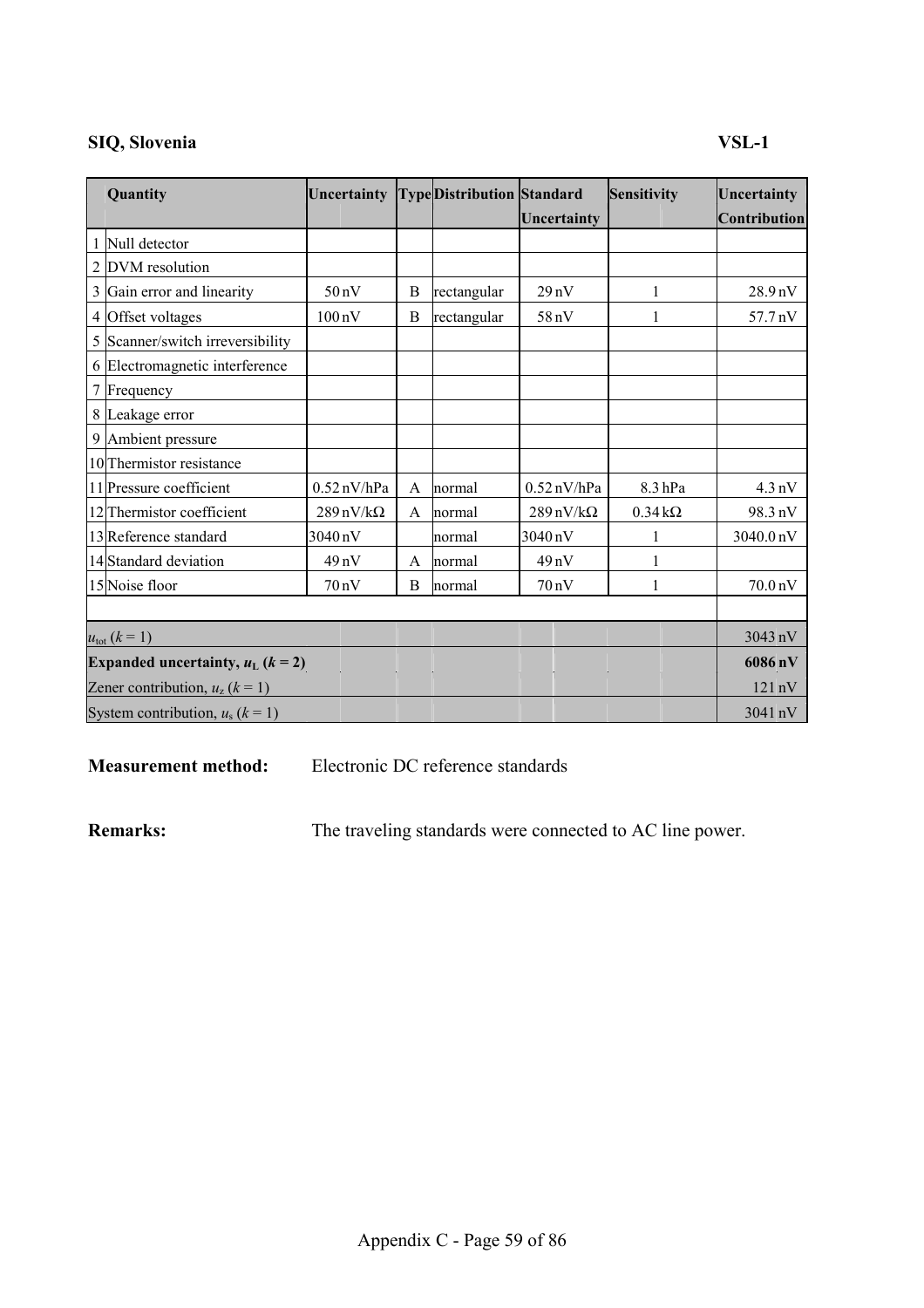## **OMH, Hungary** VSL-2

| Quantity                                | Uncertainty                     |   | <b>TypeDistribution Standard</b> |                                 | Sensitivity                      | Uncertainty          |
|-----------------------------------------|---------------------------------|---|----------------------------------|---------------------------------|----------------------------------|----------------------|
|                                         |                                 |   |                                  | Uncertainty                     |                                  | Contribution         |
| 1 Null detector                         | 50 <sub>n</sub> V               | A | normal                           | 50.0 nV                         | 1                                | 50.0 <sub>n</sub> V  |
| 2 DVM resolution                        |                                 |   |                                  |                                 |                                  |                      |
| Gain error and linearity<br>3           | $104\,\mathrm{nV}$              | B | rectangular                      | 60.0 <sub>n</sub> V             | 1                                |                      |
| Offset voltages<br>4                    | 86.6nV                          | B | rectangular                      | 50.0 nV                         |                                  | 50.0 <sub>n</sub> V  |
| 5 Scanner/switch irreversibility        | 49nV                            | B | triangle                         | 20.0 <sub>n</sub> V             | 1                                | 20.0 <sub>n</sub> V  |
| 6 Electromagnetic interference          |                                 |   |                                  |                                 |                                  |                      |
| Frequency                               |                                 |   |                                  |                                 |                                  |                      |
| 8 Leakage error                         |                                 |   |                                  |                                 |                                  |                      |
| 9 Ambient pressure                      | $0.12$ hPa                      | B | triangle                         | $0.05$ hPa                      | $17.2 \text{ nV/hPa}$            | 0.8 <sub>n</sub> V   |
| 10 Thermistor resistance                | $2.4\Omega$                     | B | triangle                         | $1.0 \Omega$                    | $1453 \text{ nV}/\text{k}\Omega$ | $1.4 \text{ nV}$     |
| 11 Pressure coefficient                 | $0.44$ nV/hPa                   | A | normal                           | $0.44$ nV/hPa                   | 11.5hPa                          | $5.1 \text{ nV}$     |
| 12 Thermistor coefficient               | $370 \text{ nV}/\text{k}\Omega$ | A | normal                           | $370 \text{ nV}/\text{k}\Omega$ | $0.063 \text{ k}\Omega$          | 23.3 nV              |
| 13 Reference standard                   | 3231 nV                         | B | normal                           | 3231 nV                         |                                  | 3231.0 nV            |
| 14 Standard deviation                   | $260 \text{ nV}$                | A | normal                           | $260 \text{ nV}$                | 1                                | 260.0 <sub>n</sub> V |
| 15 Noise floor                          | 70nV                            | B | normal                           | $70 \text{ nV}$                 | 1                                |                      |
|                                         |                                 |   |                                  |                                 |                                  |                      |
| $u_{\text{tot}} (k = 1)$                |                                 |   |                                  |                                 |                                  | 3243 nV              |
| Expanded uncertainty, $u_L$ ( $k = 2$ ) |                                 |   |                                  |                                 |                                  | 6486 nV              |
| Zener contribution, $u_z$ ( $k = 1$ )   |                                 |   |                                  |                                 |                                  | 261 nV               |
| System contribution, $u_s$ ( $k = 1$ )  |                                 |   |                                  |                                 |                                  | 3232 nV              |

**Measurement method:** Electronic DC reference standards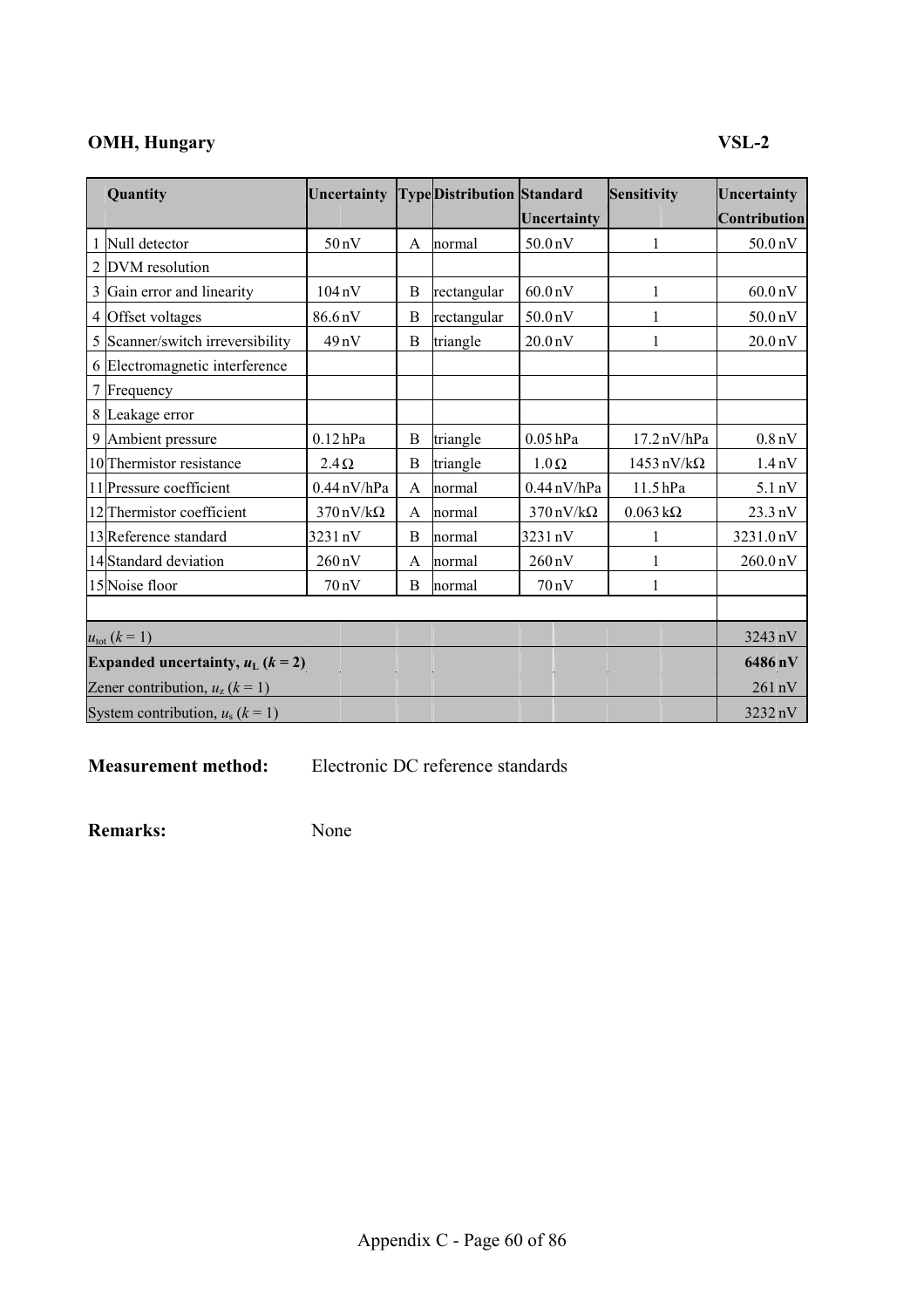|                         |              |              | Lab $i$         |                 |                 |                 |                 |                 |                 |                 |                 |                 |                 |                 |                 |                 |
|-------------------------|--------------|--------------|-----------------|-----------------|-----------------|-----------------|-----------------|-----------------|-----------------|-----------------|-----------------|-----------------|-----------------|-----------------|-----------------|-----------------|
|                         |              |              |                 | <b>BNM-LNE</b>  |                 | <b>NPL</b>      | <b>NML</b>      |                 |                 | <b>UME</b>      | <b>DFM</b>      |                 | SP              |                 | <b>MIKES</b>    |                 |
| Lab $i$                 | $D_i(\mu V)$ | $U_i(\mu V)$ | $D_{ii}(\mu V)$ | $U_{ii}(\mu V)$ | $D_{ii}(\mu V)$ | $U_{ii}(\mu V)$ | $D_{ii}(\mu V)$ | $U_{ii}(\mu V)$ | $D_{ii}(\mu V)$ | $U_{ii}(\mu V)$ | $D_{ii}(\mu V)$ | $U_{ii}(\mu V)$ | $D_{ii}(\mu V)$ | $U_{ii}(\mu V)$ | $D_{ii}(\mu V)$ | $U_{ii}(\mu V)$ |
| <b>BNM-LNE</b>          | 0.43         | 0.52         | $\sim$          | $\omega$ .      | 0.71            | 0.67            | 0.54            | 4.15            | 0.40            | 0.67            | 0.36            | 0.68            | 0.42            | 0.68            | 0.46            | 0.69            |
| NPL                     | $-0.28$      | 0.40         | $-0.71$         | 0.67            | $\blacksquare$  | $\blacksquare$  | $-0.17$         | 4.14            | $-0.31$         | 0.58            | $-0.35$         | 0.59            | $-0.29$         | 0.60            | $-0.25$         | 0.61            |
| <b>NML</b>              | $-0.11$      | 4.12         | $-0.54$         | 4.15            | 0.17            | 4.14            | $\sim$          | $\sim$          | $-0.14$         | 4.13            | $-0.18$         | 4.14            | $-0.12$         | 4.14            | $-0.08$         | 4.14            |
| <b>UME</b>              | 0.03         | 0.39         | $-0.40$         | 0.67            | 0.31            | 0.58            | 0.14            | 4.13            |                 | ÷.              | $-0.04$         | 0.59            | 0.02            | 0.59            | 0.06            | 0.61            |
| <b>DFM</b>              | 0.07         | 0.41         | $-0.36$         | 0.68            | 0.35            | 0.59            | 0.18            | 4.14            | 0.04            | 0.59            | $\blacksquare$  | $\sim$          | 0.06            | 0.60            | 0.10            | 0.62            |
| SP                      | 0.01         | 0.41         | $-0.42$         | 0.68            | 0.29            | 0.60            | 0.12            | 4.14            | $-0.02$         | 0.59            | $-0.06$         | 0.60            |                 | $\sim$          | 0.04            | 0.62            |
| <b>MIKES</b>            | $-0.03$      | 0.44         | $-0.46$         | 0.69            | 0.25            | 0.61            | 0.08            | 4.14            | $-0.06$         | 0.61            | $-0.10$         | 0.62            | $-0.04$         | 0.62            | $\blacksquare$  | $\blacksquare$  |
| $\mathbf{J} \mathbf{V}$ | $-0.22$      | 0.42         | $-0.65$         | 0.69            | 0.06            | 0.60            | $-0.11$         | 4.14            | $-0.25$         | 0.60            | $-0.29$         | 0.61            | $-0.23$         | 0.61            | $-0.19$         | 0.63            |
| <b>SMD</b>              | $-0.12$      | 3.72         | $-0.55$         | 3.75            | 0.16            | 3.74            | $-0.01$         | 5.54            | $-0.15$         | 3.74            | $-0.19$         | 3.74            | $-0.13$         | 3.74            | $-0.09$         | 3.74            |
| CMI                     | 0.80         | 1.51         | 0.37            | 1.60            | 1.08            | 1.57            | 0.91            | 4.38            | 0.77            | 1.56            | 0.73            | 1.57            | 0.79            | 1.57            | 0.83            | 1.57            |
| <b>BEV</b>              | $-0.12$      | 0.54         | $-0.55$         | 0.76            | 0.17            | 0.69            | $-0.01$         | 4.15            | $-0.15$         | 0.69            | $-0.18$         | 0.70            | $-0.13$         | 0.70            | $-0.08$         | 0.71            |
| <b>SMU</b>              | $-0.10$      | 0.40         | $-0.53$         | 0.67            | 0.19            | 0.58            | 0.01            | 4.13            | $-0.13$         | 0.58            | $-0.16$         | 0.59            | $-0.11$         | 0.59            | $-0.06$         | 0.61            |
| <b>NMi-VSL</b>          | $-0.09$      | 0.41         | $-0.52$         | 0.68            | 0.20            | 0.59            | 0.02            | 4.14            | $-0.12$         | 0.59            | $-0.15$         | 0.60            | $-0.10$         | 0.60            | $-0.05$         | 0.62            |
| <b>CEM</b>              | 0.38         | 0.40         | $-0.05$         | 0.68            | 0.67            | 0.59            | 0.49            | 4.14            | 0.35            | 0.59            | 0.32            | 0.60            | 0.37            | 0.60            | 0.42            | 0.62            |
| <b>INETI</b>            | $-2.62$      | 6.52         | $-3.05$         | 6.54            | $-2.33$         | 6.53            | $-2.51$         | 7.71            | $-2.65$         | 6.53            | $-2.68$         | 6.53            | $-2.63$         | 6.53            | $-2.58$         | 6.53            |
| <b>METAS</b>            | 0.07         | 0.40         | $-0.36$         | 0.67            | 0.36            | 0.59            | 0.18            | 4.13            | 0.04            | 0.58            | 0.01            | 0.59            | 0.06            | 0.60            | 0.11            | 0.61            |
| <b>PTB</b>              | 0.22         | 0.39         | $-0.21$         | 0.67            | 0.51            | 0.58            | 0.33            | 4.13            | 0.19            | 0.58            | 0.16            | 0.59            | 0.21            | 0.59            | 0.26            | 0.61            |
| <b>BIPM</b>             | 0.06         | 0.40         | $-0.37$         | 0.68            | 0.34            | 0.59            | 0.17            | 4.14            | 0.03            | 0.59            | $-0.01$         | 0.60            | 0.05            | 0.60            | 0.09            | 0.61            |
| <b>EIM</b>              | $-0.48$      | 0.48         | $-0.91$         | 0.72            | $-0.19$         | 0.64            | $-0.37$         | 4.14            | $-0.51$         | 0.64            | $-0.54$         | 0.65            | $-0.49$         | 0.65            | $-0.44$         | 0.67            |
| <b>SIQ</b>              | 0.37         | 6.10         | $-0.06$         | 6.12            | 0.66            | 6.11            | 0.48            | 7.36            | 0.34            | 6.11            | 0.31            | 6.11            | 0.36            | 6.12            | 0.41            | 6.12            |
| <b>OMH</b>              | $-0.58$      | 6.49         | $-1.01$         | 6.51            | $-0.30$         | 6.50            | $-0.47$         | 7.68            | $-0.61$         | 6.50            | $-0.65$         | 6.50            | $-0.59$         | 6.50            | $-0.55$         | 6.50            |

# **APPENDIX D: Degrees of equivalence**

**Table D7:** Degrees of equivalence with the *ERV*, *D*i with the expanded uncertainties, *U*i and degrees of equivalence between pairs of laboratories, *D*ij with the expanded uncertainties, *U*ij.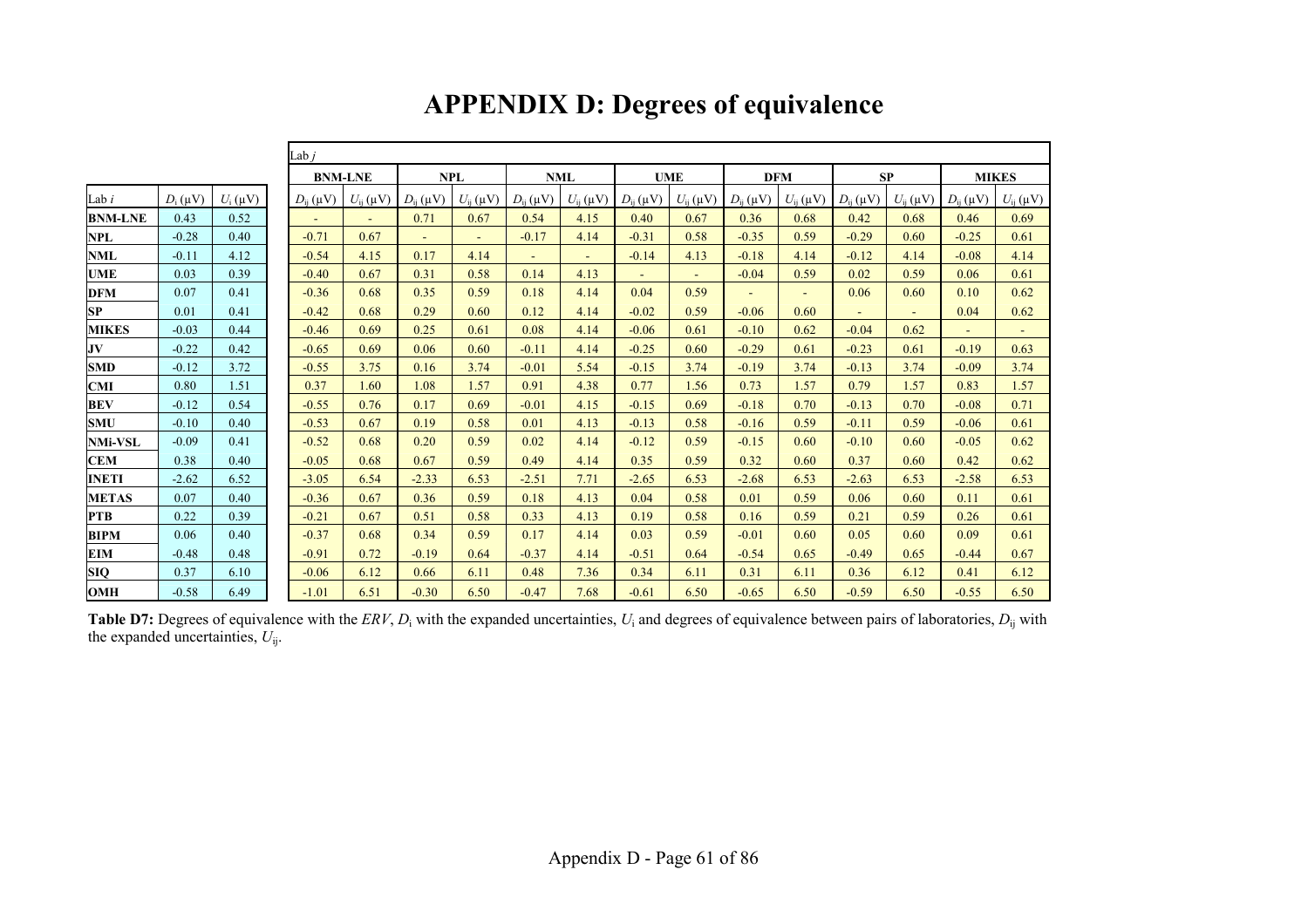|                | Lab $j$         |                 |                 |                 |                 |                 |                 |                 |                 |                 |                 |                 |                 |                 |
|----------------|-----------------|-----------------|-----------------|-----------------|-----------------|-----------------|-----------------|-----------------|-----------------|-----------------|-----------------|-----------------|-----------------|-----------------|
|                | JV              |                 | <b>SMD</b>      |                 |                 | <b>CMI</b>      | <b>BEV</b>      |                 | <b>SMU</b>      |                 | <b>NMi-VSL</b>  |                 | <b>CEM</b>      |                 |
| Lab i          | $D_{ii}(\mu V)$ | $U_{ii}(\mu V)$ | $D_{ii}(\mu V)$ | $U_{ii}(\mu V)$ | $D_{ii}(\mu V)$ | $U_{ii}(\mu V)$ | $D_{ii}(\mu V)$ | $U_{ii}(\mu V)$ | $D_{ii}(\mu V)$ | $U_{ij}(\mu V)$ | $D_{ii}(\mu V)$ | $U_{ii}(\mu V)$ | $D_{ii}(\mu V)$ | $U_{ii}(\mu V)$ |
| <b>BNM-LNE</b> | 0.65            | 0.69            | 0.55            | 3.75            | $-0.37$         | 1.60            | 0.55            | 0.76            | 0.53            | 0.67            | 0.52            | 0.68            | 0.05            | 0.68            |
| NPL            | $-0.06$         | 0.60            | $-0.16$         | 3.74            | $-1.08$         | 1.57            | $-0.17$         | 0.69            | $-0.19$         | 0.58            | $-0.20$         | 0.59            | $-0.67$         | 0.59            |
| NML            | 0.11            | 4.14            | 0.01            | 5.54            | $-0.91$         | 4.38            | 0.01            | 4.15            | $-0.01$         | 4.13            | $-0.02$         | 4.14            | $-0.49$         | 4.14            |
| UME            | 0.25            | 0.60            | 0.15            | 3.74            | $-0.77$         | 1.56            | 0.15            | 0.69            | 0.13            | 0.58            | 0.12            | 0.59            | $-0.35$         | 0.59            |
| DFM            | 0.29            | 0.61            | 0.19            | 3.74            | $-0.73$         | 1.57            | 0.18            | 0.70            | 0.16            | 0.59            | 0.15            | 0.60            | $-0.32$         | 0.60            |
| SP             | 0.23            | 0.61            | 0.13            | 3.74            | $-0.79$         | 1.57            | 0.13            | 0.70            | 0.11            | 0.59            | 0.10            | 0.60            | $-0.37$         | 0.60            |
| MIKES          | 0.19            | 0.63            | 0.09            | 3.74            | $-0.83$         | 1.57            | 0.08            | 0.71            | 0.06            | 0.61            | 0.05            | 0.62            | $-0.42$         | 0.62            |
| JV             | $\blacksquare$  | $\blacksquare$  | $-0.10$         | 3.74            | $-1.02$         | 1.57            | $-0.11$         | 0.70            | $-0.12$         | 0.60            | $-0.14$         | 0.61            | $-0.60$         | 0.61            |
| <b>SMD</b>     | 0.10            | 3.74            |                 | $\blacksquare$  | $-0.92$         | 4.01            | $-0.01$         | 3.76            | $-0.02$         | 3.74            | $-0.04$         | 3.74            | $-0.50$         | 3.74            |
| CMI            | 1.02            | 1.57            | 0.92            | 4.01            | $\blacksquare$  | $\sim$          | 0.92            | 1.61            | 0.90            | 1.56            | 0.89            | 1.57            | 0.42            | 1.57            |
| BEV            | 0.11            | 0.70            | 0.01            | 3.76            | $-0.92$         | 1.61            |                 |                 | $-0.02$         | 0.69            | $-0.03$         | 0.70            | $-0.50$         | 0.69            |
| SMU            | 0.12            | 0.60            | 0.02            | 3.74            | $-0.90$         | 1.56            | 0.02            | 0.69            | $\blacksquare$  | $\blacksquare$  | $-0.01$         | 0.59            | $-0.48$         | 0.59            |
| NMi-VSL        | 0.14            | 0.61            | 0.04            | 3.74            | $-0.89$         | 1.57            | 0.03            | 0.70            | 0.01            | 0.59            | $\sim$          | $\sim$          | $-0.47$         | 0.60            |
| CEM            | 0.60            | 0.61            | 0.50            | 3.74            | $-0.42$         | 1.57            | 0.50            | 0.69            | 0.48            | 0.59            | 0.47            | 0.60            | $\blacksquare$  | $\sim$          |
| INETI          | $-2.39$         | 6.53            | $-2.49$         | 7.50            | $-3.42$         | 6.69            | $-2.50$         | 6.54            | $-2.52$         | 6.53            | $-2.53$         | 6.53            | $-3.00$         | 6.53            |
| <b>METAS</b>   | 0.29            | 0.60            | 0.19            | 3.74            | $-0.73$         | 1.57            | 0.19            | 0.69            | 0.17            | 0.58            | 0.16            | 0.59            | $-0.31$         | 0.59            |
| PTB            | 0.44            | 0.60            | 0.35            | 3.74            | $-0.58$         | 1.56            | 0.34            | 0.69            | 0.32            | 0.58            | 0.31            | 0.59            | $-0.16$         | 0.59            |
| BIPM           | 0.28            | 0.61            | 0.18            | 3.74            | $-0.74$         | 1.57            | 0.17            | 0.69            | 0.16            | 0.59            | 0.14            | 0.60            | $-0.32$         | 0.59            |
| EIM            | $-0.26$         | 0.66            | $-0.36$         | 3.75            | $-1.28$         | 1.59            | $-0.36$         | 0.74            | $-0.38$         | 0.64            | $-0.39$         | 0.65            | $-0.86$         | 0.65            |
| SIQ            | 0.59            | 6.12            | 0.49            | 7.14            | $-0.43$         | 6.28            | 0.49            | 6.12            | 0.47            | 6.11            | 0.46            | 6.11            | $-0.01$         | 6.11            |
| OMH            | $-0.36$         | 6.50            | $-0.46$         | 7.47            | $-1.38$         | 6.66            | $-0.46$         | 6.51            | $-0.48$         | 6.50            | $-0.49$         | 6.50            | $-0.96$         | 6.50            |

**Table D8:** Degrees of equivalence between pairs of laboratories,  $D_{ij}$  with the expanded uncertainties,  $U_{ij}$  (continued)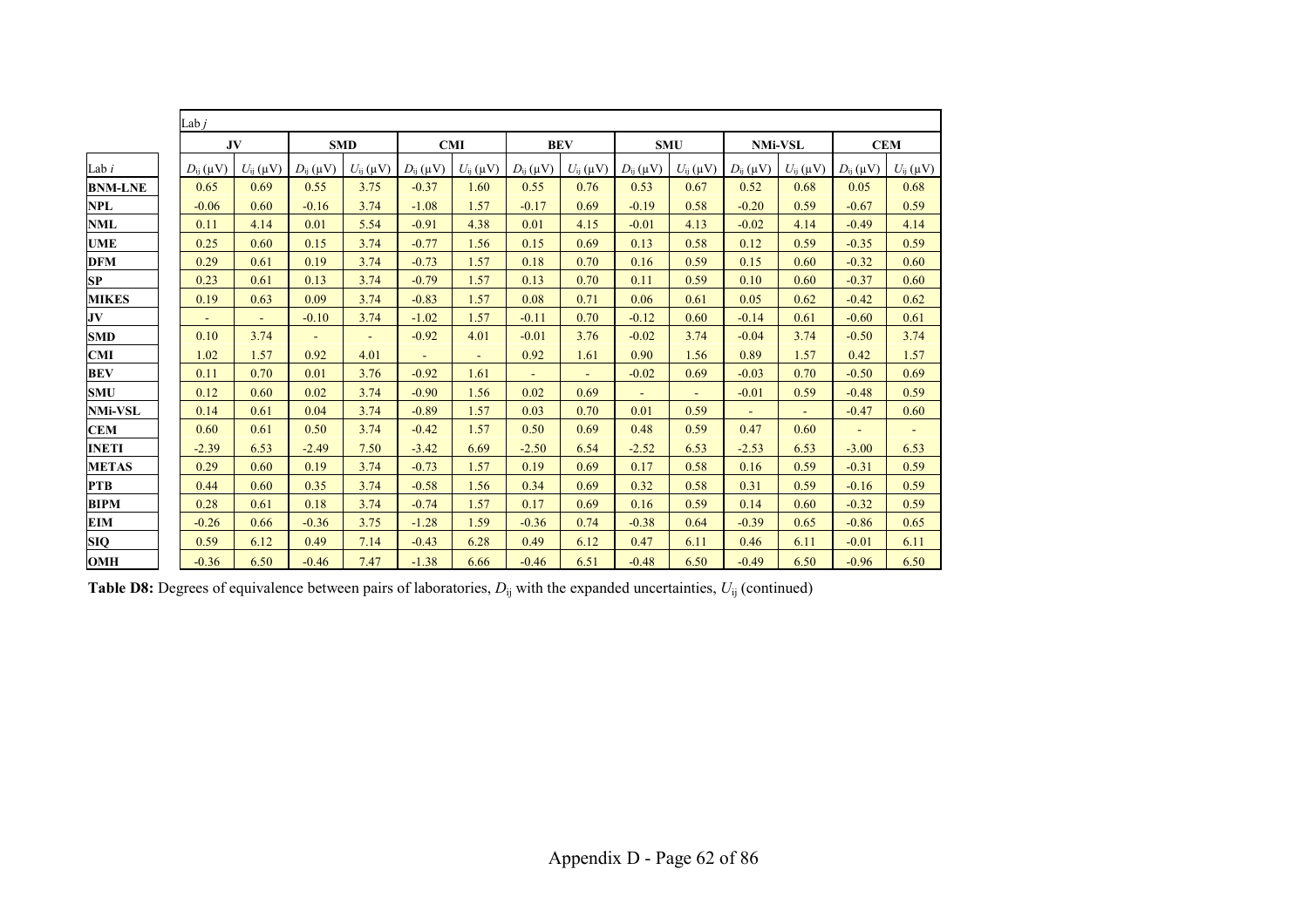|                | Lab <i>i</i>    |                 |                 |                 |                 |                 |                 |                 |                 |                          |                 |                 |                 |                 |
|----------------|-----------------|-----------------|-----------------|-----------------|-----------------|-----------------|-----------------|-----------------|-----------------|--------------------------|-----------------|-----------------|-----------------|-----------------|
|                | <b>INETI</b>    |                 | <b>METAS</b>    |                 | <b>PTB</b>      |                 | <b>BIPM</b>     |                 | <b>EIM</b>      |                          | <b>SIO</b>      |                 | <b>OMH</b>      |                 |
| Lab i          | $D_{ii}(\mu V)$ | $U_{ii}(\mu V)$ | $D_{ii}(\mu V)$ | $U_{ii}(\mu V)$ | $D_{ii}(\mu V)$ | $U_{ii}(\mu V)$ | $D_{ii}(\mu V)$ | $U_{ii}(\mu V)$ | $D_{ii}(\mu V)$ | $U_{ii}(\mu V)$          | $D_{ii}(\mu V)$ | $U_{ii}(\mu V)$ | $D_{ii}(\mu V)$ | $U_{ii}(\mu V)$ |
| <b>BNM-LNE</b> | 3.05            | 6.54            | 0.36            | 0.67            | 0.21            | 0.67            | 0.37            | 0.68            | 0.91            | 0.72                     | 0.06            | 6.12            | 1.01            | 6.51            |
| NPL            | 2.33            | 6.53            | $-0.36$         | 0.59            | $-0.51$         | 0.58            | $-0.34$         | 0.59            | 0.19            | 0.64                     | $-0.66$         | 6.11            | 0.30            | 6.50            |
| NML            | 2.51            | 7.71            | $-0.18$         | 4.13            | $-0.33$         | 4.13            | $-0.17$         | 4.14            | 0.37            | 4.14                     | $-0.48$         | 7.36            | 0.47            | 7.68            |
| UME            | 2.65            | 6.53            | $-0.04$         | 0.58            | $-0.19$         | 0.58            | $-0.03$         | 0.59            | 0.51            | 0.64                     | $-0.34$         | 6.11            | 0.61            | 6.50            |
| DFM            | 2.68            | 6.53            | $-0.01$         | 0.59            | $-0.16$         | 0.59            | 0.01            | 0.60            | 0.54            | 0.65                     | $-0.31$         | 6.11            | 0.65            | 6.50            |
| SP             | 2.63            | 6.53            | $-0.06$         | 0.60            | $-0.21$         | 0.59            | $-0.05$         | 0.60            | 0.49            | 0.65                     | $-0.36$         | 6.12            | 0.59            | 6.50            |
| MIKES          | 2.58            | 6.53            | $-0.11$         | 0.61            | $-0.26$         | 0.61            | $-0.09$         | 0.61            | 0.44            | 0.67                     | $-0.41$         | 6.12            | 0.55            | 6.50            |
| JV             | 2.39            | 6.53            | $-0.29$         | 0.60            | $-0.44$         | 0.60            | $-0.28$         | 0.61            | 0.26            | 0.66                     | $-0.59$         | 6.12            | 0.36            | 6.50            |
| SMD            | 2.49            | 7.50            | $-0.19$         | 3.74            | $-0.35$         | 3.74            | $-0.18$         | 3.74            | 0.36            | 3.75                     | $-0.49$         | 7.14            | 0.46            | 7.47            |
| CMI            | 3.42            | 6.69            | 0.73            | 1.57            | 0.58            | 1.56            | 0.74            | 1.57            | 1.28            | 1.59                     | 0.43            | 6.28            | 1.38            | 6.66            |
| BEV            | 2.50            | 6.54            | $-0.19$         | 0.69            | $-0.34$         | 0.69            | $-0.17$         | 0.69            | 0.36            | 0.74                     | $-0.49$         | 6.12            | 0.46            | 6.51            |
| SMU            | 2.52            | 6.53            | $-0.17$         | 0.58            | $-0.32$         | 0.58            | $-0.16$         | 0.59            | 0.38            | 0.64                     | $-0.47$         | 6.11            | 0.48            | 6.50            |
| NMi-VSL        | 2.53            | 6.53            | $-0.16$         | 0.59            | $-0.31$         | 0.59            | $-0.14$         | 0.60            | 0.39            | 0.65                     | $-0.46$         | 6.11            | 0.49            | 6.50            |
| CEM            | 3.00            | 6.53            | 0.31            | 0.59            | 0.16            | 0.59            | 0.32            | 0.59            | 0.86            | 0.65                     | 0.01            | 6.11            | 0.96            | 6.50            |
| <b>INETI</b>   |                 |                 | $-2.69$         | 6.53            | $-2.84$         | 6.53            | $-2.67$         | 6.53            | $-2.14$         | 6.53                     | $-2.99$         | 8.93            | $-2.04$         | 9.19            |
| <b>METAS</b>   | 2.69            | 6.53            |                 | $\blacksquare$  | $-0.15$         | 0.58            | 0.01            | 0.59            | 0.55            | 0.64                     | $-0.30$         | 6.11            | 0.65            | 6.50            |
| PTB            | 2.84            | 6.53            | 0.15            | 0.58            |                 | $\blacksquare$  | 0.17            | 0.59            | 0.70            | 0.64                     | $-0.15$         | 6.11            | 0.80            | 6.50            |
| BIPM           | 2.67            | 6.53            | $-0.01$         | 0.59            | $-0.17$         | 0.59            | $\sim$          | $\sim$          | 0.54            | 0.65                     | $-0.31$         | 6.11            | 0.64            | 6.50            |
| EIM            | 2.14            | 6.53            | $-0.55$         | 0.64            | $-0.70$         | 0.64            | $-0.54$         | 0.65            |                 | $\overline{\phantom{a}}$ | $-0.85$         | 6.12            | 0.10            | 6.50            |
| SIQ            | 2.99            | 8.93            | 0.30            | 6.11            | 0.15            | 6.11            | 0.31            | 6.11            | 0.85            | 6.12                     | $\sim$          | $\blacksquare$  | 0.95            | 8.90            |
| OMH            | 2.04            | 9.19            | $-0.65$         | 6.50            | $-0.80$         | 6.50            | $-0.64$         | 6.50            | $-0.10$         | 6.50                     | $-0.95$         | 8.90            | $\omega$        |                 |

**Table D9:** Degrees of equivalence between pairs of laboratories,  $D_{ij}$  with the expanded uncertainties,  $U_{ij}$  (continued)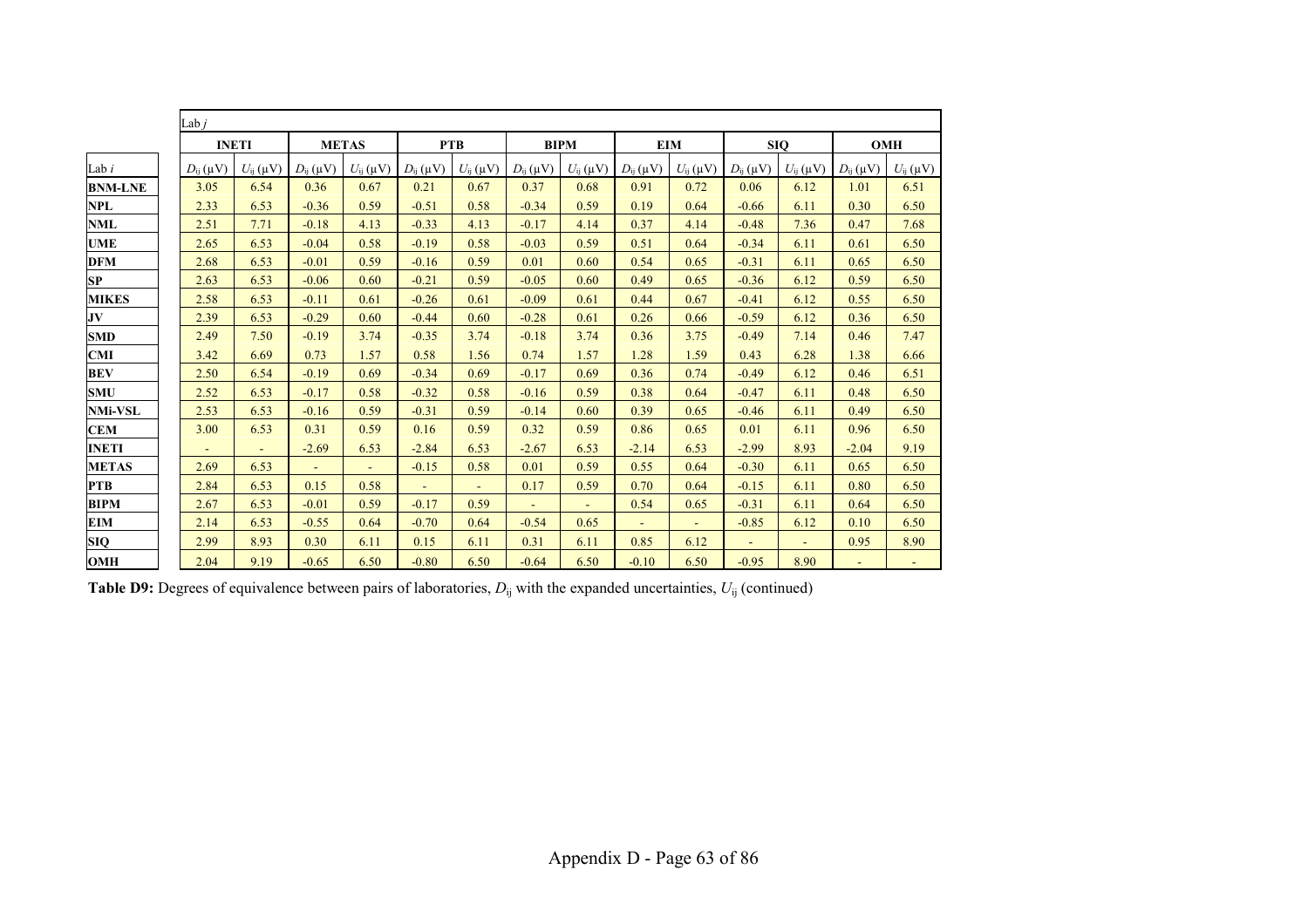# **APPENDIX E: Comparison Summary**

Comparison: **EUROMET.EM.BIPM-K11**

Measurand: **DC Voltage at 10 V**

Pilot laboratory: **NMi-VSL**

- $\Delta_G$  the result of a participant for its voltage measurements on a group of electronic DC voltage standards. This result is calculated as the weighted mean of the voltage differences between the participant's measured values and interpolated values based on the measurements of the pilot laboratory.
- $U_{\text{TG}}$  the expanded uncertainty ( $k = 2$ ) in a participant's measurement result for the group of traveling standards.

| <b>VSL Zener Group</b> |                     |                   |                          |  |  |  |  |  |  |  |
|------------------------|---------------------|-------------------|--------------------------|--|--|--|--|--|--|--|
| Lab                    | Date of measurement | $\Delta_G(\mu V)$ | $U_{\rm TG}(\mu{\rm V})$ |  |  |  |  |  |  |  |
| <b>BNM-LNE</b>         | December 2, 1998    | 0.497             | 0.529                    |  |  |  |  |  |  |  |
| <b>NPL</b>             | January 16, 1999    | $-0.217$          | 0.416                    |  |  |  |  |  |  |  |
| <b>NML</b>             | January 30, 1999    | $-0.042$          | 4.114                    |  |  |  |  |  |  |  |
| <b>UME</b>             | March 6, 1999       | 0.097             | 0.409                    |  |  |  |  |  |  |  |
| <b>DFM</b>             | April 24, 1999      | 0.134             | 0.424                    |  |  |  |  |  |  |  |
| SP                     | May 8, 1999         | 0.076             | 0.428                    |  |  |  |  |  |  |  |
| <b>MIKES</b>           | June 9, 1999        | 0.034             | 0.450                    |  |  |  |  |  |  |  |
| JV                     | June 27, 1999       | $-0.154$          | 0.438                    |  |  |  |  |  |  |  |
| <b>SMD</b>             | September 5, 1999   | $-0.055$          | 3.716                    |  |  |  |  |  |  |  |
| <b>CMI</b>             | October 23, 1999    | 0.867             | 1.509                    |  |  |  |  |  |  |  |
| <b>BEV</b>             | November 4, 1999    | $-0.048$          | 0.551                    |  |  |  |  |  |  |  |
| <b>SMU</b>             | November 24, 1999   | $-0.030$          | 0.411                    |  |  |  |  |  |  |  |
| <b>NMi-VSL</b>         | December 19, 1999   | $-0.019$          | 0.425                    |  |  |  |  |  |  |  |
| <b>CEM</b>             | January 15, 2000    | 0.449             | 0.420                    |  |  |  |  |  |  |  |
| <b>INETI</b>           | January 27, 2000    | $-2.549$          | 6.515                    |  |  |  |  |  |  |  |
| <b>METAS</b>           | March 12, 2000      | 0.140             | 0.415                    |  |  |  |  |  |  |  |
| <b>PTB</b>             | April 14, 2000      | 0.291             | 0.410                    |  |  |  |  |  |  |  |
| <b>BIPM</b>            | April 30, 2000      | 0.125             | 0.419                    |  |  |  |  |  |  |  |
| <b>EIM</b>             | October 7, 2000     | $-0.411$          | 0.490                    |  |  |  |  |  |  |  |
| <b>SIQ</b>             | October 22, 2000    | 0.439             | 6.100                    |  |  |  |  |  |  |  |
| <b>OMH</b>             | November 5, 2000    | $-0.513$          | 6.484                    |  |  |  |  |  |  |  |

**Table E10:** Measurement results and expanded uncertainties  $(k = 2)$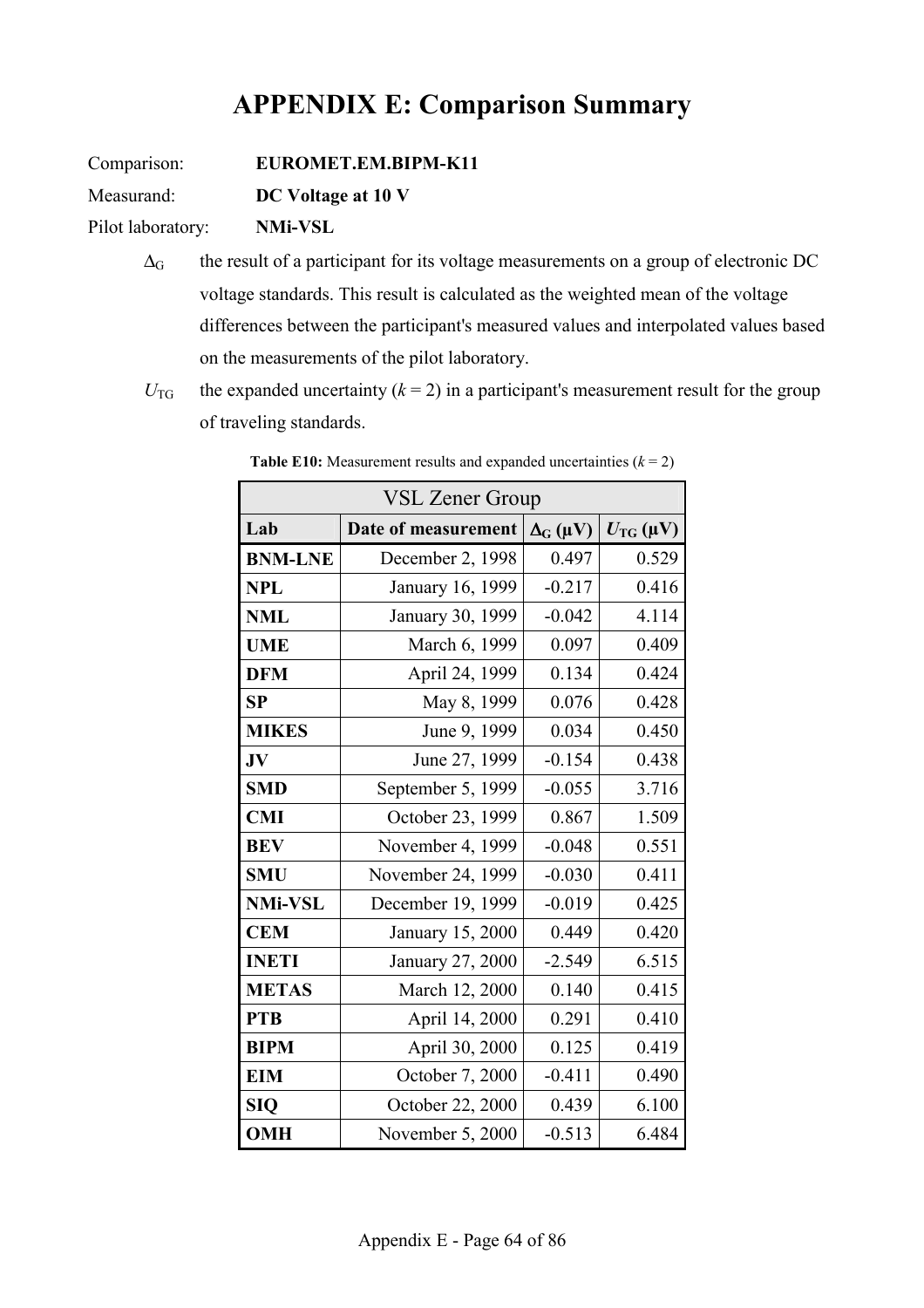The comparison reference value, *ERV* is obtained from the weighted mean of the results of those participants, i, who have an independent realisation of the volt by means of a Josephson Array Voltage Standard (JAVS). In Table E3a, these laboratories are indicated by (\* ). The reference value,  $ERV$  and the expanded uncertainty,  $U_{ERV}$  in this reference value are given by:

$$
ERV = \frac{\sum_{i=1}^{N} w_i \Delta_{G,i}}{\sum_{i=1}^{N} w_i},
$$
 with uncertainty  $(k = 2)$ :  $U_{ERV} = \frac{1}{\sqrt{\sum_{i=1}^{N} w_i}},$ 

with  $N = 15$  the number of independent participants. The weighing factor  $w_i$  is given by:

 $w_i = \frac{1}{U_{TG,i}^2}$ .

The values of  $ERV$  and  $U_{ERV}$  are given in Table E2.

**Table E11:** The EUROMET Reference Value and its expanded uncertainty  $(k = 2)$ 

| $\mathbf{E}$ RV(µV) | $U_{\text{ERV}}(\mu V)$ |
|---------------------|-------------------------|
| 0.067               | 0.113                   |

The degree of equivalence  $D_i$  of each laboratory with respect to the reference value is given by:

$$
D_{\rm i} = \Delta_{\rm G,i} - ERV \,,
$$

with the expandanded uncertainty:

2  $U_i = \sqrt{U_{\text{TG},i}^2 - U_{\text{ERV}}^2}$  for independent laboratories and 2  $U_i = \sqrt{U_{\text{TG},i}^2 + U_{\text{ERV}}^2}$  for laboratories that do not have an independent realisation of the volt.

The degree of equivalence  $D_{ij}$  between any pair of laboratories i and j is given by:

$$
D_{ij} = \Delta_{G,i} - \Delta_{G,j},
$$

with an expanded uncertainty:

$$
U_{ij} = \sqrt{U_{\text{TG},i}^2 + U_{\text{TG},j}^2} \,.
$$

Correlations between laboratories are not taken into account by this last equation, because they are expected to be negligible.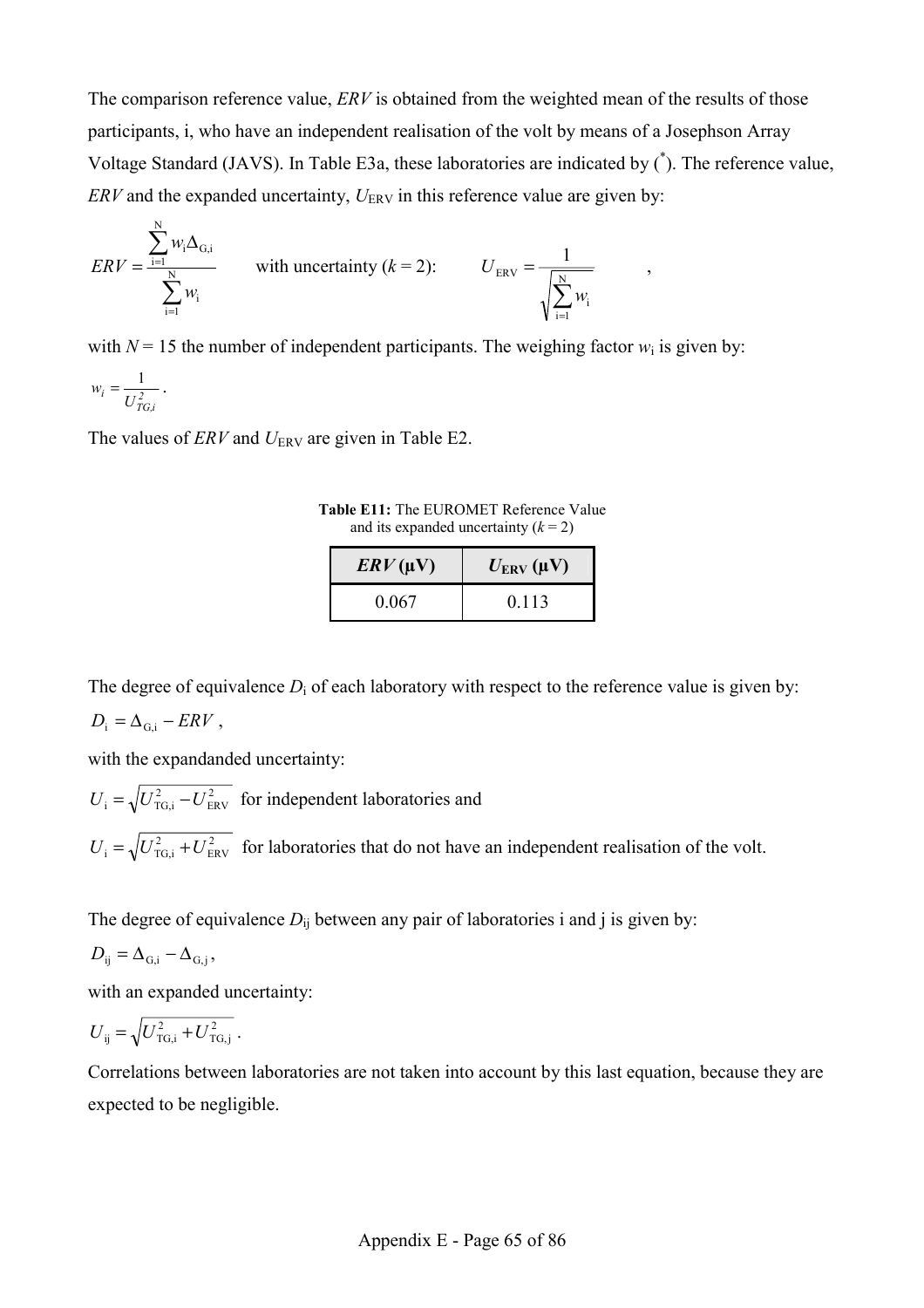|                   |            |            | Lab <i>i</i>    |                 |                 |                 |                 |                 |                 |                 |                 |                 |                 |                 |                 |                 |
|-------------------|------------|------------|-----------------|-----------------|-----------------|-----------------|-----------------|-----------------|-----------------|-----------------|-----------------|-----------------|-----------------|-----------------|-----------------|-----------------|
|                   |            |            |                 | <b>BNM-LNE</b>  |                 | <b>NPL</b>      |                 | <b>NML</b>      | <b>UME</b>      |                 | <b>DFM</b>      |                 | <b>SP</b>       |                 | <b>MIKES</b>    |                 |
| Lab <i>i</i>      | $D_i$ (uV) | $U_i$ (uV) | $D_{ii}(\mu V)$ | $U_{ii}(\mu V)$ | $D_{ii}(\mu V)$ | $U_{ii}(\mu V)$ | $D_{ii}(\mu V)$ | $U_{ii}(\mu V)$ | $D_{ii}(\mu V)$ | $U_{ii}(\mu V)$ | $D_{ii}(\mu V)$ | $U_{ii}(\mu V)$ | $D_{ij}(\mu V)$ | $U_{ii}(\mu V)$ | $D_{ii}(\mu V)$ | $U_{ii}(\mu V)$ |
| BNM-LNE*          | 0.43       | 0.52       | $\sim$          | $\sim$          | 0.71            | 0.67            | 0.54            | 4.15            | 0.40            | 0.67            | 0.36            | 0.68            | 0.42            | 0.68            | 0.46            | 0.69            |
| $\mathbf{NPL}^*$  | $-0.28$    | 0.40       | $-0.71$         | 0.67            | $\sim$          | $\sim$          | $-0.17$         | 4.14            | $-0.31$         | 0.58            | $-0.35$         | 0.59            | $-0.29$         | 0.60            | $-0.25$         | 0.61            |
| NML               | $-0.11$    | 4.12       | $-0.54$         | 4.15            | 0.17            | 4.14            | $\sim$          | $\sim$          | $-0.14$         | 4.13            | $-0.18$         | 4.14            | $-0.12$         | 4.14            | $-0.08$         | 4.14            |
| UME*              | 0.03       | 0.39       | $-0.40$         | 0.67            | 0.31            | 0.58            | 0.14            | 4.13            | $\sim$          | $\sim$          | $-0.04$         | 0.59            | 0.02            | 0.59            | 0.06            | 0.61            |
| DFM*              | 0.07       | 0.41       | $-0.36$         | 0.68            | 0.35            | 0.59            | 0.18            | 4.14            | 0.04            | 0.59            | $\sim$          | $\sim$          | 0.06            | 0.60            | 0.10            | 0.62            |
| $\mathbf{SP}^{*}$ | 0.01       | 0.41       | $-0.42$         | 0.68            | 0.29            | 0.60            | 0.12            | 4.14            | $-0.02$         | 0.59            | $-0.06$         | 0.60            | $\sim$          | $\sim$          | 0.04            | 0.62            |
| <b>MIKES*</b>     | $-0.03$    | 0.44       | $-0.46$         | 0.69            | 0.25            | 0.61            | 0.08            | 4.14            | $-0.06$         | 0.61            | $-0.10$         | 0.62            | $-0.04$         | 0.62            | $\omega$        |                 |
| $\mathbf{JV}^*$   | $-0.22$    | 0.42       | $-0.65$         | 0.69            | 0.06            | 0.60            | $-0.11$         | 4.14            | $-0.25$         | 0.60            | $-0.29$         | 0.61            | $-0.23$         | 0.61            | $-0.19$         | 0.63            |
| SMD               | $-0.12$    | 3.72       | $-0.55$         | 3.75            | 0.16            | 3.74            | $-0.01$         | 5.54            | $-0.15$         | 3.74            | $-0.19$         | 3.74            | $-0.13$         | 3.74            | $-0.09$         | 3.74            |
| <b>CMI</b>        | 0.80       | 1.51       | 0.37            | 1.60            | 1.08            | 1.57            | 0.91            | 4.38            | 0.77            | 1.56            | 0.73            | 1.57            | 0.79            | 1.57            | 0.83            | 1.57            |
| $\mathbf{BEV}^*$  | $-0.12$    | 0.54       | $-0.55$         | 0.76            | 0.17            | 0.69            | $-0.01$         | 4.15            | $-0.15$         | 0.69            | $-0.18$         | 0.70            | $-0.13$         | 0.70            | $-0.08$         | 0.71            |
| $\textbf{SMU}^*$  | $-0.10$    | 0.40       | $-0.53$         | 0.67            | 0.19            | 0.58            | 0.01            | 4.13            | $-0.13$         | 0.58            | $-0.16$         | 0.59            | $-0.11$         | 0.59            | $-0.06$         | 0.61            |
| NMi-VSL*          | $-0.09$    | 0.41       | $-0.52$         | 0.68            | 0.20            | 0.59            | 0.02            | 4.14            | $-0.12$         | 0.59            | $-0.15$         | 0.60            | $-0.10$         | 0.60            | $-0.05$         | 0.62            |
| $\mathbf{CEM}^*$  | 0.38       | 0.40       | $-0.05$         | 0.68            | 0.67            | 0.59            | 0.49            | 4.14            | 0.35            | 0.59            | 0.32            | 0.60            | 0.37            | 0.60            | 0.42            | 0.62            |
| <b>INETI</b>      | $-2.62$    | 6.52       | $-3.05$         | 6.54            | $-2.33$         | 6.53            | $-2.51$         | 7.71            | $-2.65$         | 6.53            | $-2.68$         | 6.53            | $-2.63$         | 6.53            | $-2.58$         | 6.53            |
| <b>METAS</b> *    | 0.07       | 0.40       | $-0.36$         | 0.67            | 0.36            | 0.59            | 0.18            | 4.13            | 0.04            | 0.58            | 0.01            | 0.59            | 0.06            | 0.60            | 0.11            | 0.61            |
| PTB*              | 0.22       | 0.39       | $-0.21$         | 0.67            | 0.51            | 0.58            | 0.33            | 4.13            | 0.19            | 0.58            | 0.16            | 0.59            | 0.21            | 0.59            | 0.26            | 0.61            |
| BIPM*             | 0.06       | 0.40       | $-0.37$         | 0.68            | 0.34            | 0.59            | 0.17            | 4.14            | 0.03            | 0.59            | $-0.01$         | 0.60            | 0.05            | 0.60            | 0.09            | 0.61            |
| EIM*              | $-0.48$    | 0.48       | $-0.91$         | 0.72            | $-0.19$         | 0.64            | $-0.37$         | 4.14            | $-0.51$         | 0.64            | $-0.54$         | 0.65            | $-0.49$         | 0.65            | $-0.44$         | 0.67            |
| SIQ               | 0.37       | 6.10       | $-0.06$         | 6.12            | 0.66            | 6.11            | 0.48            | 7.36            | 0.34            | 6.11            | 0.31            | 6.11            | 0.36            | 6.12            | 0.41            | 6.12            |
| OMH               | $-0.58$    | 6.49       | $-1.01$         | 6.51            | $-0.30$         | 6.50            | $-0.47$         | 7.68            | $-0.61$         | 6.50            | $-0.65$         | 6.50            | $-0.59$         | 6.50            | $-0.55$         | 6.50            |

Table E12a: Degrees of equivalence and expanded uncertainties. (Laboratories indicated with  $*$  have an independent realisation of the volt).

Lab *i*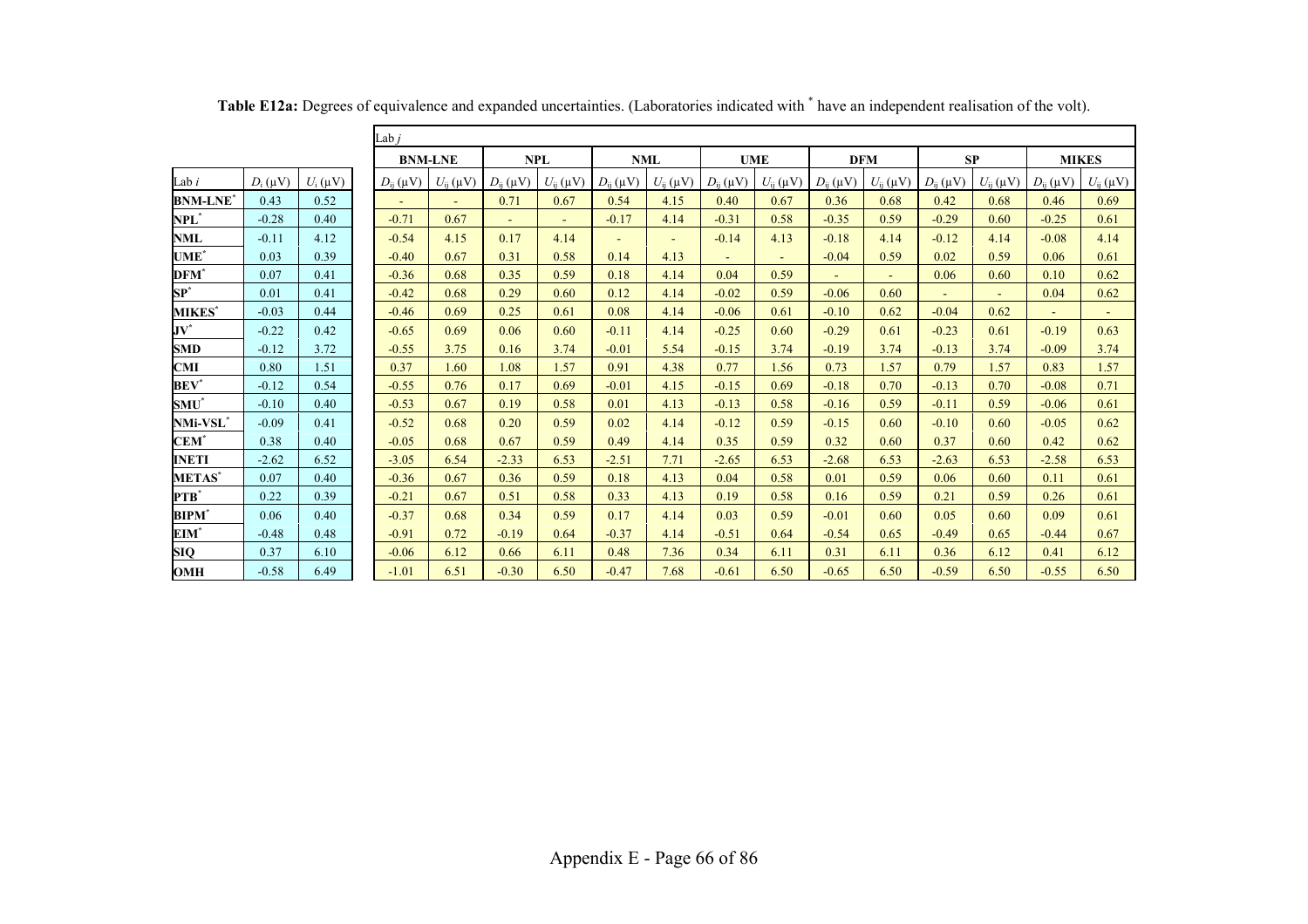|                | Lab <i>i</i>    |                 |                 |                 |                 |                 |                 |                 |                 |                 |                 |                 |                 |                 |
|----------------|-----------------|-----------------|-----------------|-----------------|-----------------|-----------------|-----------------|-----------------|-----------------|-----------------|-----------------|-----------------|-----------------|-----------------|
|                | JV              |                 | <b>SMD</b>      |                 | <b>CMI</b>      |                 | <b>BEV</b>      |                 | <b>SMU</b>      |                 | <b>NMi-VSL</b>  |                 | CEM             |                 |
| Lab $i$        | $D_{ij}(\mu V)$ | $U_{ij}(\mu V)$ | $D_{ii}(\mu V)$ | $U_{ii}(\mu V)$ | $D_{ij}(\mu V)$ | $U_{ii}(\mu V)$ | $D_{ii}(\mu V)$ | $U_{ii}(\mu V)$ | $D_{ii}(\mu V)$ | $U_{ii}(\mu V)$ | $D_{ii}(\mu V)$ | $U_{ij}(\mu V)$ | $D_{ii}(\mu V)$ | $U_{ij}(\mu V)$ |
| <b>BNM-LNE</b> | 0.65            | 0.69            | 0.55            | 3.75            | $-0.37$         | 1.60            | 0.55            | 0.76            | 0.53            | 0.67            | 0.52            | 0.68            | 0.05            | 0.68            |
| NPL            | $-0.06$         | 0.60            | $-0.16$         | 3.74            | $-1.08$         | 1.57            | $-0.17$         | 0.69            | $-0.19$         | 0.58            | $-0.20$         | 0.59            | $-0.67$         | 0.59            |
| <b>NML</b>     | 0.11            | 4.14            | 0.01            | 5.54            | $-0.91$         | 4.38            | 0.01            | 4.15            | $-0.01$         | 4.13            | $-0.02$         | 4.14            | $-0.49$         | 4.14            |
| <b>UME</b>     | 0.25            | 0.60            | 0.15            | 3.74            | $-0.77$         | 1.56            | 0.15            | 0.69            | 0.13            | 0.58            | 0.12            | 0.59            | $-0.35$         | 0.59            |
| <b>DFM</b>     | 0.29            | 0.61            | 0.19            | 3.74            | $-0.73$         | 1.57            | 0.18            | 0.70            | 0.16            | 0.59            | 0.15            | 0.60            | $-0.32$         | 0.60            |
| <b>SP</b>      | 0.23            | 0.61            | 0.13            | 3.74            | $-0.79$         | 1.57            | 0.13            | 0.70            | 0.11            | 0.59            | 0.10            | 0.60            | $-0.37$         | 0.60            |
| <b>MIKES</b>   | 0.19            | 0.63            | 0.09            | 3.74            | $-0.83$         | 1.57            | 0.08            | 0.71            | 0.06            | 0.61            | 0.05            | 0.62            | $-0.42$         | 0.62            |
| JV             |                 | $\blacksquare$  | $-0.10$         | 3.74            | $-1.02$         | 1.57            | $-0.11$         | 0.70            | $-0.12$         | 0.60            | $-0.14$         | 0.61            | $-0.60$         | 0.61            |
| <b>SMD</b>     | 0.10            | 3.74            | $\blacksquare$  | $\blacksquare$  | $-0.92$         | 4.01            | $-0.01$         | 3.76            | $-0.02$         | 3.74            | $-0.04$         | 3.74            | $-0.50$         | 3.74            |
| <b>CMI</b>     | 1.02            | 1.57            | 0.92            | 4.01            |                 |                 | 0.92            | 1.61            | 0.90            | 1.56            | 0.89            | 1.57            | 0.42            | 1.57            |
| <b>BEV</b>     | 0.11            | 0.70            | 0.01            | 3.76            | $-0.92$         | 1.61            |                 |                 | $-0.02$         | 0.69            | $-0.03$         | 0.70            | $-0.50$         | 0.69            |
| <b>SMU</b>     | 0.12            | 0.60            | 0.02            | 3.74            | $-0.90$         | 1.56            | 0.02            | 0.69            |                 | ä,              | $-0.01$         | 0.59            | $-0.48$         | 0.59            |
| <b>NMi-VSL</b> | 0.14            | 0.61            | 0.04            | 3.74            | $-0.89$         | 1.57            | 0.03            | 0.70            | 0.01            | 0.59            | $\omega$        | $\blacksquare$  | $-0.47$         | 0.60            |
| <b>CEM</b>     | 0.60            | 0.61            | 0.50            | 3.74            | $-0.42$         | 1.57            | 0.50            | 0.69            | 0.48            | 0.59            | 0.47            | 0.60            |                 | $\blacksquare$  |
| <b>INETI</b>   | $-2.39$         | 6.53            | $-2.49$         | 7.50            | $-3.42$         | 6.69            | $-2.50$         | 6.54            | $-2.52$         | 6.53            | $-2.53$         | 6.53            | $-3.00$         | 6.53            |
| <b>METAS</b>   | 0.29            | 0.60            | 0.19            | 3.74            | $-0.73$         | 1.57            | 0.19            | 0.69            | 0.17            | 0.58            | 0.16            | 0.59            | $-0.31$         | 0.59            |
| <b>PTB</b>     | 0.44            | 0.60            | 0.35            | 3.74            | $-0.58$         | 1.56            | 0.34            | 0.69            | 0.32            | 0.58            | 0.31            | 0.59            | $-0.16$         | 0.59            |
| <b>BIPM</b>    | 0.28            | 0.61            | 0.18            | 3.74            | $-0.74$         | 1.57            | 0.17            | 0.69            | 0.16            | 0.59            | 0.14            | 0.60            | $-0.32$         | 0.59            |
| EIM            | $-0.26$         | 0.66            | $-0.36$         | 3.75            | $-1.28$         | 1.59            | $-0.36$         | 0.74            | $-0.38$         | 0.64            | $-0.39$         | 0.65            | $-0.86$         | 0.65            |
| <b>SIQ</b>     | 0.59            | 6.12            | 0.49            | 7.14            | $-0.43$         | 6.28            | 0.49            | 6.12            | 0.47            | 6.11            | 0.46            | 6.11            | $-0.01$         | 6.11            |
| <b>OMH</b>     | $-0.36$         | 6.50            | $-0.46$         | 7.47            | $-1.38$         | 6.66            | $-0.46$         | 6.51            | $-0.48$         | 6.50            | $-0.49$         | 6.50            | $-0.96$         | 6.50            |

**Table E3b:** Degrees of equivalence and expanded uncertainties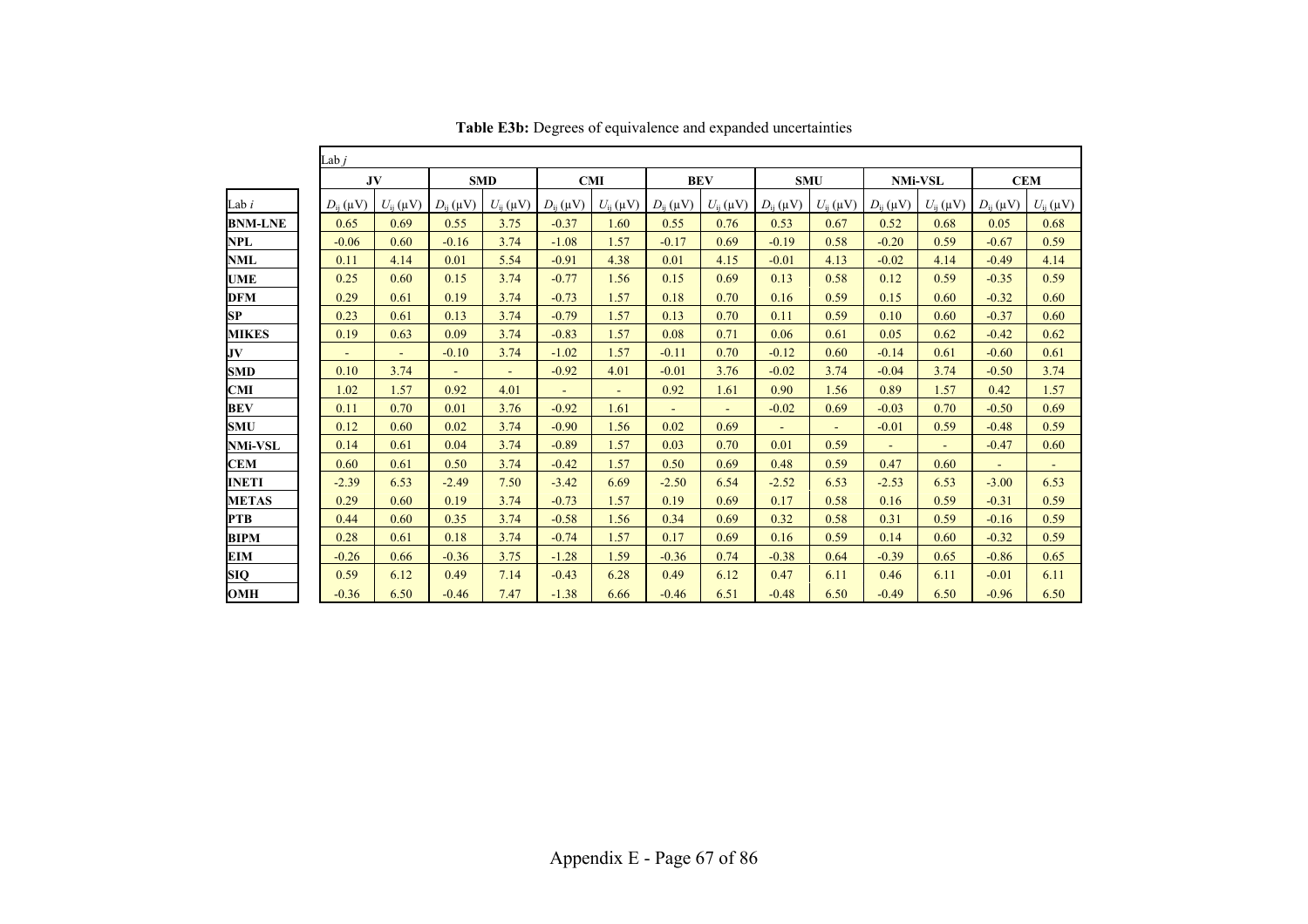|                | Lab $j$         |                 |                 |                 |                 |                 |                 |                 |                 |                 |                 |                 |                 |                 |
|----------------|-----------------|-----------------|-----------------|-----------------|-----------------|-----------------|-----------------|-----------------|-----------------|-----------------|-----------------|-----------------|-----------------|-----------------|
|                | <b>INETI</b>    |                 | <b>METAS</b>    |                 | <b>PTB</b>      |                 | <b>BIPM</b>     |                 | <b>EIM</b>      |                 | <b>SIQ</b>      |                 | <b>OMH</b>      |                 |
| Lab i          | $D_{ii}(\mu V)$ | $U_{ii}(\mu V)$ | $D_{ii}(\mu V)$ | $U_{ij}(\mu V)$ | $D_{ii}(\mu V)$ | $U_{ij}(\mu V)$ | $D_{ii}(\mu V)$ | $U_{ij}(\mu V)$ | $D_{ii}(\mu V)$ | $U_{ij}(\mu V)$ | $D_{ii}(\mu V)$ | $U_{ij}(\mu V)$ | $D_{ij}(\mu V)$ | $U_{ij}(\mu V)$ |
| <b>BNM-LNE</b> | 3.05            | 6.54            | 0.36            | 0.67            | 0.21            | 0.67            | 0.37            | 0.68            | 0.91            | 0.72            | 0.06            | 6.12            | 1.01            | 6.51            |
| NPL            | 2.33            | 6.53            | $-0.36$         | 0.59            | $-0.51$         | 0.58            | $-0.34$         | 0.59            | 0.19            | 0.64            | $-0.66$         | 6.11            | 0.30            | 6.50            |
| <b>NML</b>     | 2.51            | 7.71            | $-0.18$         | 4.13            | $-0.33$         | 4.13            | $-0.17$         | 4.14            | 0.37            | 4.14            | $-0.48$         | 7.36            | 0.47            | 7.68            |
| <b>UME</b>     | 2.65            | 6.53            | $-0.04$         | 0.58            | $-0.19$         | 0.58            | $-0.03$         | 0.59            | 0.51            | 0.64            | $-0.34$         | 6.11            | 0.61            | 6.50            |
| <b>DFM</b>     | 2.68            | 6.53            | $-0.01$         | 0.59            | $-0.16$         | 0.59            | 0.01            | 0.60            | 0.54            | 0.65            | $-0.31$         | 6.11            | 0.65            | 6.50            |
| SP             | 2.63            | 6.53            | $-0.06$         | 0.60            | $-0.21$         | 0.59            | $-0.05$         | 0.60            | 0.49            | 0.65            | $-0.36$         | 6.12            | 0.59            | 6.50            |
| <b>MIKES</b>   | 2.58            | 6.53            | $-0.11$         | 0.61            | $-0.26$         | 0.61            | $-0.09$         | 0.61            | 0.44            | 0.67            | $-0.41$         | 6.12            | 0.55            | 6.50            |
| JV             | 2.39            | 6.53            | $-0.29$         | 0.60            | $-0.44$         | 0.60            | $-0.28$         | 0.61            | 0.26            | 0.66            | $-0.59$         | 6.12            | 0.36            | 6.50            |
| SMD            | 2.49            | 7.50            | $-0.19$         | 3.74            | $-0.35$         | 3.74            | $-0.18$         | 3.74            | 0.36            | 3.75            | $-0.49$         | 7.14            | 0.46            | 7.47            |
| CMI            | 3.42            | 6.69            | 0.73            | 1.57            | 0.58            | 1.56            | 0.74            | 1.57            | 1.28            | 1.59            | 0.43            | 6.28            | 1.38            | 6.66            |
| <b>BEV</b>     | 2.50            | 6.54            | $-0.19$         | 0.69            | $-0.34$         | 0.69            | $-0.17$         | 0.69            | 0.36            | 0.74            | $-0.49$         | 6.12            | 0.46            | 6.51            |
| <b>SMU</b>     | 2.52            | 6.53            | $-0.17$         | 0.58            | $-0.32$         | 0.58            | $-0.16$         | 0.59            | 0.38            | 0.64            | $-0.47$         | 6.11            | 0.48            | 6.50            |
| <b>NMi-VSL</b> | 2.53            | 6.53            | $-0.16$         | 0.59            | $-0.31$         | 0.59            | $-0.14$         | 0.60            | 0.39            | 0.65            | $-0.46$         | 6.11            | 0.49            | 6.50            |
| <b>CEM</b>     | 3.00            | 6.53            | 0.31            | 0.59            | 0.16            | 0.59            | 0.32            | 0.59            | 0.86            | 0.65            | 0.01            | 6.11            | 0.96            | 6.50            |
| <b>INETI</b>   |                 |                 | $-2.69$         | 6.53            | $-2.84$         | 6.53            | $-2.67$         | 6.53            | $-2.14$         | 6.53            | $-2.99$         | 8.93            | $-2.04$         | 9.19            |
| <b>METAS</b>   | 2.69            | 6.53            | ÷.              | ÷.              | $-0.15$         | 0.58            | 0.01            | 0.59            | 0.55            | 0.64            | $-0.30$         | 6.11            | 0.65            | 6.50            |
| <b>PTB</b>     | 2.84            | 6.53            | 0.15            | 0.58            | $\sim$          |                 | 0.17            | 0.59            | 0.70            | 0.64            | $-0.15$         | 6.11            | 0.80            | 6.50            |
| <b>BIPM</b>    | 2.67            | 6.53            | $-0.01$         | 0.59            | $-0.17$         | 0.59            | ÷.              | $\sim$          | 0.54            | 0.65            | $-0.31$         | 6.11            | 0.64            | 6.50            |
| EIM            | 2.14            | 6.53            | $-0.55$         | 0.64            | $-0.70$         | 0.64            | $-0.54$         | 0.65            |                 | $\omega$        | $-0.85$         | 6.12            | 0.10            | 6.50            |
| <b>SIQ</b>     | 2.99            | 8.93            | 0.30            | 6.11            | 0.15            | 6.11            | 0.31            | 6.11            | 0.85            | 6.12            | $\omega$        | ÷.              | 0.95            | 8.90            |
| <b>OMH</b>     | 2.04            | 9.19            | $-0.65$         | 6.50            | $-0.80$         | 6.50            | $-0.64$         | 6.50            | $-0.10$         | 6.50            | $-0.95$         | 8.90            | $\blacksquare$  |                 |

**Table E3c:** Degrees of equivalence and expanded uncertainties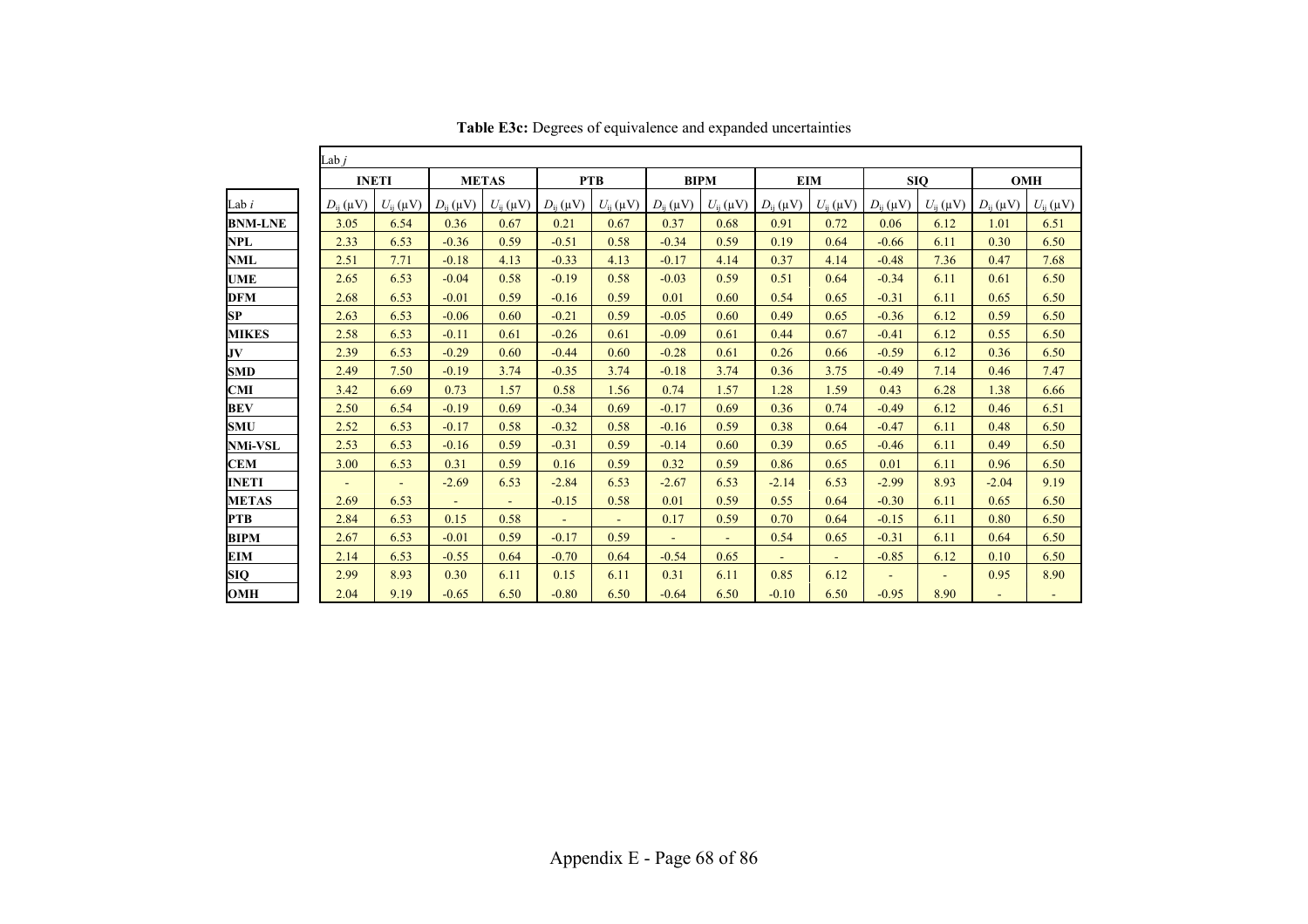

Figure E2a: Degree of equivalence with respect to the *ERV* for each laboratory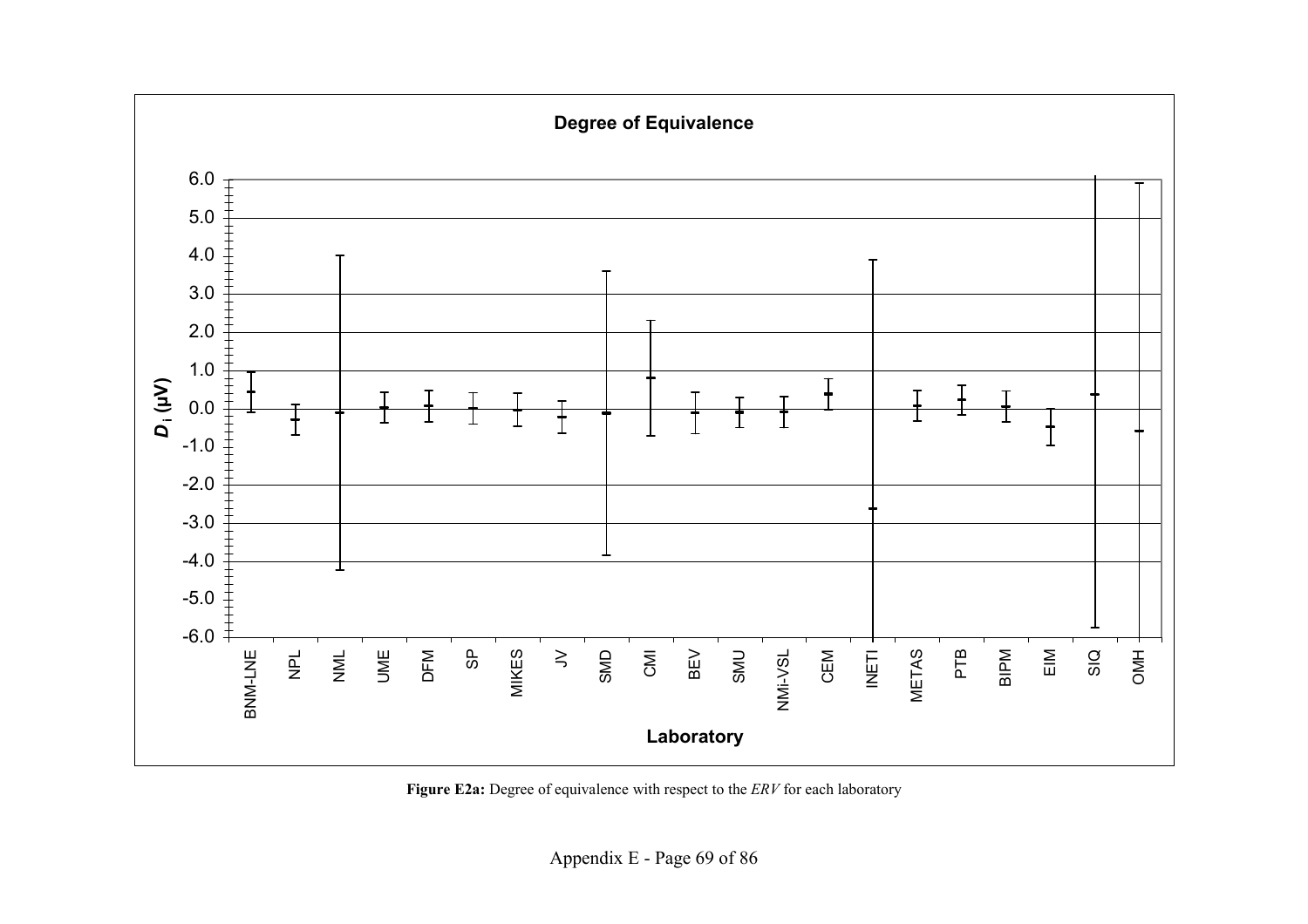

Figure E1b: Degree of equivalence with respect to the *ERV* for each laboratory (in a detailed picture)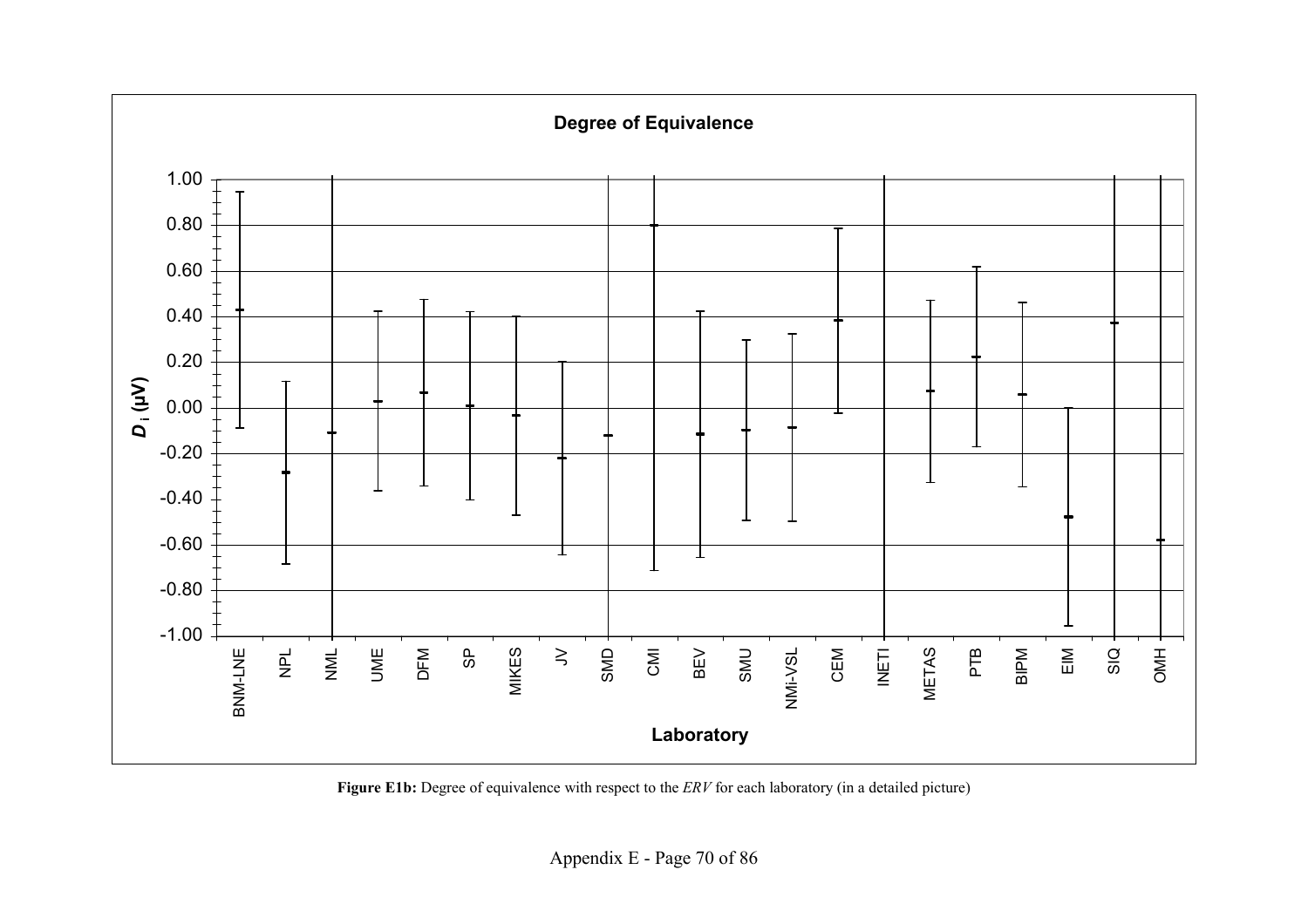# **APPENDIX F: Technical Protocol**

## EUROMET PROJECT NO. 429: COMPARISON ON 10 V DC VOLTAGE

## **Technical protocol**

## (September 2000)

## **CONTENTS**

| 2.            |  |
|---------------|--|
| $\mathcal{E}$ |  |
|               |  |
|               |  |
|               |  |
|               |  |
| 4.            |  |
| $5 -$         |  |
|               |  |
|               |  |
|               |  |
| Guarding.     |  |
|               |  |
|               |  |
|               |  |
| 6             |  |
| $7\degree$    |  |
|               |  |
|               |  |
| 8.            |  |
| 9.            |  |
|               |  |
|               |  |
|               |  |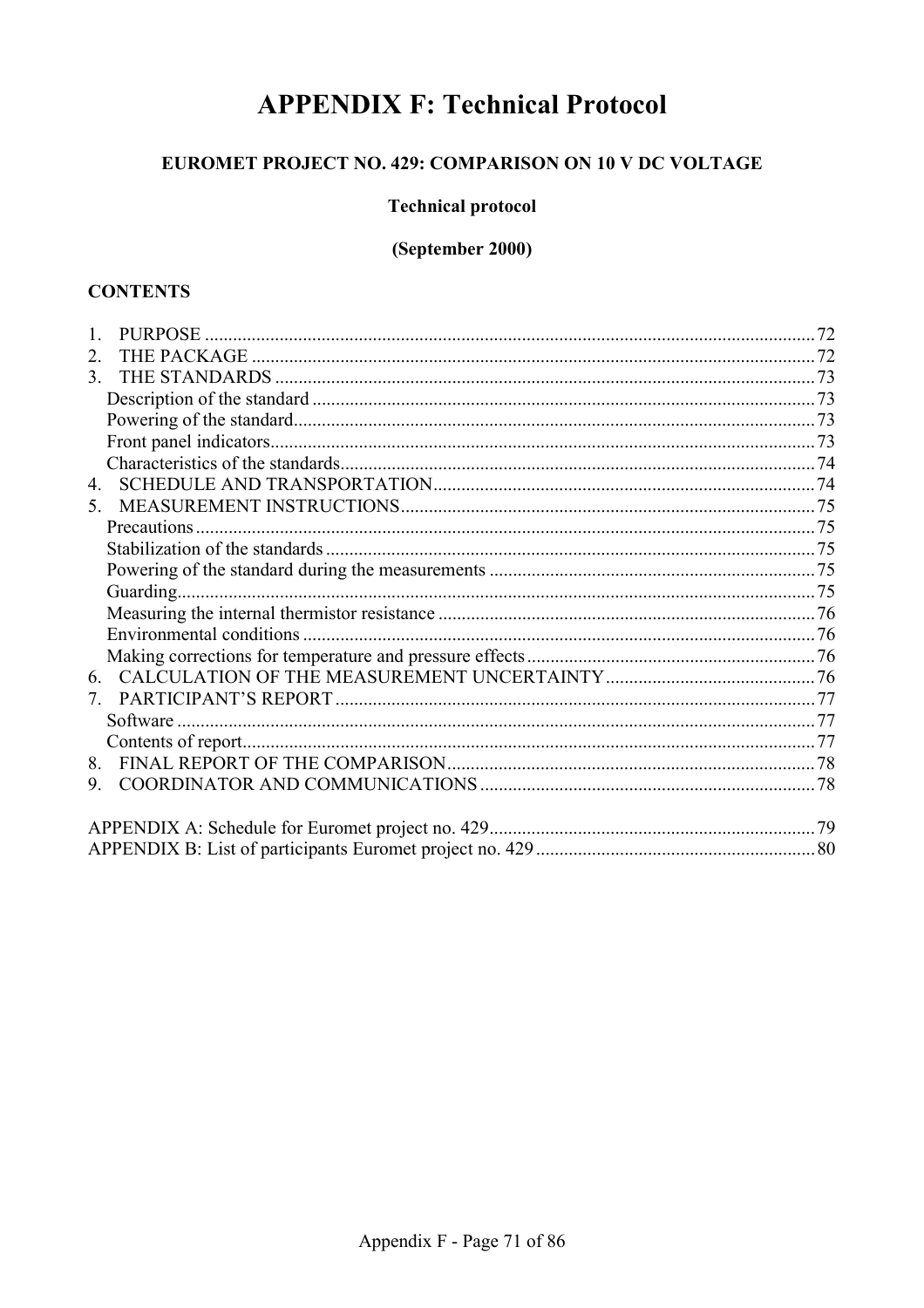## <span id="page-71-0"></span>**1. PURPOSE**

At the Euromet *JAVS and QHRS experts meeting*, held in Lisbon on 27 and 28 May 1997, it was proposed to organize an Euromet comparison on 10 V DC voltage. At the Euromet *Electricity Contact Persons meeting*, held in Madrid on 29 and 30 October 1997, the comparison on 10 V DC voltage was assigned the status of Euromet key comparison.

Primary and secondary DC voltage standards are of fundamental importance for the traceability of electrical measurements. The primary standard for DC voltage is formed by the Josephson Array Voltage Standard (JAVS). Due to the development of 10 V Josephson Arrays, the 10 V level has recently become the most important and accurately-known level to maintain secondary, electronic standards. These electronic standards form the main starting point for further realisation of the voltage scale and the traceability of other electrical units.

The JAVSs of the National Metrology Laboratories have been, or will be, compared with the transportable JAVS of the Bureau International des Poids et Mesures (BIPM). No European comparison has yet been organised to compare the results of routine 10 V calibration measurements on secondary electronic standards by using JAVSs (or other national standards).

Such comparison of 10 V calibration results, contributing to the system of 'key comparisons', will accelerate the development of measurement strategies within the field of electrical metrology. It will also facilitate the dissemination of experience and knowledge to less favoured regions, by incorporating in the comparison countries from Eastern and Southern Europe that are building up their facilities and that do not (yet) operate a JAVS as their national standard.

## **2. THE PACKAGE**

The package contains the following items:

## **Transit case no. 1:**

|                | Fluke 732B electronic DC reference standard            | $s/n$ 6025001 |
|----------------|--------------------------------------------------------|---------------|
| $\blacksquare$ | Fluke 732B electronic DC reference standard            | $s/n$ 6025002 |
| п              | AC line power cord $(2x)$                              |               |
| ٠              | Cord for thermistor resistance measurement $(2x)$      |               |
| п              | Hanwell Humbug logger for temperature and humidity     | $s/n$ 00399   |
| $\blacksquare$ | ATA carnet for non European-Union countries (optional) |               |
|                | Transit case no. 2:                                    |               |
| $\blacksquare$ | Fluke 732B electronic DC reference standard            | $s/n$ 6025003 |
| $\blacksquare$ | Fluke 732B electronic DC reference standard            | $s/n$ 6025004 |
| ٠              | AC line power cord $(2x)$                              |               |
| ٠              | Cord for thermistor resistance measurement $(2x)$      |               |
| п              | ATA carnet for non European-Union countries (optional) |               |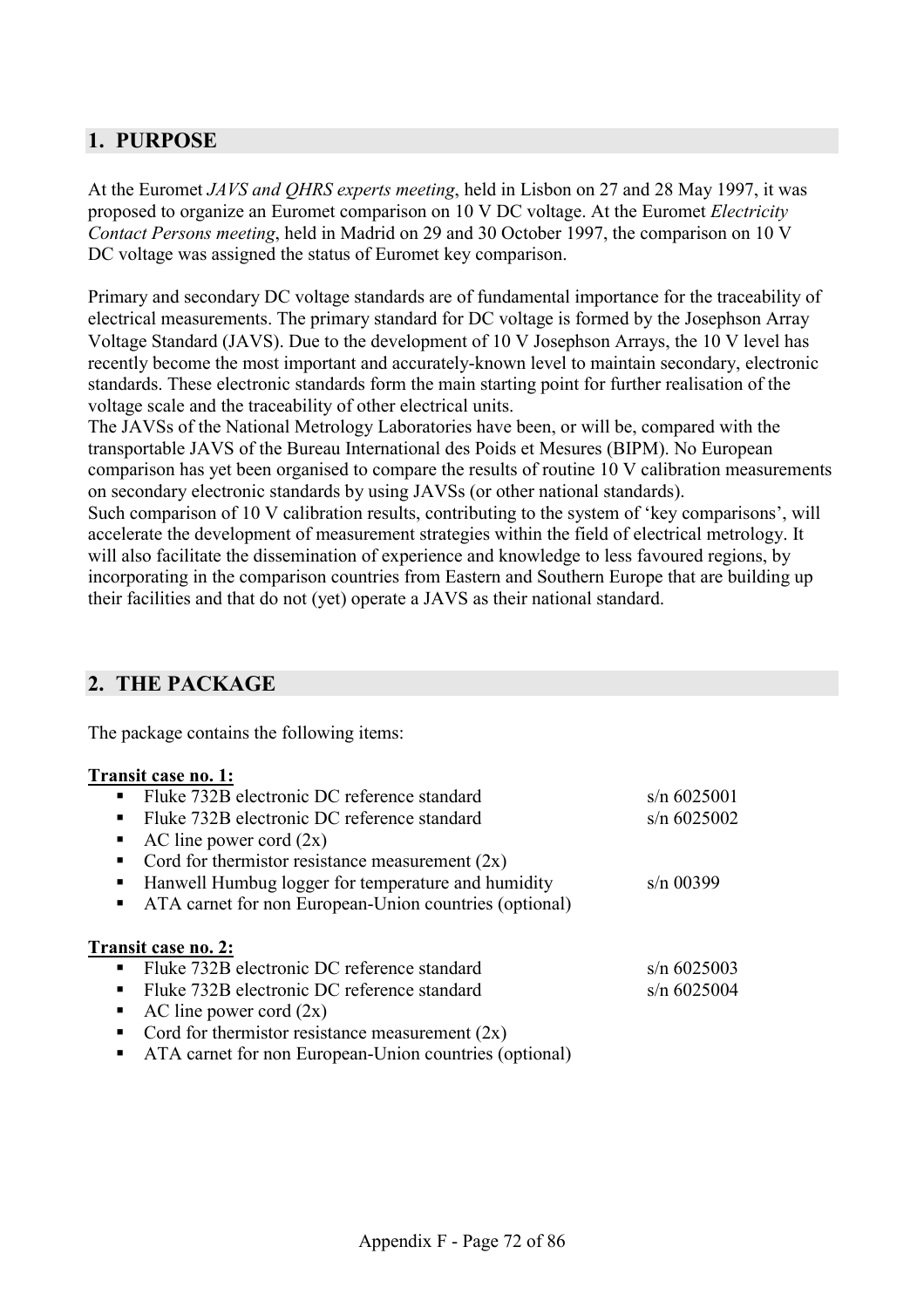### **3. THE STANDARDS**

### **Description of the standard**

The standards, four Fluke 732B electronic DC reference standards, have an identification as follows:

| VSL-1     | $s/n$ 6025001  |
|-----------|----------------|
| $VSI - 2$ | $s/n$ 6025002  |
| $VSI - 3$ | $\sin 6025003$ |
| $VSI - 4$ | $s/n$ 6025004  |

The dimensions of each of these standards are (height x width x depth) 13.4 cm x 9.8 cm x 40.6 cm, with a weight of 5.9 kg.

The Fluke 732 B electronic DC reference standard, henceforth denoted by *the standard*, has two output voltages, nominally 1.018 V and 10 V respectivally. Within the comparison, only the 10 V output will be measured.

### **Powering of the standard**

If not carrying out measurements on the standards, **the standards must continue to receive uninterrupted voltage from the AC line power** (230 V, 50 Hz). Check that the front panel **AC PWR** indicator lights when the standard is connected to the AC line power.

During measurements, the standard should be operated at its internal battery, i.e., disconnected from the AC line power (see section 6). If the battery voltage drops low, the front panel LOW BAT indicator starts blinking and the standard must be plugged into the AC line power immediately to allow for recharging of the battery and to avoid extinguishing the IN CAL indicator.

#### **Front panel indicators**

**AC PWR** 

The AC PWR indicator lights whenever the standard is connected to AC line power (230 V, 50 Hz).

**IN CAL** 

The IN CAL indicator goes out after excessive drops in battery operating voltage or gross changes in oven temperature.

**If the IN CAL indicator doesn't light, you must immediately contact the pilot laboratory, which will give specific instructions how to proceed.**

**CHARGE** 

The CHARGE indicator lights when the standard is connected to the AC line power and the internal battery is in the charging mode. When the battery is near full charge, the CHARGE indicator goes off.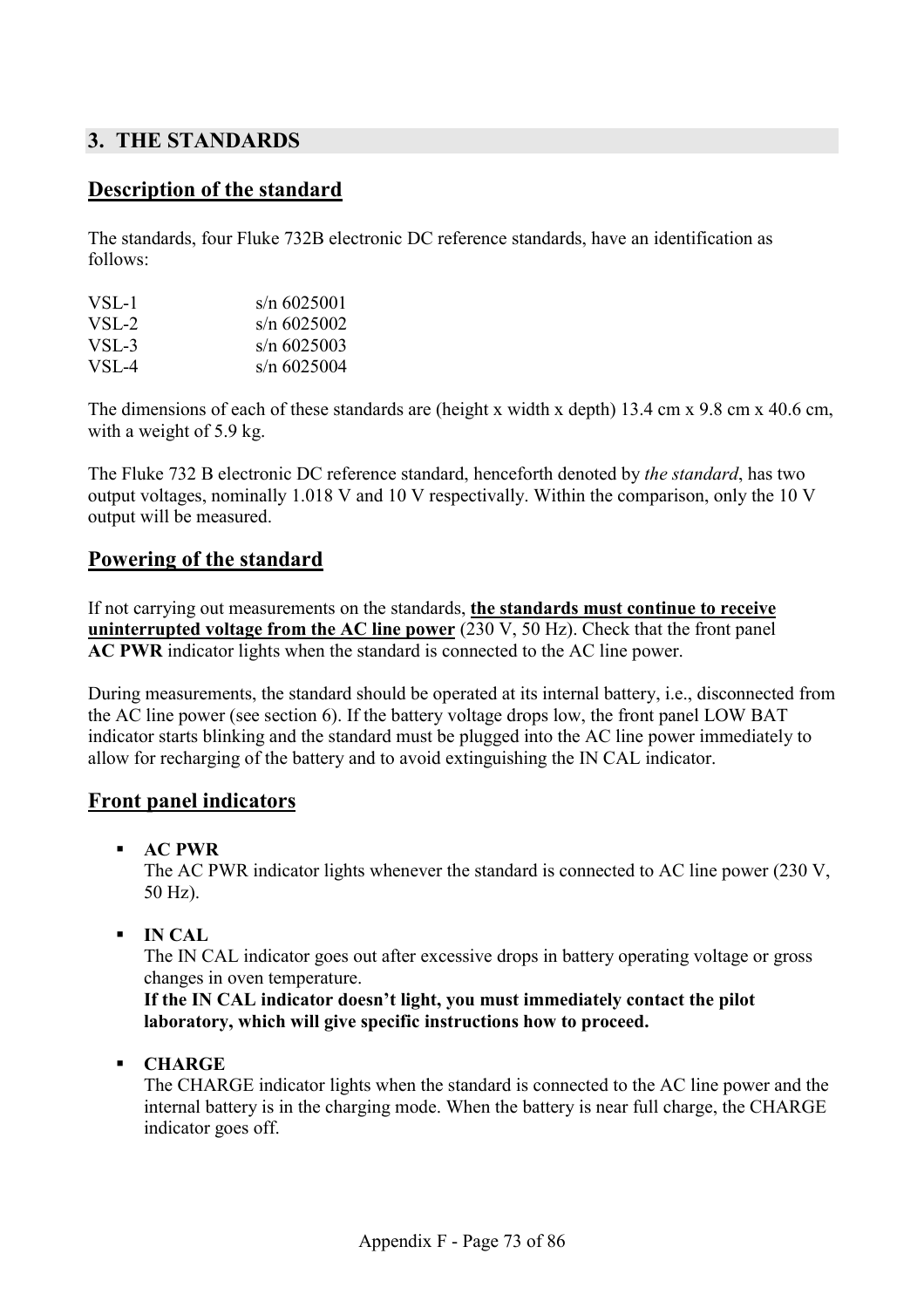### **LOW BAT**

The LOW BAT indicator blinks when approximately 5 hours of battery operation time remains.

**When LOW BAT blinks, plug the standard into the AC line power immediately to avoid extinguishing the IN CAL indicator.** The battery is recharged in less than 24 hours with the self-contained automatic battery charger.

# **Characteristics of the standards**

In table 1 an overview is given of the temperature and pressure coefficients of the output voltages *U*measured of the travelling standards as determined by the BIPM. The temperature effect is expressed in terms of the environmental temperature ( $\alpha_T$ ) and in terms of the oven thermistor resistance ( $\alpha_R$ ). The coefficient  $\alpha_R$  will be used to make corrections for temperature effects (see measurement procedure).

| Standard | Reference<br>thermistor<br>resistance<br>$R_0(k\Omega)$ | Temperature<br>coefficient $\alpha$ <sup>T</sup><br>$(10^{-9} \cdot U_{\text{measured}} K^{-1})$ | Temperature<br>coefficient $\alpha_R$<br>$(10^{-9} \cdot U_{\text{measured}} \Omega^{-1})$ | Pressure coefficient $\alpha_p$<br>$(10^{-9} \cdot U_{\text{measured}} \text{hPa}^{-1})$ |
|----------|---------------------------------------------------------|--------------------------------------------------------------------------------------------------|--------------------------------------------------------------------------------------------|------------------------------------------------------------------------------------------|
| $VSL-1$  | 38.55                                                   | $-1.1 \pm 1.9$                                                                                   | $0.026 \pm 0.042$                                                                          | $1.67 \pm 0.05$                                                                          |
| $VSL-2$  | 38.60                                                   | $-6.8 \pm 2.3$                                                                                   | $0.159 \pm 0.054$                                                                          | $1.70 \pm 0.03$                                                                          |
| $VSL-3$  | 38.60                                                   | $-6.9 \pm 2.5$                                                                                   | $0.161 \pm 0.058$                                                                          | $1.77 \pm 0.02$                                                                          |
| VSL-4    | 38.40                                                   | $-4.2 \pm 2.6$                                                                                   | $0.089 \pm 0.056$                                                                          | $1.94 \pm 0.05$                                                                          |

**Table 13:** Temperature and pressure coefficients of *U*<sub>measured</sub>.

The resistance of the oven temperature thermistor, which is an indicator for the temperature of the zener reference, can be measured via the MONITOR/EXT BAT IN connector at the rear panel of the standard. A special cable is supplied with the standards to measure the two-terminal thermistor resistance with a resistance meter (see measurement procedure).

# **4. SCHEDULE AND TRANSPORTATION**

The comparison will be organized in loops of two or three laboratories in order to allow close monitoring of the behavior of the standard. The package is preferably tranported by car or train. Details concerning the transport will be discussed bilaterally with the participants. In any case, extreme temperature, humidity or pressure changes as well as violent impacts must be avoided. The standards will normally be accompanied by an ATA carnet for non European-Union countries. Each participant is expected to ship or to carry the standard to the next scheduled laboratory.

During transport and stay at the participant's laboratory, the environmental temperature and humidity will be measured continuously by the datalogger in transit case no. 1. Please keep the datalogger with the standards, also during the measurements in your laboratory.

Each arrival and departure of the standards must be communicated to the pilot laboratory using the forms that will be provided. In case of damage or evident malfunctioning of the standards, the laboratory will report immediately to the pilot laboratory, that will give specific instructions.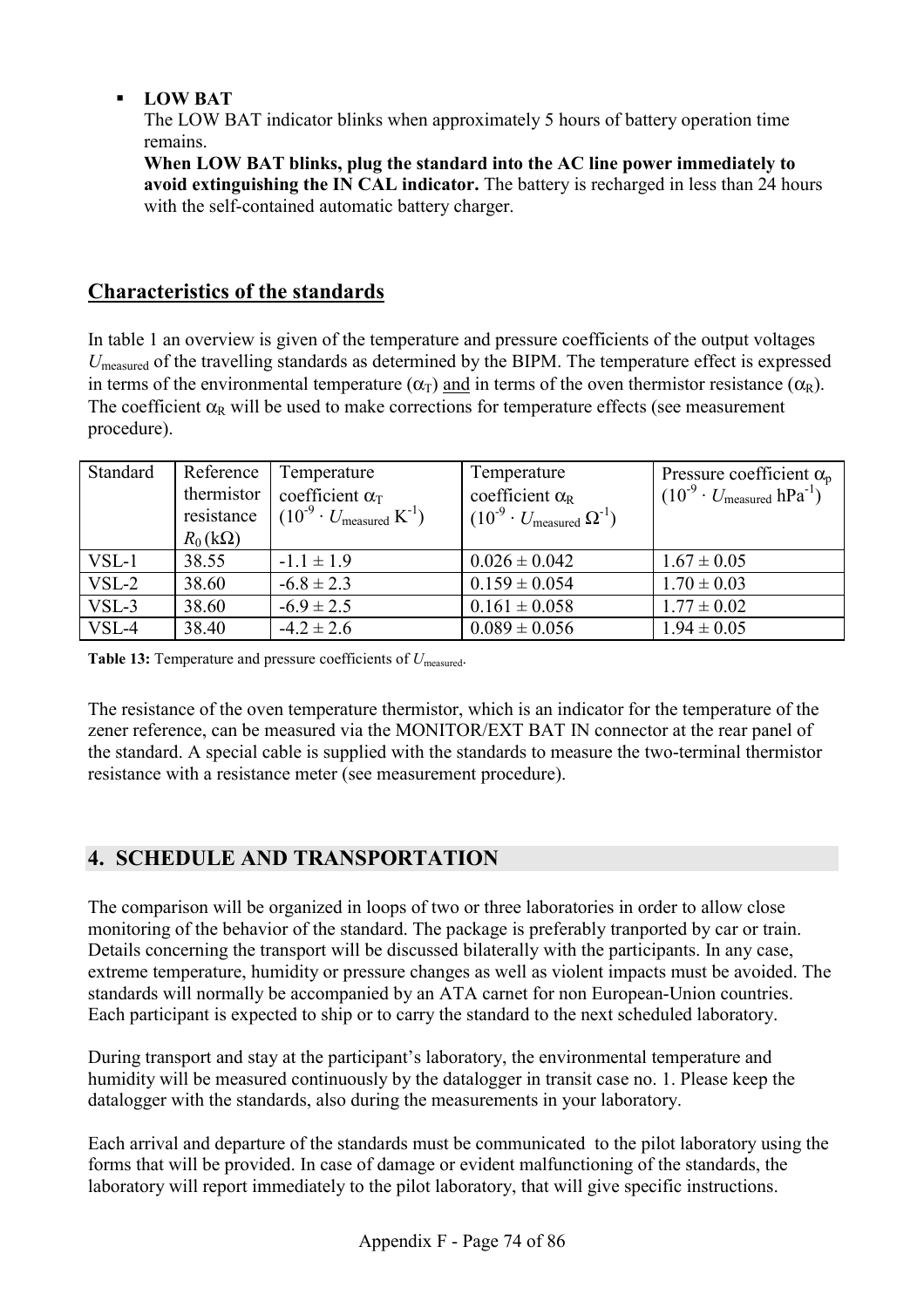If unforeseen circumstances prevent a laboratory from carrying out the measurements within the time allocated, it should send the standards without delay to the laboratory next in the schedule. If time allows, the laboratory will get the possibility to carry out the measurements at a later time.

**Each laboratory will have two weeks available for its participation to the comparison**. **This includes the measurements and the transportation of the standards to the next participant.** After arrival in the participant's laboratory, the standards should be allowed to stabilise in a temperature and, possibly, humidity controlled room for at least three days before use.

As usual each participating laboratory is responsible for its own costs for the measurements, transportation and any customs charges as well as any damage that may occur within its country.

# **5. MEASUREMENT INSTRUCTIONS**

# **Precautions**

- Do not short the output voltages.
- Make sure not to disconnect the standard from the AC line power for too long a period.
- Avoid extreme temperature, humidity or pressure changes as well as violent impacts.

### **Stabilization of the standards**

After arrival in the participant's laboratory, the standards should be allowed to stabilise in a temperature and, possibly, humidity controlled room for at least three days before use. Don't place the standards too close to each other, this to avoid heating of the standards.

### **Powering of the standard during the measurements**

When not carrying out measurements, the standards must be connected continuously to the AC line power.

Measurements should be carried out with the standard operated at its internal battery, i.e., disconnected from the AC line power. To allow the standard for stabilization, battery-operated measurements should not start any sooner than 2 hours after disconnection of the standard from the AC line power. Restrict the disconnection to 6 hours or less.

*In addition* to the battery-operated measurements, measurements can be made (and submitted to the pilot laboratory) with the standards connected to the AC line power. Notice that connection to the AC line power during measurement will (probably) have consequences for the connection of guard and/or ground.

### **Guarding**

Assuming that you carry out the voltage measurements with the standards disconnected from the AC line power, the front panel GUARD binding post should be connected to the guard of your measuring system and to the front panel CHASSIS binding post. At one point in your system the guard should be connected to ground.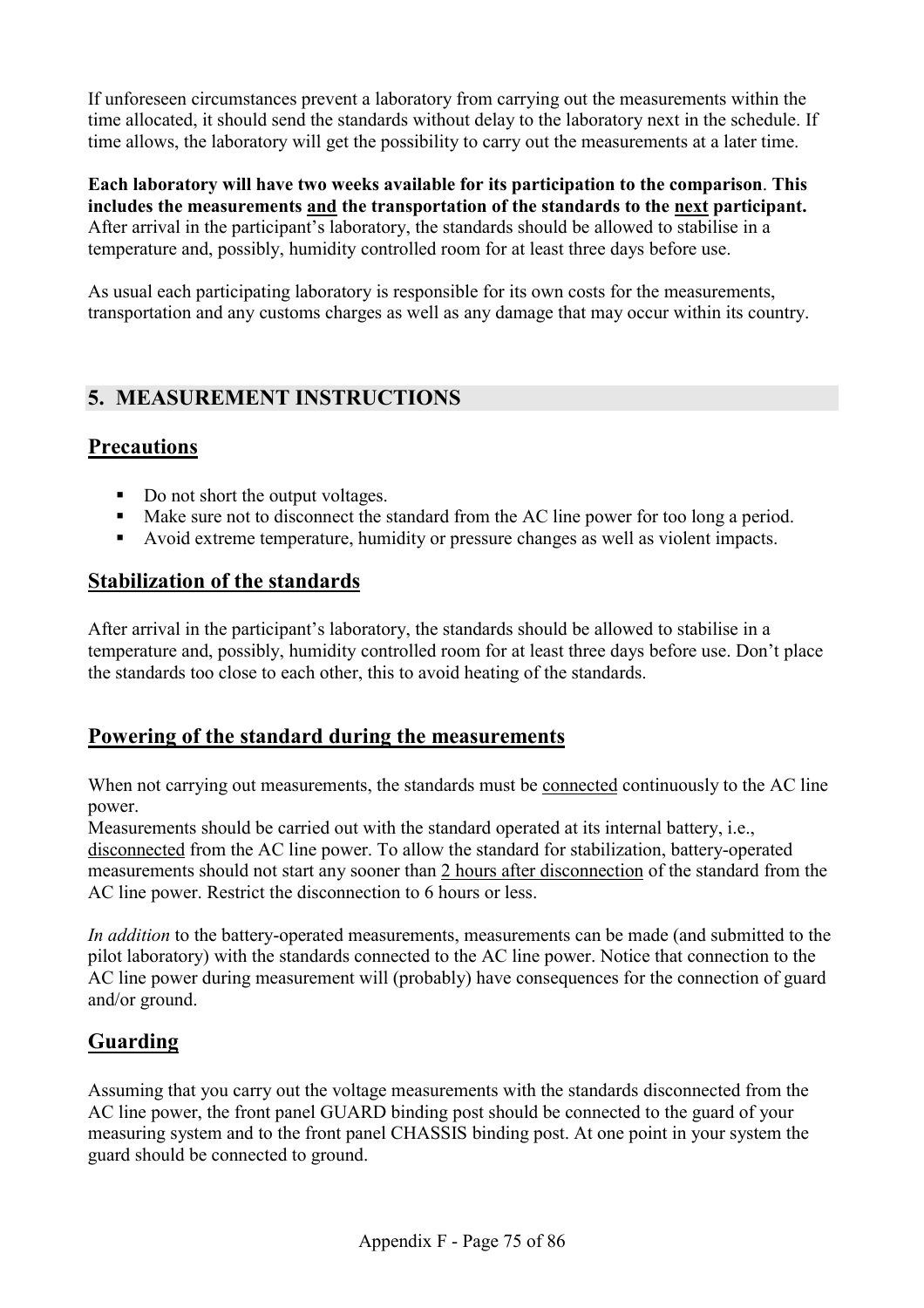If measuring while the standards are powered by the AC line power, the CHASSIS must be disconnected from the GUARD to avoid earth loops.

### **Measuring the internal thermistor resistance**

The internal thermistor resistance must be measured for each measurement of a 10 V output voltage. The thermistor resistances of the standards have nominal values between 38 kΩ and 39 kΩ (see Table 1). To avoid heating of the thermistor, the test current should not exceed 10 µA. This implies that most DMMs can not be used in their  $100 \text{ k}\Omega$  range or auto-range setting.

# **Environmental conditions**

The ambient temperature, humidity and pressure must be measured. Corrections must be made for temperature and pressure effects (see next section). Preferably, the measurements should be carried out at nominally 23 °C and 40 % RH.

### **Making corrections for temperature and pressure effects**

The measured voltages *U*measured should be corrected for temperature and pressure effects. The temperature effect is taken into account through the thermistor resistance *R.* The following formula should be used to calculate the corrected voltages *U*<sub>corrected</sub>:

 $U_{\text{corrected}} = U_{\text{measured}} - \alpha_{\text{R}} \cdot (R - R_0) - \alpha_{\text{n}} \cdot (p - p_0)$ ,

with  $\alpha_P$  and  $\alpha_p$  the temperature and pressure coefficients as given in Table 1, with *p* the ambient air pressure, and  $p_0 = 1013.25$  hPa the reference air pressure. The reference thermistor resistances  $R_0$ depend on the specific standard and are given in Table 1.

Obviously, the uncertainties of both the thermistor resistance measurement and the air pressure measurement contribute to the total uncertainty of measurement.

# **6. CALCULATION OF THE MEASUREMENT UNCERTAINTY**

The uncertainty calculations must comply with the requirements of the 'Guide to the Expression of Uncertainty in Measurement' (issued by the International Organization for Standardization, first edition 1993, ISBN 92-67-10188-9). Foreseen sources of uncertainty:

- $\blacksquare$  Type A
- DVM or null-detector gain-error uncertainty
- Uncertainty due to irreversibility of scanner or switch
- **Leakage-error uncertainty**
- Uncertainty due to uncompensated offset voltages
- **Microwave-frequency uncertainty**
- Uncertainty due to EMI
- Calibration uncertainty of measurement equipment (e.g., for measuring the thermistor resistance, pressure, etc.)

This is not a complete list and should be extended with uncertainty contributions that are specific for the participant's measurement system.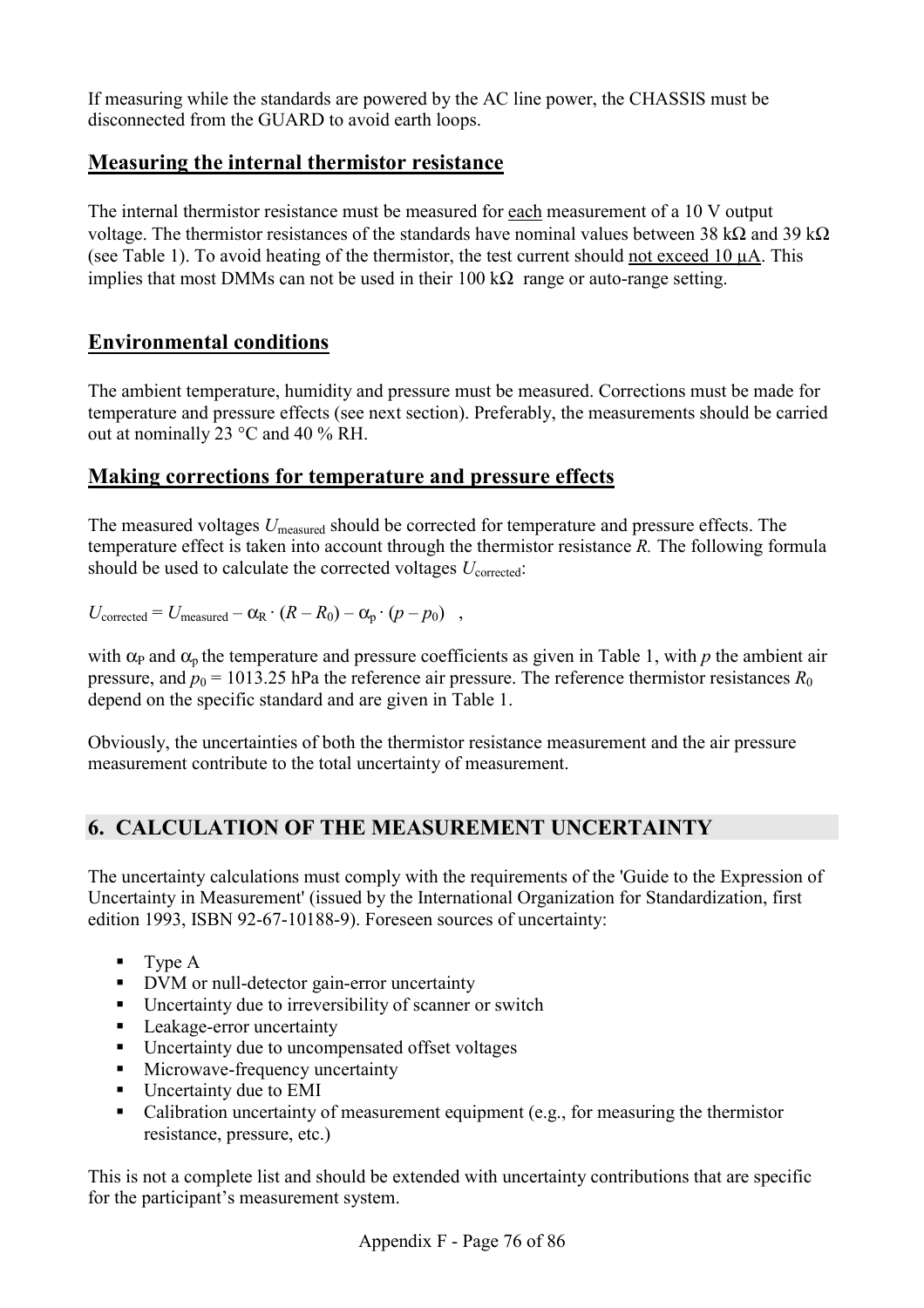# **7. PARTICIPANT'S REPORT**

# **Software**

The participant's report must be sent to NMi-VSL within two months from the completion of his measurements. Reports can also be submitted electronically, using the following software (or lower versions):

- Word 97 or Word Perfect 6.1 for the report including the participant's results
- Excel 97 or Ouattro Pro 6.0 for the raw data

### **Contents of report**

The report must contain:

- **The results of the measurement**
	- For each reported value the following information must be provided:
	- identification of standard
	- method of powering the standard
	- date and time of measurement
	- time of disconnection from AC line power
	- measured voltage
	- thermistor resistance
	- ambient temperature, humidity, and pressure
	- values of correction for temperature and pressure effects
	- measured voltage corrected for temperature and pressure effects
	- the Type A standard uncertainty
	- the expanded uncertainty of measurement (for  $k = 2$ )
	- number of averages and degrees of freedom

### **Uncertainty budget and calculation**

The uncertainty analysis should include a list of all sources of Type B uncertainty, together with the associated standard uncertainties as well as their evaluation method. For clarity, it is recommended to present the uncertainty budget in the form of a table (see, e.g., chapter 4 of the EAL-R2 document 'Expression of the Uncertainty of Measurement in Calibration'). For each reported value, the expanded uncertainty of measurement, obtained by multiplying the combined standard uncertainty by a coverage factor  $k = 2$ , must be given.

#### **Description of the method of measurement**

This includes information on:

- the method applied for correction of offset voltages (manual or automatic switching, reversal of null-detector or not, etc.)
- the method applied for guarding and shielding, and connection to earth
- method applied for biasing the Josephson array (bias on or off during measurement)
- method for Josephson step number adjustment and maximum value of null voltage
- 'bandwidth' of the voltage measurement (null-detector analog or digital filtering, number of samples, averaging, etc.)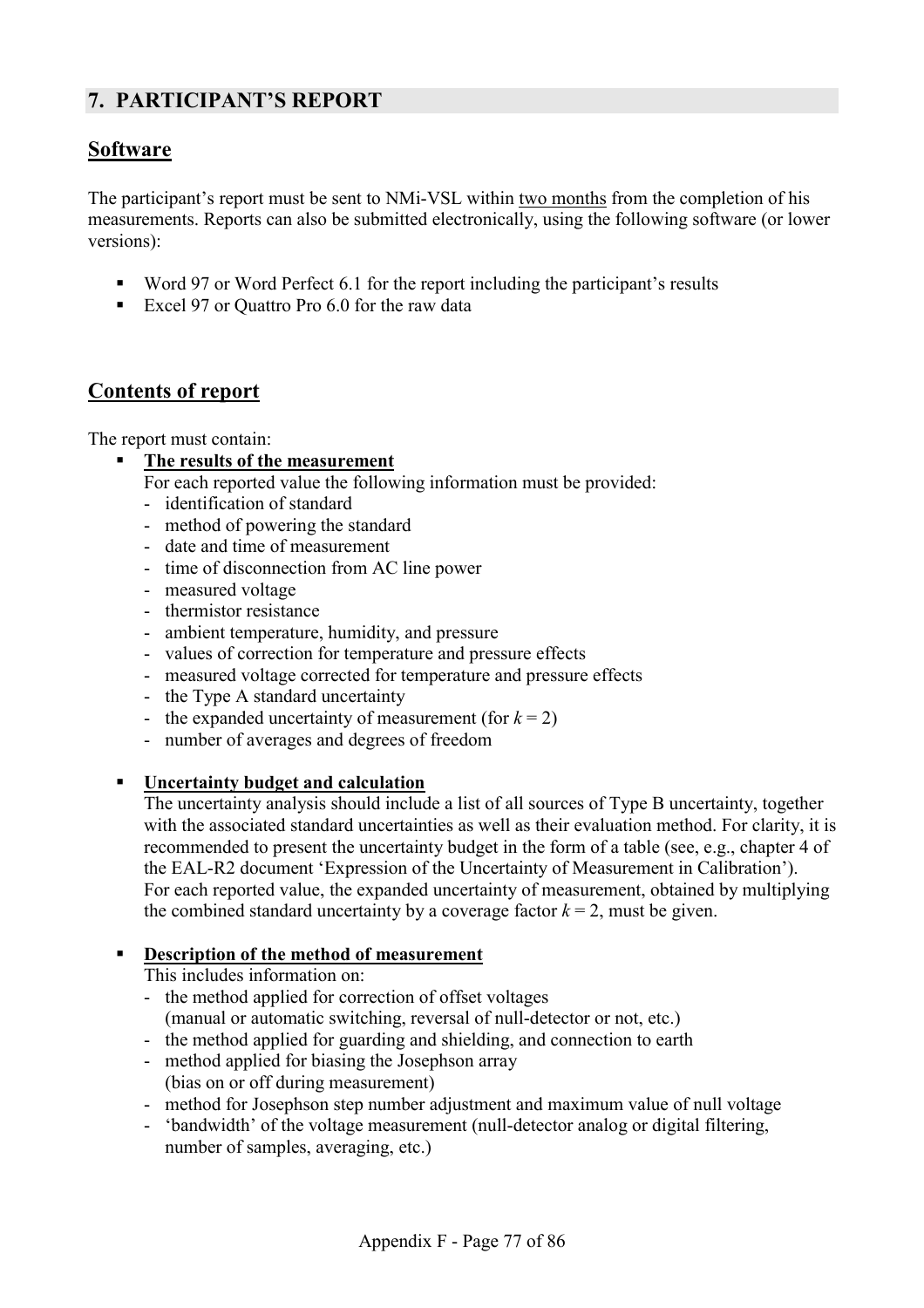#### **A statement of traceability**

This is only required if the national standard is not considered to be a primary standard.

### **8. FINAL REPORT OF THE COMPARISON**

The draft version of the final report will be issued within four months after completion of the comparison. The draft report will be sent to the participants and will be discussed during a general project meeting. The final report will be prepared within three months after this meeting. The whole procedure will be based on Euromet Guidance document no. 3.

### **9. COORDINATOR AND COMMUNICATIONS**

The NMi Van Swinden Laboratorium will coordinate the comparison, provide the standards, and act as reference laboratory.

Address for correspondence

Feike Liefrink NMi Van Swinden Laboratorium PO Box 654 2600 AR DELFT The Netherlands

Address for dispatching the standards

NMi Van Swinden Laboratorium Schoemakerstraat 97 2628 VK DELFT The Netherlands

Tel.  $+31$  15 2 691 549 +31 15 2 691 627

Fax: +31 15 2 612 971

E-mail:EurometProject429@NMi.nl

A list of participants, including their addresses, can be found in Appendix B.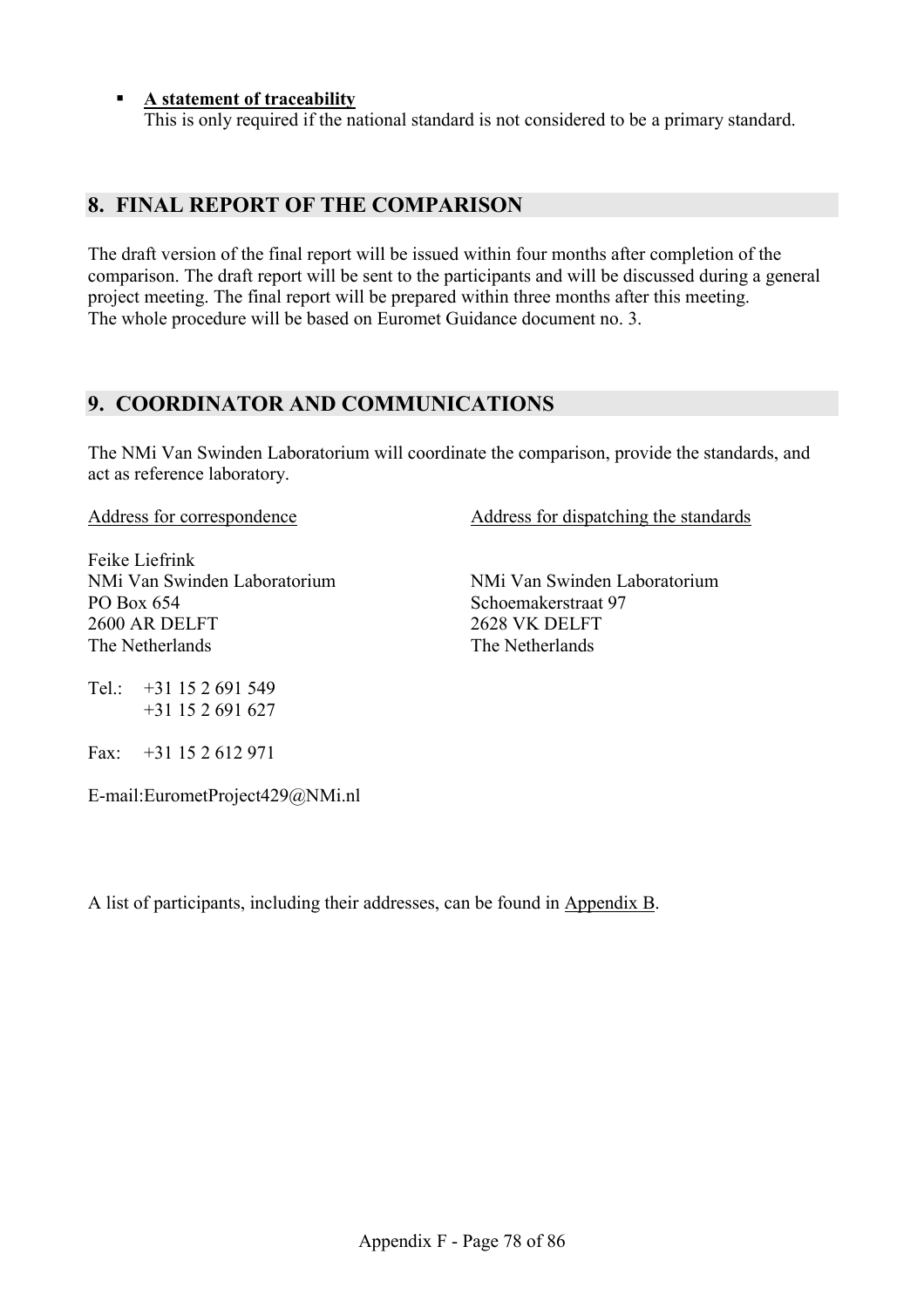# **APPENDIX A: Schedule for Euromet project no. 429**

### **Final version (September 1998)**

| <b>Period</b> |           | Laboratory      |                 | <b>Country</b>   |                 |
|---------------|-----------|-----------------|-----------------|------------------|-----------------|
| Year          | Week No.  | <b>Date</b>     |                 |                  |                 |
|               |           |                 | NMi-VSL         | PILOT laboratory | The Netherlands |
| 1998          | $46 - 47$ | 9 Nov - 20 Nov  | <b>BIPM</b>     |                  |                 |
|               | $48 - 49$ | 23 Nov - 4 Dec  | <b>BNM-LCIE</b> |                  | France          |
|               | $50 - 1$  | 7 Dec - 8 Jan   | NMi-VSL         | PILOT laboratory | The Netherlands |
| 1999          | $2 - 3$   | 11 Jan - 22 Jan | <b>NPL</b>      |                  | UK              |
|               | $4 - 5$   | 25 Jan - 5 Feb  | <b>NML</b>      |                  | Ireland         |
|               | $6 - 8$   | 8 Feb - 26 Feb  | NMi-VSL         | PILOT laboratory | The Netherlands |
|               | $9 - 10$  | 1 Mar - 12 Mar  | <b>UME</b>      |                  | Turkey          |
|               | $11 - 12$ | 15 Mar - 26 Mar | <b>BIPM</b>     |                  |                 |
|               | $13 - 15$ | 29 Mar - 16 Apr | NMi-VSL         | PILOT laboratory | The Netherlands |
|               | $16 - 17$ | 19 Apr - 30 Apr | <b>DFM</b>      |                  | Denmark         |
|               | $18 - 19$ | 3 May - 14 May  | <b>SP</b>       |                  | Sweden          |
|               | $20 - 22$ | 17 May - 4 Jun  | NMi-VSL         | PILOT laboratory | The Netherlands |
|               | $23 - 24$ | 7 Jun - 18 Jun  | <b>VTT</b>      |                  | Finland         |
|               | $25 - 26$ | 21 Jun - 2 Jul  | <b>JV</b>       |                  | Norway          |
|               | $27 - 34$ | 5 Jul - 27 Aug  | NMi-VSL         | PILOT laboratory | The Netherlands |
|               | $35 - 36$ | 30 Aug - 10 Sep | <b>BMS</b>      |                  | Belgium         |
|               | $37 - 38$ | 13 Sep - 24 Sep | <b>BIPM</b>     |                  |                 |
|               | $39 - 41$ | 27 Sep - 15 Oct | NMi-VSL         | PILOT laboratory | The Netherlands |
|               | $42 - 43$ | 18 Oct - 29 Oct | <b>CMI</b>      |                  | Czech Republic  |
|               | $44 - 45$ | 1 Nov - 12 Nov  | <b>BEV</b>      |                  | Austria         |
|               | $46 - 47$ | 15 Nov - 26 Nov | <b>SMU</b>      |                  | Slovakia        |
|               | $49 - 1$  | 29 Nov - 7 Jan  | NMi-VSL         | PILOT laboratory | The Netherlands |
| 2000          | $2 - 3$   | 10 Jan - 21 Jan | <b>CEM</b>      |                  | Spain           |
|               | $4 - 5$   | 24 Jan - 4 Feb  | <b>INETI</b>    |                  | Portugal        |
|               | $6 - 8$   | 7 Feb - 25 Feb  | NMi-VSL         | PILOT laboratory | The Netherlands |
|               | $9 - 10$  | 28 Feb - 10 Mar | <b>OFMET</b>    |                  | Switzerland     |
|               | $11 - 12$ | 13 Mar - 24 Mar | <b>IEN</b>      |                  | Italy           |
|               | $13 - 15$ | 27 Mar - 14 Apr | NMi-VSL         | PILOT laboratory | The Netherlands |
|               | $16 - 17$ | 17 Apr - 28 Apr | <b>PTB</b>      |                  | Germany         |
|               | $18 - 19$ | 1 May - 12 May  | <b>BIPM</b>     |                  |                 |
|               | $20 - 22$ | 15 May - 2 Jun  | NMi-VSL         | PILOT laboratory | The Netherlands |
|               | $23 - 24$ | 5 Jun - 16 Jun  | <b>GUM</b>      |                  | Poland          |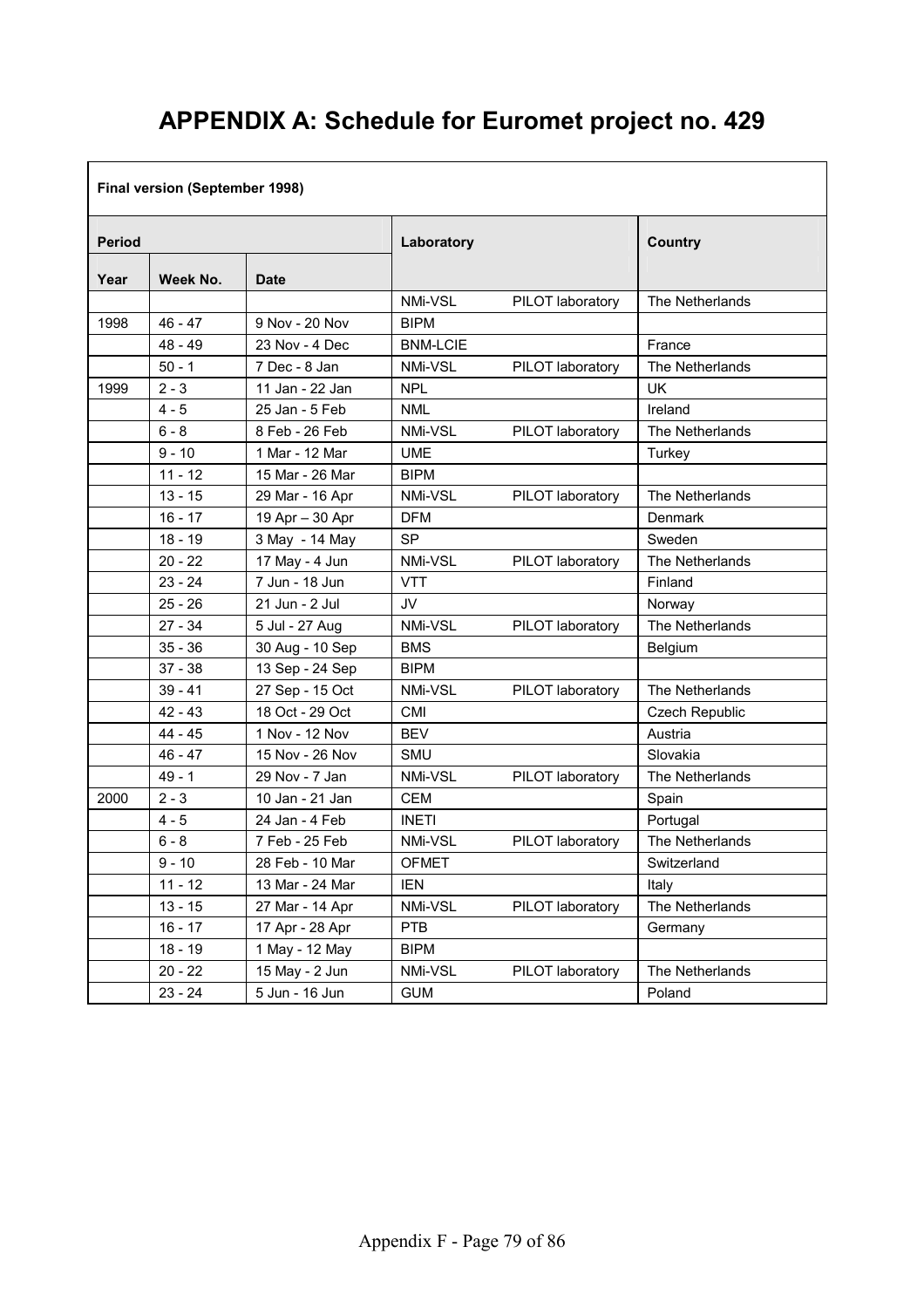# **APPENDIX B: List of participants Euromet project no. 429**

#### **Bundesamt für Eich- und Vermessungswesen (BEV)**

**Contact person: W. Waldmann** 

Address for correspondence

Arltgasse 35, Postfach 20 A-1163 Wien Austria

Tel.: 00 43 1 491 101 Fax: 00 43 1 492 0875 E-mail: w.waldmann@bev-eich.gv.at Address for dispatching the standards

Arltgasse 35, Postfach 20 A-1163 Wien Austria

#### **Belgiam Metrology Service (BMS)**

**Contact person: J. Nicolas** 

Address for correspondence

Boulevard E. Jacqmain 154 B-1000 Brussel Belgium

Address for dispatching the standards

Boulevard E. Jacqmain 154 B-1000 Brussel Belgium

Tel.: 00 32 2 206 46 87 Fax: 00 32 2 206 57 45 E-mail: nicolas.bms@pophost.eunet.be

#### **Czech Metrological Institute (CMI)**

**Contact person: A. Sebela** 

Address for correspondence

Okruzni 31 63800 Brno Czech Republik

Tel.: 00 420 5 4522 2727 Fax: 00 420 5 4522 2183 E-mail: asebela@cmi.cz

Address for dispatching the standards

Okruzni 31 63800 Brno Czech Republik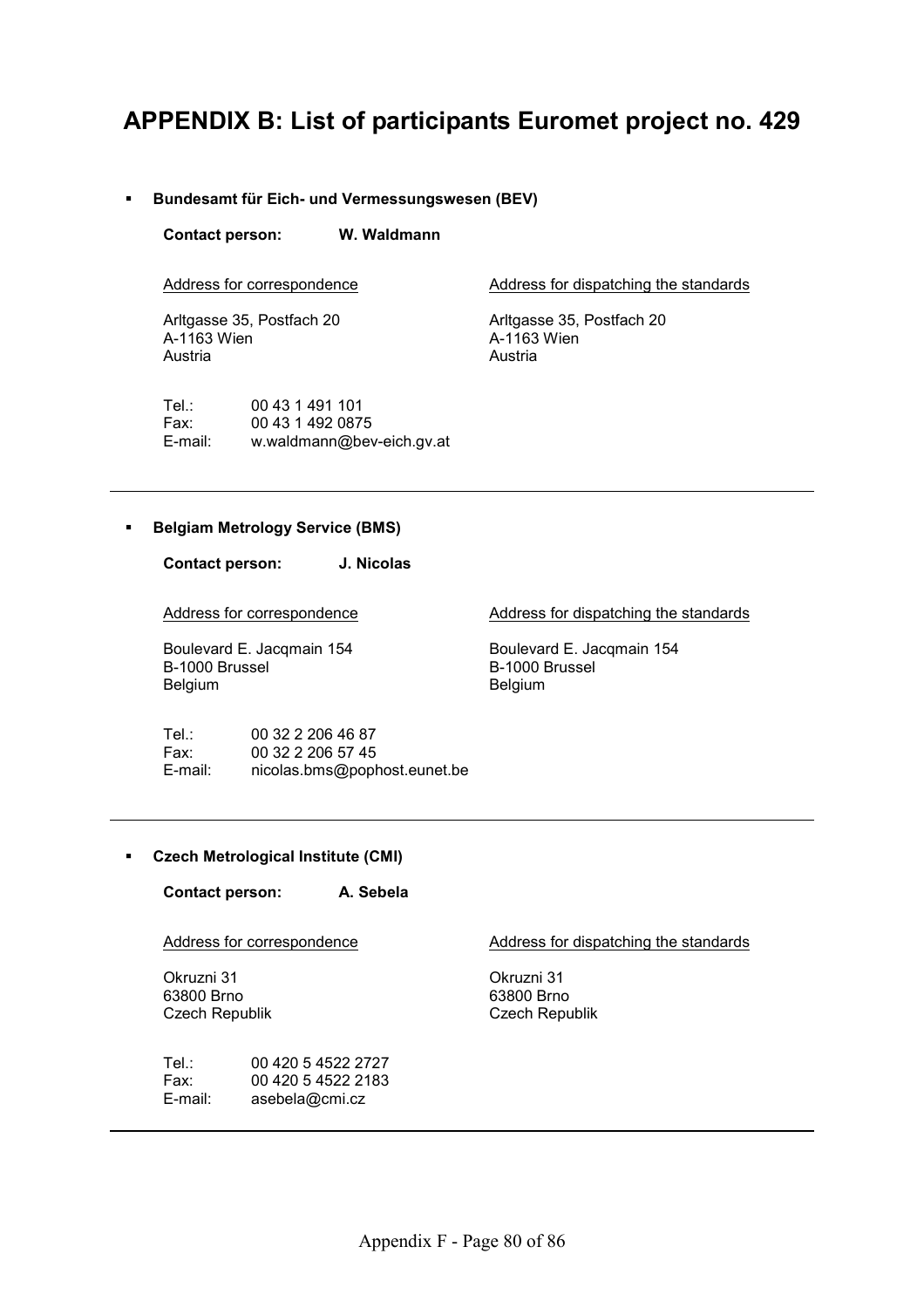**Danish Institute of Fundamental Metrology (DFM)** 

**Contact person: H. D. Jensen** 

Address for correspondence

Building 307, Anker Engelunds Vej 1 DK-2800 Lyngby Denmark

Tel.: 00 45 45 25 5874<br>Fax: 00 45 45 93 1137 00 45 45 93 1137 E-mail: hdj@dfm.dtu.dk

Address for dispatching the standards

Building 307, Anker Engelunds Vej 1 DK-2800 Lyngby Denmark

#### **VTT Automation (VTT)**

| <b>Contact person:</b>                         |                                                               | P. Helistö |                                           |
|------------------------------------------------|---------------------------------------------------------------|------------|-------------------------------------------|
|                                                | Address for correspondence                                    |            | Address for dispatching the standards     |
| PO Box 1304<br><b>FIN-02044 VTT</b><br>Finland |                                                               |            | Otakaari 7B<br>FIN-02150 Espoo<br>Finland |
| Tel :<br>Fax:<br>$E$ -mail:                    | 00 358 9 456 6526<br>00 358 9 456 7029<br>panu.helisto@vtt.fi |            |                                           |

**BNM-Laboratoire Central des Industries Electriques (BNM-LCIE)** 

**Contact person: G. Genevès** 

Address for correspondence 33 Avenue du Général Leclerc F-92266 Fontenay aux Roses cedex France Address for dispatching the standards 33 Avenue du Général Leclerc F-92266 Fontenay aux Roses cedex France Tel.: 00 33 1 4095 6042 Fax: 00 33 1 4095 6050 E-mail: gerard.geneves@lcie.fr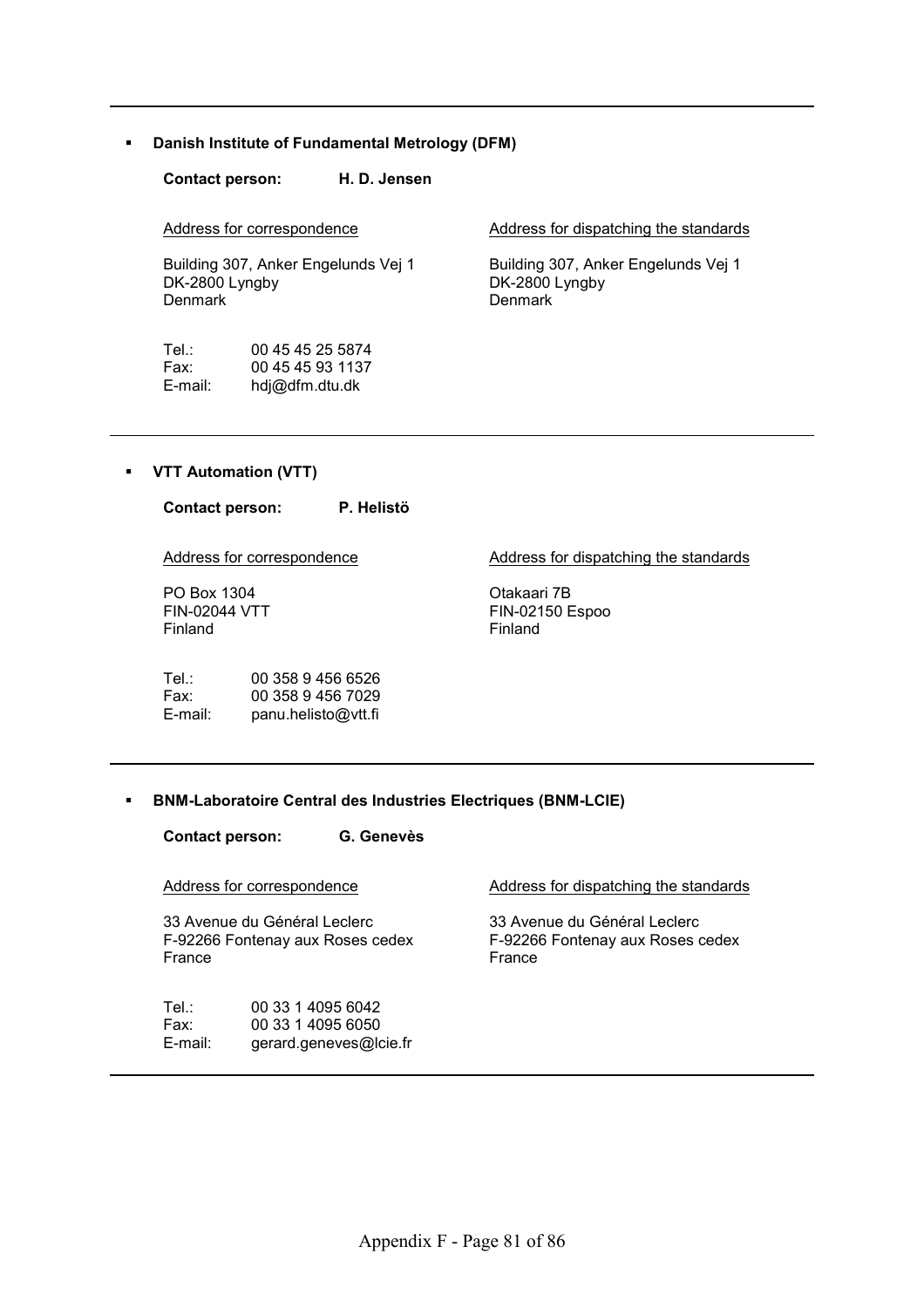**Physikalisch-Technische Bundesanstalt (PTB)** 

**Contact person: T. Funck** 

Address for correspondence

Postfach 3345 D-38023 Braunschweig Germany

| Tel∴    | 00 49 531 592 2132   |
|---------|----------------------|
| Fax:    | 00 49 531 592 2105   |
| E-mail: | torsten.funck@ptb.de |

Address for dispatching the standards

Bundesallee 100 D-38116 Braunschweig Germany

#### **National Metrology Laboratory (NML)**

**Contact person: O. Power**  Address for correspondence Forbairt, Glasnevin Dublin 9 Ireland Address for dispatching the standards Forbairt, Glasnevin Dublin 9 Ireland Tel.: 00 35 31 808 2252 Fax: 00 35 31 808 2026 E-mail: power\_o@forbairt.ie

#### **Istituto Elettrotecnico Nazionale (IEN)**

**Contact person: G. Marullo Reedtz** 

Address for correspondence

Strada delle Cacce 91 10135 Torino Italy

Tel.: 00 39 11 391 9421 Fax: 00 39 11 346 384 E-mail: marullo@me.ien.it

Address for dispatching the standards

Strada delle Cacce 91 10135 Torino Italy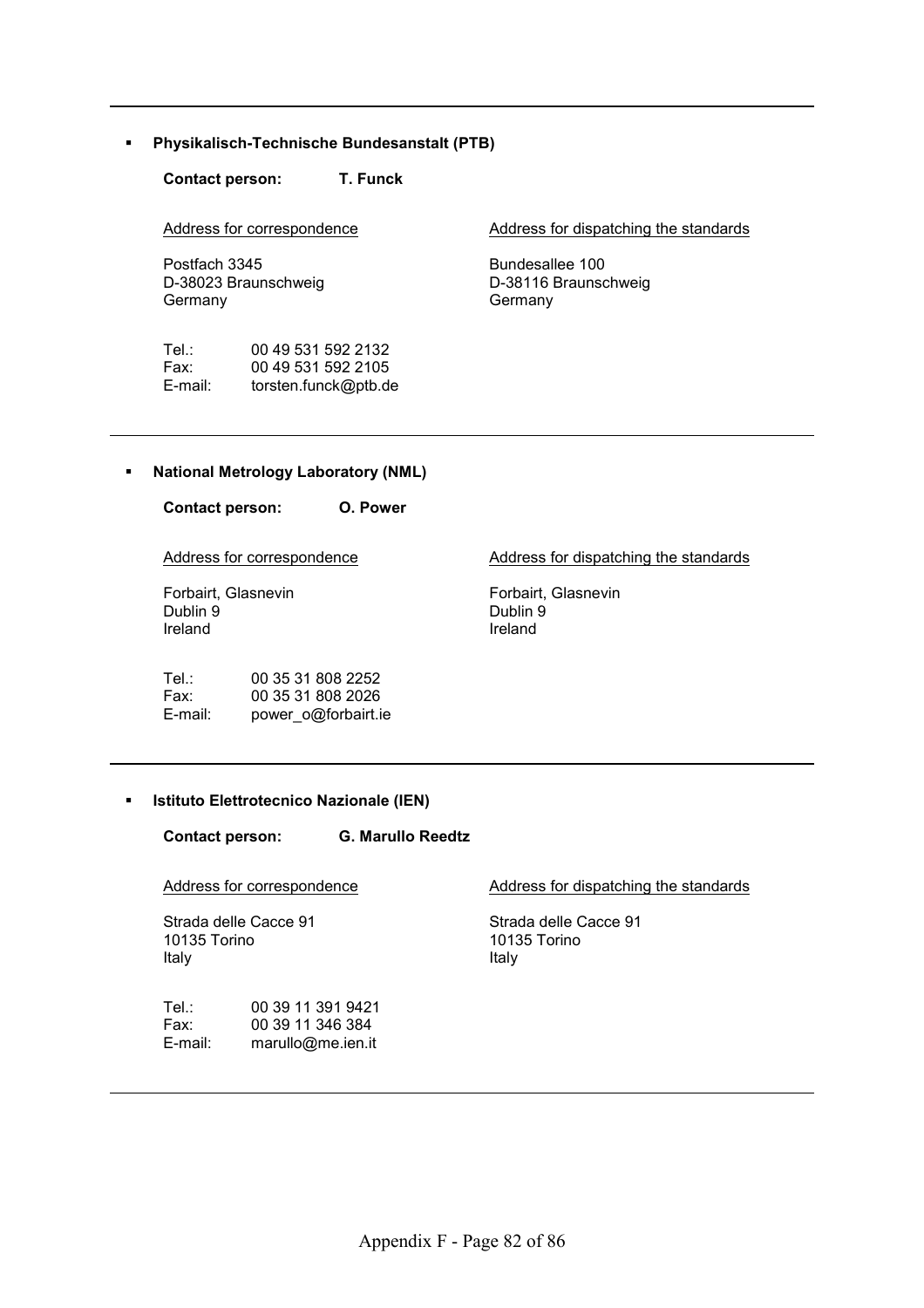#### **Justervesenet (JV)**

#### **Contact person: P.O. Hetland**

Address for correspondence

Address for dispatching the standards

Fetveien 99 N-2007 Kjeller Norway

Fetveien 99 N-2007 Kjeller Norway

Tel.: 00 47 64 84 84 84<br>Fax: 00 47 64 84 84 85 00 47 64 84 84 85 E-mail: per.hetland@justervesenet.dep.telemax.no

#### **Central Office of Measures (GUM)**

**Contact person: D. Sochoka**  Address for correspondence PO Box 10 00-950 Warszawa Poland

Tel.: 00 48 22 620 0241 Fax: 00 48 22 620 8378 E-mail:

Address for dispatching the standards

ul. Elektoralna 2 00-950 Warszawa Poland

#### **Instituto Nacional de Engenharia e Tecnologia Iundustrial (INETI)**

**Contact person: M. Nunes** 

Address for correspondence

Az. Lameiros a Est. Paco Lumiar 1699 Lisboa codex Portugal

Address for dispatching the standards

Az. Lameiros a Est. Paco Lumiar 1699 Lisboa codex Portugal

| Tel∴    | 00 351 1 716 5141         |
|---------|---------------------------|
| Fax:    | 00 351 1 714 3997         |
| E-mail: | mario.nunes@mail.ineti.pt |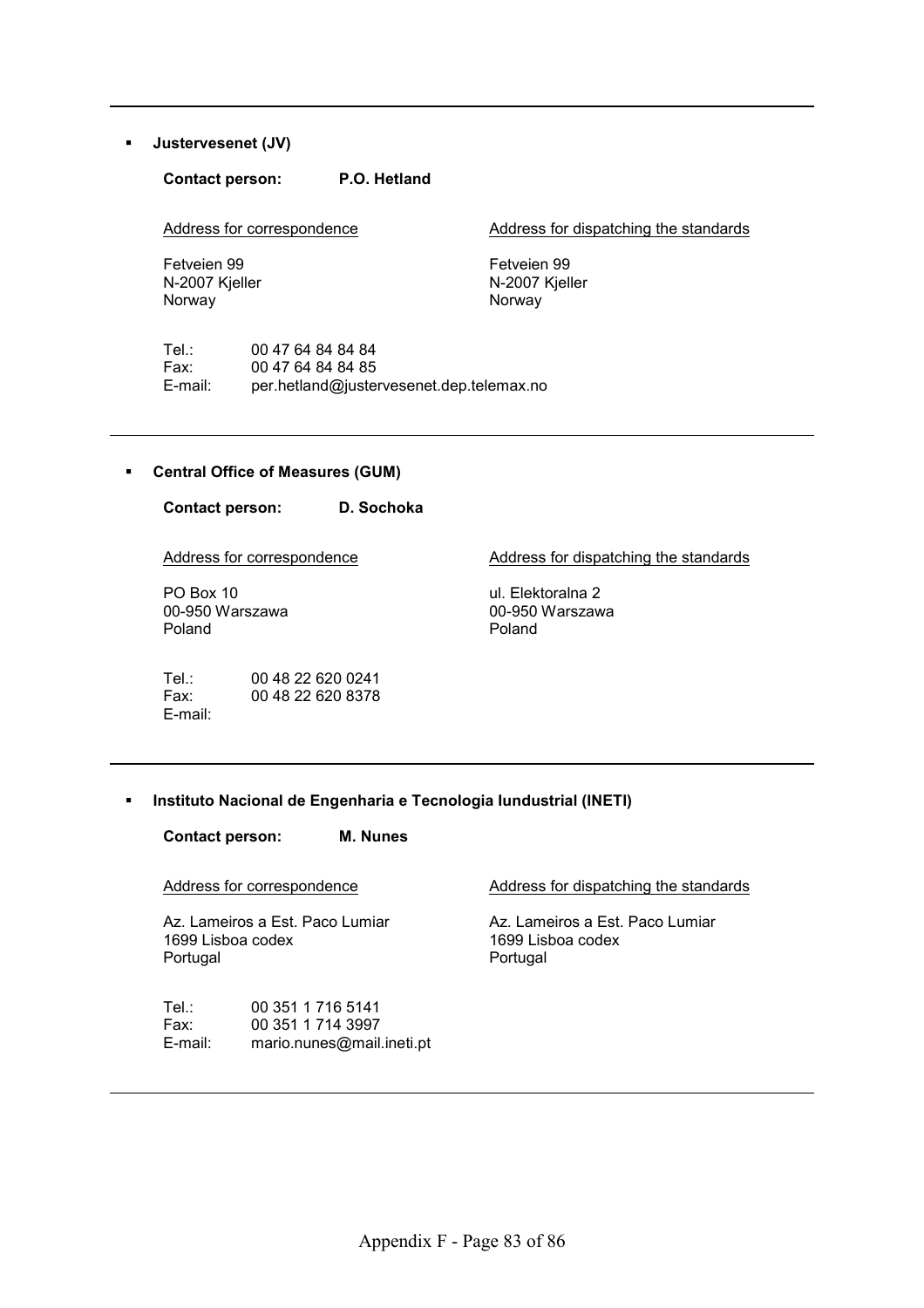**Slovak Institute of Metrology (SMU)** 

**Contact person: P. Vrabcek** 

Address for correspondence

Karloveská 63 84255 Bratislava Slovakia

Tel.: 00 42 1 7602 94 385<br>Fax: 00 42 1 7654 29 592 Fax: 00 42 1 7654 29 592<br>E-mail: vrabcek@smu.savba vrabcek@smu.savba.sk Address for dispatching the standards

Karloveská 63 84255 Bratislava Slovakia

#### **Centro Espanol de Metrologia (CEM)**

**Contact person: J.M. Balmisa** 

Address for correspondence

Calle del Alfar 2 28 760 Tres Cantos (Madrid) Spain

Tel.: 00 34 91 807 4715 Fax: 00 34 91 807 4807 E-mail:

Address for dispatching the standards

Calle del Alfar 2 28 760 Tres Cantos (Madrid) Spain

#### **Swedish National Testing and Research Institute (SP)**

**Contact person: G. Eklund** 

Address for correspondence

P.O. Box 857 S-50115 Boras Sweden

Tel.: 00 46 3316 5391 Fax: 00 46 3312 5038 E-mail: gunnar.eklund@sp.se Address for dispatching the standards

Vasterasen, Brinellgatan 4 Boras Sweden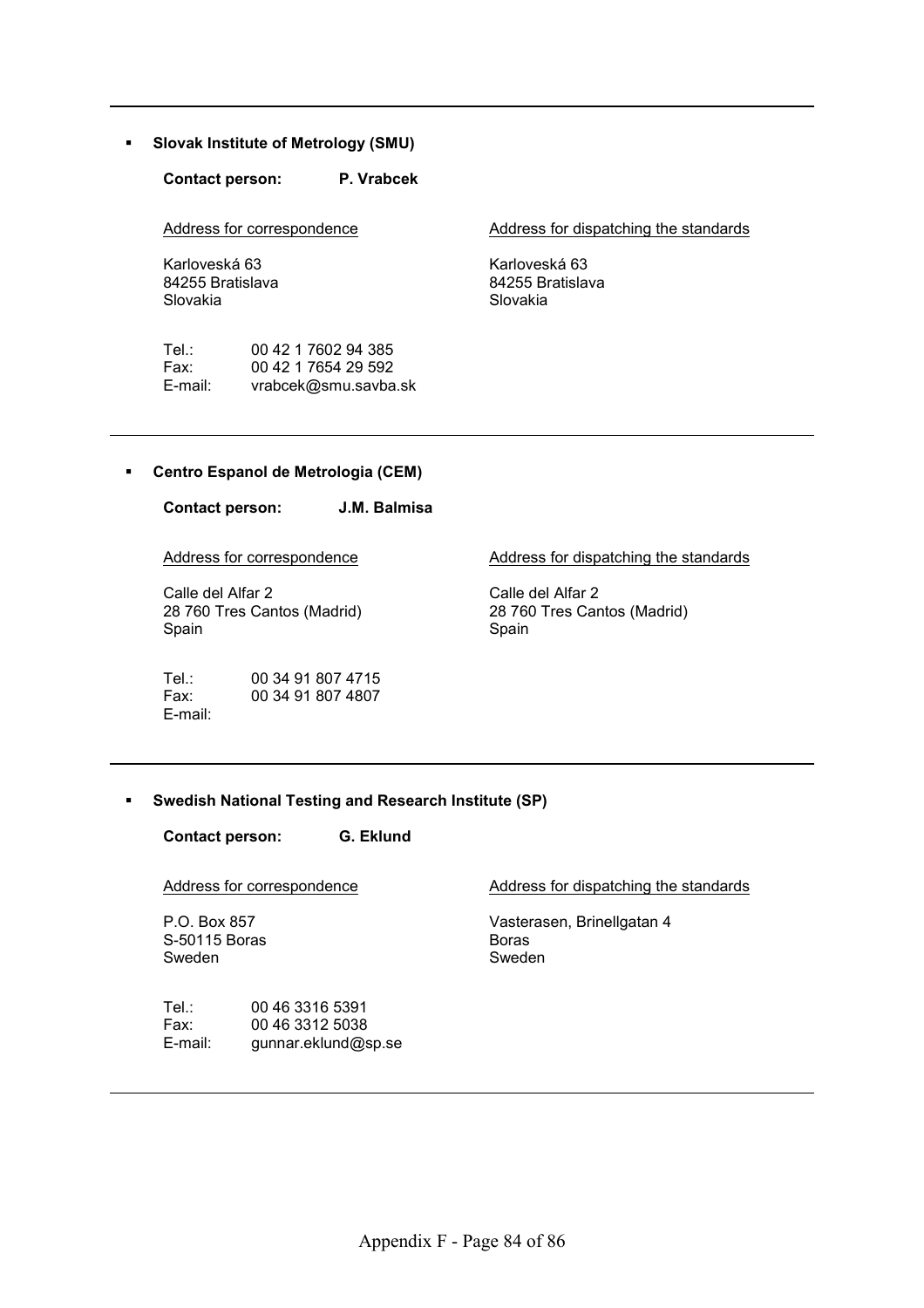#### **Swiss Federal Office of Metrology (OFMET)**

**Contact person: B. Jeanneret** 

Address for correspondence

Lindenweg 50 CH-3003 Bern-Wabern **Switzerland** 

Address for dispatching the standards

Lindenweg 50 CH-3003 Bern-Wabern **Switzerland** 

Tel.: 00 41 31 323 3303<br>Fax: 00 41 31 323 3210 Fax: 00 41 31 323 3210 E-mail: blaise.jeanneret@eam.admin.ch

#### **National Physical Laboratory (NPL)**

**Contact person: J. Williams** 

Address for correspondence

Queen's Road TW11 0LW Teddington England

Tel.: 00 44 181 943 6376 Fax: 00 44 181 943 7138 E-mail: jonathan.williams@npl.co.uk Address for dispatching the standards

Queen's Road TW11 0LW Teddington England

#### **Bureau International des Poids et Mesures (BIPM)**

**Contact person: D. Reymann** 

Address for correspondence

Pavillon de Breteuil 92312 Sevres cedex France

Tel.: 00 33 1 45 07 7009 Fax: 00 33 1 45 34 2021 E-mail: dreymann@bipm.fr

Address for dispatching the standards

Pavillon de Breteuil 92312 Sevres cedex France